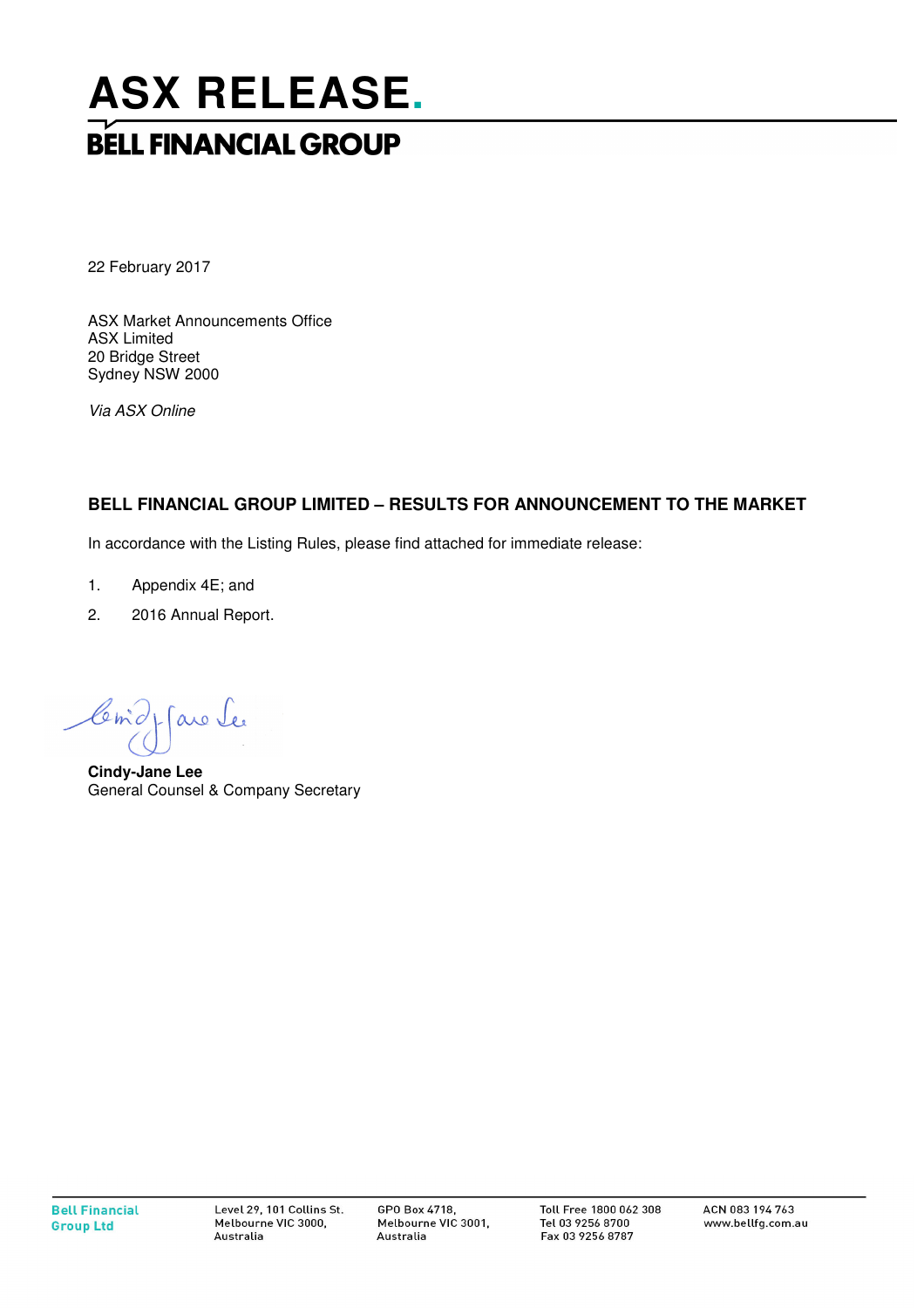## **Appendix 4E (Preliminary final report)**

## **Results for announcement to the market**

ASX Listing Rule 4.3A

**Bell Financial Group Limited** ABN 59 083 194 763 and its subsidiaries

| Reporting period:<br>Previous corresponding period:                                                        | 1 January 2016 to 31 December 2016<br>1 January 2015 to 31 December 2015 |                                                       |                                                           |  |  |  |  |
|------------------------------------------------------------------------------------------------------------|--------------------------------------------------------------------------|-------------------------------------------------------|-----------------------------------------------------------|--|--|--|--|
|                                                                                                            | Year ended<br><b>31 December 2016</b><br>\$'000                          | Year ended<br>31 December 2015<br>\$'000              |                                                           |  |  |  |  |
| Revenue from ordinary activities                                                                           | 186,743                                                                  | 177,755                                               | Up 5.1%                                                   |  |  |  |  |
| Profit from ordinary activities after tax attributable to<br>shareholders                                  | 16,378                                                                   | 15,850                                                | Up 3.3%                                                   |  |  |  |  |
| Net tangible assets per ordinary shares                                                                    | \$0.22                                                                   | \$0.20                                                |                                                           |  |  |  |  |
| Dividend per ordinary share<br>2016 Interim dividend per share<br>2016 Final dividend per share (declared) | Amount per share<br>$1.75$ cents<br>3.75 cents                           | <b>Record date</b><br>24 August 2016<br>10 March 2017 | <b>Payment date</b><br>14 September 2016<br>22 March 2017 |  |  |  |  |

Additional Appendix 4E disclosure requirements can be found in the 2016 Annual Report lodged separately with this document. This report is based on the consolidated financial statements which have been audited by KPMG.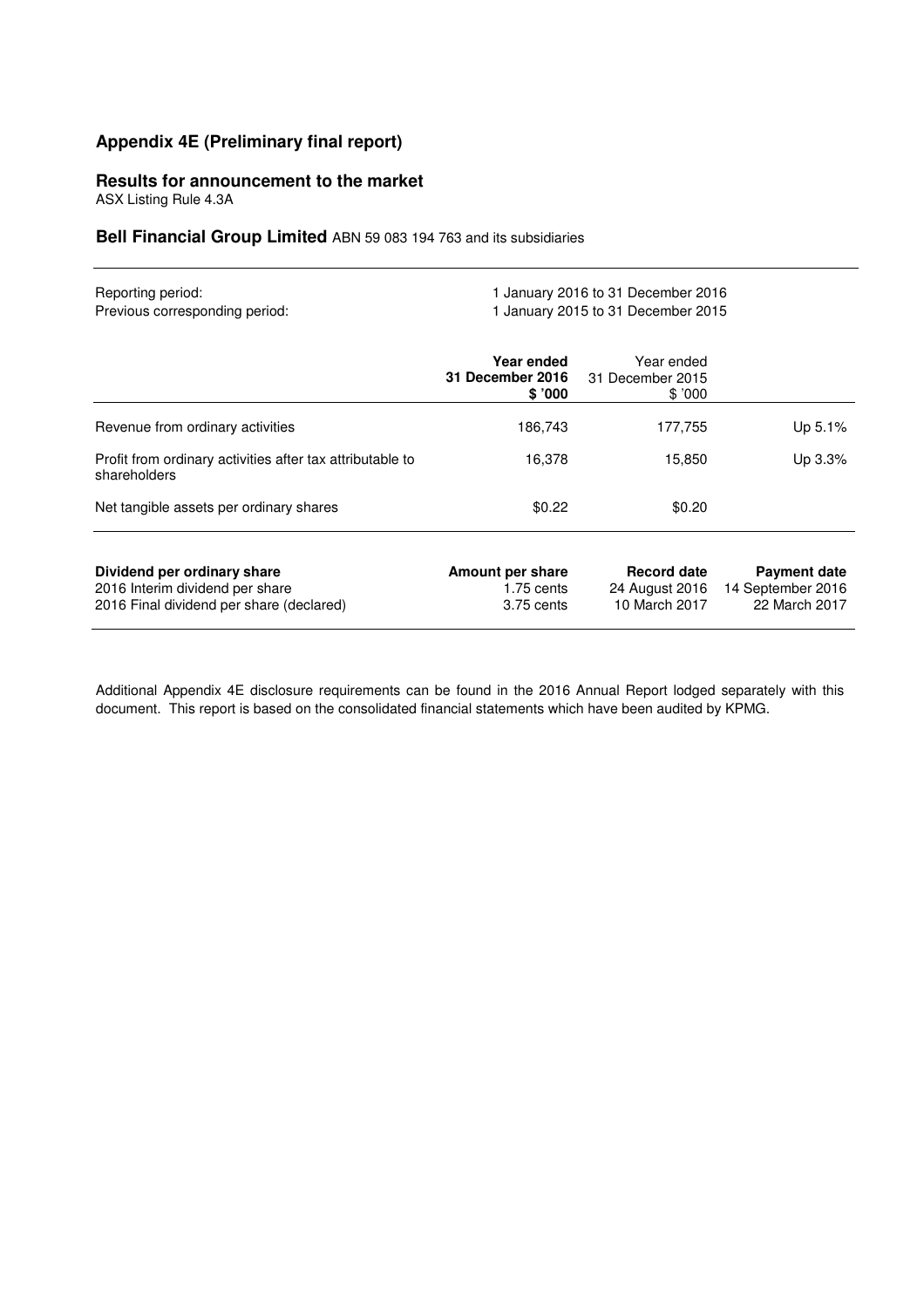**ANNUAL REPORT** 2016

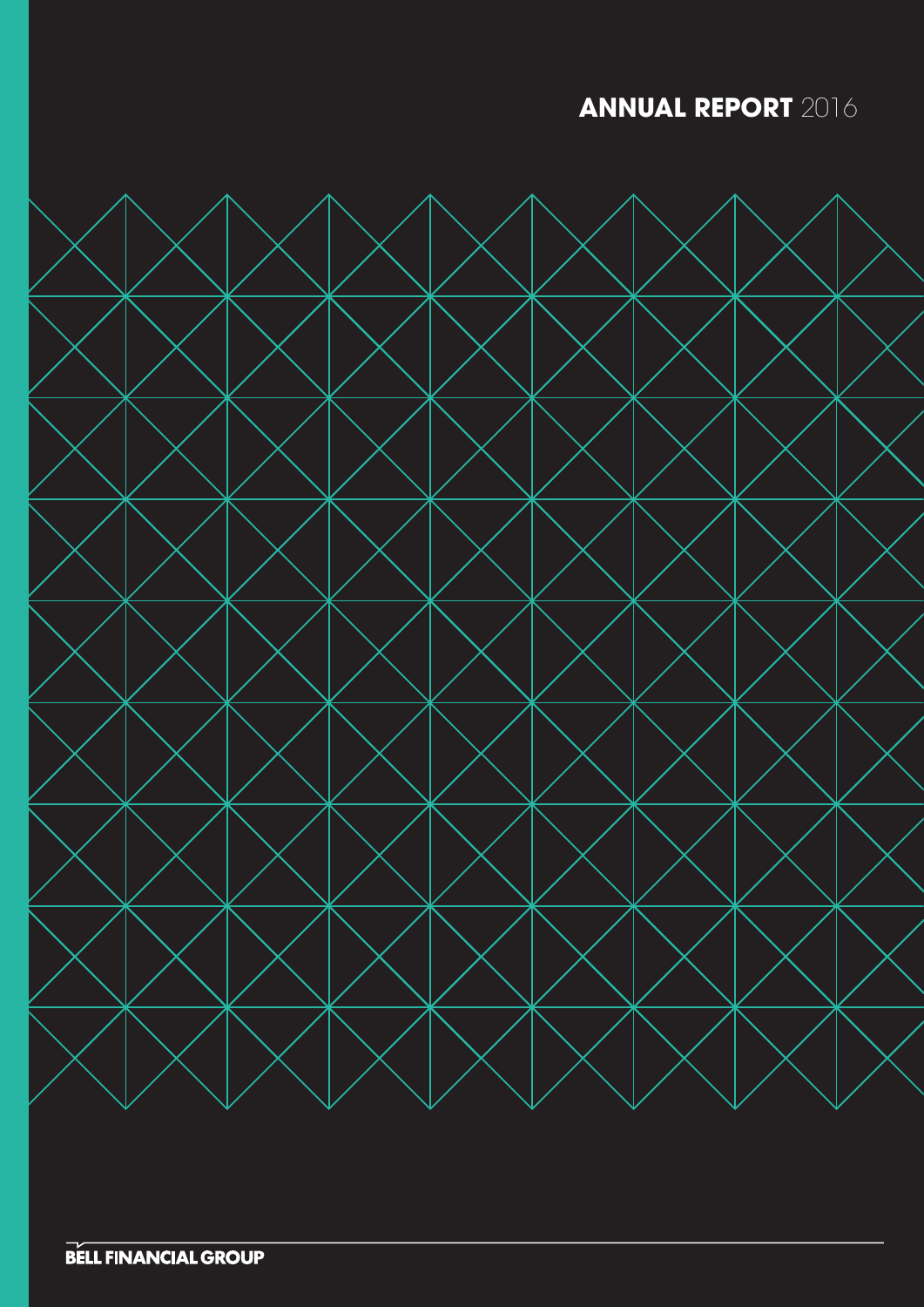# **CONTENTS**

| Highlights                                          | 1              |
|-----------------------------------------------------|----------------|
| Executive Chairman's and Managing Director's Report | $\overline{2}$ |
| Operating and Financial Review                      | 4              |
| Directors' Report (Including Remuneration Report)   | 8              |
| Lead Auditor's Independence Declaration             | 18             |
| Statement of Profit or Loss                         | 19             |
| Statement of Comprehensive Income                   | 20             |
| <b>Statement of Financial Position</b>              | 21             |
| Statement of Changes in Equity                      | 22             |
| <b>Statement of Cash Flows</b>                      | 23             |
| Notes to the Financial Statements                   | 24             |
| Directors' Declaration                              | 61             |
| Independent Auditor's Report                        | 62             |
| Shareholder Information                             | 66             |
| Directory                                           | 68             |

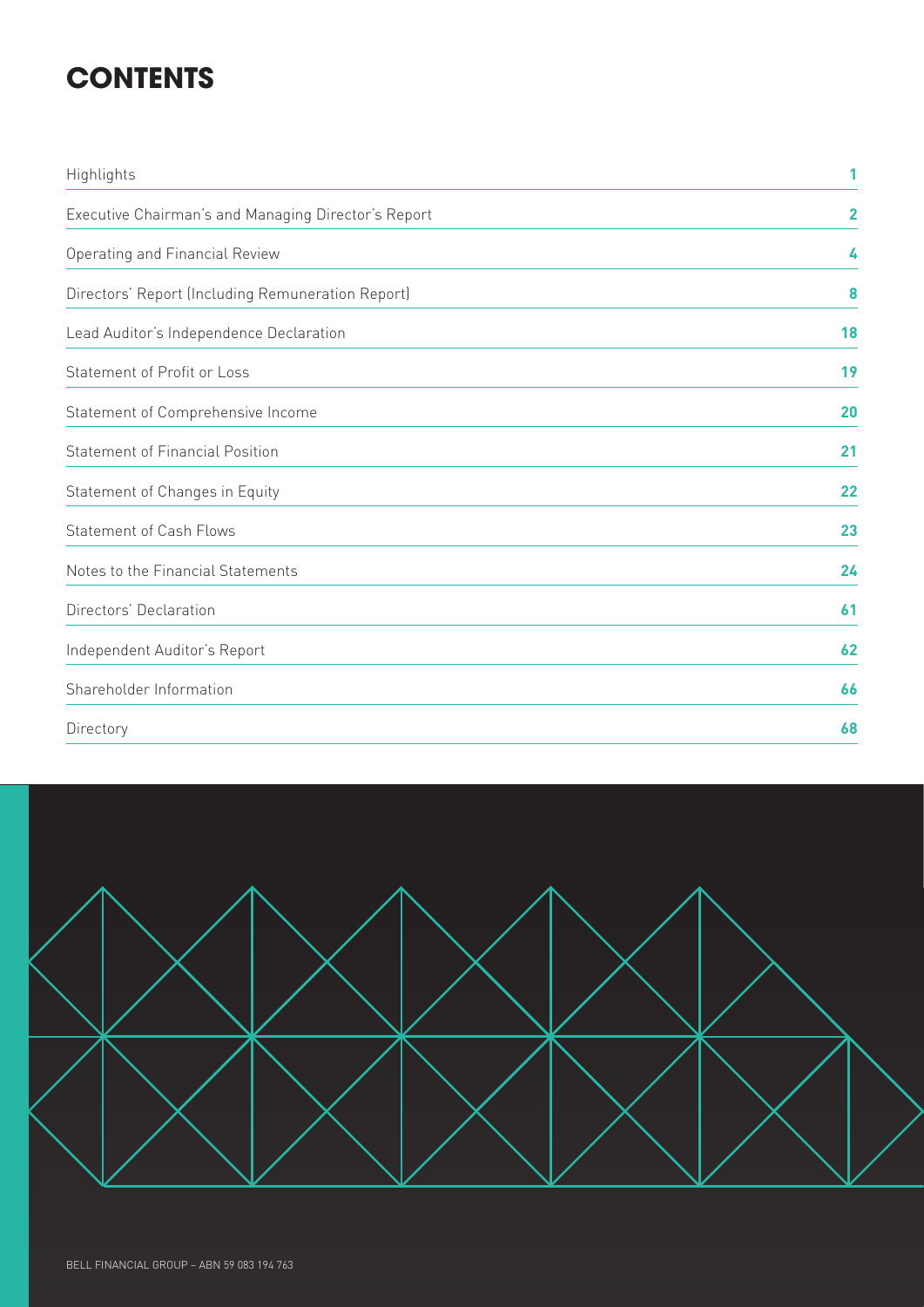## Bell Financial Group Ltd (ASX:BFG) is an Australianbased provider of broking, investment and financial advisory services. The Group has over 600 employees, operates across 14 offices in Australia and has offices in London and Hong Kong. Bell Financial Group Ltd has a 56.6% holding in Third Party Platform Pty Ltd (Bell Direct), an online stockbroking business.

## **HIGHLIGHTS**

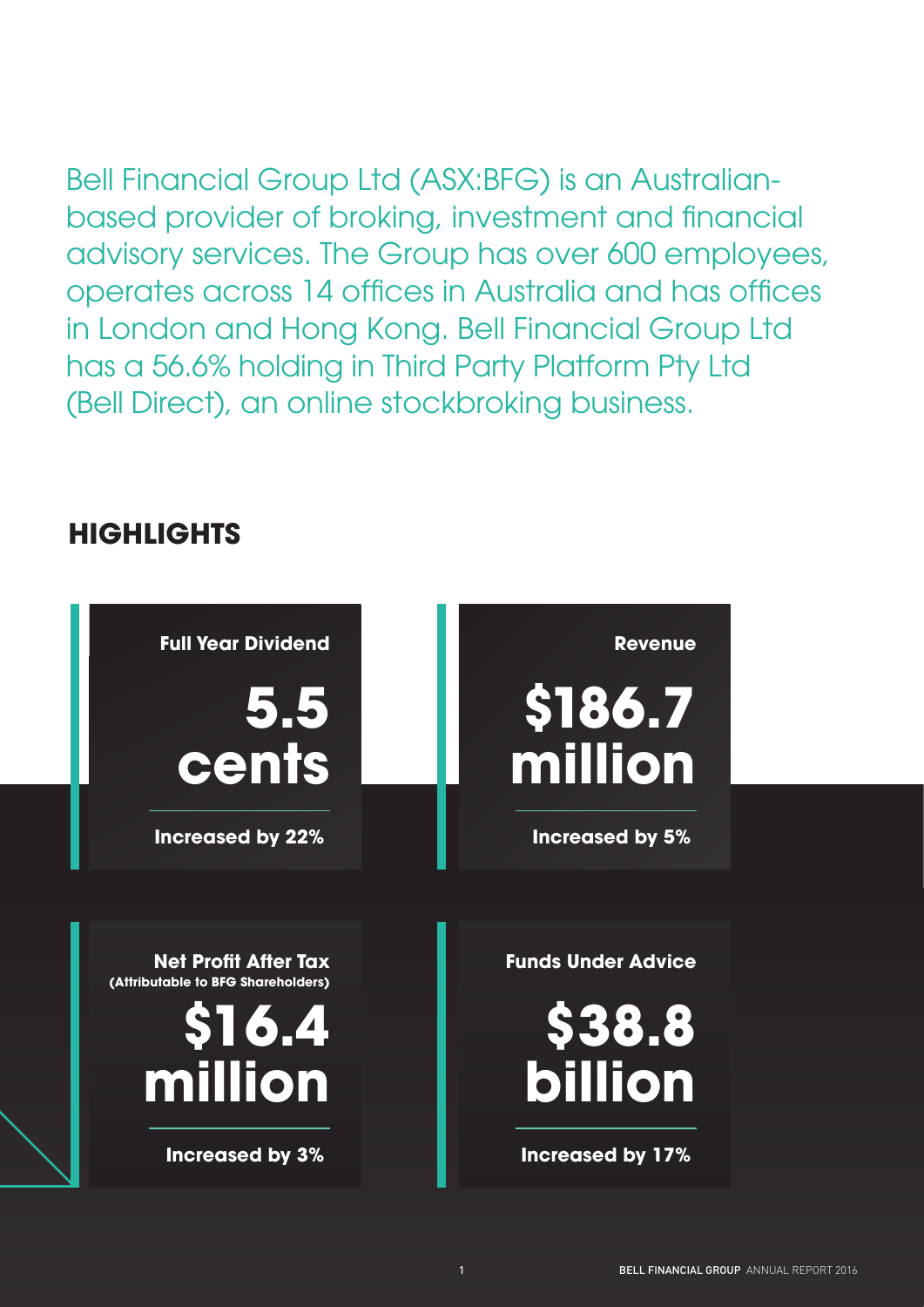## **EXECUTIVE CHAIRMAN'S AND MANAGING DIRECTOR'S REPORT**



We continue to overcome the industry wide trend towards contraction, growing our business and increasing profits while many of our competitors are doing the opposite.

After two unusually difficult years for local and global markets, 2016 brought somewhat better news for investors and advisers. However, conditions remained far from straightforward.

The first half of the year was marked by significant equity market declines, on the back of disappointing company earnings and weak commodity prices. Then, just as markets and trading volumes began to recover, there came two external shocks: the surprise Brexit referendum outcome and US presidential election results. Meanwhile, a low-growth, low interest rate environment continues to make life challenging for investors, particularly in the futures and foreign exchange markets.

So while markets generally finished the year on a positive note, investors have remained cautious. As a result, poor sentiment and ongoing cost constraints have continued to put pressure on advisory businesses.

The outcome has been further rationalisation across the industry, as foreshadowed in last year's report. However, I'm pleased to say we have not joined the trend towards

contraction, growing our business and increasing profits at a time when many of our competitors are seeking to reduce costs and trim adviser numbers.

It has proven to be a successful strategy. Despite challenging conditions in some areas of the business, our NPAT increased 3% to \$16.4 million in 2016. This has enabled us to increase our final dividend to 3.75 cents per share, with a total payout for the year of 5.5 cents per share, fully franked.

Our ongoing growth was underpinned by the addition of new advisors across all segments of the business, including the retail, institutional and equity capital markets desks. We were able to take advantage of the difficulties faced by some of our competitors, engaging talented people from other businesses who were attracted by the opportunities we were able to offer.

Our investment in technology continues to place us in a strong competitive position, both as a business and as an employer. Our FUSION platform is a key reason advisers are attracted to Bell Potter, as well as being a driver of profitability and performance.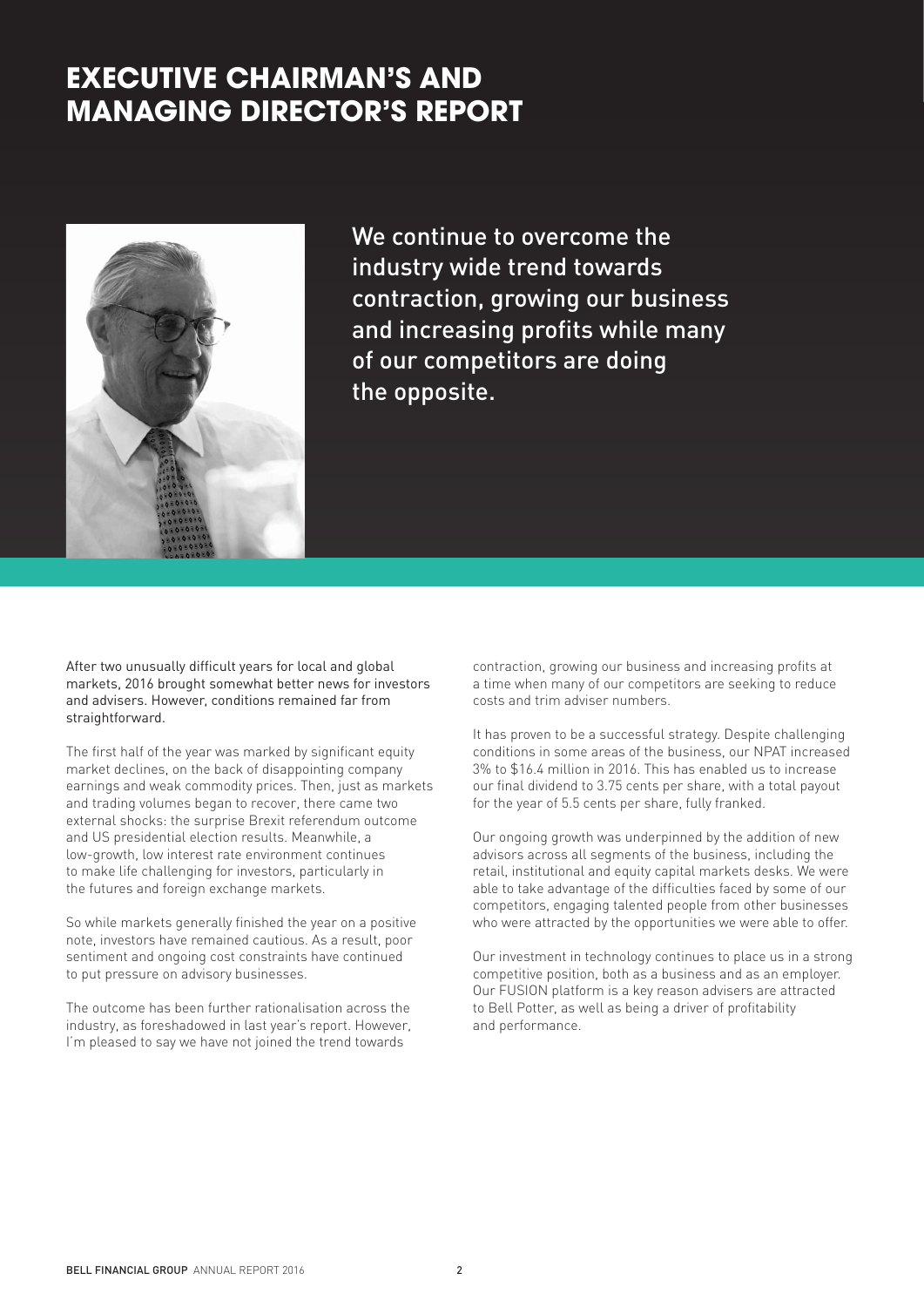

Our retail business was a standout in 2016, with the fullservice retail equities division increasing revenue for the fifth consecutive year and growing profits by 61%. Bell Direct made significant gains, with increases in client accounts, contract note volumes and client holdings all helping to drive strong revenue and profit growth. Rising margin loan and cash balances also helped Bell Potter Capital achieve a significant lift in revenues and profits. The scalability of the Bell Direct and Bell Potter Capital businesses creates the potential for them to make significant contributions to our performance as they continue to grow.

Overall, we increased funds under advice by 17% year on year — a very pleasing result compared to the broader Australian market.

Looking to the future, we will continue to execute our measured growth strategy and commitment to technology investment, which we believe differentiates us and provides a distinct competitive advantage.

While the future remains unpredictable, we believe we are well positioned to continue our recent growth, leveraging our strengths to take advantage of opportunities as they arise.

Col been

**Colin M Bell** Executive Chairman Bell Financial Group

**Alastair Provan** Managing Director Bell Financial Group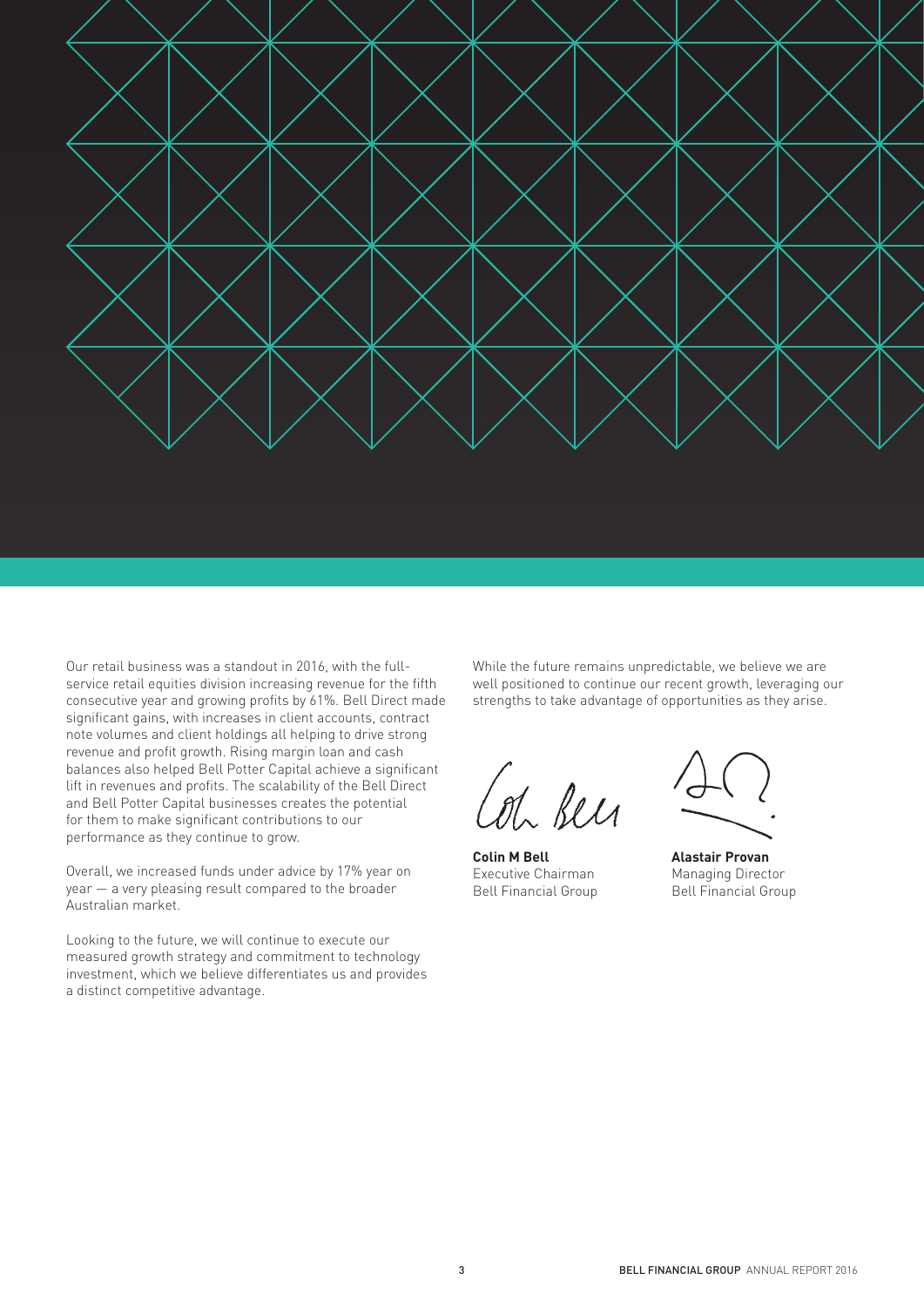## **OPERATING AND FINANCIAL REVIEW**

2016 was another year of significant growth for Bell Financial Group, with strong contributions from our Retail and Wholesale Equities divisions, Bell Potter Capital and Third Party Platform.

Group revenue rose for the third consecutive year, increasing by 5% to \$187 million. In a pattern that has become familiar over the last few years, revenue was considerably higher in the second half of 2016, up 20% on the first half.

Net profit after tax attributable to shareholders was \$16.4 million, a 3% increase on 2015. We managed to achieve this despite declining revenues in some divisions, reflecting the overall strength of our diversified model and the resilience of our business.

We earned 6.2 cents per share for the full year and declared a 3.75 cent final dividend taking the full year dividend to 5.5 cents per share fully franked. This represents a 7.6% yield based on the closing share price at 31 December of 72.5 cents.

## **WHOLESALE**

Our wholesale division which includes the Sydney, London and Hong Kong Institutional desks, and our Melbourne and Sydney equity capital market (ECM) desks faced a more challenging market in 2016, with revenue declining 16% to \$34.3 million.

Institutional broking revenue fell 9%, while a 20% fall in ECM revenue was due in part to a number of transactions which did not complete at year end. However our ECM team did execute 56 transactions raising in excess of \$1 billion in new equity capital.

The division as a whole contributed a very creditable \$7.2 million to the pre-tax result.

## **RETAIL**

Retail Equities recorded its fifth consecutive year of growth, with a 13% increase in gross revenue producing a 61% lift in pre-tax profit reflecting the significant leverage our business model produces.

## **FUTURES AND FOREIGN EXCHANGE**

The downturn in Futures and Foreign Exchange revenues year on year simply reflected the low and stable interest rate environment, reduced volatility and the generally lower market turnover that existed for most of the year.

The team and client base remain engaged and we are well positioned to benefit from more active markets.

## **BELL POTTER CAPITAL**

Bell Potter Capital net revenue grew by 20% to \$7.8 million, with profit increasing 59% to \$2.1 million. Average margin loan balances grew 16% during the year, while cash balances rose 31%, creating a strong foundation for future growth.

## **FUNDS UNDER ADVICE**

Funds under Advice grew 17% to \$38 billion. \$4.4billion of the \$38 billion is made up of \$1.2billion in Cash and Fixed Income, \$560 million in Superannuation, \$300 million in Margin Lending and \$2.3 billion in our Portfolio Administration Service, generating more than \$24 million in recurring revenues.

## **THIRD PARTY PLATFORM (TPP)**

TPP provides online broking and white label services to retail and wholesale customers through two proprietary technology platforms: Bell Direct and Desktop Broker.

In 2016, TPP continued its uninterrupted five-year record of growth, with revenue up 23% to \$12.4 million and profit increasing 67% to \$2 million. TPP now has more than 130,000 clients (101,000 of which are active) and has sponsored holdings of \$10.75 billion.

## **CITI ALLIANCE**

The Citi relationship continues to expand. Our global equities initiative which we rolled out last year providing clients direct access to 126 markets 24 hours per day has been well received. We currently have over 2,500 clients with \$680 million in offshore assets.

We've also developed a strategy with Citi to provide sophisticated investors access to the Global Corporate Bond and Fixed Income markets. This service will become available in the first quarter of 2017.

## **TECHNOLOGY**

In an industry that continues to be reshaped by technology, we believe our ongoing investment in innovation is critical to our success. This was clearly demonstrated in 2016, where scalable, cost-effective proprietary platforms enabled us to grow our business significantly in key areas.

## **FUSION**

A core element of our technology strategy is the ongoing development of FUSION, our proprietary application for client relationship management and compliance. Available to all our staff, FUSION consolidates our products and services in a single, streamlined application.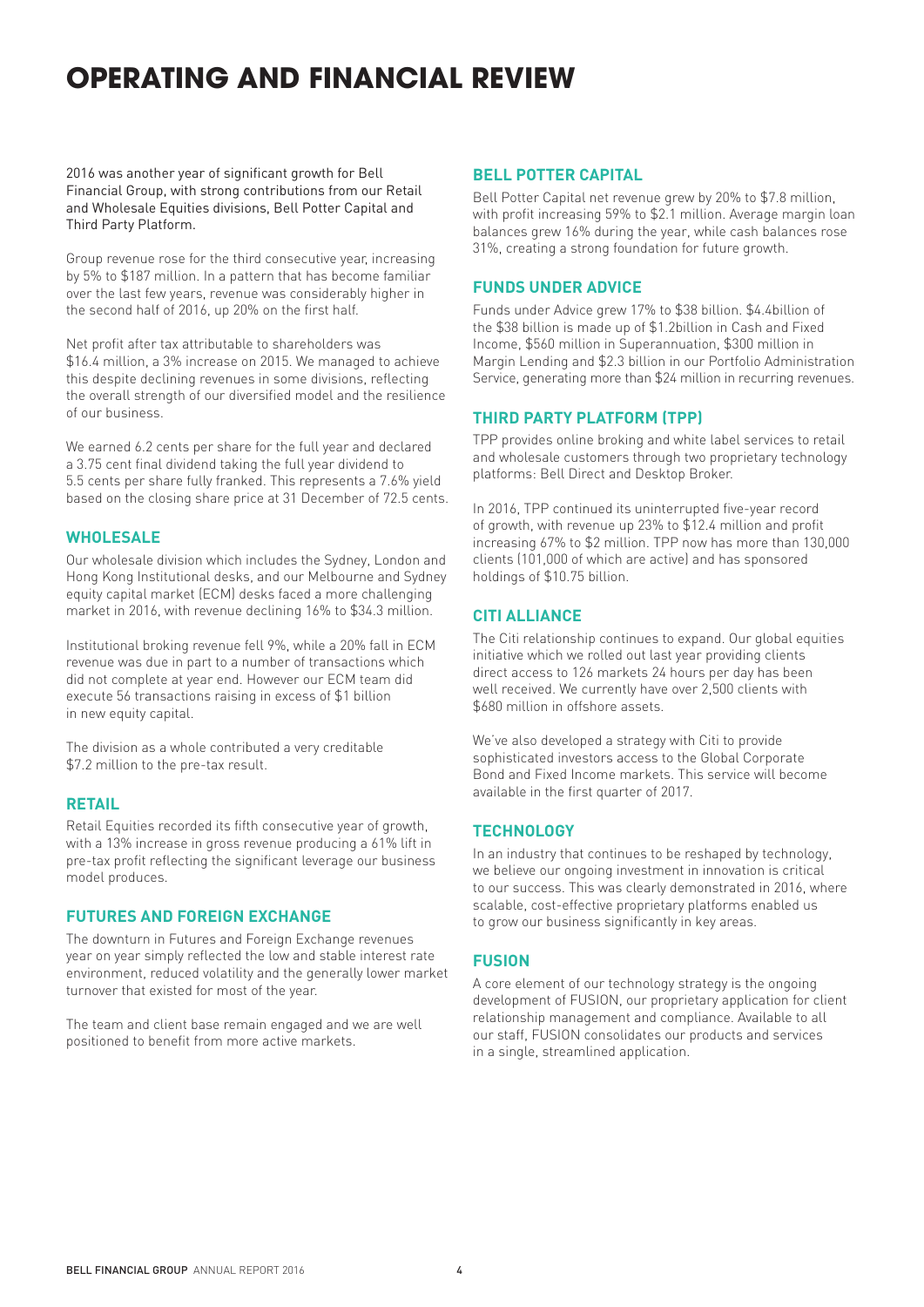FUSION is a key driver of efficiency and productivity for our advisers. It also plays an important role in helping us attract and retain new Advisers. In 2016 we added 37 new Private Client Advisers across various offices.

Our commitment to the ongoing development of FUSION and technology enhancement remains a core business strategy.

## **BALANCE SHEET**

Net assets at 31 December were \$195 million (2015 \$190 million), and Net Tangible Assets were \$58 million (2015 \$54 million). Group cash reserves remain strong at \$69 million (2015 \$60 million), and we continue to operate the business with no debt other than loan funding in the Margin Lending business, Bell Potter Capital.

## **OVERHEADS**

Group overheads increased 4% year on year to \$74 million. The increase was as a result of higher employment costs, ASX charges, and our continued investment in systems.

### **OUTLOOK**

2016 ended on a high note, with key commodity prices sharply higher and US markets hitting record highs.

These conditions have carried over into the new year. Equities broking revenue numbers in January, traditionally a very quiet month, were strong and we've made a very good start to February.

Our corporate pipeline remains solid and subject to market conditions we expect another good performance from the team in 2017.

**Alastair Provan** Managing Director Bell Financial Group

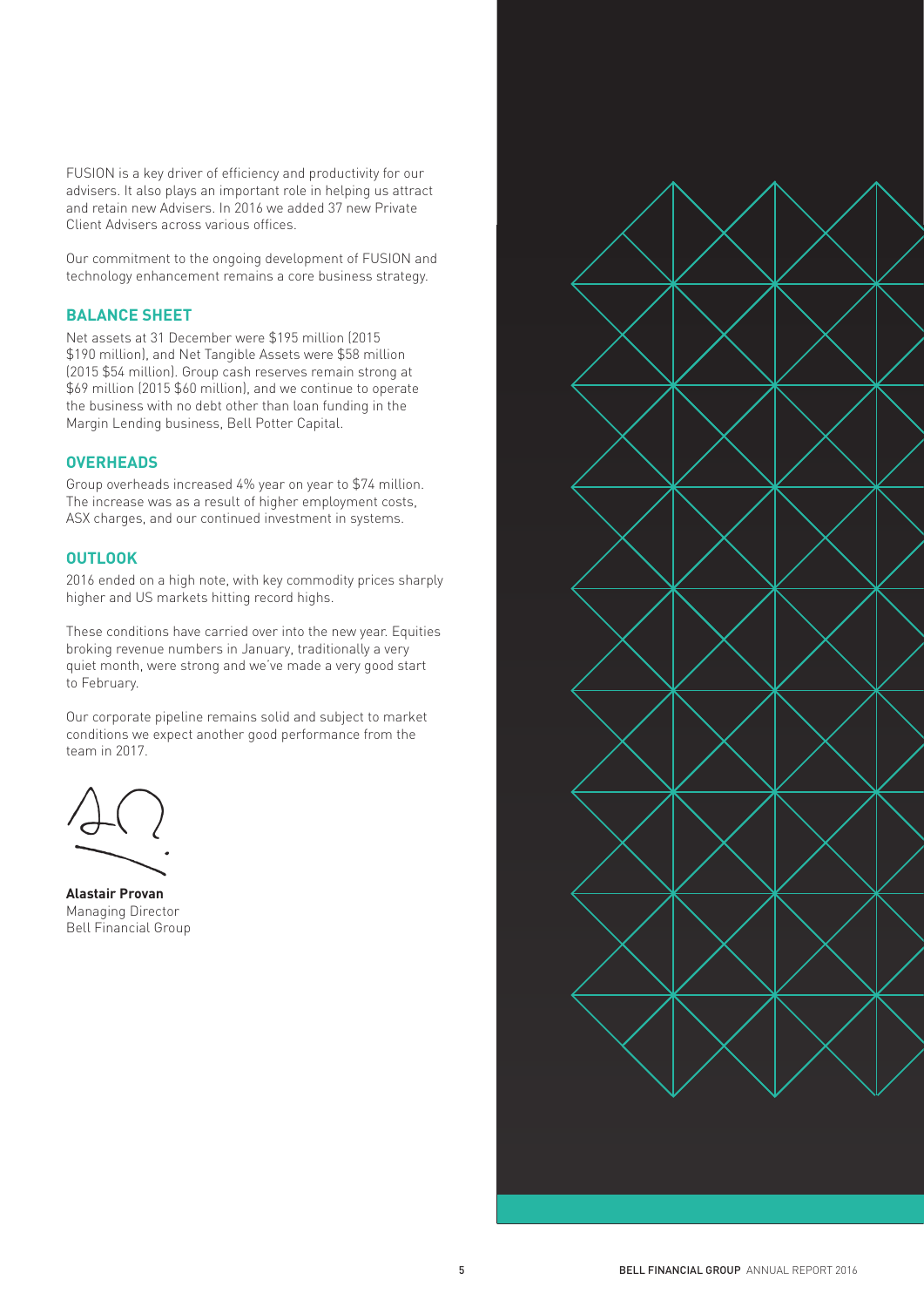## **OPERATING AND FINANCIAL REVIEW CONTINUED**

#### **REVENUE**

(\$A M) 2012–2016



Group revenue rose 5% to \$187 million adding to last year's strong performance, and continuing a five year gross revenue growth trend.

## **INSTITUTIONAL BROKING AND EQUITY CAPITAL MARKETS**

(\$A M) 2012–2016



Wholesale revenues were 16% lower than the previous year with Institutional Broking and ECM revenue down 9% and 20% respectively, reflecting lower daily turnover and capital markets transactions that did not complete in December.

### **FULL SERVICE RETAIL EQUITIES**

(\$A M) 2012–2016



A 13% increase in gross revenue maintained the five year trend, and produced a 61% pre-tax profit improvement highlighting the leverage our model can achieve within the division. Over the year we added a significant number of Private Client Advisers which positions us well for future growth.

### **FUTURES AND FOREIGN EXCHANGE**

(\$A M) 2012–2016



The downturn in Futures and Foreign Exchange revenues year on year simply reflected the low and stable interest rate environment, reduced volatility and the generally lower market turnover that existed for most of the year.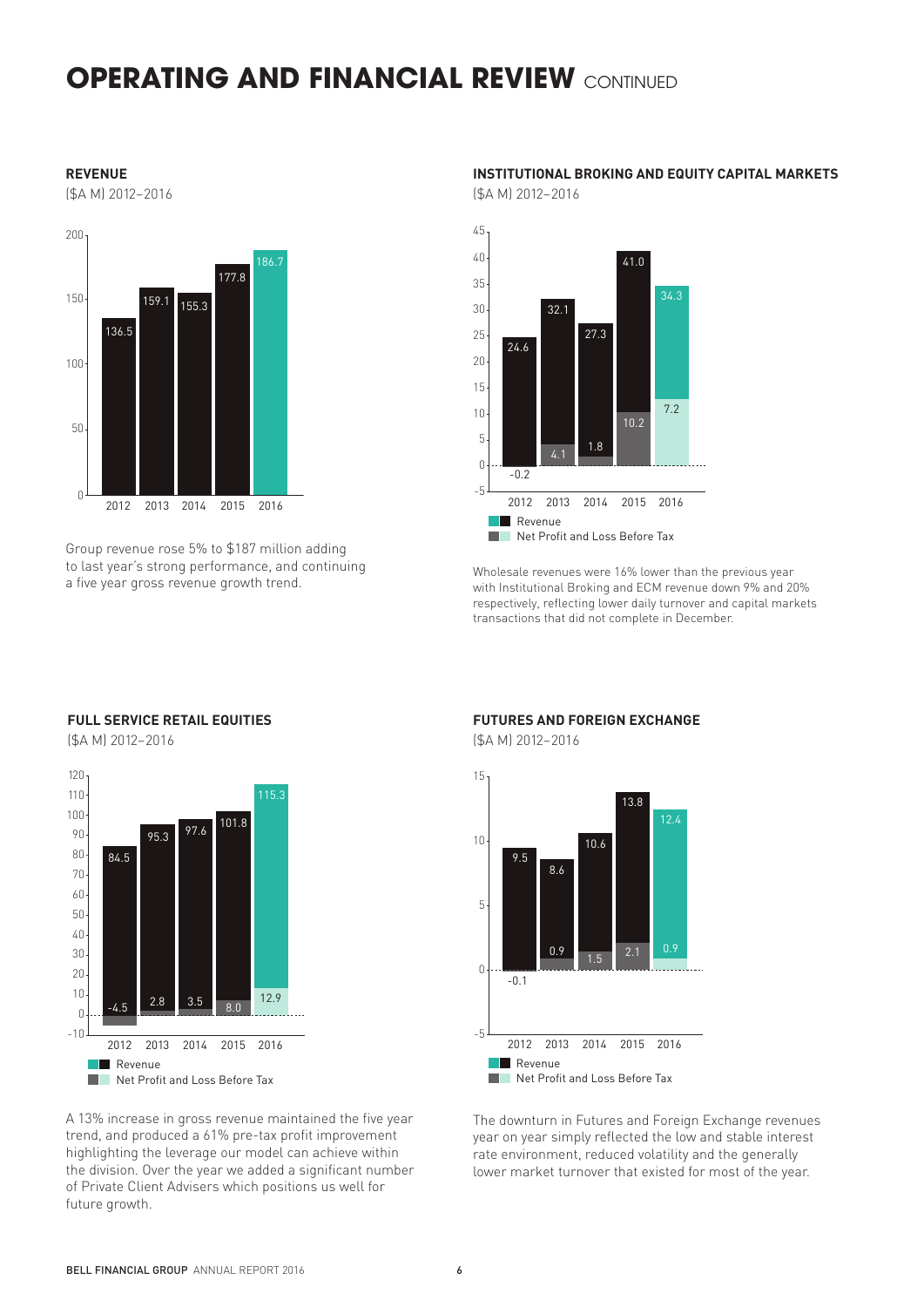#### **BELL POTTER CAPITAL**

(\$A M) 2012–2016



Bell Potter Capital net revenue grew by 20% producing a profit increase of 59% to \$2.1 million. Average product balances throughout the year (margin loans up 16%, cash up 31%) reflected a more positive equity market environment. At year end, the Margin Loan book was \$227 million, and the Cash Book was \$289 million.

## **FUNDS UNDER ADVICE**

(\$A B) 2012–2016



Funds under Advice grew by 17% to \$38 billion. \$4.4 billion of the \$38 billion is made up of \$1.2 billion in Cash and Fixed Income, \$560 million in Superannuation, \$300 million in Margin Lending and \$2.3 billion in our Portfolio Administration Service, generating more than \$24 million in recurring revenues.

## **THIRD PARTY PLATFORM**

(\$A M) 2012–2016



TPP revenue and profitability continues to grow. Revenue was up 23% to \$12.4 million and profitability improved by 67% to \$2 million for the year. Sponsored Holdings now exceed \$10.75 billion, and the company has 130,000 client accounts, 101,000 of which are active.

### **NET PROFIT/(LOSS) AFTER TAX**

(\$A M) 2012–2016



- Net Profit after tax \$16.4 million
- Earnings per share 6.2 cents
- Final Dividend (fully franked) 3.75 cents per share
- Full Year Dividend (fully franked) 5.5 cents per share
- Dividend Yield<sup>1</sup> 7.6%
- $\bullet$  PE Multiple<sup>1</sup> 11.8 times

1. Based on 31 December 2016 share price.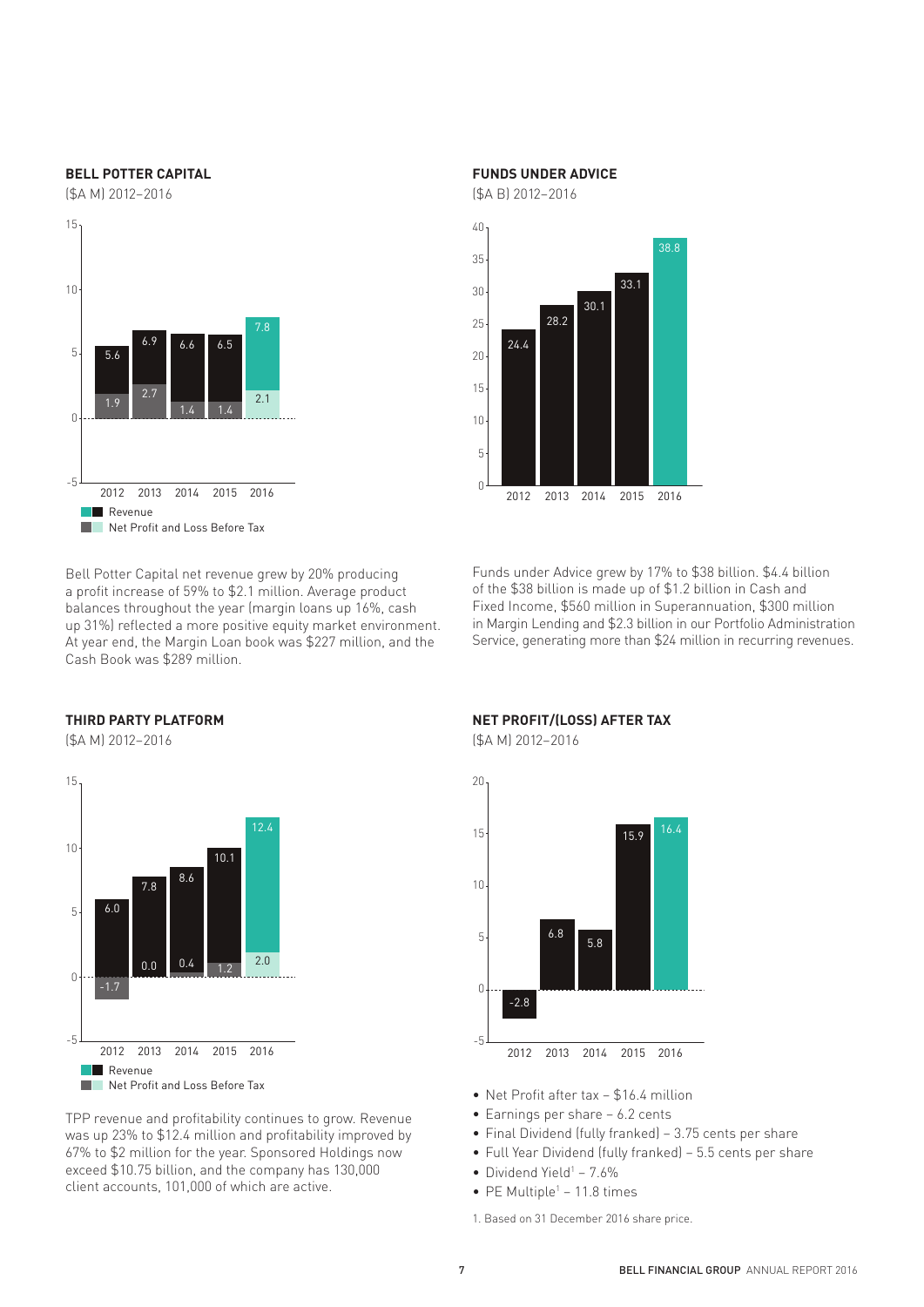## **DIRECTORS' REPORT**

For the year ended 31 December 2016

The Directors of Bell Financial Group Limited (Bell Financial) present their report, together with the financial report, on the consolidated entity (Group) consisting of Bell Financial and its controlled entities for the year ended 31 December 2016.

| <b>BOARD OF DIRECTORS</b>                   |                                                                                                                                                                                                                                                                                                                                                                                                                                                                                                                                                                           |
|---------------------------------------------|---------------------------------------------------------------------------------------------------------------------------------------------------------------------------------------------------------------------------------------------------------------------------------------------------------------------------------------------------------------------------------------------------------------------------------------------------------------------------------------------------------------------------------------------------------------------------|
| <b>COLIN BELL</b><br><b>BEcon (Hons)</b>    | Mr Bell is the Executive Chairman of Bell Financial and has responsibility for the<br>business development of Bell Financial and all associated businesses within the Group.<br>Mr Bell founded Bell Commodities in 1970 after working with the International Bank for<br>Reconstruction and Development in Washington DC, USA.                                                                                                                                                                                                                                           |
| <b>ALASTAIR PROVAN</b>                      | Mr Provan is the Managing Director of Bell Financial and is responsible for the day-to-day<br>management of all businesses within the Group. Mr Provan joined Bell Commodities in 1983<br>and held a number of dealing and management roles prior to becoming Managing Director<br>in 1989. Mr Provan is a member of the Remuneration Committee.                                                                                                                                                                                                                          |
| <b>CRAIG COLEMAN</b><br><b>BComm</b>        | Mr Coleman was appointed as a Director in July 2007 and has been a Non-Executive Director<br>since October 2007. He is a member of the Group Risk and Audit Committee and the<br>Remuneration Committee.                                                                                                                                                                                                                                                                                                                                                                  |
|                                             | Mr Coleman is Executive Chairman of private equity firm Viburnum Funds. Previously he<br>was a Non-Executive Director of private investment company, Wyllie Group Pty Ltd, and<br>prior to that was Managing Director and a Non-Executive Director of Home Building Society<br>Limited. Prior to joining Home Building Society, Mr Coleman held a number of senior<br>executive positions and directorships with ANZ, including Managing Director - Banking<br>Products, Managing Director - Wealth Management and Non-Executive Director of Etrade<br>Australia Limited. |
|                                             | Other listed companies - past three years<br>Chairman, Rubik Financial Limited (December 2006-present)<br>Non-Executive Director, Pulse Health Limited (January 2010-present)<br>Non-Executive Director, Universal Biosensors Inc (June 2016-present)<br>Non-Executive Director, Keybridge Capital Limited (March 2014-May 2016)<br>Non-Executive Director, Amcom Telecommunications Limited (October 2008-July 2015)<br>Chairman, Lonestar Resources Limited (July 2008-August 2014)                                                                                     |
| <b>GRAHAM CUBBIN</b><br>BEcon (Hons), FAICD | Mr Cubbin was appointed as a Non-Executive Director in September 2007 and is an<br>independent Director. He is the Chairman of the Group Risk and Audit Committee<br>and the Remuneration Committee.                                                                                                                                                                                                                                                                                                                                                                      |
|                                             | Mr Cubbin was a senior executive with Consolidated Press Holdings Limited (CPH) from<br>1990 until September 2005, including Chief Financial Officer for 13 years. Prior to joining<br>CPH, he held senior finance positions with a number of major companies including Capita<br>Financial Group and Ford Motor Company. Mr Cubbin has over 20 years' experience as<br>a Director and Audit Committee member of public companies in Australia and the US.<br>He is a Non-Executive Director of Teys Australia Pty Ltd.                                                   |
|                                             | Other listed companies - past three years                                                                                                                                                                                                                                                                                                                                                                                                                                                                                                                                 |
|                                             | Chairman, McPherson's Limited (September 2010-present)<br>Non-Executive Director, Challenger Limited (January 2004-present)<br>Non-Executive Director, WPP AUNZ Limited (May 2008-present)<br>Non-Executive Director, White Energy Company Limited (February 2010-present)                                                                                                                                                                                                                                                                                                |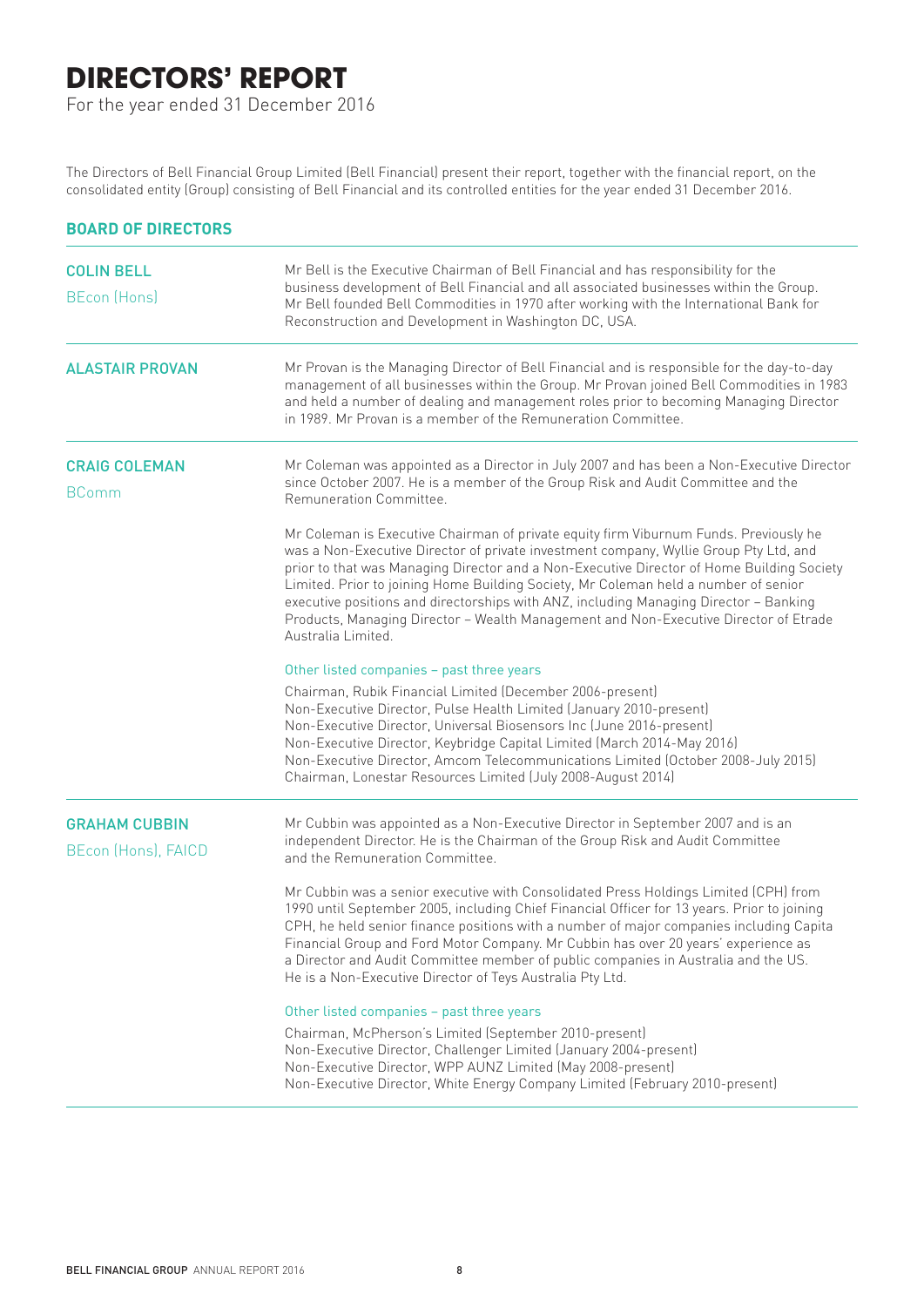| <b>BRIAN WILSON</b><br>MComm (Hons)    | Mr Wilson was appointed as a Non-Executive Director in October 2009 and is an<br>independent Director.<br>Mr Wilson is also Chairman of the Foreign Investment Review Board, Deputy Chancellor<br>of the University of Technology Sydney and a member of the Payments System Board of<br>the Reserve Bank of Australia. He was a member of the Commonwealth Government<br>Review of Australia's Superannuation System and the ATO Superannuation Reform Steering<br>Committee. Mr Wilson retired in 2009 as a Managing Director of the global investment<br>bank Lazard after co-founding the firm in Australia in 2004, and was previously a<br>Vice-Chairman of Citigroup Australia and its predecessor companies.                                                                                                                                                                                                                                                          |
|----------------------------------------|-------------------------------------------------------------------------------------------------------------------------------------------------------------------------------------------------------------------------------------------------------------------------------------------------------------------------------------------------------------------------------------------------------------------------------------------------------------------------------------------------------------------------------------------------------------------------------------------------------------------------------------------------------------------------------------------------------------------------------------------------------------------------------------------------------------------------------------------------------------------------------------------------------------------------------------------------------------------------------|
| <b>BRENDA SHANAHAN</b><br>BComm, FAICD | Ms Shanahan was appointed as a Non-Executive Director in June 2012 and is an<br>independent Director. She is a member of the Group Risk and Audit Committee<br>and the Remuneration Committee<br>Ms Shanahan has served in senior executive and board roles in Australia and overseas.<br>primarily in the finance and stockbroking industries, during a career spanning more than<br>30 years. Ms Shanahan is the Chair of St Vincent's Medical Research Institute and The<br>Aikenhead Centre for Medical Discovery, a Director of the Kimberley Foundation Australia<br>and a Non-Executive Director of DMP Asset Management Ltd. Ms Shanahan has previously<br>been an Executive Director of JM Financial Group Limited, May Mellor, Equitlink Limited<br>and Mercer.<br>Other listed companies - past three years<br>Non-Executive Director, Clinuvel Pharmaceuticals Limited (February 2007-present)<br>Non-Executive Director, Challenger Limited (April 2011-present) |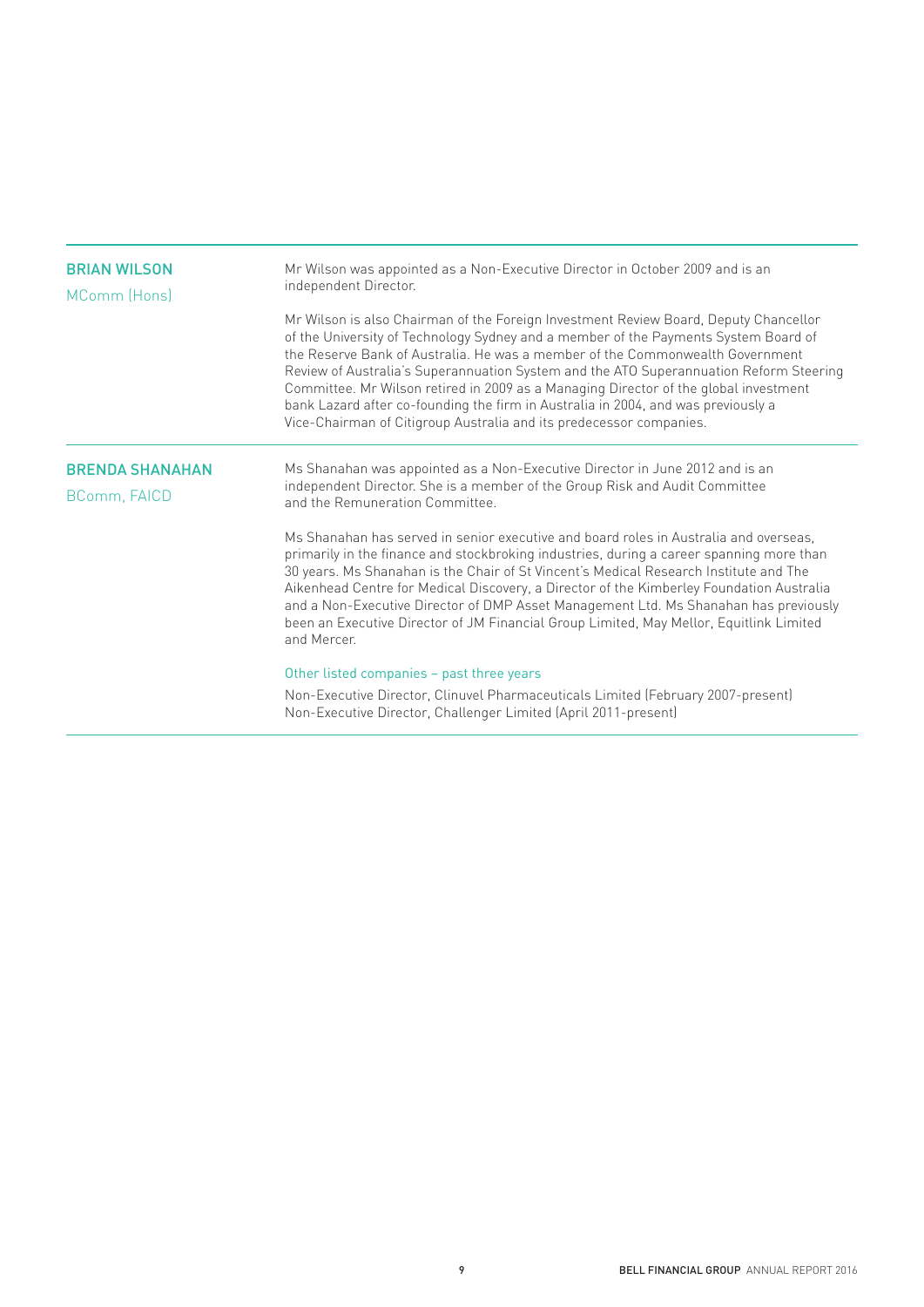## **DIRECTORS' REPORT CONTINUED**

For the year ended 31 December 2016

## **PRINCIPAL ACTIVITIES**

Bell Financial is an Australian-based provider of stockbroking, investment and financial advisory services to private, institutional and corporate clients. The Group has over 600 employees, operates across 14 offices in Australia and has offices in London and Hong Kong. Bell Financial has a 56.63% holding in Third Party Platform Pty Ltd (Bell Direct), an online stockbroking business.

## **REVIEW AND RESULTS OF OPERATIONS**

Information on the operations and financial position of the Group is set out in our Operating and Financial Review on pages 4 to 7.

### **DIVIDENDS**

On 22 February 2017, the Directors resolved to pay a fully franked final dividend of 3.75 cents per share.

Dividends paid to shareholders during the year ended 31 December 2016 were as follows:

| <b>Dividend</b>       | <b>Per Share</b> | <b>Total</b><br>\$'000 | <b>Fully</b><br><b>Franked</b> | Date of<br><b>Payment</b> |
|-----------------------|------------------|------------------------|--------------------------------|---------------------------|
| Final 2015 ordinary   | 3.0 cents        | 7.896                  | Yes                            | 22 March 2016             |
| Interim 2016 ordinary | 1.75 cents       | 4.606                  | Yes                            | 14 September 2016         |

### **SIGNIFICANT CHANGES IN THE STATE OF AFFAIRS**

There were no significant changes in Bell Financial's state of affairs or the nature of its principal activities during the financial year ended 31 December 2016.

## **BUSINESS STRATEGIES, PROSPECTS AND LIKELY DEVELOPMENTS**

The Operating and Financial Review sets out key information on Bell Financial's operations and financial position, and provides an overview of its business strategies and prospects for future financial years. Details likely to result in unreasonable prejudice to the Group (e.g. information that is commercially sensitive, confidential or which could give a third party a commercial advantage) have not been included.

## **EVENTS AFTER THE END OF THE FINANCIAL YEAR**

There has not arisen in the interval between the end of the financial year and the date of this report any matter or circumstance that has significantly affected, or may significantly affect, in the opinion of the Directors of Bell Financial:

- (a) the Group's operations in future financial years, or
- (b) the results of those operations in future financial years, or
- (c) the Group's state of affairs in future financial years.

## **BOARD MEETING AND ATTENDANCE**

Each Director held office for the full year. Details of the number of meetings held by the Board and its Committees during the year ended 31 December 2016, and attendance by Board members, are set out below:

| <b>Director</b> | <b>Board</b> |            | <b>Group Risk and</b><br><b>Audit Committee</b> | <b>Remuneration</b><br><b>Committee</b> |  |
|-----------------|--------------|------------|-------------------------------------------------|-----------------------------------------|--|
|                 |              | А          | в                                               |                                         |  |
| Colin Bell      |              | <u>. .</u> |                                                 |                                         |  |
| Alastair Provan |              |            |                                                 |                                         |  |
| Craig Coleman   |              |            |                                                 |                                         |  |
| Graham Cubbin   |              |            |                                                 |                                         |  |
| Brian Wilson    |              |            |                                                 |                                         |  |
| Brenda Shanahan |              |            |                                                 |                                         |  |

A – Number of meetings held.

B – Number of meetings attended.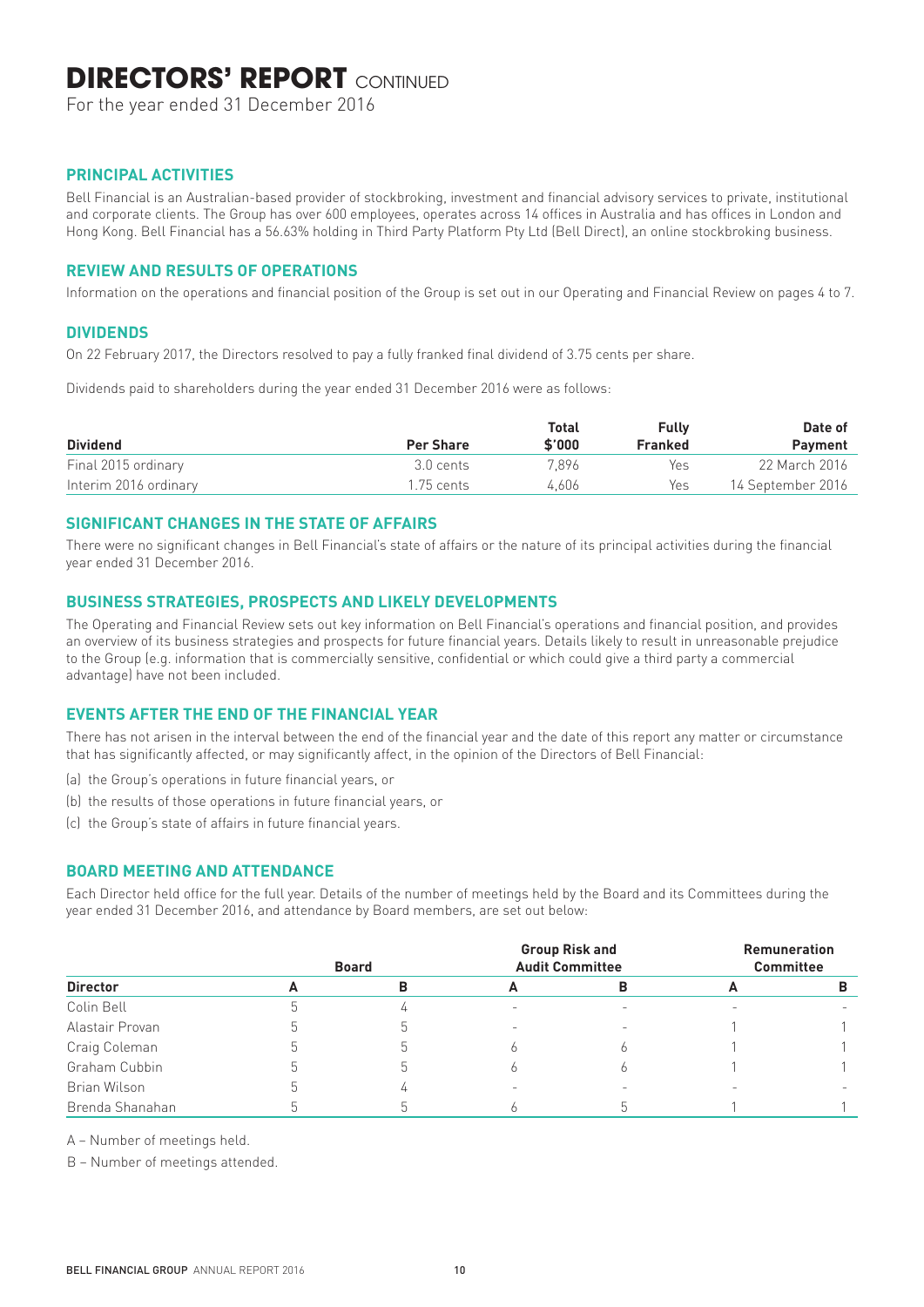## **DIRECTORS' SHAREHOLDINGS IN BELL FINANCIAL GROUP**

As at the date of this report, the relevant interests of each Director in BFG ordinary shares, as notified to the ASX in accordance with the Corporations Act, are set out below. No Directors held options over BFG shares during the year ended 31 December 2016.

|                 | <b>Fully Paid</b>      | <b>Deemed Relevant</b>   |              |
|-----------------|------------------------|--------------------------|--------------|
| <b>Director</b> | <b>Ordinary Shares</b> | <b>Interest</b>          | <b>Total</b> |
| Colin Bell      | 2,603,633              | 119,267,345*             | 121,870,978  |
| Alastair Provan | 2.915.891              | 119.267.345*             | 122,183,236  |
| Craig Coleman   | 1,772,283              | $\overline{\phantom{m}}$ | 1,772,283    |
| Graham Cubbin   | 180,000                | $\overline{\phantom{0}}$ | 180,000      |
| Brian Wilson    | 1,000,000              | $\overline{\phantom{m}}$ | 1,000,000    |
| Brenda Shanahan | 250,000                |                          | 250,000      |

\* Bell Group Holdings Pty Limited (BGH) holds 117,967,345 BFG ordinary shares. BGH's wholly owned subsidiary, Bell Securities Pty Limited (BSPL) holds 1,300,000 BFG ordinary shares. Colin Bell and Alastair Provan each hold more than 20% of BGH and therefore under the Corporations Act they are each deemed to have a relevant interest in the 119,267,345 BFG ordinary shares held by BGH and BSPL.

## **COMPANY SECRETARY**

Cindy-Jane Lee, BEc, LLB, GAICD, was appointed as Company Secretary on 10 January 2014 and is also the Group's General Counsel. Before joining Bell Financial, Ms Lee held the position of Regional Legal Counsel, South Asia with Mercer. Ms Lee has over 16 years' experience in corporate and financial services law working in law firms and multinational companies in Australia, London and Singapore. Ms Lee holds a Bachelor of Economics and a Bachelor of Laws from Monash University.

#### **CORPORATE GOVERNANCE**

Bell Financial recognises the importance of good corporate governance. As required under the ASX listing rules, Bell Financial has a Corporate Governance Statement which has been lodged with the ASX, disclosing the extent to which it has followed the recommendations set by the ASX Corporate Governance Council during the reporting period. A copy of our Corporate Governance Statement is located at the Corporate Governance section of our website: www.bellfg.com.au/corporategovernance. Copies of Bell Financial's charters (Board Charter, Group Risk and Audit Committee Charter, and Remuneration Committee Charter) and policies (Code of Conduct, Diversity Policy, Disclosure and Communication Policy, Risk Management Policy Summary, and Trading Policy) are also located here.

## **DIRECTORS' AND OFFICERS' INDEMNITY AND INSURANCE**

Bell Financial has agreed to indemnify the Directors against all liabilities to another person (other than Bell Financial or related entity) that may arise from their position as officers of Bell Financial or its controlled entities, except where the liability arises out of conduct including a lack of good faith. Except for the above, neither Bell Financial nor any of its controlled entities has indemnified any person who is or has been an officer or auditor of Bell Financial or its controlled entities. Since the end of the previous financial year, Bell Financial has paid a premium for an insurance policy for the benefit of the Directors, officers, company secretaries and senior executives. The insurance policy prohibits disclosure of the premium payable under the policy and the nature of the liability covered.

#### **ENVIRONMENTAL REGULATION**

The operations of the Group are not subject to any particular and significant environmental regulation under a law of the Commonwealth or of a State or Territory.

#### **NON-AUDIT SERVICES**

Bell Financial may decide to engage its auditor, KPMG, on assignments which are additional to its statutory audit duties where the auditor's expertise with the Group is important. During the year, the auditor did not provide any non-audit services to the Group and therefore no amounts were paid or are payable for non-audit services. Details of the amounts paid to KPMG and its related practices for audit services provided during the year are set in Note 38 of the Financial Statements.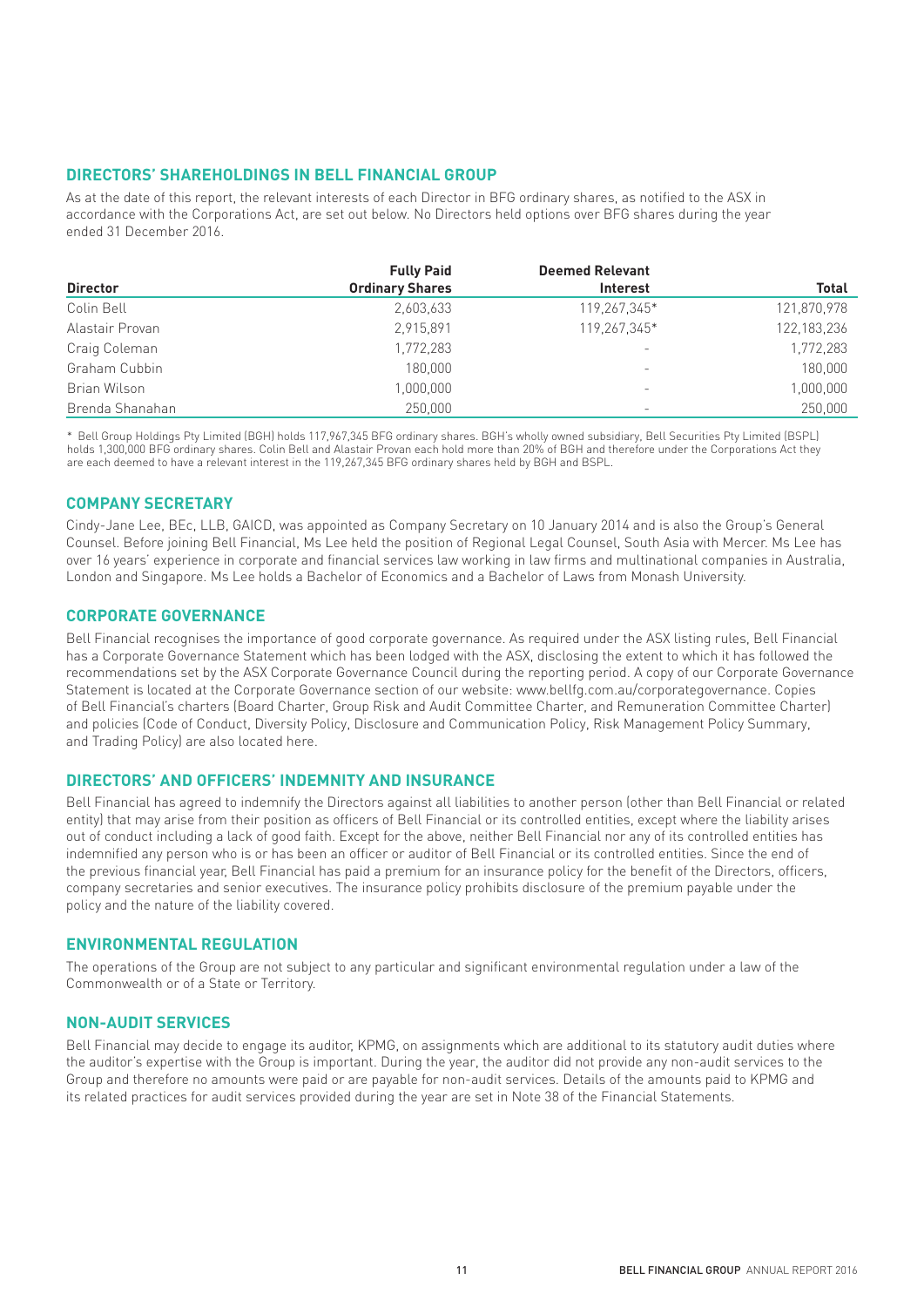## **DIRECTORS' REPORT CONTINUED**

For the year ended 31 December 2016

## **REMUNERATION REPORT (AUDITED)**

This report sets out the remuneration arrangements for Directors and other key management personnel (KMP) of the Bell Financial Group Ltd (Bell Financial or Company) for the year ended 31 December 2016 and is prepared in accordance with section 300A of the Corporations Act. The information in this report has been audited as required by section 308(3C) of the Corporations Act.

### 1. Key management personnel (KMP)

KMP comprise the Directors of the Company and Senior Executives. The term 'Senior Executives' refers to those executives who have authority and responsibility for planning, directing and controlling the activities of Bell Financial. In this report, 'Executive KMP' refers to KMP other than Non-Executive Directors. The KMP for 2016 are stated in Section 8.4 below.

### 2. Overview of remuneration policy and framework

Bell Financial remunerates Executive KMP and other executives, management and advisers by one or more of fixed salary, commission entitlements and other short-term and long-term incentives. Non-Executive Directors receive a fixed fee and the superannuation guarantee rate only for their role on the Board. In considering the Group's performance, the Remuneration Committee and the Board have regard to the following financial indicators in respect of the current financial year and previous financial years.

|                                    | 2012      | 2013    | 2014    | 2015     | 2016     |
|------------------------------------|-----------|---------|---------|----------|----------|
| Net profit/(loss) after tax \$'000 | (\$3.189) | \$6.811 | \$5.952 | \$16.399 | \$16,905 |
| Share price at year end \$         | \$0.46    | \$0.70  | \$0.43  | \$0.575  | \$0.725  |
| Dividends paid \$'000              | -         | \$2.596 | \$3.852 | \$8.948  | \$12.502 |

The Company has established two equity-based plans to assist in the attraction, retention and motivation of Executive KMP, management and employees of the Company; the Long-Term Incentive Plan (LTIP) and the Employee Share Acquisition (Tax Exempt) Plan. Each plan contains customary and standard terms for dealing with the administration of an employee share plan, and the termination and suspension of the plan. Participants in the plans must not enter into a transaction or arrangement or otherwise deal in financial products that operate to limit the economic risk of the unvested Bell Financial securities issued under the plans.

## 3. Fixed compensation

Fixed compensation consists of base compensation as well as employer contributions to superannuation funds. Compensation levels are reviewed annually through a process that considers individual performance and that of the overall Group.

## 4. Commission

Commission entitlements are determined by the Board from time to time and aim to align the remuneration of Executive KMP and advisers with the Company's performance. Certain executives and advisers are paid a commission based on revenue generated by the individual during the year. This creates a strong incentive for key executives and advisers to maximise the Company's revenue and performance.

#### 5. Performance linked compensation

Performance linked compensation includes both short-term and long-term incentives and is designed to reward Executive KMP for meeting or exceeding their financial and individual objectives. The short-term incentive is an 'at risk' bonus provided in the form of cash, while the long-term incentive is provided as options or performance rights over ordinary shares of the Company.

#### 6. Short-term incentive bonus

The Company may pay Executive KMP and other executives a short-term incentive (STI) annually. The Company's Remuneration Committee is responsible for determining who is eligible to participate in STI arrangements, as well as the structure of those arrangements.

There are two types of STI arrangements, being:

• the STI payable to executives who are not remunerated by reference to commission, which is a discretionary annual cash bonus determined based on the Company's financial performance during the year, key performance indicators, industry-competitive measures and individual performance over the period; and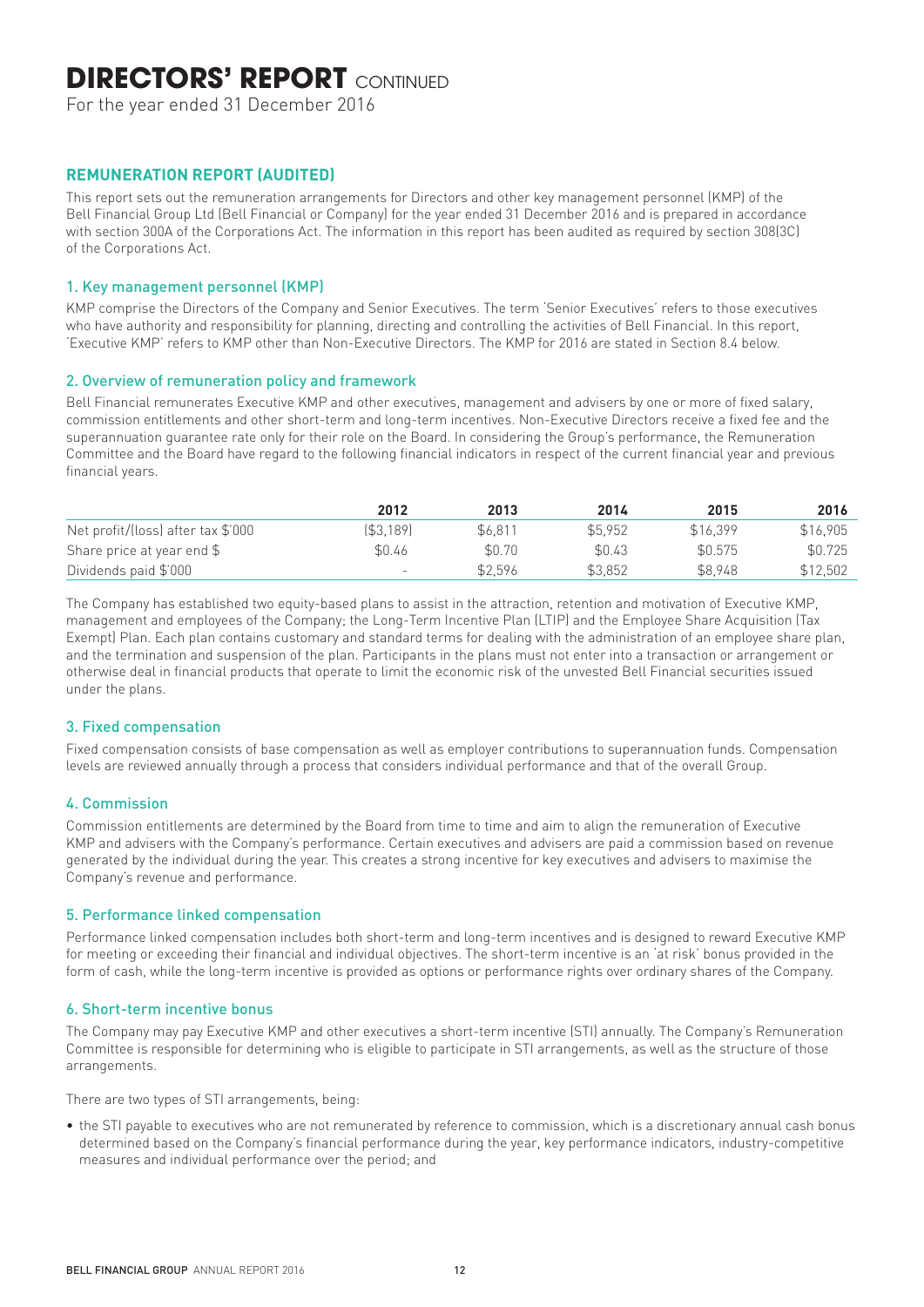• the STI payable to the Executive Chairman and the Managing Director, which is a discretionary annual cash bonus, up to three times annual salary, determined based on the Company's financial performance during the year, key performance indicators and individual performance over the period.

These STI arrangements aim to ensure that executive remuneration is aligned with the Company's financial performance and growth.

## 7. Long-term incentive plan (LTIP)

The LTIP is part of the Company's remuneration strategy and is designed to align the interests of the Company's Executive KMP, other executives and advisers with the interests of shareholders to assist the Company in the attraction, motivation and retention of Executive KMP, other executives and advisers. In particular, the LTIP is designed to provide relevant Executive KMP, other executives and advisers with an incentive for future performance, with conditions for the vesting and exercise of the options or performance rights under the LTIP, therefore encouraging them to remain with the Company and contribute to its future performance.

Eligible persons participating may be granted options or performance rights on the terms and conditions in the LTIP rules and as determined by the Board from time to time. An option or performance right is a right, subject to the satisfaction of the applicable vesting conditions and exercise conditions, to subscribe for a share in the Company.

If persons become entitled to participate in the LTIP and their participation requires approval under Chapter 10 of the ASX listing rules, they will not participate in the LTIP until that shareholder approval is received.

#### 8. Service agreements

#### 8.1 Executive Chairman and Managing Director

Bell Financial entered into service agreements with its Executive Chairman, Colin Bell, and its Managing Director, Alastair Provan, effective from listing in December 2007. These agreements set out the terms of each appointment, including responsibilities, duties, rights and remuneration.

A summary of the remuneration packages including benefits under the short-term and long-term incentive plans for each of Mr Bell and Mr Provan is set out in the KMP remuneration table in Section 8.4 below.

Bell Financial may terminate either service agreement on 12 months' notice, or immediately for cause. If either agreement is terminated on 12 months' notice, Bell Financial has agreed to vest early any unvested options under the LTIP and to allow their early exercise. Mr Bell and Mr Provan may terminate their respective service agreements on six months' notice. Mr Bell and Mr Provan have entered into non-competition covenants with Bell Financial, which operate for six months from termination of their respective service agreements.

#### 8.2 Executives

All key executives are permanent employees of Bell Financial. Each executive has an employment contract with no fixed end date. Any executive may resign from their position by giving four weeks' written notice. The Company may terminate an employment contract by providing written notice and making payment in lieu of notice in accordance with the Company's termination policies. The Company may terminate an employment contract at any time for serious misconduct.

#### 8.3 Non-Executive Directors

On appointment to the Board, all the Non-Executive Directors (Mr Coleman, Mr Cubbin, Mr Wilson and Ms Shanahan) were provided with a letter of appointment setting out the terms of the appointment, including responsibilities, duties, rights and remuneration, relevant to the office of Director. A summary of the annual remuneration package for those Directors is in the following section of this report.

| <b>Name</b>     | <b>Directors' Fees</b> | <b>Superannuation</b> | <b>Total</b> |
|-----------------|------------------------|-----------------------|--------------|
| Craig Coleman   | 91.324                 | 8,676                 | 100,000      |
| Brian Wilson    | 91.324                 | 8.676                 | 100,000      |
| Graham Cubbin   | 91.324                 | 8,676                 | 100,000      |
| Brenda Shanahan | 91.324                 | 8.676                 | 100,000      |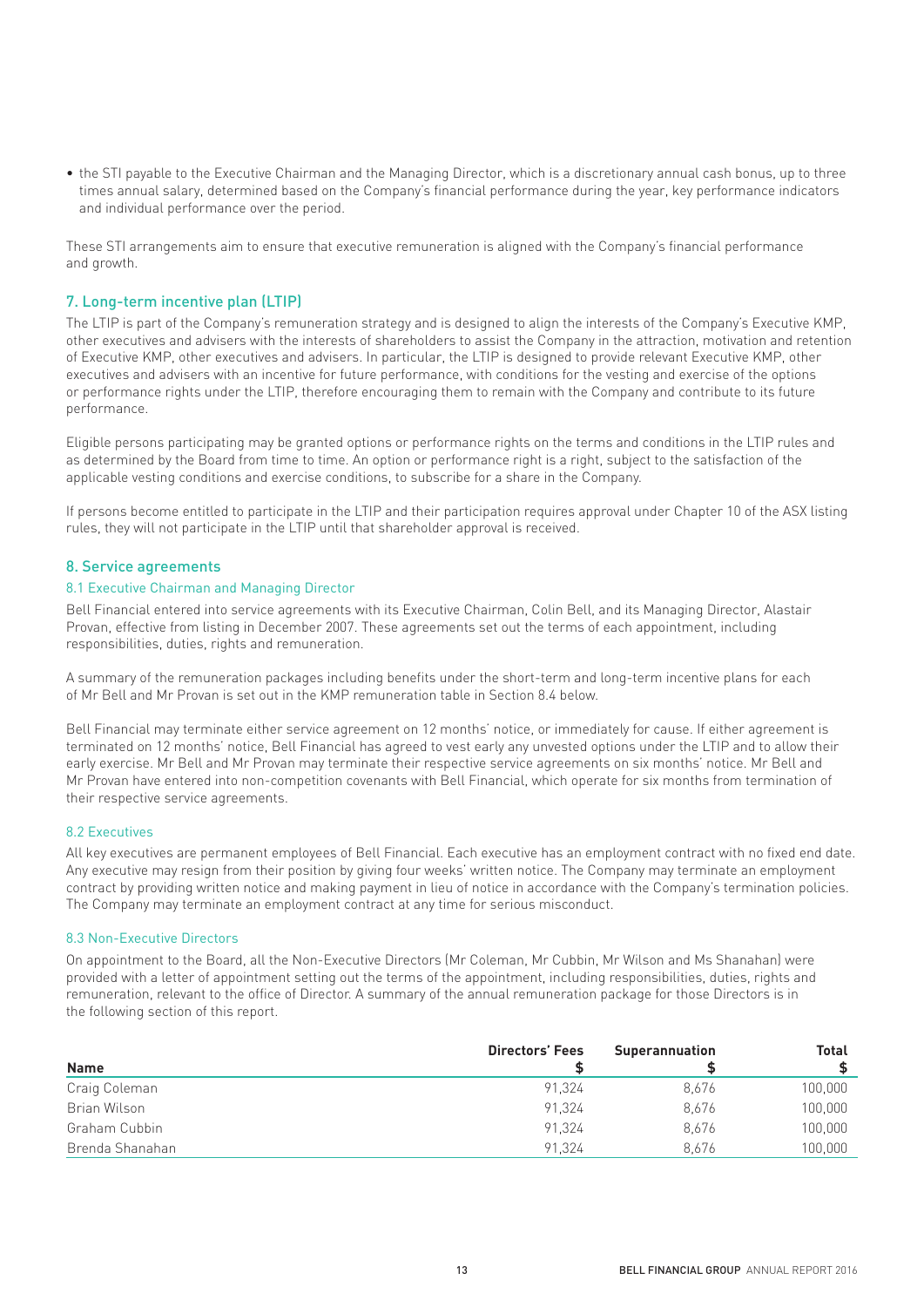## **DIRECTORS' REPORT** CONTINUED

For the year ended 31 December 2016

## **REMUNERATION REPORT (AUDITED)** CONTINUED

## 8. Service agreements CONTINUED

## 8.4 KMP remuneration

Details of the remuneration of each KMP are tabled below.

|                                                           |      |                          | Short-term               |                                                       |                    |  |
|-----------------------------------------------------------|------|--------------------------|--------------------------|-------------------------------------------------------|--------------------|--|
|                                                           |      | Salary<br>and Fees<br>\$ | <b>Bonus</b><br>\$       | <b>STI Cash Non-monetary</b><br><b>Benefits</b><br>\$ | <b>Total</b><br>\$ |  |
| <b>Directors</b>                                          |      |                          |                          |                                                       |                    |  |
| <b>Executive Directors</b>                                |      |                          |                          |                                                       |                    |  |
| Colin Bell, Executive Chairman <sup>1</sup>               | 2016 | 597,756                  | $\sim$                   | $\sim$                                                | 597,756            |  |
|                                                           | 2015 | 597,919                  | $\sim$                   | $\sim$                                                | 597,919            |  |
| Alastair Provan, Managing Director <sup>1</sup>           | 2016 | 524,813                  | $\sim$                   | $\sim$                                                | 524,813            |  |
|                                                           | 2015 | 525,229                  |                          | $\sim$                                                | 525,229            |  |
|                                                           |      |                          |                          |                                                       |                    |  |
| <b>Non-Executive Directors</b>                            |      |                          |                          |                                                       |                    |  |
| Craig Coleman                                             | 2016 | 91,324                   | $\sim$                   | $\sim$                                                | 91,324             |  |
|                                                           | 2015 | 91,324                   | $\sim$                   | $\sim$                                                | 91,324             |  |
| Graham Cubbin                                             | 2016 | 91,324                   | $\overline{\phantom{a}}$ | $\sim$                                                | 91,324             |  |
|                                                           | 2015 | 91,324                   | $\sim$                   | $\sim$                                                | 91,324             |  |
| Brian Wilson                                              | 2016 | 91,324                   | $\sim$                   | $\sim$                                                | 91,324             |  |
|                                                           | 2015 | 91,324                   | $\sim$                   | $\sim$                                                | 91,324             |  |
| Brenda Shanahan                                           | 2016 | 91,324                   | $\overline{\phantom{a}}$ | $\overline{\phantom{a}}$                              | 91,324             |  |
|                                                           | 2015 | 91,324                   | $\sim$                   | $\sim$                                                | 91,324             |  |
| <b>Total compensation: Directors (consolidated)</b>       | 2016 | 1,487,865                | $\overline{\phantom{a}}$ | $\sim$                                                | 1,487,865          |  |
|                                                           | 2015 | 1,488,444                |                          |                                                       | 1,488,444          |  |
|                                                           |      |                          |                          |                                                       |                    |  |
| <b>Senior Executives</b>                                  |      |                          |                          |                                                       |                    |  |
| Lewis Bell, Head of Compliance                            | 2016 | 370,040                  | $\sim$                   | $\sim$                                                | 370,040            |  |
|                                                           | 2015 | 370,456                  | $\sim$                   | $\sim$                                                | 370,456            |  |
| Andrew Bell, Executive Director of Bell Potter Securities | 2016 | 477,341                  | $\sim$                   | $\sim$                                                | 477,341            |  |
|                                                           | 2015 | 473,720                  | $\sim$                   | $\sim$                                                | 473,720            |  |
| Dean Davenport, Chief Financial Officer                   | 2016 | 330,538                  | 125,000                  | $\sim$                                                | 455,538            |  |
|                                                           | 2015 | 330,954                  | 125,000                  | $\sim$                                                | 455,954            |  |
| Rowan Fell, Director - Investment Services                | 2016 | 289,396                  | 363,213                  | $\sim$                                                | 652,609            |  |
|                                                           | 2015 | 292,496                  | 407,205                  | $\sim$                                                | 699,701            |  |
| <b>Total compensation: Executives (consolidated)</b>      | 2016 | 1,467,315                | 488,213                  | $\sim$                                                | 1,955,528          |  |
|                                                           |      |                          |                          |                                                       |                    |  |

1. Mr Bell and Mr Provan volunteered to forego any discretionary annual cash bonus in 2015 and 2016.

2. Voluntary super contributions above the minimum legislative requirements are classified as post-employment benefits.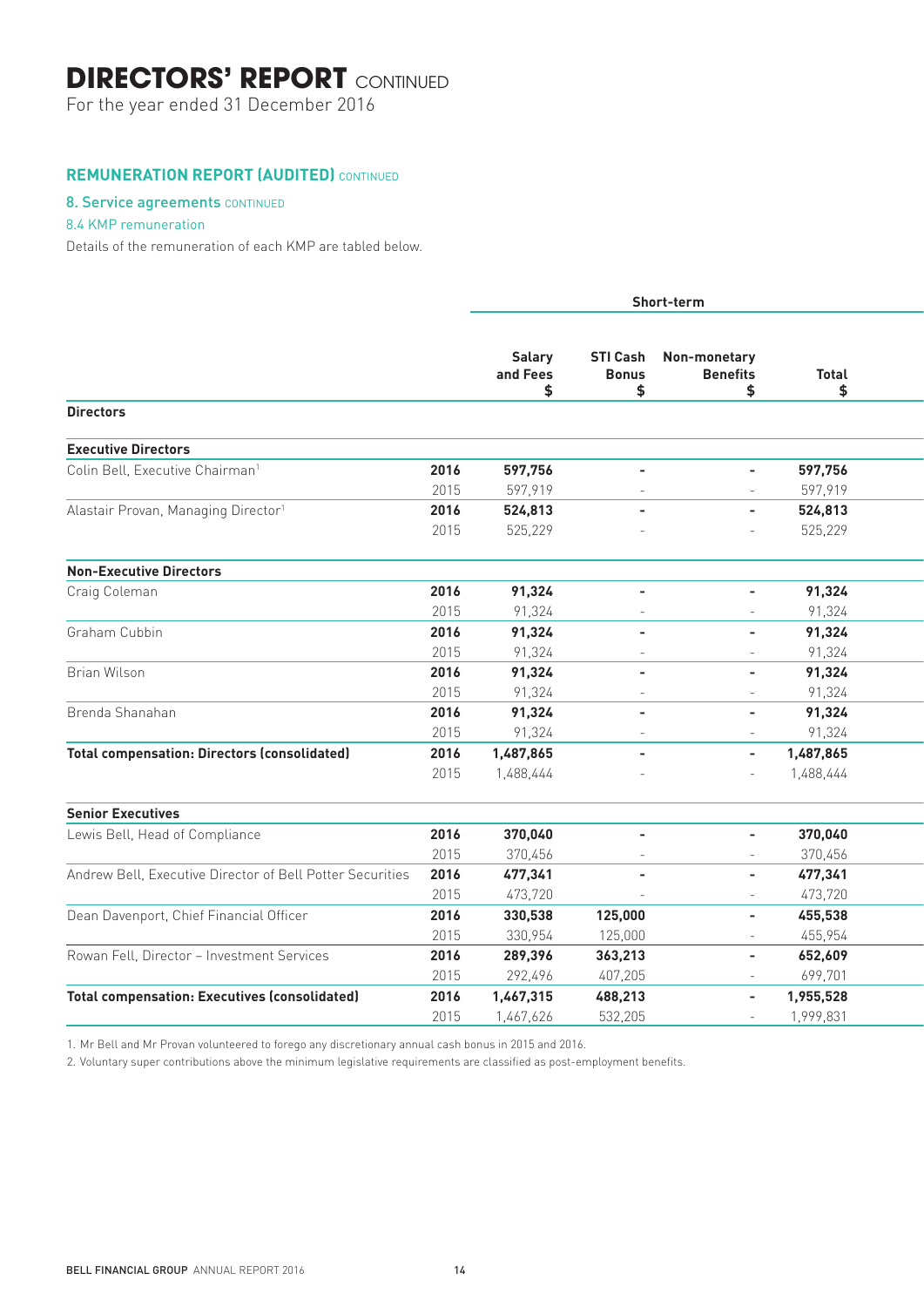|                                                                       |                                                                |               | <b>Share-based</b><br><b>Payments</b>                          |                                       |                          | Post-employment                         |
|-----------------------------------------------------------------------|----------------------------------------------------------------|---------------|----------------------------------------------------------------|---------------------------------------|--------------------------|-----------------------------------------|
| <b>Value of</b><br>Options as<br><b>Proportion of</b><br>Remuneration | <b>Proportion of</b><br>Remuneration<br>Performance<br>Related | <b>Total</b>  | <b>Total</b><br>Amortisation<br>Value of LTI<br><b>Options</b> | <b>Termination</b><br><b>Benefits</b> | Other<br>Long-term       | Superannuation<br>Benefits <sup>2</sup> |
| $\%$                                                                  | $\%$                                                           | $\frac{1}{2}$ | $\frac{1}{2}$                                                  | \$                                    | $\frac{1}{2}$            | $\frac{1}{2}$                           |
|                                                                       |                                                                |               |                                                                |                                       |                          |                                         |
| $\pmb{0}$                                                             | $\mathbf 0$                                                    | 620,000       | $\overline{\phantom{a}}$                                       | $\blacksquare$                        |                          | 22,244                                  |
| $\mathbb O$                                                           | $\mathbb O$                                                    | 620,000       | $\sim$                                                         | $\equiv$                              |                          | 22,081                                  |
| $\pmb{0}$                                                             | $\pmb{0}$                                                      | 544,275       | $\sim$                                                         | $\overline{\phantom{a}}$              |                          | 19,462                                  |
| $\mathbb O$                                                           | $\mathbb O$                                                    | 544,275       | $\sim$                                                         |                                       |                          | 19,046                                  |
|                                                                       |                                                                |               |                                                                |                                       |                          |                                         |
|                                                                       | $\pmb{0}$                                                      | 100,000       | $\sim$                                                         | $\sim$                                | $\sim$                   | 8,676                                   |
|                                                                       | $\mathbb O$                                                    | 100,000       | $\sim$                                                         | $\sim$                                | $\sim$                   | 8,676                                   |
|                                                                       | $\pmb{0}$                                                      | 100,000       | $\sim$                                                         | $\overline{\phantom{a}}$              | $\sim$                   | 8,676                                   |
|                                                                       | $\mathbb O$                                                    | 100,000       | $\sim$                                                         | $\equiv$                              | $\sim$                   | 8,676                                   |
|                                                                       | $\pmb{0}$                                                      | 100,000       | $\sim$                                                         | $\overline{\phantom{a}}$              | $\sim$                   | 8,676                                   |
|                                                                       | $\mathbb O$                                                    | 100,000       | $\sim$                                                         | $\sim$                                | $\sim$                   | 8,676                                   |
|                                                                       | $\pmb{0}$                                                      | 100,000       | $\sim$                                                         | $\sim$                                | $\sim$                   | 8,676                                   |
|                                                                       | $\mathbb O$                                                    | 100,000       | $\sim$                                                         | $\sim$                                | $\sim$                   | 8,676                                   |
|                                                                       | $\pmb{0}$                                                      | 1,564,275     | $\overline{\phantom{a}}$                                       | $\sim$                                | $\sim$                   | 76,410                                  |
|                                                                       | $\mathbb O$                                                    | 1,564,275     | $\equiv$                                                       |                                       |                          | 75,831                                  |
|                                                                       | $\pmb{0}$                                                      | 389,502       | $\sim$                                                         | $\overline{\phantom{a}}$              | $\sim$                   | 19,462                                  |
|                                                                       | $\overline{0}$                                                 | 389,502       | $\sim$                                                         | $\sim$                                | $\sim$                   | 19,046                                  |
|                                                                       | 100                                                            | 512,724       | $\blacksquare$                                                 | $\sim$                                | $\sim$                   | 35,383                                  |
|                                                                       | 100                                                            | 532,336       | $\sim$ $-$                                                     | $\sim$                                | $\sim$                   | 58,616                                  |
|                                                                       | 26                                                             | 479,539       | 4,539                                                          | $\sim$                                | $\overline{a}$           | 19,462                                  |
|                                                                       | 26                                                             | 486,182       | 11,182                                                         | $\sim$                                | $\sim$                   | 19,046                                  |
|                                                                       | 52                                                             | 695,482       | 2,269                                                          | $\sim$                                | $\sim$                   | 40,604                                  |
|                                                                       | 55                                                             | 742,796       | 5,591                                                          | $\sim$                                | $\sim$                   | 37,504                                  |
|                                                                       | 24                                                             | 2,077,247     | 6,808                                                          | $\sim$                                | $\overline{\phantom{a}}$ | 114,911                                 |
|                                                                       | 47                                                             | 2,150,816     | 16,773                                                         | $\sim$                                | $\sim$                   | 134,212                                 |
|                                                                       |                                                                |               |                                                                |                                       |                          |                                         |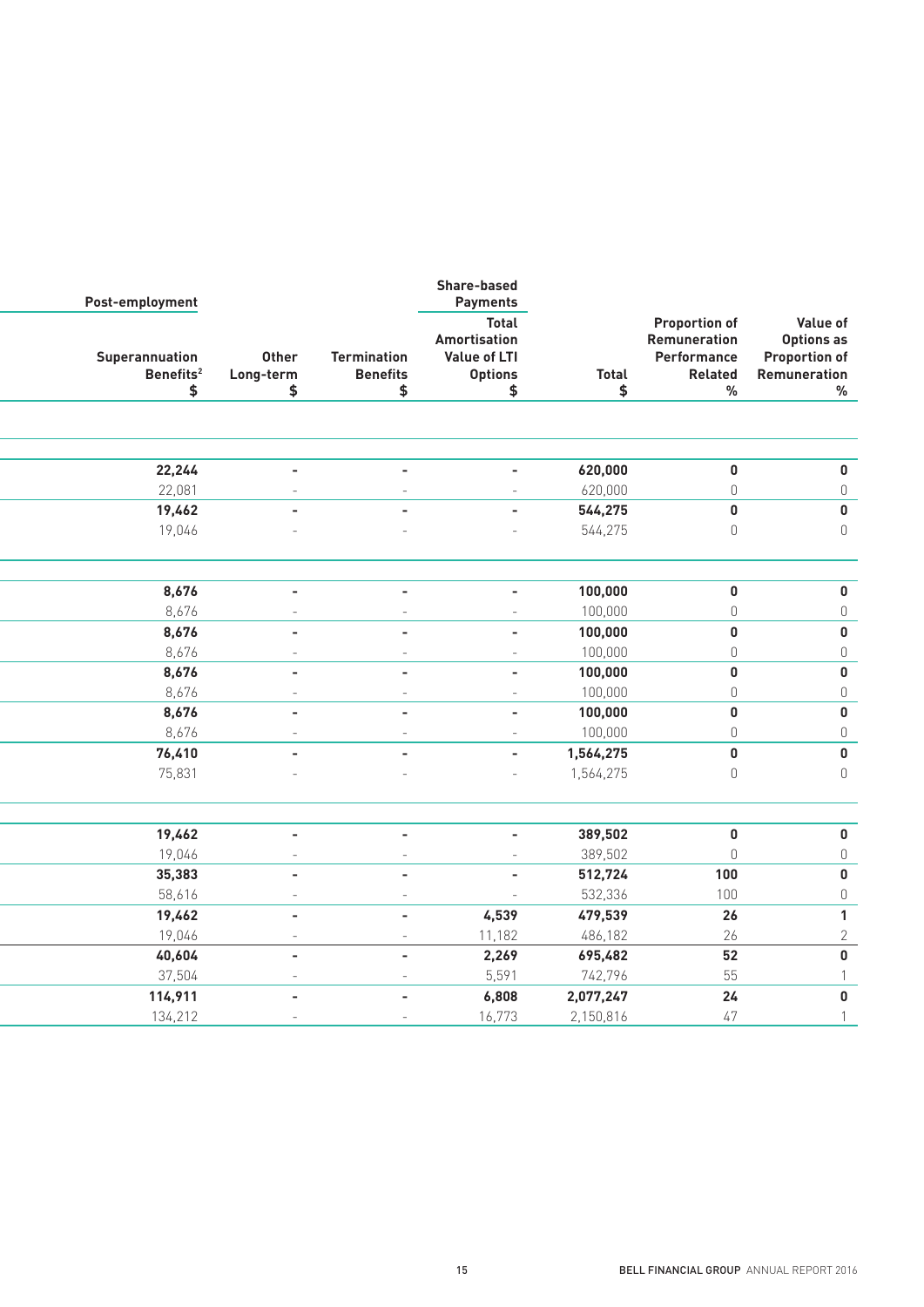## **DIRECTORS' REPORT CONTINUED**

For the year ended 31 December 2016

## **REMUNERATION REPORT (AUDITED)** CONTINUED

#### 8. Service agreements CONTINUED

#### 8.5 KMP remuneration (Group)

#### Notes in relation to KMP remuneration table

- (a) For Executive KMP, the short-term incentive bonus is for performance during the financial year ended 31 December 2016 using the criteria set out in Section 6 of the Remuneration Report.
- (b) Options were issued to Dean Davenport and Rowan Fell in May 2013. The fair value of the options is calculated at the date of grant using an option pricing model and allocated to each reporting period evenly over the period from grant date to vesting date. The value disclosed is the portion of the fair value of the options recognised in this reporting period. In valuing the options, market conditions have been taken into account.

The following factors and assumptions were used in determining the fair value of options on grant date:

|             |                          |                   |                     | Price of          |                   |               |                 |
|-------------|--------------------------|-------------------|---------------------|-------------------|-------------------|---------------|-----------------|
| Grant       | <b>Option</b>            | <b>Fair Value</b> | <b>Exercise</b>     | <b>Shares on</b>  | <b>Expected</b>   | Risk-free     | <b>Dividend</b> |
| <b>Date</b> | <b>Vesting Date</b>      | <b>Per Option</b> | <b>Price</b>        | <b>Grant Date</b> | <b>Volatility</b> | Interest Rate | Yield           |
| 28 May 2013 | 28 May 2016 <sup>1</sup> | \$0.08386         | \$0.80 <sup>2</sup> | \$0.55            | 45.76%            | 2.62%         | $2.0\%$         |

1. Options can be exercised for a period of up to 12 months from exercise date.

2. Represents exercise price at grant.

#### Equity instruments

All options refer to options over ordinary shares in Bell Financial, which are exercisable on a one-for-one basis under the LTIP.

### 9. Options granted as compensation

No options were granted over shares in the Company as compensation to any KMP in 2016. All existing options vested for KMP but none were exercised during the reporting period.

#### 9.1 Modification of terms of equity-settled share-based payment transactions

No terms of equity-settled share-based payment transactions (including options granted to KMP) have been altered or modified by the issuing entity during the reporting period.

#### 9.2 Exercise of options granted as compensation

Following the vesting date on the accelerated vesting of an option, the vested option may be exercised by the executive subject to any exercise conditions and the payment of the exercise price (if any), and the executive will then be allocated or issued shares on one-for-one basis.

No options granted as compensation were exercised during the period.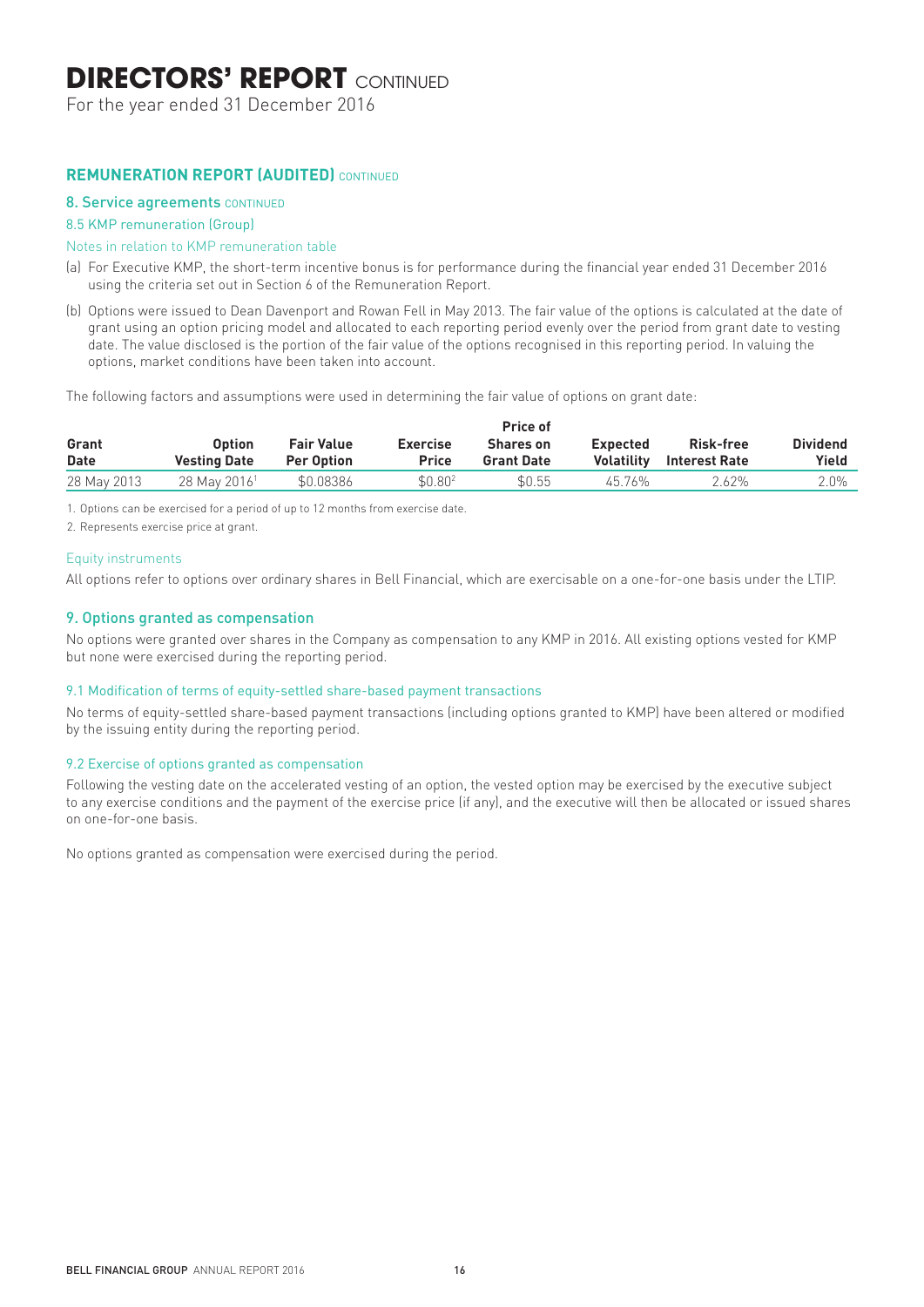#### 9.3 Analysis of options granted as compensation

Details of the vesting profile of the options granted as remuneration to each KMP of the Company are detailed below.

|                                |                          |                        |                          | <b>Financial</b>      |
|--------------------------------|--------------------------|------------------------|--------------------------|-----------------------|
|                                |                          |                        | % Vested                 | <b>Years in which</b> |
|                                |                          | <b>Options Granted</b> | in Year                  | <b>Grant Vests</b>    |
| <b>Executive Directors</b>     | <b>Number</b>            | <b>Date</b>            |                          |                       |
| Colin Bell                     |                          |                        |                          |                       |
| Alastair Provan                | $\overline{\phantom{0}}$ |                        | $\overline{\phantom{m}}$ |                       |
| <b>Non-Executive Directors</b> |                          |                        |                          |                       |
| Graham Cubbin                  |                          |                        | $\overline{\phantom{a}}$ |                       |
| Brenda Shanahan                |                          |                        |                          |                       |
| Brian Wilson                   |                          |                        |                          |                       |
| Craig Coleman                  | $\overline{\phantom{0}}$ |                        | $\overline{\phantom{0}}$ |                       |
| <b>Senior Executives</b>       |                          |                        |                          |                       |
| Lewis Bell                     |                          |                        |                          |                       |
| Andrew Bell                    |                          |                        |                          |                       |
| Dean Davenport                 | 400,000                  | 28 May 2013            | 100%                     | 28 May 2016           |
| Rowan Fell                     | 200,000                  | 28 May 2013            | 100%                     | 28 May 2016           |

#### 9.4 Analysis of movements in options

There was no movement in options during the year.

#### 9.5 Unissued shares under options

At the date of this report, unissued ordinary shares of the Company granted to Directors and employees under option are:

| <b>Expiry Date</b> | <b>Exercise</b><br><b>Price</b> | Number of<br><b>Options</b> |
|--------------------|---------------------------------|-----------------------------|
| 28 May 2017        | \$0.80                          | 19,550,000                  |

All options expire on the earlier of termination date or expiry date.

#### **LEAD AUDITOR'S INDEPENDENCE DECLARATION**

The lead auditor's independence declaration is set out on page 18 and forms part of the Directors' Report for the financial year ended 31 December 2016.

## **ROUNDING OF AMOUNTS**

Bell Financial is an entity to which the *ASIC Corporations (Rounding in Financial/Directors' Reports) Instrument 2016/191* applies. Amounts in this report have been rounded off in accordance with that instrument to the nearest thousand dollars, or in certain cases, to the nearest dollar.

This report is made on 22 February 2017 in accordance with a resolution of the Directors.

Bell

**Colin Bell**  Executive Chairman 22 February 2017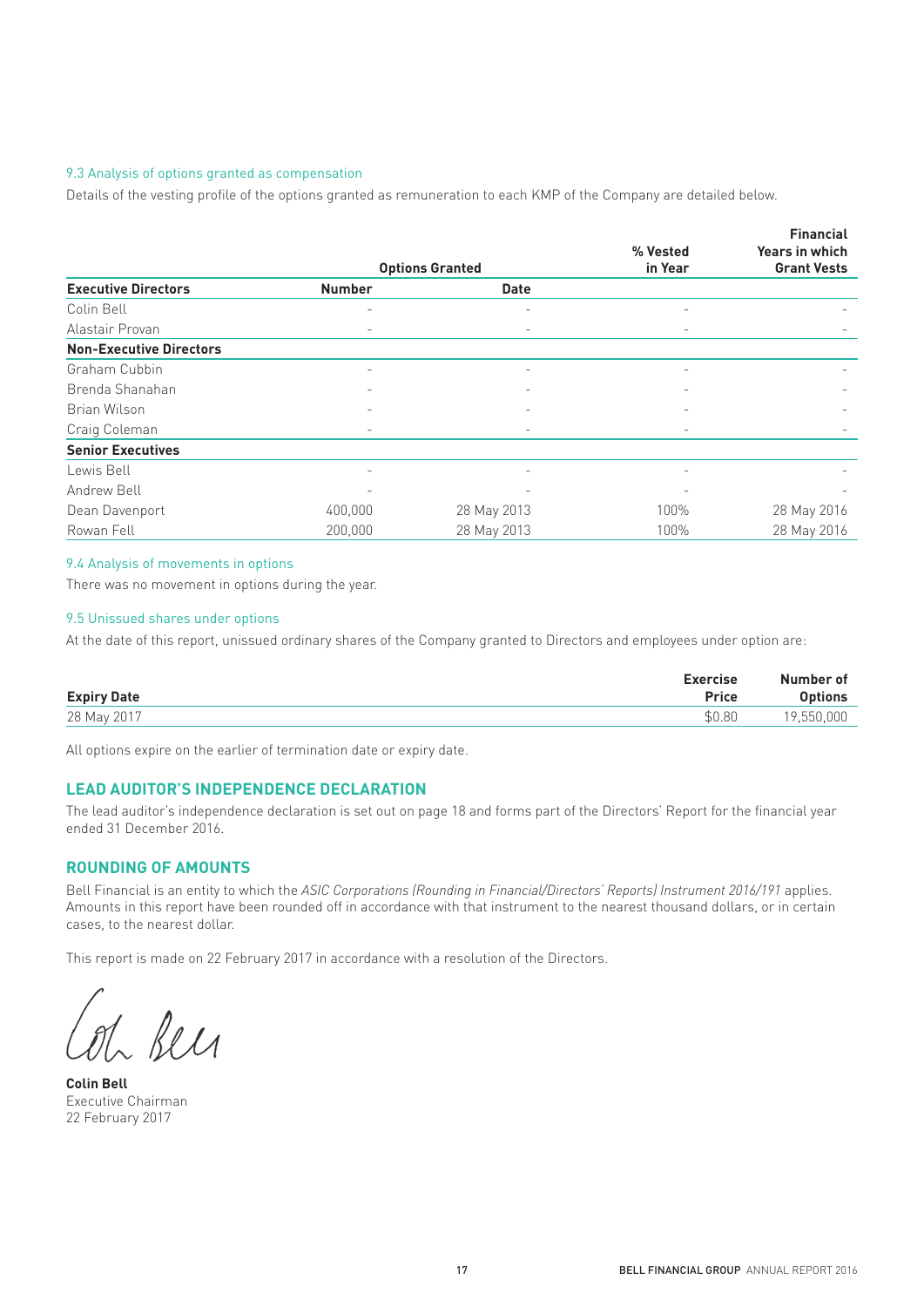## **LEAD AUDITOR'S INDEPENDENCE DECLARATION**

For the year ended 31 December 2016

 $\sqrt{2}$ 

| Lead Auditor's Independence Declaration under                                                                                                                  |                                                                                                                                                                 |
|----------------------------------------------------------------------------------------------------------------------------------------------------------------|-----------------------------------------------------------------------------------------------------------------------------------------------------------------|
| Section 307C of the Corporations Act 2001                                                                                                                      |                                                                                                                                                                 |
| To the Directors of Bell Financial Group Ltd                                                                                                                   |                                                                                                                                                                 |
| I declare that, to the best of my knowledge and belief, in relation to the audit for the<br>financial year ended 31 December 2016 there have been:             |                                                                                                                                                                 |
| (i)<br>Corporations Act 2001 in relation to the audit; and<br>(ii)<br>the audit.                                                                               | no contraventions of the auditor independence requirements as set out in the<br>no contraventions of any applicable code of professional conduct in relation to |
|                                                                                                                                                                |                                                                                                                                                                 |
| KPMG<br><b>KPMG</b>                                                                                                                                            | Dean M Waters                                                                                                                                                   |
|                                                                                                                                                                | Partner                                                                                                                                                         |
|                                                                                                                                                                | Melbourne                                                                                                                                                       |
|                                                                                                                                                                | 22 February 2017                                                                                                                                                |
|                                                                                                                                                                |                                                                                                                                                                 |
|                                                                                                                                                                |                                                                                                                                                                 |
|                                                                                                                                                                |                                                                                                                                                                 |
|                                                                                                                                                                |                                                                                                                                                                 |
|                                                                                                                                                                |                                                                                                                                                                 |
| KPMG, an Australian partnership<br>and a member firm of the KPMG network<br>of independent member firms affiliated with<br>KPMG International, a Swiss entity. | Liability limited by a scheme approved under<br>Profession Standards Legislation.                                                                               |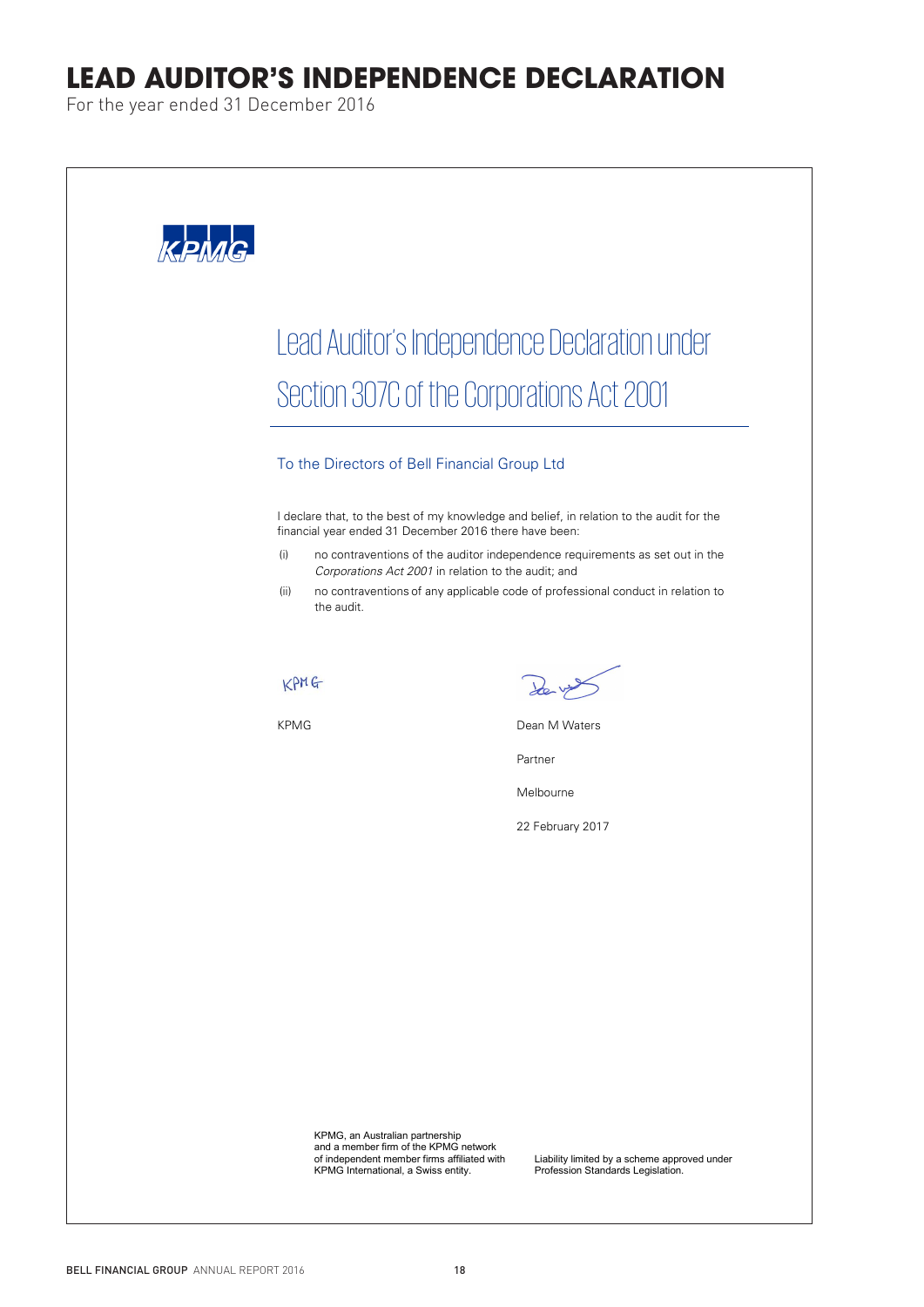## **STATEMENT OF PROFIT OR LOSS**

For the year ended 31 December 2016

|                                        |             |                | <b>Consolidated</b> |
|----------------------------------------|-------------|----------------|---------------------|
|                                        | <b>Note</b> | 2016<br>\$'000 | 2015<br>\$'000      |
| Rendering of services                  | 6           | 169,359        | 162,891             |
| Finance income                         | 9           | 14,445         | 13,399              |
| Net fair value gains/losses            | 7           | 2,124          | 674                 |
| Other income                           | 8           | 815            | 791                 |
| <b>Total revenue</b>                   |             | 186,743        | 177,755             |
| Employee expenses                      | 10          | (115, 482)     | (110, 185)          |
| Depreciation and amortisation expenses | 15, 16      | (1, 346)       | (1, 109)            |
| Occupancy expenses                     |             | (11, 470)      | (11,689)            |
| Systems and communication expenses     |             | (16,691)       | (15, 522)           |
| Professional expenses                  |             | (2, 348)       | (2,953)             |
| Finance expenses                       | 9           | (4, 204)       | (4, 145)            |
| Other expenses                         |             | (10, 027)      | (9, 314)            |
| <b>Total expenses</b>                  |             | (161, 568)     | (154, 917)          |
| Profit/(loss) before income tax        |             | 25,175         | 22,838              |
| Income tax expense                     | 11          | (8, 270)       | (6,439)             |
| Profit/(loss) for the year             |             | 16,905         | 16,399              |
| Attributable to:                       |             |                |                     |
| Equity holders of the Company          |             | 16,378         | 15,850              |
| Non-controlling interests              |             | 527            | 549                 |
| Profit/(loss) for the year             |             | 16,905         | 16,399              |
| Earnings per share:                    |             | <b>Cents</b>   | Cents               |
| Basic earnings per share (AUD)         | 28          | 6.2            | 6.2                 |
| Diluted earnings per share (AUD)       | 28          | 6.2            | 6.2                 |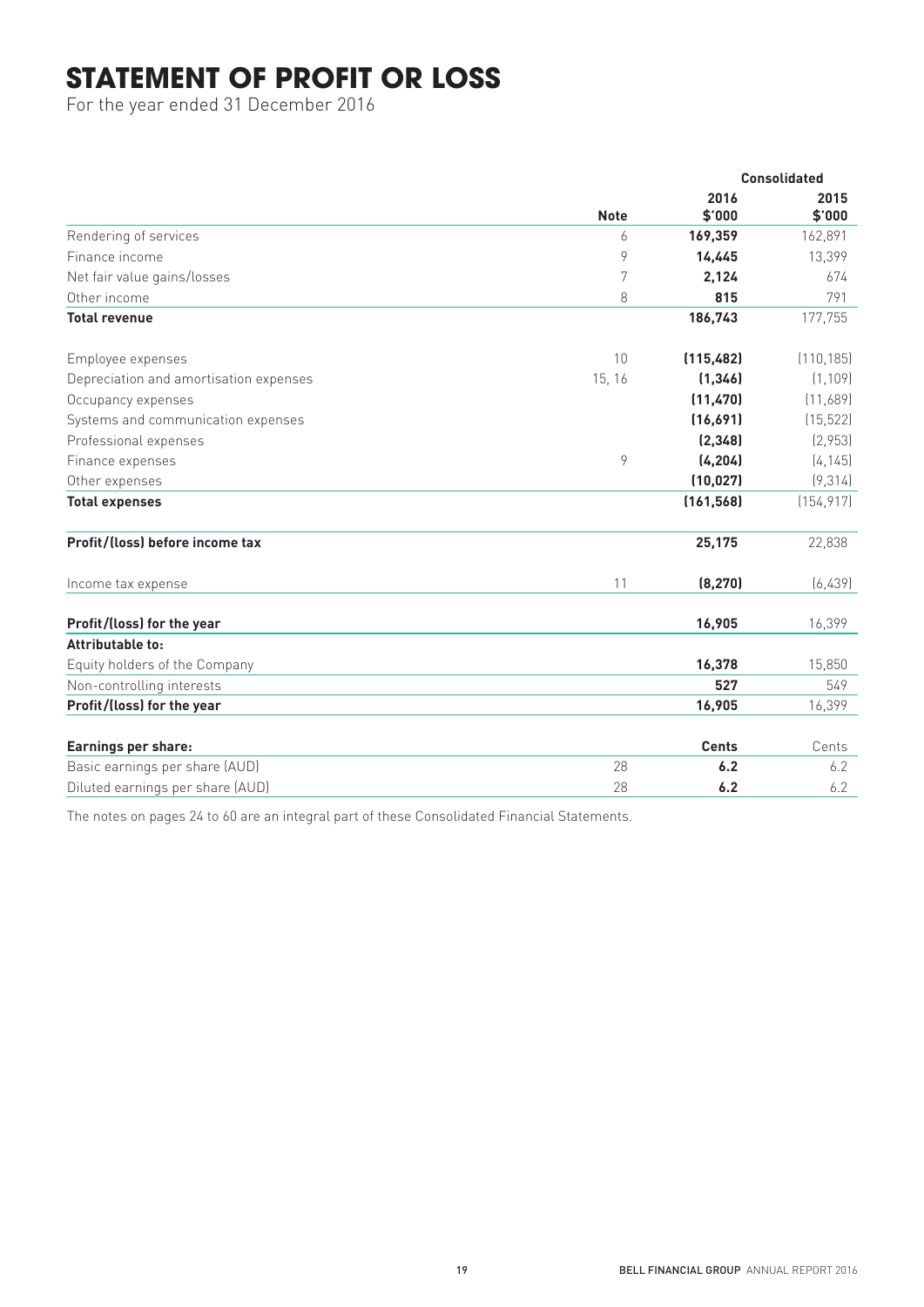## **STATEMENT OF COMPREHENSIVE INCOME**

For the year ended 31 December 2016

|                                                                                             | <b>Consolidated</b> |                |
|---------------------------------------------------------------------------------------------|---------------------|----------------|
|                                                                                             | 2016<br>\$'000      | 2015<br>\$'000 |
| Profit/(loss) for the year                                                                  | 16,905              | 16,399         |
| Other comprehensive income                                                                  |                     |                |
| Items that may be classified to profit or loss                                              |                     |                |
| Change in fair value of cash flow hedge                                                     | (31)                | 43             |
| Foreign operations - foreign currency translation differences                               | (81)                | 280            |
| Other comprehensive income for the year, net of tax                                         | (112)               | 323            |
| Total comprehensive income for the year                                                     | 16,793              | 16,722         |
| Attributable to:                                                                            |                     |                |
| Equity holders of the Company                                                               | 16,266              | 16,173         |
| Non-controlling interests                                                                   | 527                 | 549            |
| Total comprehensive income for the year                                                     | 16,793              | 16,722         |
| $\bigcap_{i=1}^{n}$<br>and the state of the state of<br>$\cdots$ $\cdots$ $\cdots$ $\cdots$ |                     |                |

Other movements in equity arising from transactions with owners are set out in Note 26.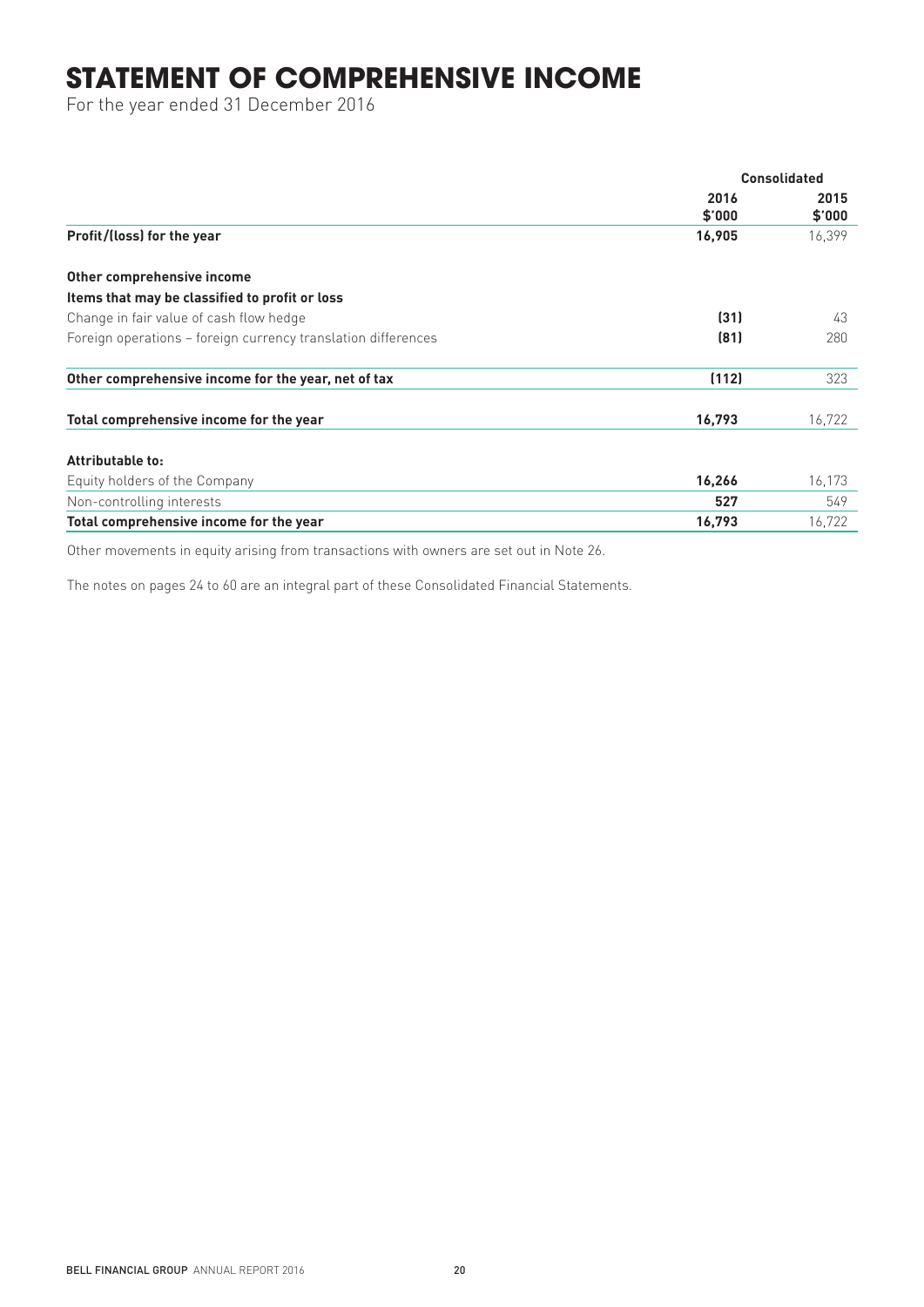## **STATEMENT OF FINANCIAL POSITION**

As at 31 December 2016

|                                                            | <b>Note</b> | <b>Consolidated</b> |                |  |
|------------------------------------------------------------|-------------|---------------------|----------------|--|
|                                                            |             | 2016<br>\$'000      | 2015<br>\$'000 |  |
| <b>Assets</b>                                              |             |                     |                |  |
| Cash and cash equivalents                                  | 12          | 189,830             | 112,333        |  |
| Trade and other receivables                                | 13          | 71,358              | 170,313        |  |
| Prepayments                                                |             | 685                 | 586            |  |
| Financial assets                                           | 14          | 3,015               | 2,120          |  |
| Loans and advances                                         | 19          | 227,398             | 234,519        |  |
| Deferred tax assets                                        | 18          | 9,604               | 10,065         |  |
| Property, plant and equipment                              | 15          | 745                 | 894            |  |
| Goodwill                                                   | 16          | 130,413             | 130,413        |  |
| Intangible assets                                          | 16          | 7,076               | 5,423          |  |
| <b>Total assets</b>                                        |             | 640,124             | 666,666        |  |
| <b>Liabilities</b>                                         |             |                     |                |  |
| Trade and other payables                                   | 20          | 131,280             | 219,786        |  |
| Deposits and borrowings                                    | 21          | 288,967             | 228,094        |  |
| Current tax liabilities                                    | 22          | 725                 | 2,265          |  |
| Derivatives                                                | 30          | 48                  | 17             |  |
| Employee benefits                                          | 24          | 22,986              | 25,721         |  |
| Provisions                                                 | 23          | 750                 | 550            |  |
| <b>Total liabilities</b>                                   |             | 444,756             | 476,433        |  |
| <b>Net assets</b>                                          |             | 195,368             | 190,233        |  |
|                                                            |             |                     |                |  |
| <b>Equity</b>                                              |             |                     |                |  |
| Contributed equity                                         | 26          | 167,886             | 167,886        |  |
| Other equity                                               |             | 1,806               | 1,806          |  |
| Reserves                                                   | 26          | 699                 | (33)           |  |
| Non-controlling interests                                  | 26          | 5,018               | 4,491          |  |
| Retained earnings                                          | 26          | 19,959              | 16,083         |  |
| Total equity attributable to equity holders of the Company |             | 195,368             | 190,233        |  |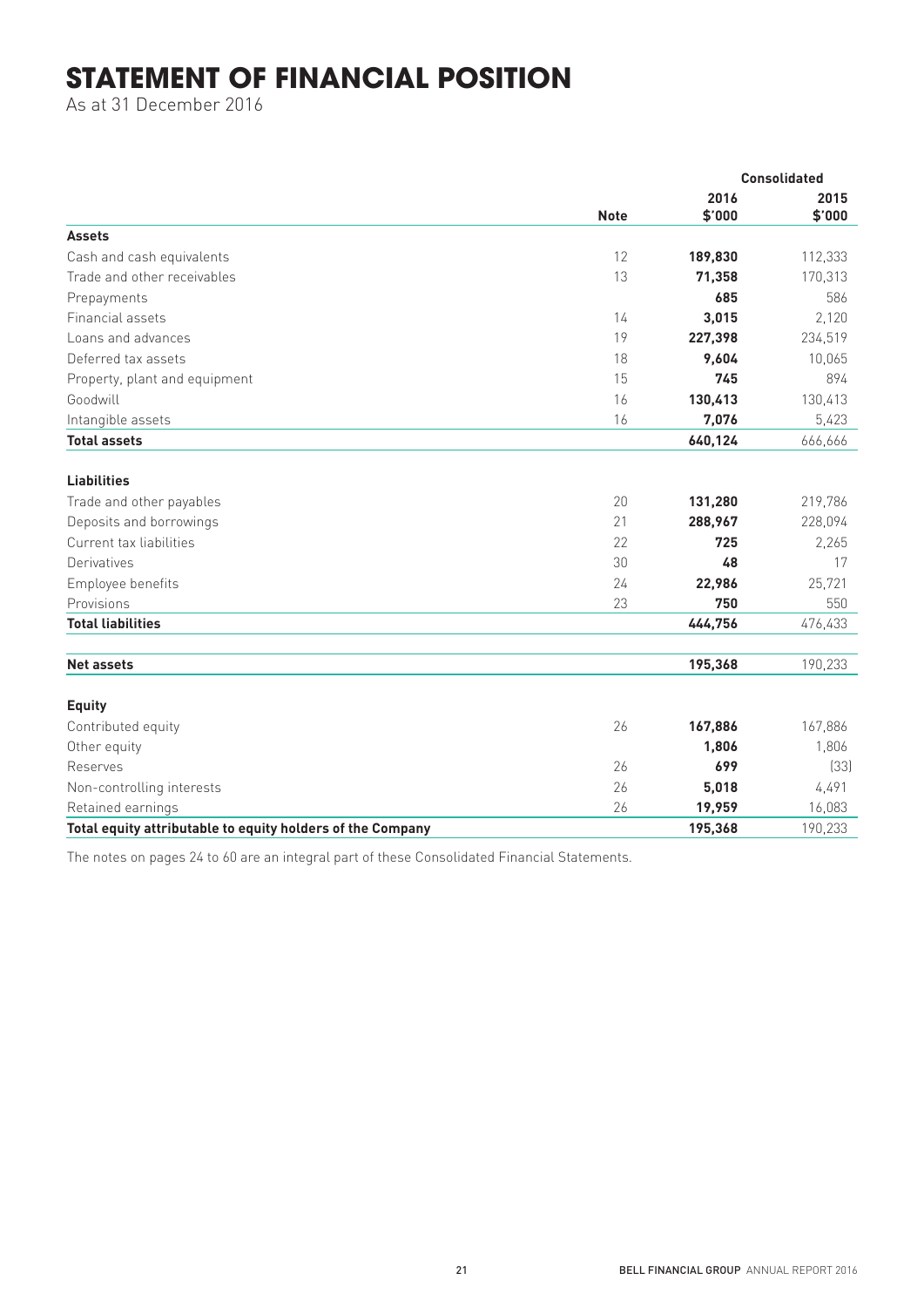## **STATEMENT OF CHANGES IN EQUITY**

| <b>Statement of Changes</b><br>in Equity            | <b>Share</b><br>Capital<br>\$'000 | <b>Other</b><br><b>Equity</b><br>\$'000 | <b>Treasury</b><br><b>Reserve</b><br>\$'000 | Share-<br>based<br><b>Shares Payments</b><br><b>Reserve</b><br>\$'000 | Cash<br><b>Flow</b><br>Hedge<br><b>Reserve</b><br>\$'000 | Foreign<br><b>Currency</b><br><b>Reserve</b><br>\$'000 | Non-<br>controlling<br><b>Interests</b><br>\$'000 | <b>Retained</b><br><b>Earnings</b><br>\$'000 | <b>Total</b><br><b>Equity</b><br>\$'000 |
|-----------------------------------------------------|-----------------------------------|-----------------------------------------|---------------------------------------------|-----------------------------------------------------------------------|----------------------------------------------------------|--------------------------------------------------------|---------------------------------------------------|----------------------------------------------|-----------------------------------------|
| <b>Balance at 1 January 2015</b>                    | 164,284                           | 1,806                                   | (1,940)                                     | 1,120                                                                 | (60)                                                     | 330                                                    | 4,478                                             | 12,247                                       | 182,265                                 |
| <b>Total comprehensive income</b>                   |                                   |                                         |                                             |                                                                       |                                                          |                                                        |                                                   |                                              |                                         |
| Profit/(loss) for the year                          |                                   |                                         |                                             |                                                                       |                                                          |                                                        |                                                   | 16,399                                       | 16,399                                  |
| Other comprehensive income                          |                                   |                                         |                                             |                                                                       |                                                          |                                                        |                                                   |                                              |                                         |
| Change in fair value of cash<br>flow hedges         |                                   |                                         |                                             |                                                                       | 43                                                       |                                                        |                                                   |                                              | 43                                      |
| Translation of foreign currency<br>reserve          |                                   |                                         |                                             |                                                                       |                                                          | 280                                                    |                                                   |                                              | 280                                     |
| Total other comprehensive<br>income                 |                                   |                                         |                                             |                                                                       | 43                                                       | 280                                                    |                                                   |                                              | 323                                     |
| Total comprehensive income<br>for the year          |                                   |                                         |                                             |                                                                       | 43                                                       | 280                                                    |                                                   | 16,399                                       | 16,722                                  |
| Transactions with owners,                           |                                   |                                         |                                             |                                                                       |                                                          |                                                        |                                                   |                                              |                                         |
| directly in equity                                  |                                   |                                         |                                             |                                                                       |                                                          |                                                        |                                                   |                                              |                                         |
| Increase/(decrease) in<br>non-controlling interests |                                   |                                         |                                             |                                                                       |                                                          |                                                        | (536)                                             |                                              | (536)                                   |
| Acquisition of NCI without<br>a change in control   |                                   |                                         |                                             |                                                                       |                                                          |                                                        |                                                   | (3,066)                                      | (3,066)                                 |
| Increase/(decrease) in<br>share capital             | 3,602                             |                                         |                                             |                                                                       |                                                          |                                                        |                                                   |                                              | 3,602                                   |
| Transfer of retained earnings                       |                                   |                                         |                                             |                                                                       |                                                          |                                                        | 549                                               | (549)                                        |                                         |
| Share-based payments                                |                                   |                                         |                                             | 647                                                                   |                                                          |                                                        |                                                   | $\overline{a}$                               | 647                                     |
| Purchase of treasury shares                         |                                   |                                         | (453)                                       |                                                                       |                                                          |                                                        |                                                   |                                              | (453)                                   |
| Employee share awards<br>exercised                  |                                   |                                         | 120                                         | (120)                                                                 |                                                          |                                                        |                                                   |                                              |                                         |
| <b>Dividends</b>                                    |                                   |                                         |                                             |                                                                       |                                                          |                                                        |                                                   | [8,948]                                      | [8,948]                                 |
| <b>Balance at 31 December 2015</b>                  | 167,886                           | 1,806                                   | (2, 273)                                    | 1,647                                                                 | (17)                                                     | 610                                                    | 4,491                                             | 16,083                                       | 190,233                                 |
| <b>Balance at 1 January 2016</b>                    | 167,886                           | 1,806                                   | (2, 273)                                    | 1,647                                                                 | (17)                                                     | 610                                                    | 4,491                                             | 16,083                                       | 190,233                                 |
| <b>Total comprehensive income</b>                   |                                   |                                         |                                             |                                                                       |                                                          |                                                        |                                                   |                                              |                                         |
| Profit/(loss) for the year                          |                                   |                                         |                                             |                                                                       |                                                          |                                                        |                                                   | 16,905                                       | 16,905                                  |
| Other comprehensive income                          |                                   |                                         |                                             |                                                                       |                                                          |                                                        |                                                   |                                              |                                         |
| Change in fair value of cash<br>flow hedges         |                                   |                                         |                                             |                                                                       | (31)                                                     |                                                        |                                                   |                                              | (31)                                    |
| Translation of foreign currency                     |                                   |                                         |                                             |                                                                       |                                                          |                                                        |                                                   |                                              |                                         |
| reserve                                             |                                   |                                         |                                             |                                                                       |                                                          | (81)                                                   |                                                   |                                              | [81]                                    |
| Total other comprehensive<br>income                 |                                   |                                         |                                             |                                                                       | (31)                                                     | (81)                                                   |                                                   |                                              | (112)                                   |
| Total comprehensive income<br>for the year          |                                   |                                         |                                             |                                                                       | (31)                                                     | (81)                                                   |                                                   | 16,905                                       | 16,793                                  |
| Transactions with owners,                           |                                   |                                         |                                             |                                                                       |                                                          |                                                        |                                                   |                                              |                                         |
| directly in equity                                  |                                   |                                         |                                             |                                                                       |                                                          |                                                        |                                                   |                                              |                                         |
| Transfer of retained earnings                       |                                   |                                         |                                             |                                                                       |                                                          |                                                        | 527                                               | (527)                                        |                                         |
| Share-based payments                                |                                   |                                         |                                             | 844                                                                   |                                                          |                                                        |                                                   |                                              | 844                                     |
| Purchase of treasury shares                         |                                   |                                         |                                             |                                                                       |                                                          |                                                        |                                                   |                                              |                                         |
| Employee share awards<br>exercised                  |                                   |                                         | 167                                         | (167)                                                                 |                                                          |                                                        |                                                   |                                              |                                         |
| Dividends                                           |                                   |                                         |                                             |                                                                       |                                                          |                                                        |                                                   | (12, 502)                                    | (12, 502)                               |
| <b>Balance at 31 December 2016</b>                  | 167,886                           | 1,806                                   | (2, 106)                                    | 2,324                                                                 | (48)                                                     | 529                                                    | 5,018                                             | 19,959                                       | 195,368                                 |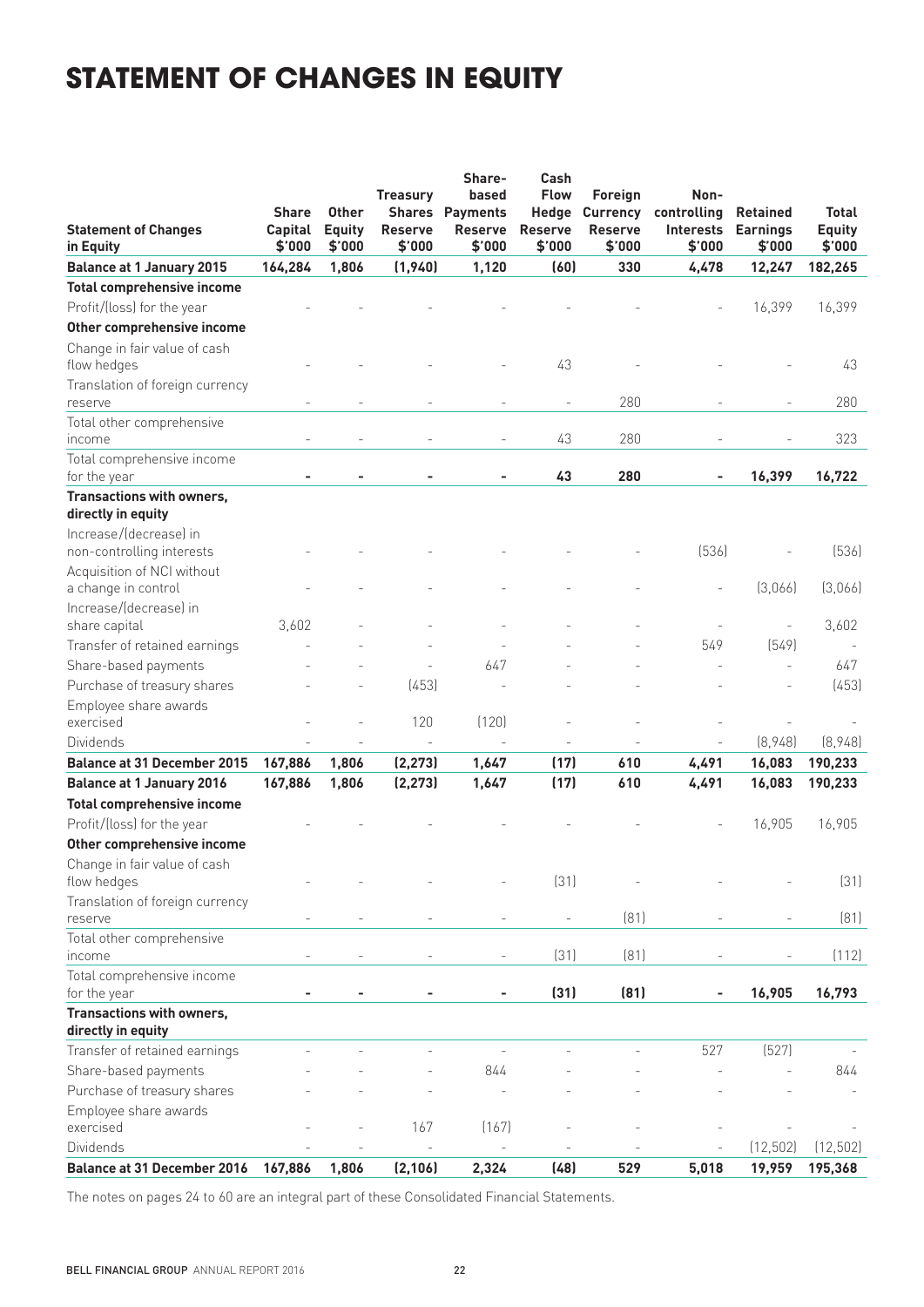## **STATEMENT OF CASH FLOWS**

For the year ended 31 December 2016

|                                                      |             | <b>Consolidated</b> |                |  |
|------------------------------------------------------|-------------|---------------------|----------------|--|
|                                                      | <b>Note</b> | 2016<br>\$'000      | 2015<br>\$'000 |  |
| Cash flows from/(used in) operating activities       |             |                     |                |  |
| Cash receipts from customers and clients             |             | 278,635             | 246,188        |  |
| Cash paid to suppliers and employees                 |             | (258, 617)          | (258, 028)     |  |
| Cash generated from operations*                      |             | 20,018              | (11, 840)      |  |
| Dividends received                                   |             | $\overline{2}$      | 3              |  |
| Interest received                                    |             | 14,478              | 13,380         |  |
| Interest paid                                        |             | (4, 204)            | [4, 145]       |  |
| Income taxes paid                                    |             | (9, 364)            | (6, 145)       |  |
| Net cash from operating activities                   | 25          | 20,930              | (8, 747)       |  |
| Cash flows from/(used in) investing activities       |             |                     |                |  |
| Net proceeds from sale of investments                |             | 1,496               | 1,157          |  |
| Acquisition of property, plant and equipment         |             | (189)               | (100)          |  |
| Proceeds of property, plant and equipment            |             |                     |                |  |
| Acquisition of other investments                     |             | (232)               | (2, 287)       |  |
| Net cash from/(used in) investing activities         |             | 1,075               | (1, 230)       |  |
| Cash flows from/(used in) financing activities       |             |                     |                |  |
| Dividends paid                                       |             | (12, 502)           | (8,948)        |  |
| On market share purchases                            |             |                     | (453)          |  |
| Bell Potter Capital (margin lending)                 |             |                     |                |  |
| Deposits/(withdrawals) from client cash balances     |             | 121,873             | 5,308          |  |
| (Drawdown)/repayment of margin loans                 |             | 7,121               | (63, 136)      |  |
| Drawdown/(repayment) of borrowings                   |             | (61,000)            | 46,000         |  |
| Net cash from/(used in) financing activities         |             | 55,492              | [21, 229]      |  |
| Net increase/(decrease) in cash and cash equivalents |             | 77,497              | [31, 206]      |  |
| Cash and cash equivalents at 1 January               |             | 112,333             | 143,539        |  |
| Cash and cash equivalents at 31 December             | 12, 25      | 189,830             | 112,333        |  |

The notes on pages 24 to 60 are an integral part of these Consolidated Financial Statements.

\* 'Cash generated from operations' includes Group cash reserves and client balances. Refer to Note 12 for further information on cash and cash equivalents.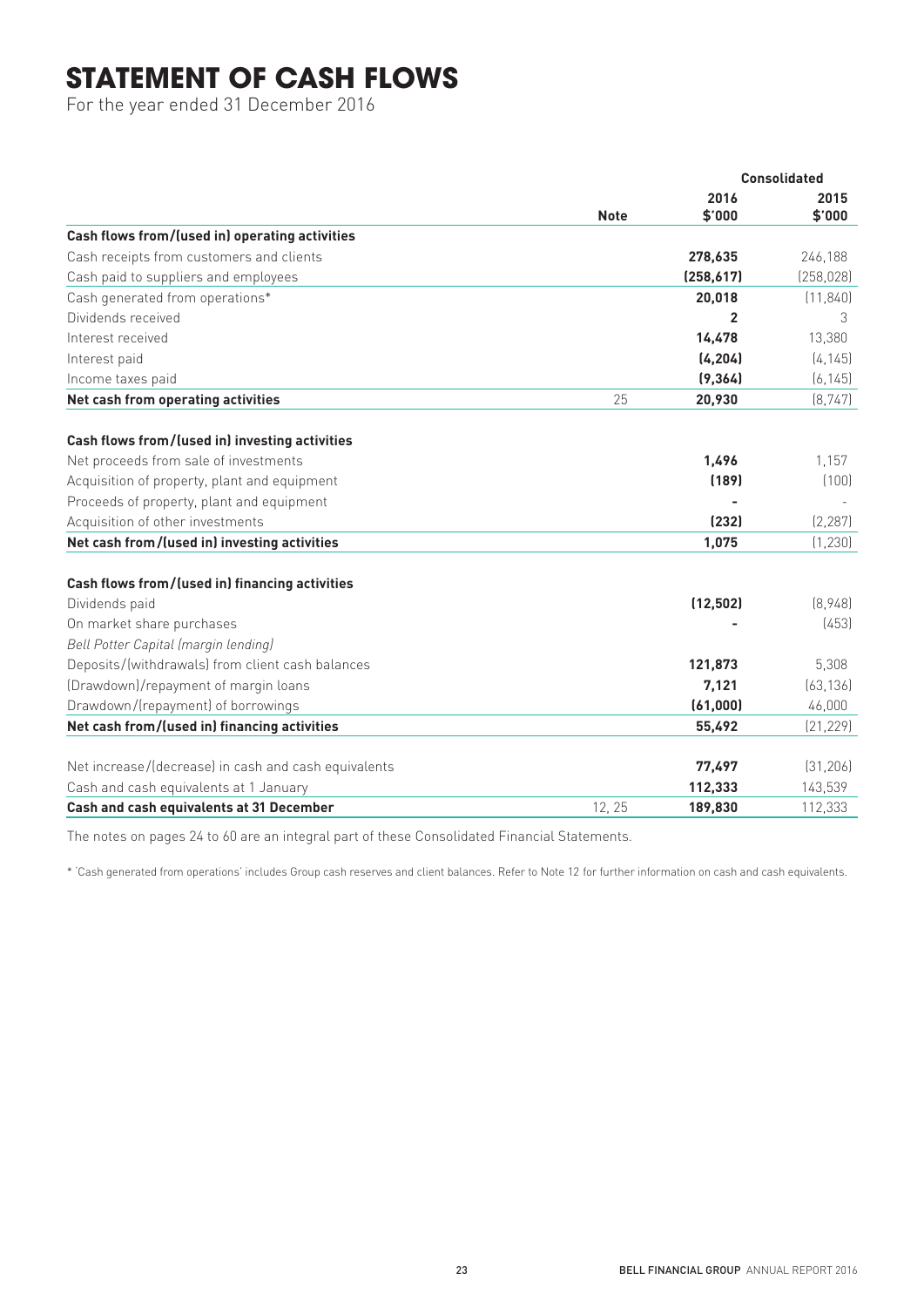# **NOTES TO THE FINANCIAL STATEMENTS**

For the year ended 31 December 2016

Bell Financial Group Ltd ('Bell Financial' or the 'Company') is domiciled in Australia. The address of the Company's registered office is Level 29, 101 Collins Street, Melbourne, VIC. The Consolidated Financial Statements of the Company comprise the Company, and its controlled entities (the 'Group' or 'Consolidated Entity'). The Group is a for-profit entity.

## **1. SIGNIFICANT ACCOUNTING POLICIES**

Set out below is a summary of significant accounting policies adopted by the Company and its subsidiaries in the preparation of the Consolidated Financial Statements.

## (a) Basis of preparation

### Statement of compliance

The financial report is a general purpose financial report prepared in accordance with Australian Accounting Standards (AASBs) (including Australian Accounting Interpretations) adopted by the Australian Accounting Standards Board (AASB) and the *Corporations Act 2001*. The consolidated financial report of the Group and the financial report of the Company comply with International Financial Reporting Standards (IFRS) and interpretations adopted by the International Accounting Standards Board (IASB).

The Financial Statements were approved by the Board of Directors on 22 February 2017.

The accounting policies set out below, except as noted, have been applied consistently to all periods presented in these Consolidated Financial Statements, and have been consistently applied by all entities within the consolidated entity.

#### Basis of measurement

These Consolidated Financial Statements have been prepared under the historical cost convention, except for financial assets and liabilities (including derivative instruments) at fair value through the profit or loss.

#### Functional and presentation currency

These Consolidated Financial Statements are presented in Australian dollars, which is the Company's functional currency and the functional currency of the majority of the Group. The Company is of a kind referred to in *ASIC Corporations (Rounding in Financial/Directors' Reports) Instruments 2016/191* and in accordance with that Instrument, all financial information presented in Australian dollars has been rounded to the nearest thousand dollars unless otherwise stated.

#### Removal of parent entity financial statements

The Group has applied amendments to the *Corporations Act 2001* that remove the requirement for the Group to lodge parent entity financial statements. Parent entity financial statements have been replaced by the specific parent entity disclosures in Note 32.

## (b) Principles of consolidation

#### Business combinations

The Group has adopted revised AASB 3 *Business Combinations (2008)* and amended AASB 127 *Consolidated and Separate Financial Statements (2008)* for business combinations occurring in the financial year starting 1 January 2009. All business combinations occurring before this date are accounted for by applying the acquisition method.

#### Subsidiaries

Subsidiaries are all entities controlled by the Group. The Group controls an entity when it is exposed to, or has rights to, variable returns from its involvement with the entity and has the ability to affect those returns through its power over the entity. The financial statements of subsidiaries are included in the Consolidated Financial Statements from the date that control commenced until the date that control ceases. All controlled entities have a 31 December balance date.

Intra-group balances, and any unrealised income and expenses arising from intra-group transactions, are eliminated in preparing the Consolidated Financial Statements.

## Non-controlling interest (NCI)

NCI are measured at their proportionate share of the acquiree's identifiable net assets at the date of acquisition. Changes in the Group's interest in a subsidiary that do not result in a loss of control are accounted for as equity transactions.

## (c) Revenue recognition

Revenue is recognised to the extent that it is probable that the economic benefit will flow to the Group and the revenue can be reliably measured. The following specific criteria must also be met before revenue can be recognised.

#### Rendering of services

Revenue arising from brokerage, commissions, fee income and corporate finance transactions are recognised by the Group on an accruals basis as and when services have been provided. Provision is made for uncollectible debts arising from such services.

#### Interest income

Interest income is recognised as it accrues using the effective interest rate method.

#### Dividend income

Dividends are brought to account as revenue when the right to receive the payment is established.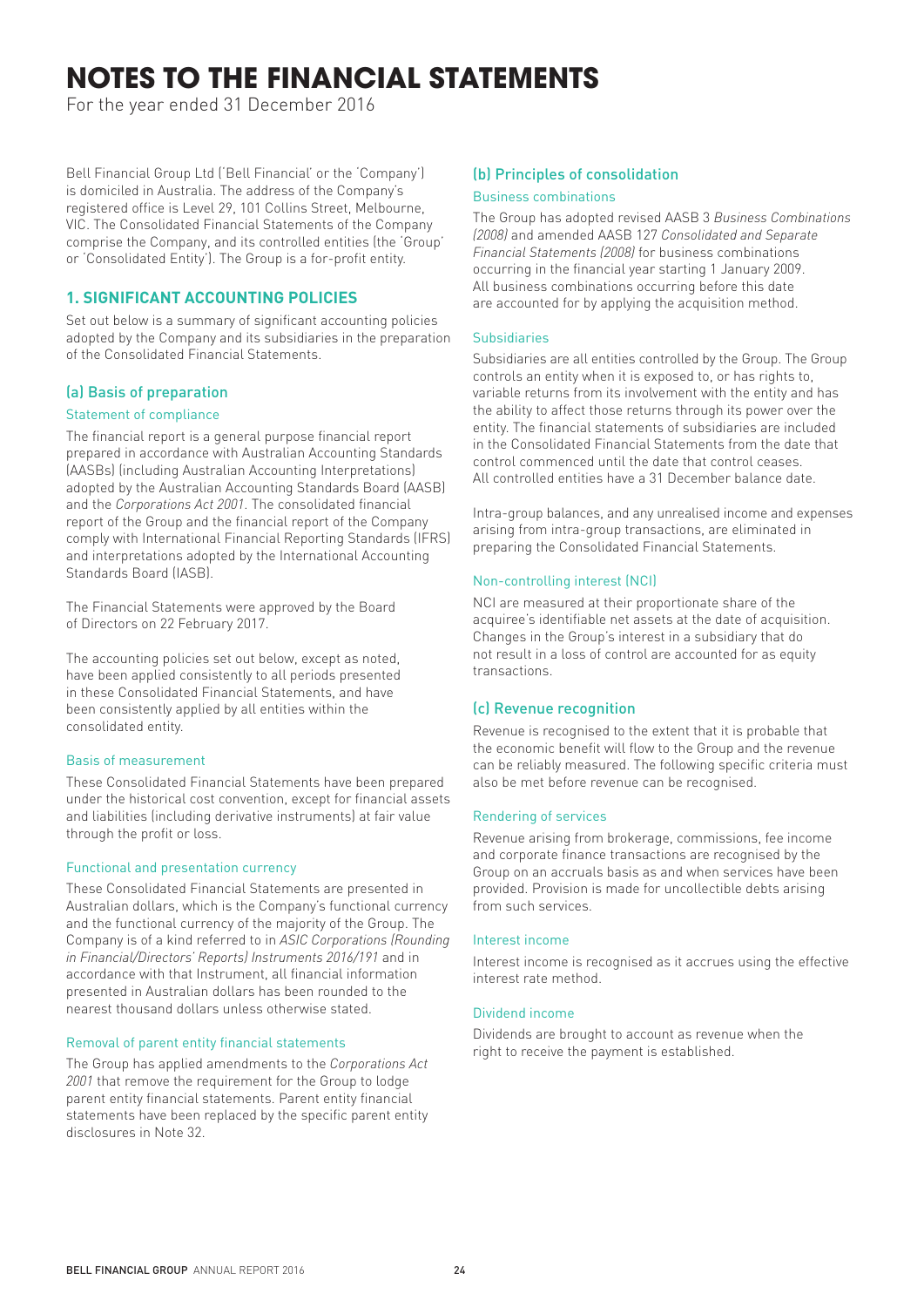## (d) Statement of Cash Flows

The Statement of Cash Flows is prepared on the basis of net cash flows in relation to settlement of trades. This is consistent with the Group's revenue recognition policy whereby the entity acts as an agent and receives and pays funds on behalf of its clients, however, only recognises as revenue the Group's entitlement to brokerage commission. For the purpose of the Statement of Cash Flows, cash and cash equivalents comprise cash at bank and on hand, investments in money market instruments maturing within less than 14 days (net of bank overdrafts) and short-term deposits with an original maturity of three months or less. It is important to note that the Statement of Financial Position discloses trade debtors and payables that represent net client accounts being the accumulation of gross trading.

#### (e) Income tax

Income tax expense or benefit for the period comprises current and deferred tax. Income tax is recognised in the Statement of Profit or Loss except to the extent that it relates to items recognised directly in equity, in which case it is recognised in equity.

Current tax is the expected tax payable on the taxable income for the year using tax rates enacted or substantially enacted at the balance sheet date, and any adjustments to tax payable in respect of previous years.

Deferred tax is recognised using the balance sheet method, providing for temporary differences between the carrying amounts of assets and liabilities for financial reporting purposes and the amounts used for taxation purposes. Deferred tax is not recognised for the following temporary differences: the initial recognition of goodwill, the initial recognition of assets or liabilities in a transaction that is not a business combination and that affects neither accounting nor taxable profit, and differences relating to investments in subsidiaries to the extent that they probably will not reverse in the foreseeable future. Deferred tax is measured at the tax rates that are expected to be applied to the temporary differences when they reverse, based on the laws that have been enacted or substantively enacted by the reporting date.

Deferred tax assets and liabilities are offset if there is a legally enforceable right to offset current tax liabilities and assets, and they relate to income taxes levied by the same tax authority on the same taxable entity or on different tax entities, but they intend to settle current tax liabilities and assets on a net basis or their tax assets and liabilities will be realised simultaneously.

A deferred tax asset is recognised to the extent that it is probable that future taxable profits will be available against which temporary differences can be utilised. Deferred tax assets are reviewed at each reporting date and are reduced to the extent that it is no longer probable that the related tax benefit will be realised.

#### Tax consolidation

Effective 1 January 2003, the Company elected to apply the tax consolidation legislation. All current tax amounts relating to the Group have been assumed by the head entity of the tax-consolidated group, Bell Financial Group. Deferred tax amounts in relation to temporary differences are allocated as if each entity continued to be a taxable entity in its own right.

#### (f) Goods and services tax

Revenues, expenses and assets are recognised net of the amount of goods and services tax (GST), except where the amount of GST incurred is not recoverable from the Australian Tax Office (ATO). In these circumstances the GST is recognised as part of the cost of acquisition of the asset or as part of an item of the expense.

Receivables and payables are stated with the amount of GST excluded. The net amount of GST recoverable from, or payable to, the ATO is included as a current asset or liability in the Statement of Financial Position.

Cash flows are included in the Statement of Cash Flows on a gross basis. The GST components of cash flows arising from investing and financing activities that are recoverable from, or payable to, the ATO are classified as operating cash flows.

### (g) Cash and cash equivalents

Cash and cash equivalents comprise cash balances, investments in money market instruments maturing within less than 14 days and short-term deposits with original maturity of less than three months. Bank overdrafts that are repayable on demand are included as a component of cash and cash equivalents for the purpose of the Statement of Cash Flows. Cash held in trust for clients (refer to Note 12) is included as cash and cash equivalents and is included within trade and other payables.

#### (h) Derivatives

Derivative financial instruments are contracts whose value is derived from one or more underlying price indices or other variables. They include swaps, forward rate agreements, options or a combination of all three.

Certain derivative instruments are held for trading for the purpose of making short-term gains. These derivatives do not qualify for hedge accounting. The right to receive options arising from the provision of services to corporate fee clients are valued using the Black Scholes model. On disposal of options any realised gains/losses are taken to the Statement of Profit or Loss. Derivatives are recognised initially at fair value and attributable transaction costs are recognised in profit or loss when incurred.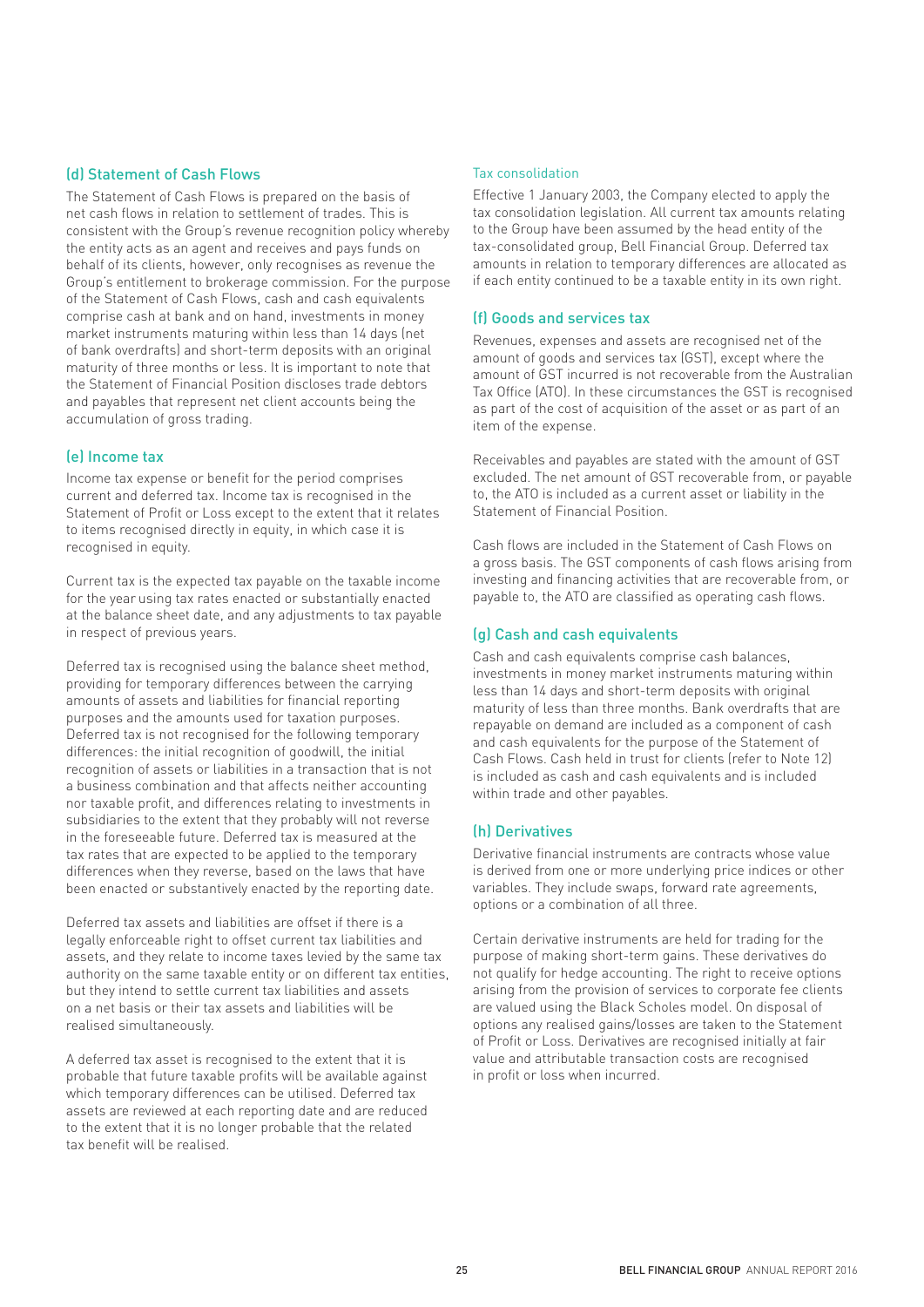# **NOTES TO THE FINANCIAL STATEMENTS** CONTINUED

For the year ended 31 December 2016

## **1. SIGNIFICANT ACCOUNTING POLICIES** CONTINUED

#### (h) Derivatives CONTINUED

Derivative financial instruments are also used for hedging purposes to mitigate the Group's exposure to interest rate risk. Derivative financial instruments are recognised initially at fair value. Where the derivative is designated effective as a hedging instrument, the timing of the recognition of any resultant gain or loss is dependent on the hedging designation. The Group designated interest rate swaps as cash flow hedges during the period. Details of the hedging instruments are outlined below:

#### Cash flow hedges

Changes in the fair value of cash flow hedges are recognised directly in equity to the extent that the hedges are effective. To the extent hedges are ineffective, changes in the fair value are recognised in the profit or loss. Hedge effectiveness is tested at each reporting date and is calculated using the dollar offset method. Effectiveness will be assessed on a cumulative basis by calculating the change in fair value of the interest rate swap as a percentage of the change in fair value of the designated hedge item. If the ratio change in the fair value is within the 80–125% range, a hedge is deemed to be effective.

If the hedging instrument no longer meets the criteria for hedge accounting, expires or is sold, terminated or exercised, the hedge accounting is discontinued prospectively. The cumulative gain or loss previously recognised in equity remains there until the forecast transaction occurs.

#### (i) Impairment of assets

At each reporting date, the Group reviews the carrying values of its tangible and intangible assets to determine whether there is any indication that those assets have been impaired. If such an indication exists, the recoverable amount of the asset, being the higher of the asset's fair value less costs to sell and value in use, is compared to the asset's carrying value. Any excess of the asset's carrying value over its recoverable amount is expensed to the Statement of Profit or Loss.

Where it is not possible to estimate the recoverable amount of an individual asset, the Group estimates the recoverable amount of the cash-generating unit to which the asset belongs.

An impairment loss, with the exception of goodwill, is reversed if the reversal can be related objectively to an event occurring after the impairment loss was recognised. For financial assets measured at amortised cost and available-for-sale financial assets that are debt securities, the reversal is recognised in profit or loss.

## (j) Trade and other receivables

Trade debtors to be settled within two trading days are carried at amounts due. Term debtors are carried at the amount due. The collectability of debts is assessed at balance date and specific provision is made for any doubtful accounts.

#### (k) Trade and other payables

Liabilities for trade creditors and other amounts are carried at cost, which is the fair value of the consideration to be paid in the future for goods and services received, whether or not billed to the parent entity or Group. Trade accounts payable are normally settled within 60 days.

## (l) Leased assets

Leases in terms of which the Group assumes substantially all the risks and rewards of ownership are classified as finance leases. Upon initial recognition the leased asset is measured at an amount equal to the lower of its fair value and the present value of minimum lease payments. Subsequent to initial recognition, the asset is accounted for in accordance with the accounting policy applicable to that asset.

Other leases are operating leases and are not recognised on the Group's Statement of Financial Position.

### (m) Borrowing costs

Borrowing costs are recognised as expenses in the period in which they are incurred.

#### (n) Provisions

A provision is recognised if, as a result of a past event, the Group has a present legal or constructive obligation that can be estimated reliably and it is probable that an outflow of economic benefits will be required to settle the obligation. Provisions are determined by discounting the expected future cash flows at a pre-tax rate that reflects current market assessments of the time value of money and the risks specific to the liability.

#### (o) Deposits and borrowings

All deposits and borrowings are recognised at cost, being the fair value of the consideration received net of issue costs associated with the borrowings.

## (p) Goodwill and intangible assets

#### Goodwill

Goodwill on acquisition is initially measured at cost being the excess of the costs of the business combination over the acquirer's interest in the net fair value of the identifiable assets, liabilities and contingent liabilities.

Following initial recognition, goodwill is measured at cost less accumulated impairment losses. Goodwill is reviewed for impairment annually or more frequently if events or changes in circumstances indicate that the carrying amount is impaired. An impairment loss in respect to goodwill is not reversed.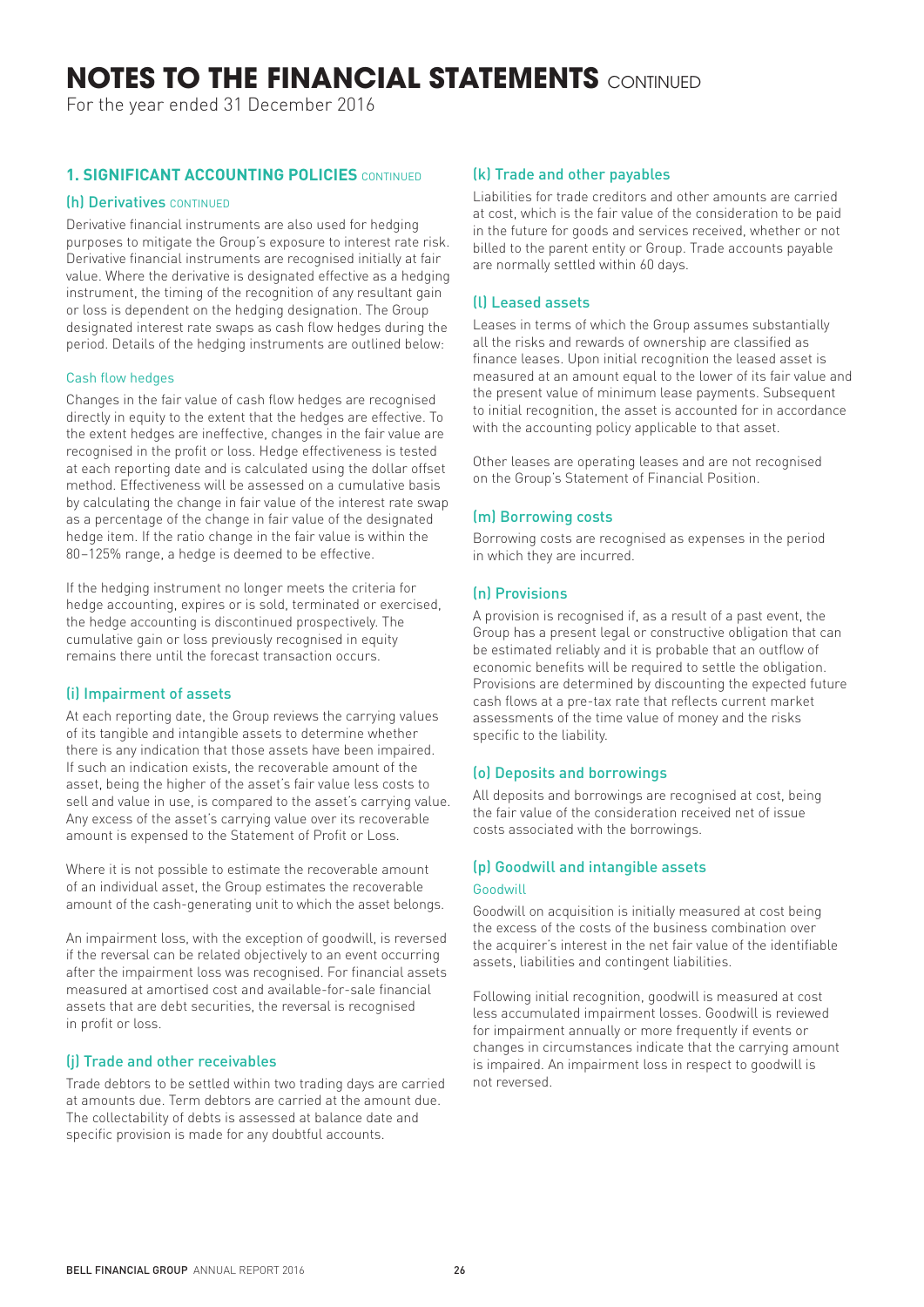#### Other intangible assets

#### Research and development

Expenditure on research activities is recognised in profit or loss as incurred. Development expenditure is capitalised only if the expenditure can be measured reliably, the product or process is technically and commercially feasible, future economic benefits are probable and the Group intends to and has sufficient resources to complete development and to use or sell the asset. Otherwise, it is recognised in profit or loss as incurred. Subsequent to initial recognition, development expenditure is measured at cost less accumulated amortisation and any accumulated impairment losses.

#### Customer lists

Customer lists that are acquired by the Group, which have finite lives, are measured at cost less accumulated amortisation and accumulated impairment losses.

Amortisation is recognised in the profit or loss on a straightline basis over the estimated useful lives of intangible assets. The estimated useful lives are as follows:

|               | 2016     | 2015     |
|---------------|----------|----------|
| Software      | 10 years | 10 years |
| Customer list | 10 years | 10 years |

### (q) Financial instruments

All investments are initially recognised at fair value of the consideration given, plus directly attributable transaction costs. Subsequent to initial recognition, investments that are classified as financial assets are measured as described below.

#### Fair value measurement

AASB 13 *Fair Value Measurement* that establishes a single framework for measuring fair value and making disclosures about fair value measurements when such measurements are required or permitted by other AASBs. It unifies the definition of fair value as the price that would be received to sell an asset or paid to transfer a liability in an orderly transaction between market participants at the measurement date. It replaces and expands the disclosure requirements about fair value measurements in other AASBs, including AASB 7 *Financial Instruments Disclosures*.

#### Financial assets at fair value through profit or loss

A financial asset is classified in this category if acquired principally for the purpose of selling in the short term or if so designated by management and within the requirements of AASB 139 *Recognition and Measurement of Financial Instruments*. Realised and unrealised gains and losses arising from changes in the fair value of these assets are included in the profit or loss in the period in which they arise.

#### Loans and advances

All loans and advances are recognised at amortised cost. Impairment assessments are performed at least at each reporting date and impairment is reviewed on each individual loan. Impairment provisions are raised if the recoverable amount is less than the carrying value of the loan. Loans are secured by holding equities as collateral.

#### Share capital

#### Ordinary shares

Ordinary shares are classified as equity. Incremental costs directly attributable to issue of ordinary shares and share options are recognised as a deduction from equity, net of any tax effects.

#### Dividends

Dividends are recognised as a liability in the period in which they are declared, being appropriately authorised and no longer at the discretion of the Company.

#### Treasury shares

When share capital recognised as equity is repurchased, the amount of the consideration paid is recognised as a deduction from equity. Repurchased shares are classified as treasury shares and are presented in the reserve until sold or reissued.

## (r) Property, plant and equipment

Property, plant and equipment is included at cost less accumulated depreciation and any impairment in value. All property, plant and equipment is depreciated over its estimated useful life, commencing from the time assets are held ready for use.

Items of property, plant and equipment are depreciated/ amortised using the straight-line method over their estimated useful lives. The depreciation rates for each class of asset are as follows:

|                        | 2016       | 2015       |
|------------------------|------------|------------|
| Leasehold improvements | $20 - 25%$ | $20 - 25%$ |
| Office equipment       | $20 - 50%$ | $20 - 50%$ |
| Furniture and fittings | $20 - 50%$ | $20 - 50%$ |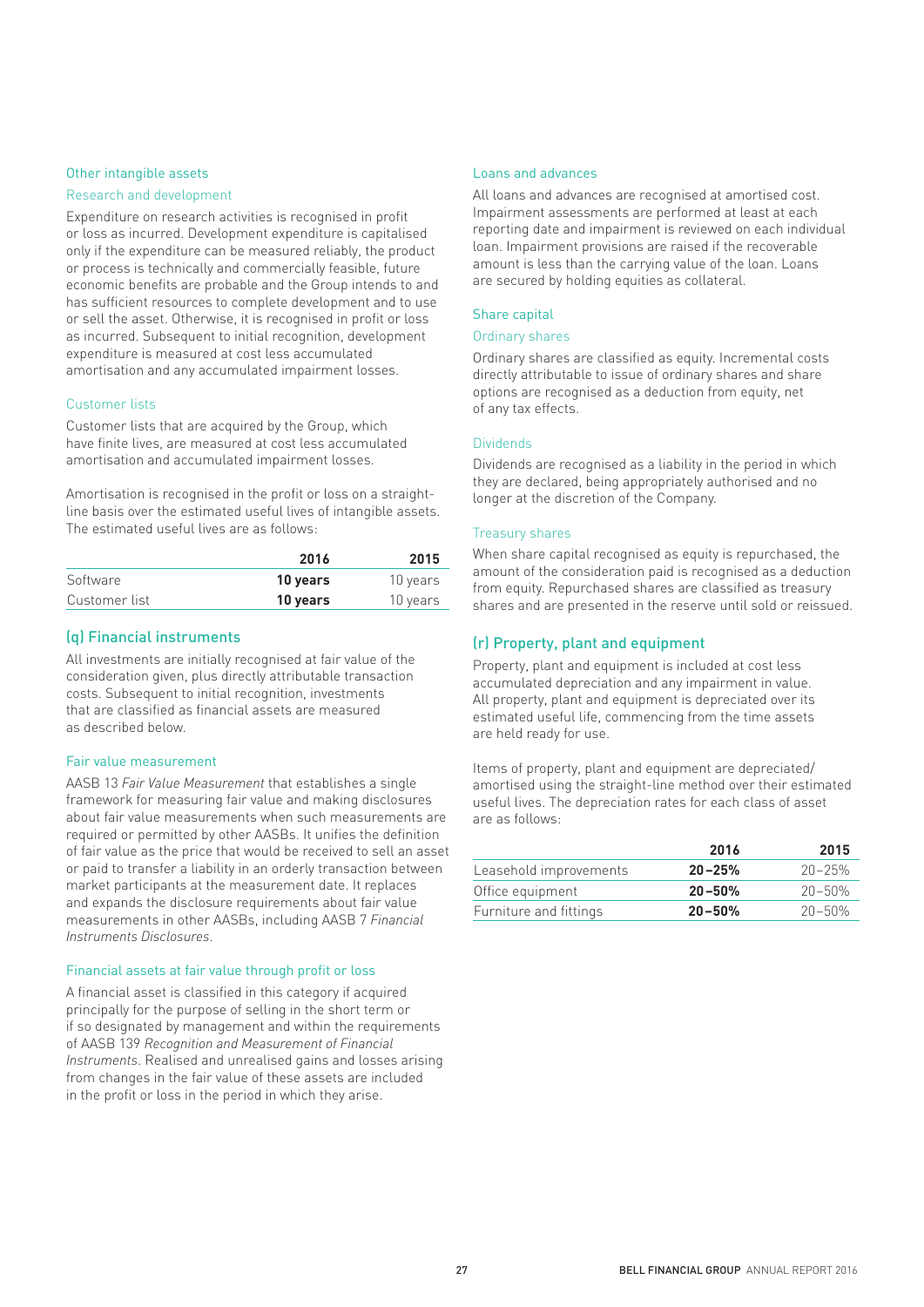# **NOTES TO THE FINANCIAL STATEMENTS** CONTINUED

For the year ended 31 December 2016

## **1. SIGNIFICANT ACCOUNTING POLICIES** CONTINUED

#### (s) Employee entitlements

#### Wages, salaries and annual leave

The provisions for entitlements to wages, salaries and annual leave expected to be settled within 12 months of reporting date represent the amounts that the Group has a present obligation to pay resulting from employees' services provided up to reporting date.

#### Long-service leave

The provision for salaried employee entitlements to longservice leave represents the present value of the estimated future cash outflows to be made resulting from employees' service provided up to reporting date. Liabilities for employee entitlements that are not expected to be settled within 12 months are discounted using the rates attaching to national government securities at balance date that most closely match the terms of maturity of the related liabilities.

In determining the liability for employee entitlements, consideration has been given to future increases in wage and salary rates and experience with staff departures. Related on-costs have also been included in the liability.

#### Bonuses

The Company recognises a liability and an expense for bonuses. The Company recognises a provision where contractually obliged or where there is a past performance that has created a constructive obligation.

#### Defined contribution plans

A defined contribution plan is a post-employment benefit plan under which the Company pays fixed contributions into a separate entity and will have no legal or constructive obligation to pay further amounts. Obligations for contributions to defined contribution plans are recognised as an employee expense in profit or loss when they are due.

#### Share-based payments

The Company has adopted a number of share-based equity incentive plans in which employees and Directors participate. The grant date fair value of shares expected to be issued under the various equity incentive plans, including options, granted to employees and Directors is recognised as an employee expense, with a corresponding increase in equity over the period in which the employees become unconditionally entitled to the shares.

The fair value of options at grant date is independently determined using the Black Scholes option pricing model that takes into account the exercise price, the vesting period, the vesting and performance criteria, the impact of dilution, the share price at grant date and the expected price volatility of the underlying share and the risk-free interest rate for the vesting period.

## (t) Earnings per share

The Group presents basic and diluted earnings per share (EPS) data for its ordinary shares.

#### Basic earnings per share

Basic EPS is calculated by dividing the profit or loss attributable to ordinary shareholders of the Company by the weighted average number of ordinary shares outstanding during the period.

#### Diluted earnings per share

Diluted EPS is determined by adjusting the profit or loss attributable to ordinary shareholders and the weighted average number of ordinary shares outstanding for the effects of all dilutive potential ordinary shares and share options granted to employees and Directors.

### (u) Foreign currency

#### Foreign currency transactions

Transactions in foreign currencies are translated to the functional currency of the Group at exchange rates at the date of the transaction. Monetary assets and liabilities denominated in foreign currencies at the reporting date are retranslated to the functional currency at the foreign exchange rate at that date. Non-monetary assets and liabilities denominated in foreign currencies that are measured at fair value are retranslated to the functional currency at the exchange rate at the date that the fair value was determined.

Foreign currency differences arising on retranslation are recognised in profit or loss, except for differences arising on available-for-sale equity instruments that are recognised directly in equity.

#### Foreign operations

The assets and liabilities of foreign operations, including goodwill and fair value adjustments arising on acquisition, are translated into Australian dollars at the exchange rates at the reporting date. The income and expenses of foreign operations are translated into Australian dollars at the exchange rates at the dates of the transactions. Foreign currency differences are recognised in OCI and accumulated in the translation reserve, except to the extent that the translation difference is allocated to NCI.

## (v) Segment reporting

The Group determines and presents operating segments based on the information that is internally provided to the Chief Decision Makers in accordance with AASB 8 *Operating Segments*.

An operating segment is a component of the Group that engages in business activities from which it may earn revenues and incur expenses, including revenues and expenses that relate to transactions with any of the Group's other components. An operating segment's results are reviewed regularly by management to make decisions about resources to be allocated to the segment and assess its performance. Segment results that are reported to management include items directly attributable to a segment as well as to those that can be allocated on a reasonable basis.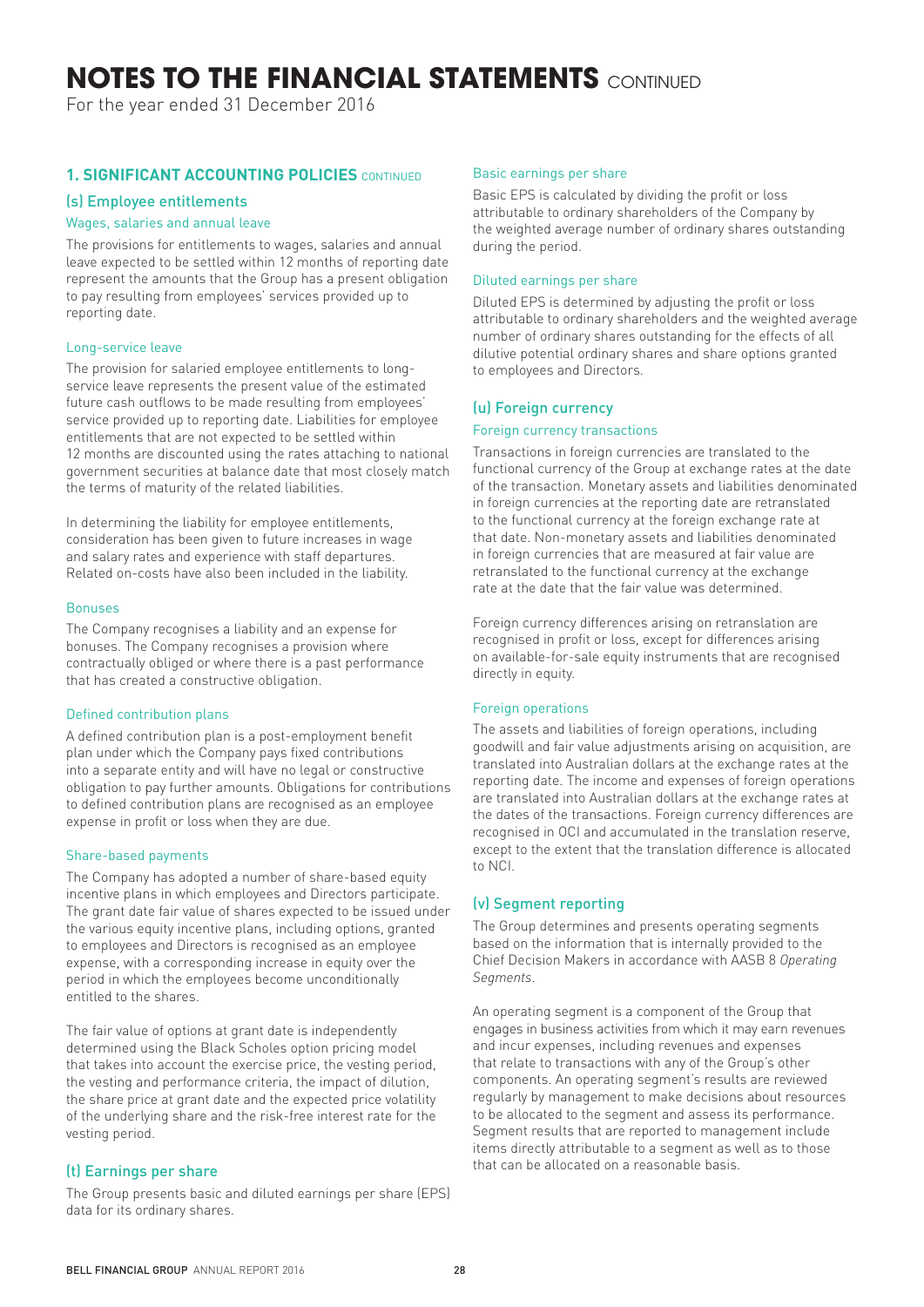#### (w) New standards and interpretations not yet adopted

A number of new standards, amendments to standards and interpretations are effective for annual periods beginning after 1 January 2016, and have not been applied in preparing these Consolidated Financial Statements. Those that may be relevant to the Group are set out below. The Group does not plan to adopt these standards early.

#### AASB 9 Financial Instruments (December 2014) and AASB 2014-7 Amendments to Australian Accounting Standards arising from AASB 9 (December 2014)

The new standard includes revised guidance on the classification and measurement of financial assets, including a new expected credit loss model for calculating impairment, and supplements the new general hedge accounting requirements previously published. It supersedes AASB 9 (issued in December 2009 – as amended) and AASB 9 (issued in December 2014). AASB 9 is effective for annual reporting periods beginning on or after 1 January 2018, with early adoption permitted. The Group has assessed the potential impact on its Consolidated Financial Statements resulting from the application of AASB 9 and does not expect a material impact on the Consolidated Financial Statements.

#### AASB 15 Revenue from contracts with customers

AASB 15 establishes a comprehensive framework for determining whether, how much and when revenue is recognised. It replaces existing revenue recognition guidance, including IAS 18 *Revenue*, IAS 11 *Construction Contracts* and IFRIC 13 *Customer Loyalty Programmes*. AASB 15 is effective for annual reporting periods beginning on or after 1 January 2018, with early adoption permitted. The Group has assessed the potential impact on its Consolidated Financial Statements resulting from the application of AASB 15 and does not expect a material impact on the Consolidated Financial Statements.

#### AASB 16 Leases

AASB 16 *Leases* introduces a single, on-balance sheet accounting model for lessees. A lessee recognises a right-ofuse asset representing its right to use the underlying asset and a lease liability representing its obligation to make lease payments. There are optional exemptions for short-term leases and leases of low-value items. Lessor accounting remains similar to the current standard – i.e. lessors continue to classify leases as finance or operating leases.

AASB 16 *Leases* replaces existing leases guidance including AASB 117 *Leases*, IFRIC 4 *Determining whether an Arrangement contains a Lease*, SIC-15 *Operating Leases – Incentives*, and SIC-27 *Evaluating the Substance of Transactions Involving the Legal Form of a Lease*.

The standard is effective for annual periods beginning on or after 1 January 2019. Early adoption is permitted for entities that apply AASB 15 *Revenue from Contracts with Customers* at or before the initial date of initial application of AASB 16. The Group has assessed the potential impact on its Consolidated Financial Statements resulting from the application of AASB 16 and whilst there will be an impact on certain line items of the Consolidated Financial Statements, the Group does not expect there to be a material impact to the profit or net assets of the Group.

#### **2. SIGNIFICANT ACCOUNTING JUDGEMENTS, ESTIMATES AND ASSUMPTIONS**

In applying the Group's accounting policies, management continually evaluates judgements, estimates and assumptions based on experience and other factors, including expectations of future events that may have an impact on the Group. All judgements, estimates and assumptions made are believed to be reasonable based on the most current set of circumstances available to management and are reviewed on an ongoing basis. Actual results may differ from the judgements, estimates and assumptions. Significant judgements, estimates and assumptions made by management in the preparation of these Financial Statements are outlined below:

#### Recovery of deferred tax assets

Deferred tax assets are recognised for deductible temporary differences as management considers that it is probable that future taxable profits will be available to utilise those temporary differences. (Refer to Note 18.)

#### Impairment of loans and advances

The Company assesses impairment of all loans at each reporting date by evaluating any issues particular to an asset that may lead to impairment. In the Directors' opinion, no such impairment exists beyond that provided at 31 December 2016. (Refer to Note 19.)

#### Long-service leave provisions

The liability for long-service leave is recognised and measured as the present value of the estimated future cash flows to be made in respect of all employees at balance date. In determining the present value of a liability, attrition rates and pay increases through promotion and inflation have been taken into account. A discount rate equal to the government bond rate has been used in determining the present value of the obligation. (Refer to Note 24.)

#### Legal provision

As at 31 December 2016, a provision has been accrued to reflect potential claims. In the Directors' opinion, the provision is appropriate to cover losses that are quantifiable or measurable at 31 December 2016. (Refer to Note 23.)

#### Intangible assets

The customer lists acquired have been valued using the net present value of the unlevered free cash flow from each business' client list and software development costs incurred are initially measured at cost and are amortised over the useful life. These valuations are outlined below:

#### Bell Foreign Exchange and Futures business

The amortisation period for the acquired intangible assets of the Foreign Exchange and Futures business is deemed to be 10 years. This was determined by analysing the average length of the relationship clients have with the business.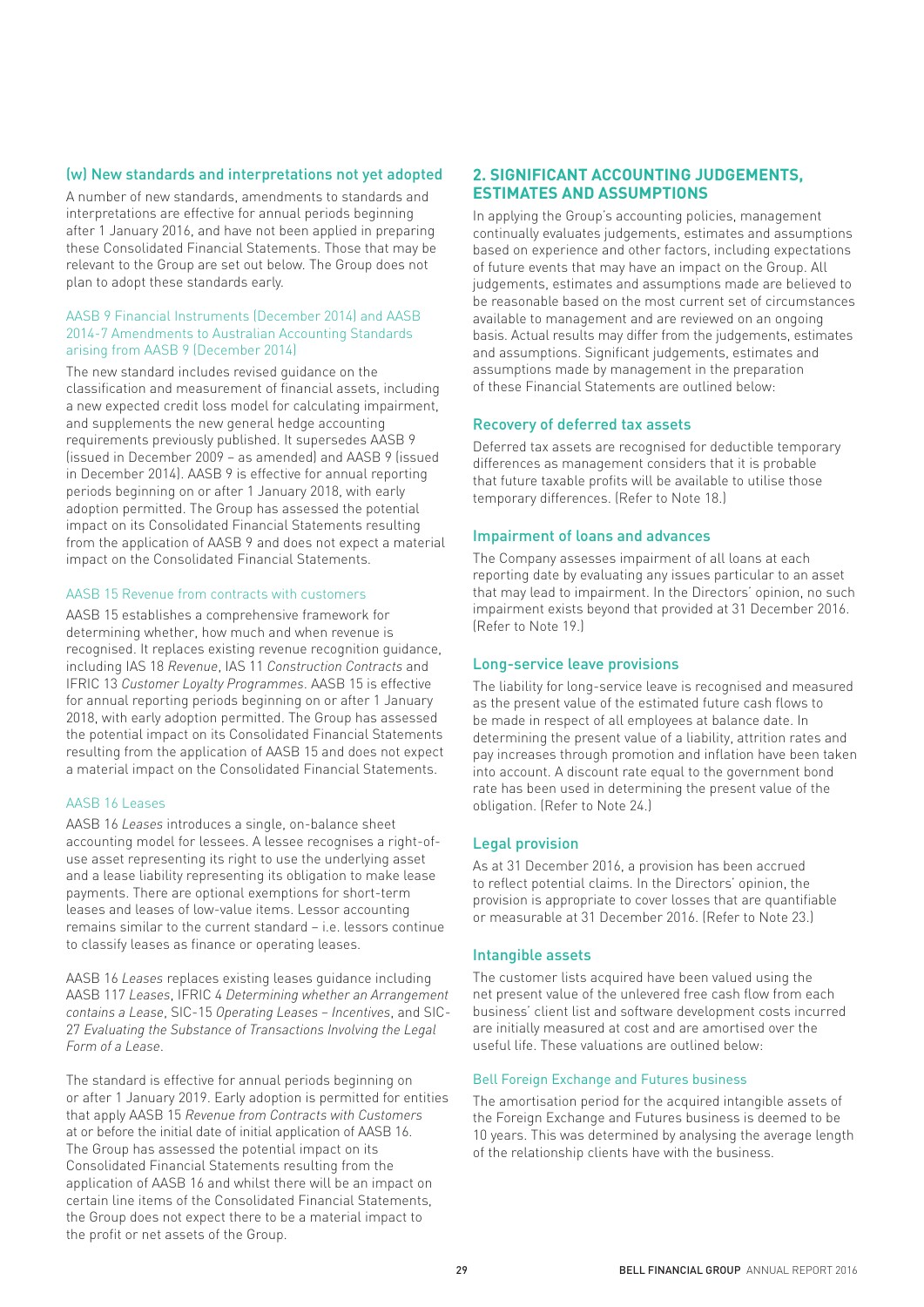# **NOTES TO THE FINANCIAL STATEMENTS** CONTINUED

For the year ended 31 December 2016

## **2. SIGNIFICANT ACCOUNTING JUDGEMENTS, ESTIMATES AND ASSUMPTIONS** CONTINUED

#### Intangible assets CONTINUED

#### Development costs

Amortisation period for the incurred intangible asset development costs is deemed to be 10 years. This was determined by assessing the average length of the useful life of the assets.

### Impairment of goodwill

Goodwill is tested for impairment annually or more frequently if events or changes in circumstances indicate that it might be impaired. For the purpose of impairment testing, goodwill is allocated to Retail and Wholesale, which represents the lowest level at which it is monitored for internal management purposes.

The recoverable amount of the business to which each goodwill component is allocated to a cash-generating unit is estimated based on its value in use and is determined by discounting the future cash flows generated from continuing use. At 31 December 2016, goodwill allocated to the cashgenerating units was \$57.5 million for Retail and \$72.9 million for the Wholesale segment.

#### Key assumptions used in discounted cash flow projections

The assumptions used for determining the recoverable amount are based on past experience and expectations for the future. Projected cash flows for each group of cash-generating units are discounted using an appropriate discount rate and a terminal value multiple is applied.

The following assumptions have been used in determining the recoverable amount of all segments:

#### Discount rates

A range of discount rates was used with 11% being the midpoint of the range. The discount rate is a post-tax measure based on the risk-free rate, adjusted for a risk premium to reflect both the increased risk of investing in equities and the systematic risk of the specific business.

#### Terminal value multiple

A range of terminal value multiples was used with seven times representing the mid-point of the range. The multiples were applied to extrapolate the discounted future maintainable after-tax cash flows beyond the five-year forecast period.

#### Brokerage revenue

An improvement in average brokerage revenue from current levels in both the Wholesale and Retail businesses.

#### Corporate fee income

Corporate fee income maintained at current levels.

#### Sensitivity analysis

As at 31 December 2016, the recoverable amounts for the Retail and Wholesale segments exceed the carrying values. The recoverable amounts are sensitive to several key assumptions and a change in these assumptions could cause the carrying amounts to exceed the recoverable amounts. Using the mid-point range above, if brokerage and corporate fee revenue decreases by approximately 4.0% for Retail and 3.5% for Wholesale from the estimated amounts, the estimated recoverable amounts would be equal to the carrying amounts. If the discount rate increased to 14% for Retail and 12.8% for Wholesale, the estimated recoverable amounts would be equal to the carrying amounts. Further, if the terminal value multiple decreased to approximately 5.6 times for Retail and 6.2 times for Wholesale, the estimated recoverable amounts would be equal to the carrying amounts at that date.

## **3. FINANCIAL RISK MANAGEMENT**

#### **Overview**

The Group's principal financial instruments comprise listed securities, derivatives, term deposits and cash. The Group has exposure to the following risks from its use of financial instruments:

- Market risk
- Credit risk
- Liquidity risk

#### Risk Management Framework

The Board of Directors has overall responsibility for the establishment and oversight of the Risk Management Framework. The Board has established the Group Risk and Audit Committee (GRAC), which is responsible for developing and monitoring risk management policies. The Committee reports regularly to the Board of Directors on its activities.

Risk management policies are established to identify and analyse the risks faced by the Group, to set appropriate risk limits and controls, and to monitor risks and adherence to limits. Risk management policies and systems are reviewed regularly to reflect changes in market conditions and the Group's activities. The Group, through its training and management standards and procedures, aims to develop a disciplined and constructive control environment in which all employees understand their roles and obligations.

The GRAC oversees how management monitors compliance with the Group's risk management policies and procedures and reviews the adequacy of the Risk Management Framework in relation to the risks faced by the Group. Internal audit assists the GRAC in its oversight role. Internal audit undertakes both regular and ad hoc reviews of risk management controls and procedures, the results of which are reported to the GRAC.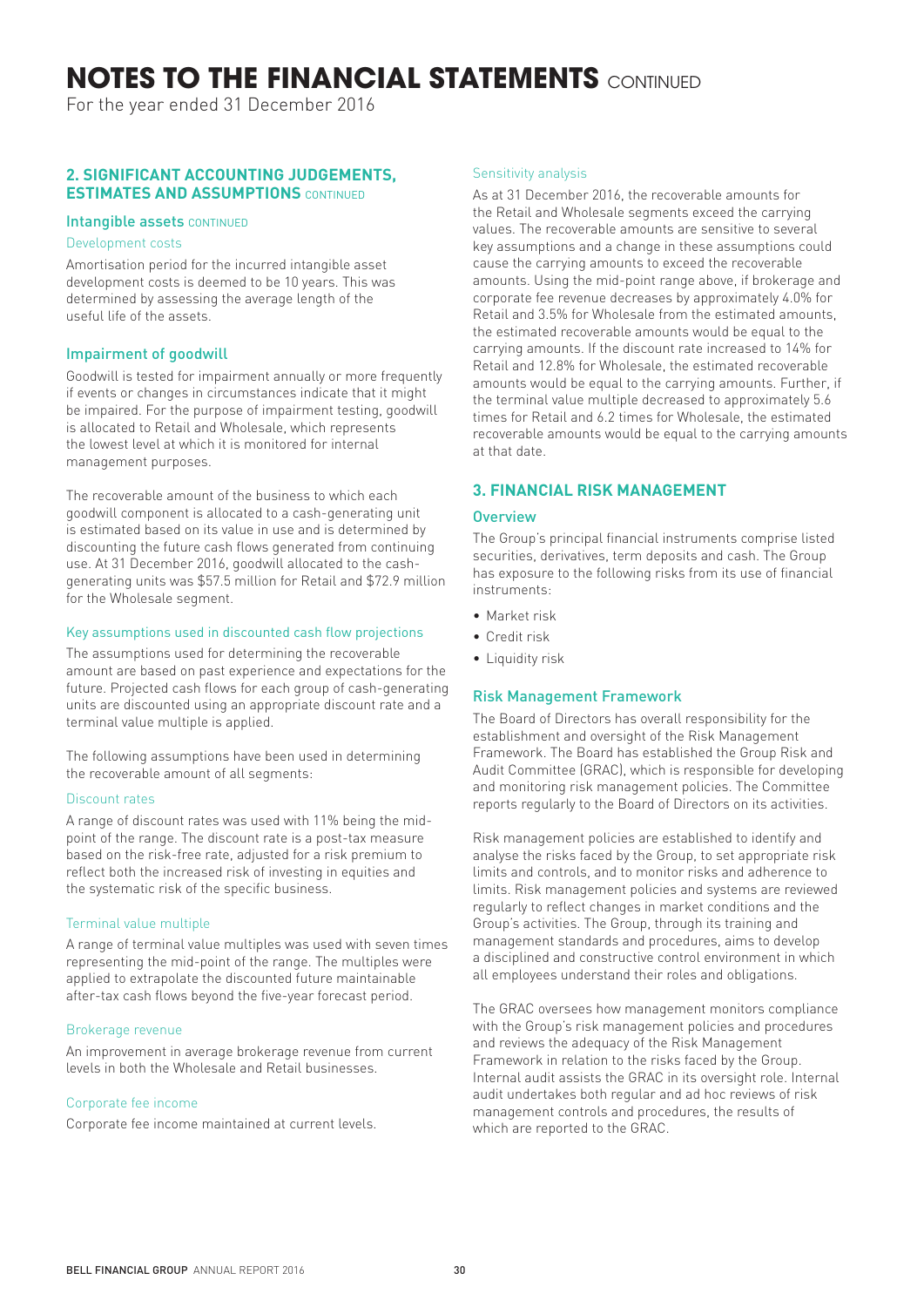#### Market risk

Market risk is the risk that changes in market prices, such as interest rates, equity prices and foreign exchange rates, will affect the Group's income or the value of its holdings of financial instruments. The objective of market risk management is to manage and control exposures within acceptable parameters, while optimising returns.

#### Equity price risk

All instruments are subject to the risk that future changes in market conditions may make an instrument less valuable. As trading instruments are valued with reference to the market or Black Scholes model, changes in equity prices directly affect reported income in each period. The Group continually monitors equity price movements to ensure the impact on the Group's activities is managed.

#### Interest rate risk

Interest rate risk arises from the potential for change in interest rates to have an adverse effect on the Group's net earnings. The Group continually monitors movements in interest rates and manages exposure accordingly.

The Board has also approved the use of derivatives in the form of interest rate swaps to mitigate its exposure to interest rate risk. Changes in the fair value and effectiveness of interest rate swaps (which are designated cash flow hedging instruments) are monitored on a six-monthly basis.

#### Currency risk

The Group is exposed to currency risk on monetary assets and liabilities held in a currency other than the respective functional currency of the Group. The Group ensures the net exposure is kept to an acceptable level by buying or selling foreign currencies at spot rates where necessary to address short-term imbalances.

#### Liquidity risk

Liquidity risk is the risk that the Group will not be able to meet its financial obligations as they fall due. The Group's approach to managing this risk is to ensure that it will always have sufficient liquidity to meet its liabilities when due, under both normal and stressed conditions, without incurring unacceptable losses or risking damage to the Group's reputation.

Ultimate responsibility for liquidity risk management rests with the Board of Directors, which has built an appropriate liquidity Risk Management Framework for the management of the Group's short, medium and long-term funding requirements. The Group manages liquidity by maintaining reserves, banking facilities and reserve borrowing facilities and by continuously monitoring forecast and actual cash flows and matching up maturity profiles of financial assets and liabilities.

With respect to the maturity of financial liabilities, the Group also:

- holds financial assets for which there is a liquid market and that they are readily saleable to meet liquidity needs; and
- has committed borrowing facilities or other lines of credit that it can access to meet liquidity needs.

### Credit risk

Credit risk is the financial loss to the Group if a debtor or counterparty to a financial instrument fails to meet its contractual obligations.

#### Trade and other receivables

The credit risk for these accounts is that financial assets recognised on the balance sheet exceed their carrying amount, net of any provisions for doubtful debts. In relation to client debtors, the Group's credit risk concentration is minimised as transactions are settled on a delivery versus payment basis with a settlement regime of trade day plus two days.

#### Margin lending

Management monitors exposure to credit risk on an ongoing basis. The Group requires collateral in respect of margin loans made in the course of business. This collateral is generally in the form of the underlying security the margin loan is used to invest in. Loan-to-value ratios (LVRs) are assigned to determine the amounts of lending allowed against each security. Loans balances are reviewed daily and are subject to margin calls once the geared value falls 10% lower than the loan balance. Warnings are sent between 5% and 10%. The lender can also require the borrower to repay on demand part or all of the amount owing at any time, whether or not the borrower or any guarantor is in default.

#### Capital management

The Board's policy is to maintain a strong capital base so as to maintain investor, creditor and market confidence and to sustain future development of the business. Capital consists of ordinary shares and retained earnings of the Group. The Group is required to comply with certain capital and liquidity requirements imposed by regulators as a licensed broking firm. All capital requirements are monitored by the Board and the Group was in compliance with all requirements throughout the year.

#### Security arrangements

The ANZ Bank has a Registered Mortgage Debenture over the assets and undertakings of the Company.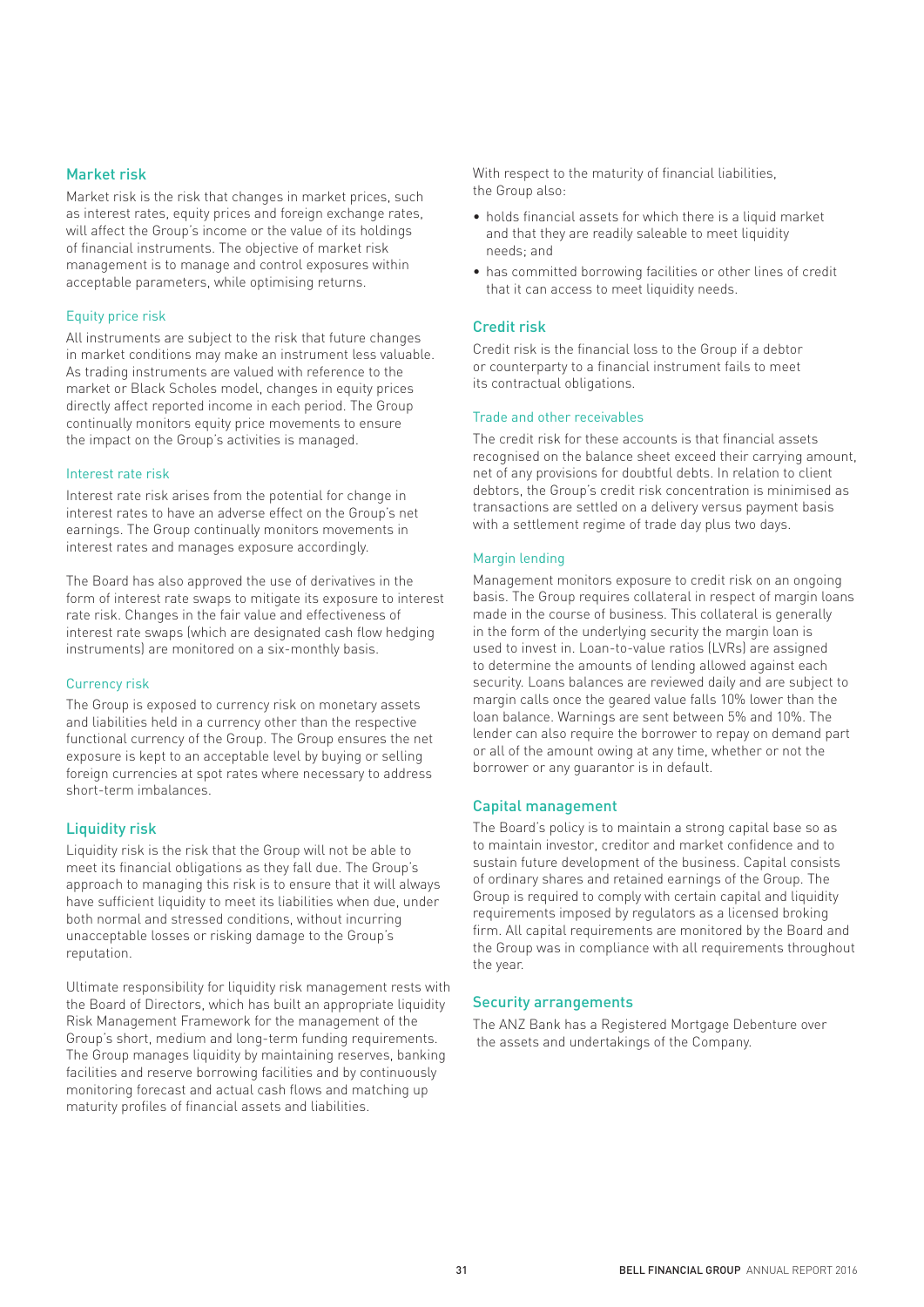# **NOTES TO THE FINANCIAL STATEMENTS** CONTINUED

For the year ended 31 December 2016

## **4. DETERMINATION OF FAIR VALUES**

A number of the Group's accounting policies and disclosures require the determination of fair value for both financial and non-financial assets and liabilities. Fair values have been determined and disclosed based on the following methods. Where applicable, further information about the assumptions made in determining fair values is disclosed in the notes specific to that asset or liability.

### Intangible assets

The fair value of intangible assets acquired in a business combination is based on the discounted cash flows expected to be derived from the assets.

#### Investments in equity

The fair values of financial assets at fair value through profit or loss are determined with reference to the quoted bid price, or if unquoted determined using a valuation model at reporting date.

### **Derivatives**

The fair value of interest rate swaps is based on a mark-tomarket model with reference to prevailing fixed and floating interest rates. These quotes are tested for reasonableness by discounting estimated future cash flows based on term to maturity of each contract and using market interest rates for a similar instrument at the measurement date.

The fair value of options is determined using the Black Scholes option pricing model.

#### Share-based payments

The fair value of employee stock options is determined using a Black Scholes model. Measurement inputs include share price, exercise price, volatility, weighted average expected life of the instrument, expected dividends and risk-free interest rate. Service and non-market conditions are not taken into account in determining fair value.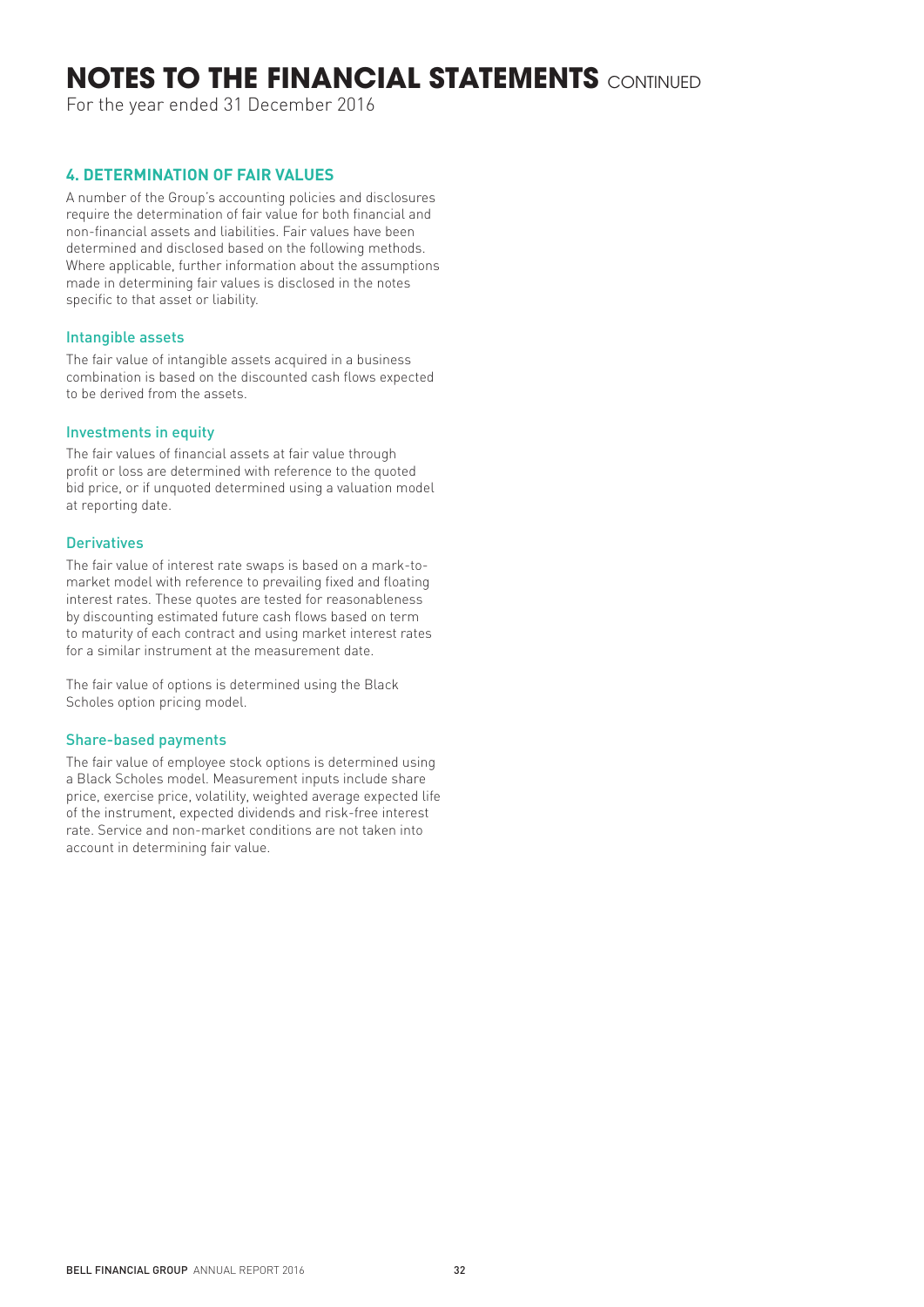## **5. SEGMENT REPORTING**

### Business segments

The segments reported below are consistent with internal reporting provided to the Chief Decision Makers:

- Retail equities, futures, foreign exchange, corporate fee income, portfolio administration services, margin lending and deposits; and
- Wholesale equities and corporate fee income.

|                          | <b>Retail</b> | <b>Wholesale</b> | <b>Consolidated</b> |
|--------------------------|---------------|------------------|---------------------|
|                          | 2016          | 2016             | 2016                |
| 31 December 2016         | \$'000        | \$'000           | \$'000              |
| Revenue from operations  | 146.238       | 40,505           | 186,743             |
| Profit/(loss) after tax  | 8,913         | 7,992            | 16,905              |
| Segment assets           | 560.401       | 79,723           | 640,124             |
| <b>Total assets</b>      | 560,401       | 79.723           | 640,124             |
| Segment liabilities      | 437.664       | 7,092            | 444,756             |
| <b>Total liabilities</b> | 437.664       | 7,092            | 444,756             |
|                          |               |                  |                     |

#### **Other segment details**

| Interest revenue          | 14.445   |      | 14.445   |
|---------------------------|----------|------|----------|
| Interest expense          | (4.204)  |      | (4, 204) |
| Depreciation/amortisation | (1, 294) | (52) | (1,346)  |

| 31 December 2015         | <b>Retail</b><br>2015<br>\$'000 | <b>Wholesale</b><br>2015<br>\$'000 | <b>Consolidated</b><br>2015<br>\$'000 |
|--------------------------|---------------------------------|------------------------------------|---------------------------------------|
| Revenue from operations  | 132,000                         | 45,755                             | 177,755                               |
| Profit/(loss) after tax  | 6,908                           | 9.491                              | 16,399                                |
| Segment assets           | 586,682                         | 79,984                             | 666,666                               |
| <b>Total assets</b>      | 586,682                         | 79,984                             | 666,666                               |
| Segment liabilities      | 464,825                         | 11,608                             | 476,433                               |
| <b>Total liabilities</b> | 464.825                         | 11.608                             | 476,433                               |

#### **Other segment details**

| Interest revenue          | 13.399  |                      | 13.399   |
|---------------------------|---------|----------------------|----------|
| Interest expense          | [4.145] | $\sim$ $\sim$ $\sim$ | [4, 145] |
| Depreciation/amortisation | (1.072) |                      | 1,109)   |

## Geographical segments

The Group operates predominantly within Australia and has offices in Hong Kong and London.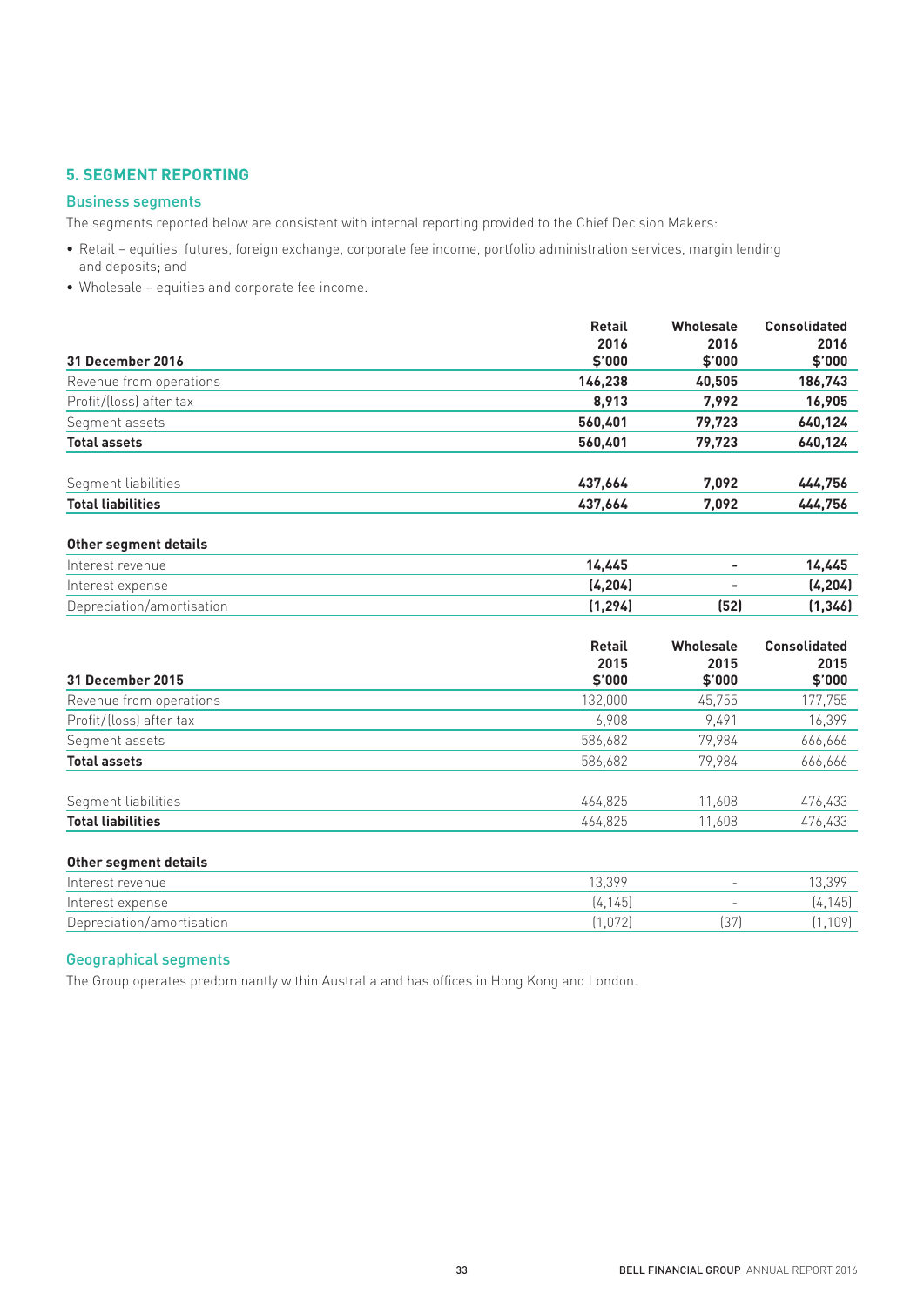For the year ended 31 December 2016

## **6. RENDERING OF SERVICES**

|                               |                | <b>Consolidated</b> |
|-------------------------------|----------------|---------------------|
|                               | 2016<br>\$'000 | 2015<br>\$'000      |
| Brokerage                     | 107,133        | 97,903              |
| Fee income                    | 41,992         | 46,560              |
| Trailing commissions          | 8,668          | 8,352               |
| Portfolio administration fees | 10,394         | 9,011               |
| Other                         | 1,172          | 1,065               |
|                               | 169.359        | 162,891             |

## **7. NET FAIR VALUE GAINS/(LOSSES)**

|                                                                             | <b>Consolidated</b> |                |
|-----------------------------------------------------------------------------|---------------------|----------------|
|                                                                             | 2016<br>\$'000      | 2015<br>\$'000 |
| Dividends received                                                          |                     |                |
| Profit/(loss) on financial assets held at fair value through profit or loss | 2.122               | 671            |
|                                                                             | 2,124               | 674            |

## **8. OTHER INCOME**

|               |                | <b>Consolidated</b> |
|---------------|----------------|---------------------|
|               | 2016<br>\$'000 | 2015<br>\$'000      |
| Sundry income | 815            | 791                 |
|               | 815            | 791                 |

## **9. FINANCE INCOME AND EXPENSES**

|                                       | <b>Consolidated</b> |                |
|---------------------------------------|---------------------|----------------|
|                                       | 2016<br>\$'000      | 2015<br>\$'000 |
| Interest income on bank deposits      | 2,933               | 2,822          |
| Interest income on loans and advances | 11,512              | 10,577         |
| Total finance income                  | 14,445              | 13,399         |
| Bank interest expense                 | (1,797)             | (1, 857)       |
| Interest expense on deposits          | (2,407)             | [2, 288]       |
| Total finance expense                 | (4, 204)            | (4, 145)       |
| Net finance income/(expense)          | 10,241              | 9,254          |

## **10. EMPLOYEE EXPENSES**

|                                     | <b>Consolidated</b> |                |
|-------------------------------------|---------------------|----------------|
|                                     | 2016<br>\$'000      | 2015<br>\$'000 |
| Wages and salaries                  | (101, 382)          | (96, 628)      |
| Superannuation                      | (6, 501)            | (6, 359)       |
| Payroll tax                         | (5, 398)            | (5, 235)       |
| Other employee expenses             | (1, 357)            | (1, 316)       |
| Equity-settled share-based payments | (844)               | (647)          |
|                                     | (115, 482)          | (110, 185)     |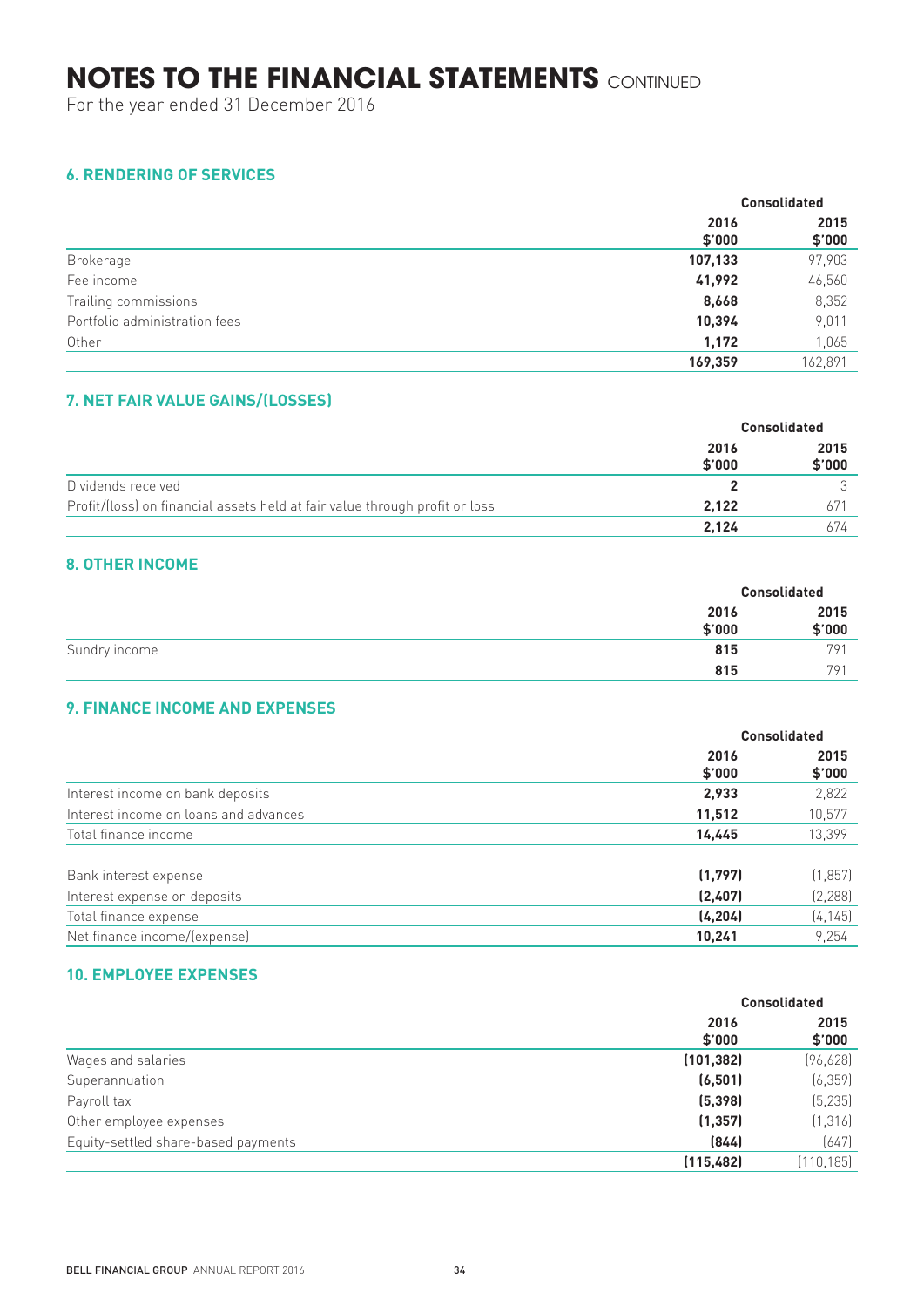## **11. INCOME TAX EXPENSE**

|                                                               | <b>Consolidated</b> |                |
|---------------------------------------------------------------|---------------------|----------------|
|                                                               | 2016<br>\$'000      | 2015<br>\$'000 |
| <b>Current tax expense</b>                                    |                     |                |
| Current period                                                | 8,127               | 7,349          |
| Taxable loss/(income) not recognised/(utilised)               | 47                  | (391)          |
| Adjustment for prior periods                                  | 45                  | 27             |
|                                                               | 8,219               | 6,985          |
| Deferred tax expense                                          |                     |                |
| Recognition of previously unrecognised tax losses             | (88)                |                |
| Relating to origination and reversal of temporary differences | 139                 | (546)          |
| Total income tax expense/(benefit)                            | 8.270               | 6,439          |

#### Numerical reconciliation between tax expense and pre-tax profit

|                                                  |       | <b>Consolidated</b> |        | <b>Consolidated</b> |
|--------------------------------------------------|-------|---------------------|--------|---------------------|
|                                                  | 2016  |                     | 2015   |                     |
|                                                  | %     | \$'000              | %      | \$'000              |
| Accounting profit/(loss) before income tax       |       | 25,175              |        | 22,838              |
| Income tax using the Company's domestic tax rate | 30.00 | 7,553               | 30.00  | 6,851               |
| Non-deductible expenses                          | 1.58  | 397                 | 0.59   | 134                 |
| Adjustments in respect of current income tax     |       |                     |        |                     |
| of previous year                                 | 0.96  | 241                 | 0.12   | 27                  |
| Income tax credit not recognised/(utilised)      | 0.31  | 79                  | (2.51) | [573]               |
|                                                  | 32.85 | 8.270               | 28.20  | 6.439               |

#### Tax consolidation

Bell Financial Group Ltd and its wholly owned Australian controlled entities are a tax-consolidated group.

## **12. CASH AND CASH EQUIVALENTS**

|                                                          | <b>Consolidated</b> |                |
|----------------------------------------------------------|---------------------|----------------|
|                                                          | 2016<br>\$'000      | 2015<br>\$'000 |
| Group cash reserves <sup>1</sup>                         |                     |                |
| Cash on hand                                             | 12                  | 13             |
| Cash at bank                                             | 69,418              | 59,650         |
|                                                          | 69,430              | 59,663         |
| <b>Margin lending cash</b>                               |                     |                |
| Cash at bank                                             | 64,003              |                |
|                                                          | 64,003              |                |
| <b>Client cash</b>                                       |                     |                |
| Cash at bank (Trust account)                             | 39,226              | 34,859         |
| Segregated cash at bank (client)                         | 17,171              | 17,811         |
|                                                          | 56,397              | 52,670         |
| Cash and cash equivalents in the Statement of Cash Flows | 189,830             | 112,333        |

Cash on hand and at bank earns interest at floating rates based on daily bank deposit rates.

Segregated cash and Trust bank balances earn interest at floating rates based on daily bank rates.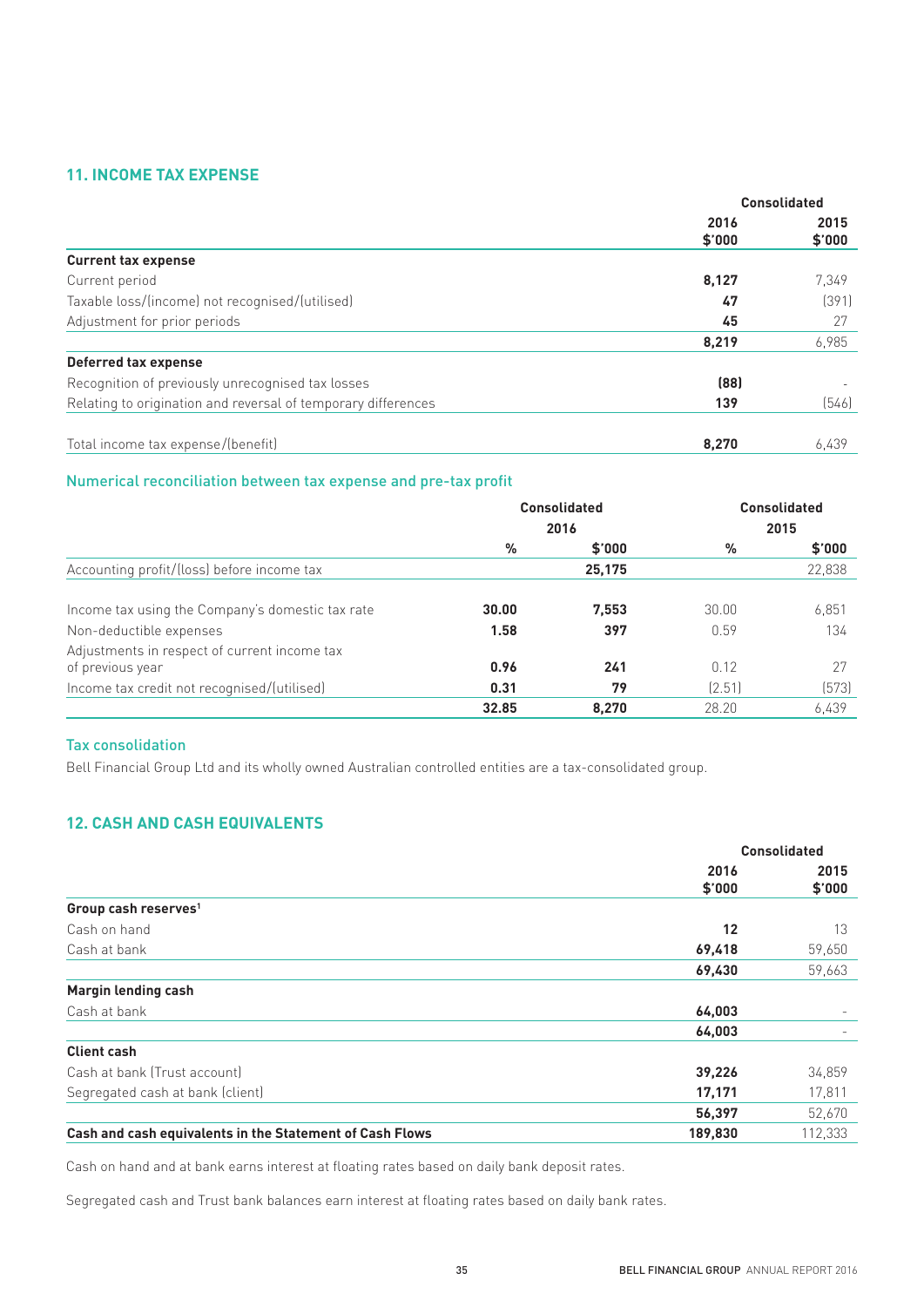For the year ended 31 December 2016

## **12. CASH AND CASH EQUIVALENTS CONTINUED**

Segregated cash and Trust bank balances are client funds, and are not available for general use by the Group. A corresponding liability is recognised within trade and other payables (Note 20).

The Group's exposure to interest rate risk for financial assets and liabilities is disclosed in Note 30.

| 1. Group cash reserves - summary of key movements | \$'000   |
|---------------------------------------------------|----------|
| Group cash - 1 January 2016                       | 59,663   |
| Profit (before tax)                               | 25,175   |
| Tax instalments paid                              | (9, 364) |
| Dividend paid                                     | (12,502) |
| Clearing house deposits released                  | 5.459    |
| Capitalised software development costs (net)      | (1, 947) |
| General Working Capital movement                  | 2,946    |
| Group cash - 31 December 2016                     | 69,430   |

Movement in Group cash reflects:

- profit, offset by tax instalments paid and payment of the final 2015 and interim 2016 dividend; and
- deposits (house cash) released at clearing houses.

## **13. TRADE AND OTHER RECEIVABLES**

|                                           | <b>Consolidated</b>      |                |
|-------------------------------------------|--------------------------|----------------|
|                                           | 2016<br>\$'000           | 2015<br>\$'000 |
| Trade debtors                             | 40,883                   | 142,779        |
| Less: provision for impairment            | $\overline{\phantom{0}}$ |                |
|                                           | 40,883                   | 142,779        |
| Clearing house deposits                   | 4,174                    | 9,668          |
| Segregated deposits with clearing brokers | 22,311                   | 14,710         |
| Less: provision for impairment            | -                        |                |
|                                           | 26,485                   | 24,378         |
| Sundry debtors                            | 3,990                    | 3,156          |
|                                           | 71,358                   | 170,313        |

The movement for the allowance in impairment in respect of loans and receivables during the year was as follows:

| Balance at 1 January                |  |
|-------------------------------------|--|
| Bad debts charged to profit or loss |  |
| Bad debts written off               |  |
| Bad debts recovered                 |  |
| Balance at 31 December              |  |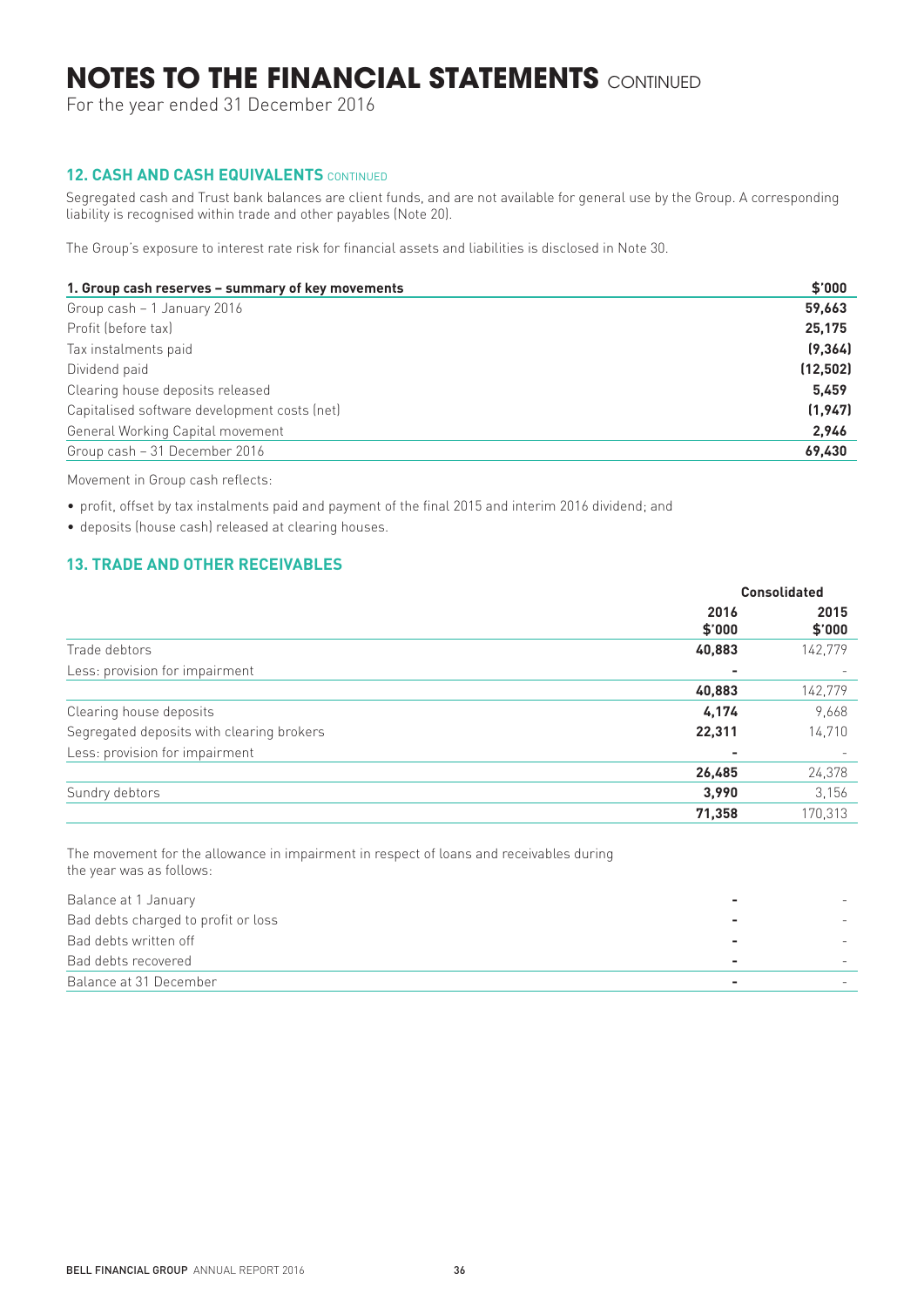## **14. FINANCIAL ASSETS**

|                                           |                | <b>Consolidated</b> |  |
|-------------------------------------------|----------------|---------------------|--|
|                                           | 2016<br>\$'000 | 2015<br>\$'000      |  |
| Held at fair value through profit or loss |                |                     |  |
| Shares in listed corporations             | 508            | 1,812               |  |
| Options held in listed corporations       | 2,507          | 308                 |  |
|                                           | 3,015          | 2,120               |  |

## **15. PROPERTY, PLANT AND EQUIPMENT**

|                                                                      | <b>Fixtures and</b> | <b>Office</b>    | Leasehold           |              |
|----------------------------------------------------------------------|---------------------|------------------|---------------------|--------------|
|                                                                      | <b>Fittings</b>     | <b>Equipment</b> | <b>Improvements</b> | <b>Total</b> |
| <b>Consolidated 2016</b>                                             | \$'000              | \$'000           | \$'000              | \$'000       |
| Cost                                                                 |                     |                  |                     |              |
| Balance at 1 January 2015                                            | 2,312               | 4,827            | 6,332               | 13,471       |
| Additions                                                            | 33                  | 29               | 5                   | 67           |
| Disposals                                                            | (599)               | (396)            |                     | (995)        |
| Effect of movements in exchange rates                                | $\overline{2}$      | (6)              | 8                   | 4            |
| Balance at 31 December 2015                                          | 1,748               | 4,454            | 6,345               | 12,547       |
| Balance at 1 January 2016                                            | 1,748               | 4,454            | 6,345               | 12,547       |
| Additions                                                            | 43                  | 146              |                     | 189          |
| Disposals                                                            |                     |                  |                     |              |
| Effect of movements in exchange rates                                | (15)                | (8)              | (22)                | (45)         |
| Balance at 31 December 2016                                          | 1,776               | 4,592            | 6,323               | 12,691       |
|                                                                      |                     |                  |                     |              |
| <b>Accumulated depreciation</b><br>Balance at 1 January 2015         | (1,988)             | (4, 381)         | (5,844)             | (12, 213)    |
| Additions                                                            | (77)                | [199]            | (124)               | (400)        |
| Disposals                                                            | 579                 | 385              |                     | 964          |
|                                                                      | (1)                 | 5                | [8]                 | (4)          |
| Effect of movements in exchange rates<br>Balance at 31 December 2015 | (1,487)             | (4, 190)         | (5,976)             | (11,653)     |
|                                                                      | (1,487)             | (4, 190)         | (5, 976)            | (11, 653)    |
| Balance at 1 January 2016<br>Additions                               | (74)                | (170)            | (94)                | (338)        |
|                                                                      |                     |                  |                     |              |
| Disposals                                                            |                     |                  |                     |              |
| Effect of movements in exchange rates                                | 15                  | 8                | 22                  | 45           |
| Balance at 31 December 2016                                          | (1, 546)            | (4, 352)         | (6,048)             | (11, 946)    |
| <b>Carrying amount</b>                                               |                     |                  |                     |              |
| At 1 January 2015                                                    | 324                 | 446              | 488                 | 1,258        |
| At 31 December 2015                                                  | 261                 | 264              | 369                 | 894          |
| At 31 December 2016                                                  | 230                 | 240              | 275                 | 745          |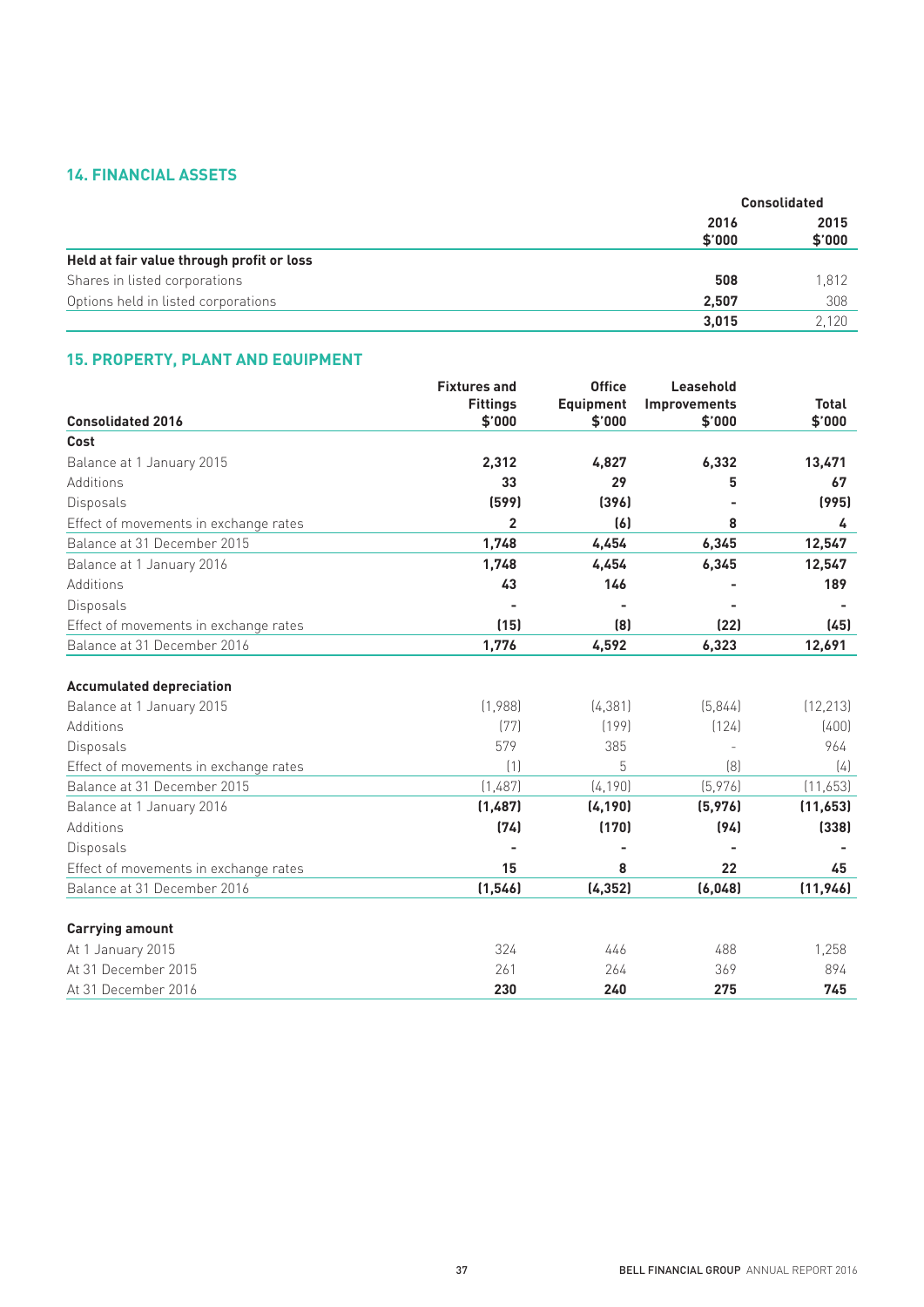For the year ended 31 December 2016

## **16. GOODWILL AND INTANGIBLE ASSETS**

|                                    |          | <b>Identifiable</b> |              |
|------------------------------------|----------|---------------------|--------------|
|                                    | Goodwill | <b>Intangibles</b>  | <b>Total</b> |
| <b>Consolidated 2016</b>           | \$'000   | \$'000              | \$'000       |
| Year ended 31 December 2016        |          |                     |              |
| Balance at 1 January 2016          | 130,413  | 5,423               | 135,836      |
| Additions                          |          | 2,661               | 2,661        |
| Amortisation                       |          | (1,008)             | (1,008)      |
| Impairment                         |          | ۰                   |              |
| <b>Balance at 31 December 2016</b> | 130,413  | 7,076               | 137,489      |
| Balance at 1 January 2016          |          |                     |              |
| Cost (gross carrying amount)       | 130,413  | 5,960               | 136,373      |
| Additions                          |          | 2,619               | 2,619        |
| Accumulated amortisation           |          | (3, 156)            | (3, 156)     |
| Accumulated impairment             |          |                     |              |
| Net carrying amount                | 130,413  | 5,423               | 135,836      |
| Balance at 31 December 2016        |          |                     |              |
| Cost (gross carrying amount)       | 130,413  | 8,579               | 138,992      |
| Additions                          |          | 2,661               | 2,661        |
| Accumulated amortisation           |          | (4, 164)            | (4, 164)     |
| Accumulated impairment             |          |                     |              |
| Net carrying amount                | 130,413  | 7,076               | 137,489      |

|                                    | <b>Identifiable</b>      |                    |              |
|------------------------------------|--------------------------|--------------------|--------------|
|                                    | Goodwill                 | <b>Intangibles</b> | <b>Total</b> |
| <b>Consolidated 2015</b>           | \$'000                   | \$'000             | \$'000       |
| Year ended 31 December 2015        |                          |                    |              |
| Balance at 1 January 2015          | 130,413                  | 3,513              | 133,926      |
| Additions                          | $\overline{\phantom{a}}$ | 2,619              | 2,619        |
| Amortisation                       |                          | (709)              | (709)        |
| Impairment                         |                          |                    |              |
| <b>Balance at 31 December 2015</b> | 130,413                  | 5,423              | 135,836      |
| Balance at 1 January 2015          |                          |                    |              |
| Cost (gross carrying amount)       | 130,413                  | 4,300              | 134,713      |
| Additions                          |                          | 1,660              | 1,660        |
| Accumulated amortisation           |                          | (2,447)            | [2,447]      |
| Accumulated impairment             | $\overline{\phantom{m}}$ |                    |              |
| Net carrying amount                | 130,413                  | 3,513              | 133,926      |
| Balance at 31 December 2015        |                          |                    |              |
| Cost (gross carrying amount)       | 130,413                  | 5,960              | 136,373      |
| Additions                          |                          | 2,619              | 2,619        |
| Accumulated amortisation           |                          | (3, 156)           | (3, 156)     |
| Accumulated impairment             | $\overline{\phantom{a}}$ |                    |              |
| Net carrying amount                | 130,413                  | 5,423              | 135,836      |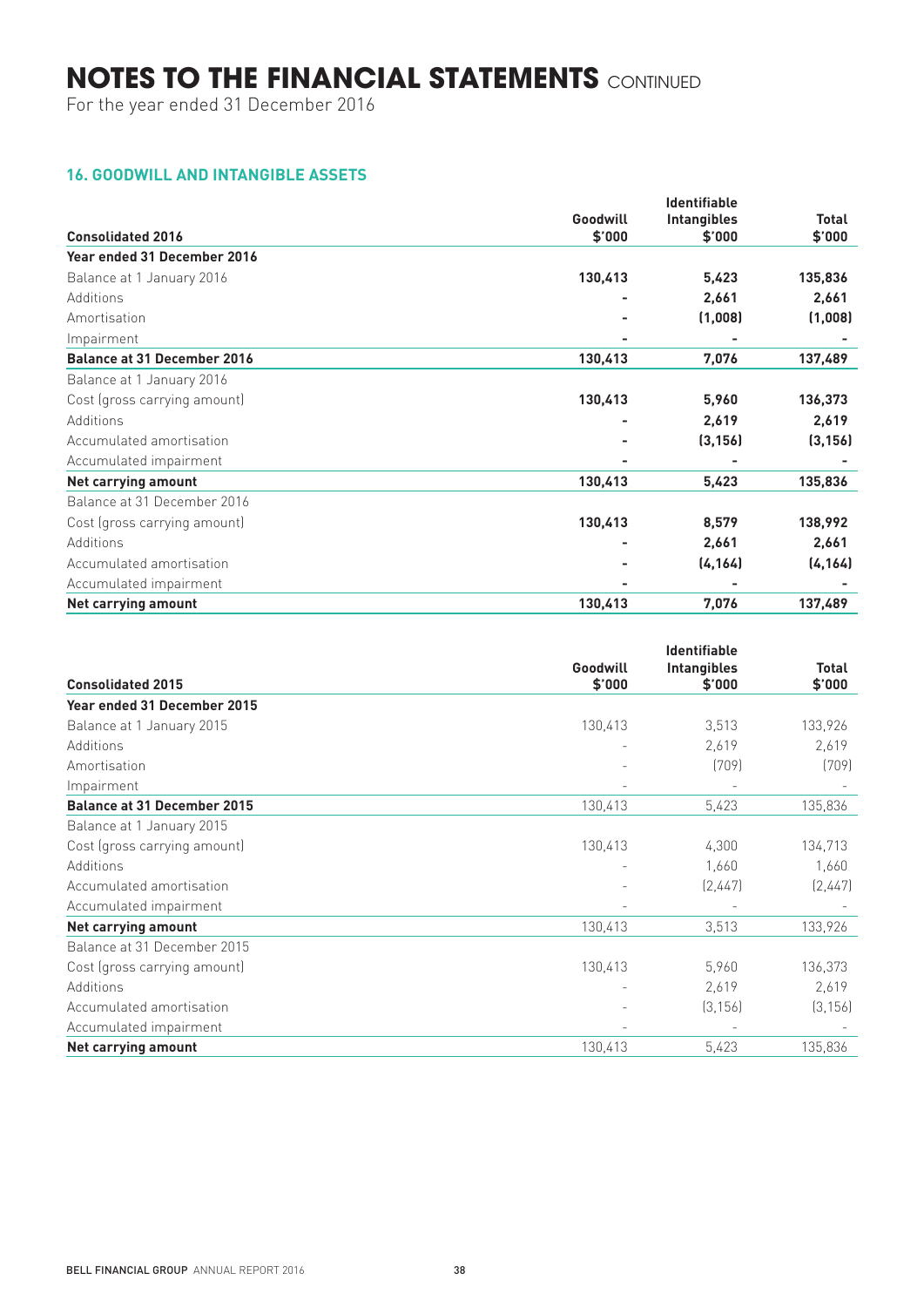## **17. NON-CONTROLLING INTEREST (NCI)**

The following table summarises the information relating to each of the Group's subsidiaries that has material NCI, before any intra-group eliminations. In 2016, the non-controlling interest in Third Party Platform Pty Ltd was 43.37% (2015: 43.37%).

|                                                      | <b>Third Party</b>      |                |
|------------------------------------------------------|-------------------------|----------------|
|                                                      | <b>Platform Pty Ltd</b> |                |
|                                                      | 2016<br>\$'000          | 2015<br>\$'000 |
| Assets                                               | 55,517                  | 96,523         |
| Liabilities                                          | (43, 947)               | [86, 167]      |
| Net assets                                           | 11,570                  | 10,356         |
| Carrying amount of NCI                               | 5,018                   | 4,491          |
| Revenue                                              | 19,934                  | 15,654         |
| Profit/(loss) after tax                              | 1,214                   | 1,173          |
| <b>Total comprehensive income</b>                    | 1,214                   | 1,173          |
| Profit allocated to NCI                              | 527                     | 549            |
| Cash flows from operating activities                 | 2,120                   | (381)          |
| Cash flows from investing activities                 | (176)                   | (67)           |
| Cash flows from financing activities                 |                         | 1,000          |
| Net increase/(decrease) in cash and cash equivalents | 1,944                   | 552            |

In October 2015, the Group issued 7,663,431 fully paid ordinary shares as consideration for acquiring additional shares in Third Party Platform Pty Ltd, taking its ownership to 56.63% of Third Party Platform Pty Ltd.

## **18. DEFERRED TAX ASSETS AND LIABILITIES**

The movement in deferred tax balances are as follows:

|                               | <b>Balance as at</b><br>1 January | <b>Recognised in</b><br><b>Profit or Loss</b> | <b>Balance at</b><br>31 December |
|-------------------------------|-----------------------------------|-----------------------------------------------|----------------------------------|
|                               | \$'000                            | \$'000                                        | \$'000                           |
| <b>Consolidated 2016</b>      |                                   |                                               |                                  |
| Property, plant and equipment | 24                                | (7)                                           | 17                               |
| Employee benefits             | 2,240                             | 597                                           | 2,837                            |
| Carry forward tax loss        | 6,242                             | (322)                                         | 5,920                            |
| Other items                   | 1,559                             | (729)                                         | 830                              |
|                               | 10,065                            | (461)                                         | 9,604                            |
|                               | <b>Balance as at</b><br>1 January | <b>Recognised in</b><br><b>Profit or loss</b> | <b>Balance at</b><br>31 December |
|                               | \$'000                            | \$'000                                        | \$'000                           |
| <b>Consolidated 2015</b>      |                                   |                                               |                                  |
| Property, plant and equipment | 49                                | (25)                                          | 24                               |
| Employee benefits             | 1,866                             | 374                                           | 2,240                            |
| Carry forward tax loss        | 6,184                             | 58                                            | 6,242                            |
| Other items                   | 1,363                             | 196                                           | 1,559                            |
|                               | 9,462                             | 603                                           | 10,065                           |

Unrecognised deferred tax assets relating to tax losses at 31 December 2016: \$98,000 (2015: \$88,000).

Management has determined there is sufficient evidence that there will be profits available in future periods against which the tax losses will be utilised as set out in Note 2. The assessment was based on forward projections that indicate tax losses will be fully utilised against profits within a five-year period.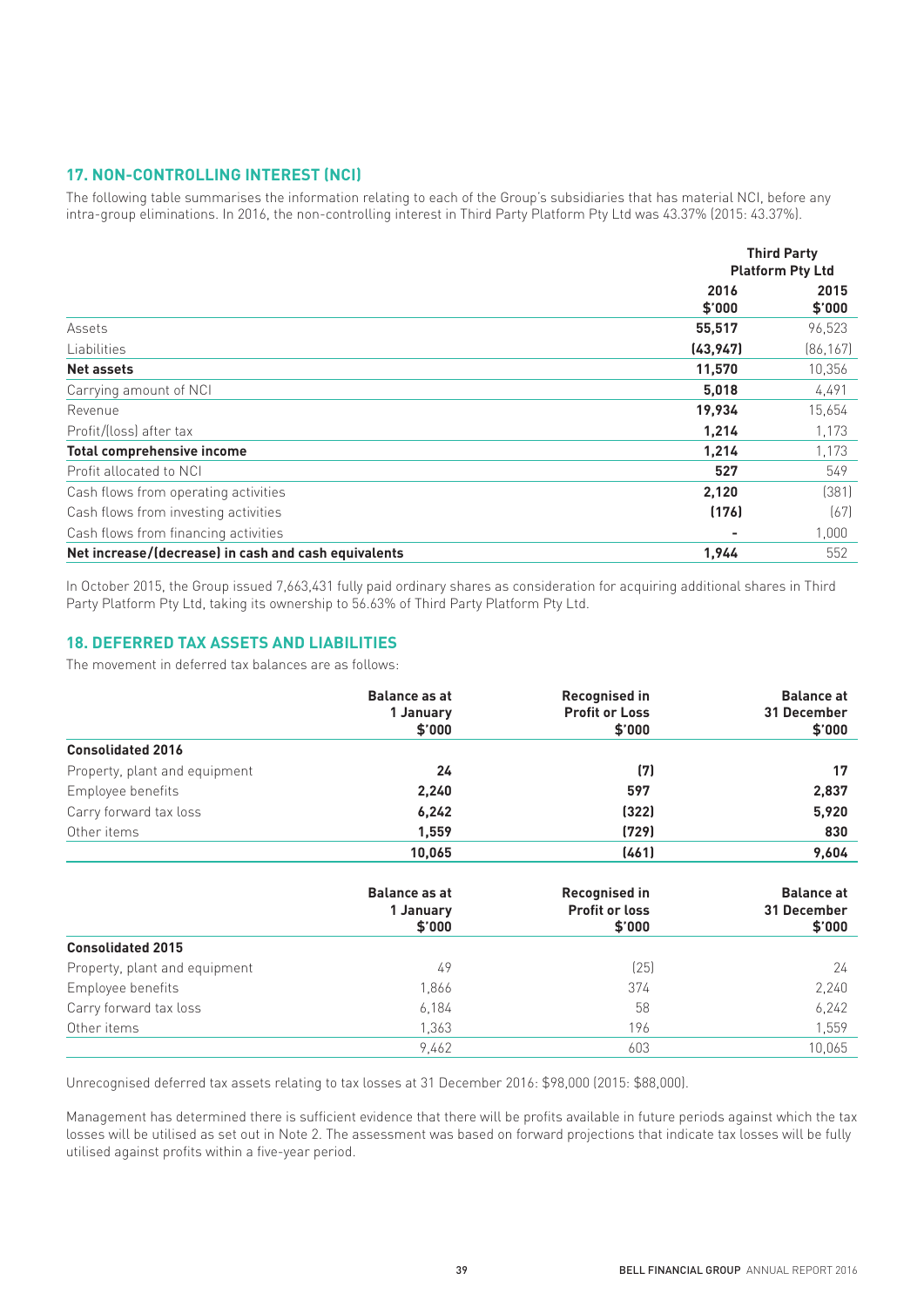For the year ended 31 December 2016

## **19. LOANS AND ADVANCES**

|                |                | <b>Consolidated</b> |  |
|----------------|----------------|---------------------|--|
|                | 2016<br>\$'000 | 2015<br>\$'000      |  |
| Margin lending | 227.398        | 234,519             |  |
|                | 227,398        | 234,519             |  |

Loans and advances are repayable on demand. There were no impaired, past due or renegotiated loans at 31 December 2016 (2015: nil).

There is significant turnover in loans and advances. Based on historical experience, the Group's expectation is all but approximately 5% of loans may be realised in the next 12 months (2015: 2%), with the balance being realised after 12 months. Refer to Note 30 for further detail on the margin lending loans.

## **20. TRADE AND OTHER PAYABLES**

|                               | <b>Consolidated</b> |                |
|-------------------------------|---------------------|----------------|
|                               | 2016<br>\$'000      | 2015<br>\$'000 |
| Settlement obligations        | 50,938              | 147,931        |
| Sundry creditors and accruals | 16.807              | 13,627         |
| Segregated client liabilities | 63,535              | 58,228         |
|                               | 131,280             | 219,786        |

Settlement obligations are non-interest bearing and are normally settled on 2-day terms. Sundry creditors are normally settled on 60-day terms.

## **21. DEPOSITS AND BORROWINGS**

This note provides information about the contractual terms of the Group's interest-bearing deposits and borrowings. For more information about the Group's exposure to interest rate and foreign currency risk, see Note 30.

|                                         | <b>Consolidated</b> |                |
|-----------------------------------------|---------------------|----------------|
|                                         | 2016<br>\$'000      | 2015<br>\$'000 |
| Deposits (cash account) <sup>1</sup>    | 42.894              | 151,029        |
| Due to Bell Cash Trust <sup>2</sup>     | 246,073             | 16,065         |
| Cash advance facility <sup>3</sup><br>- | 61,000              |                |
|                                         | 288,967             | 228.094        |

1. Deposits relate to margin lending/cash account business (Bell Potter Capital), which are largely at call.

2. Represents funds held in the Bell Cash Trust which are held at call.

3. Represents drawn funds from the Bell Potter Capital cash advance facility of \$100 million (2015: \$100 million).

#### Interest rate risk exposures

Details of the Group's exposure to interest rate changes on borrowings are set out in Note 30.

#### Terms and debt repayment schedule

Terms and conditions of outstanding deposits and borrowings were as follows:

|                         |           | <b>Average Effective Interest Rate</b><br>2016 |                             |                                  |                             | 2015               |  |
|-------------------------|-----------|------------------------------------------------|-----------------------------|----------------------------------|-----------------------------|--------------------|--|
| <b>Consolidated</b>     | 2016<br>% | 2015<br>%                                      | <b>Face Value</b><br>\$'000 | <b>Carrying Amount</b><br>\$'000 | <b>Face Value</b><br>\$'000 | Carrying<br>Amount |  |
| Cash advance facility   | 2.59      | 2.72                                           | ۰                           | ۰                                | 61.000                      | 61,000             |  |
| Deposits (cash account) | 1.14      | 1.39                                           | 42.894                      | 42.894                           | 151.029                     | 151,029            |  |
| <b>Bell Cash Trust</b>  | 1.14      | 1.39                                           | 246.073                     | 246.073                          | 16,065                      | 16,065             |  |
|                         |           |                                                | 288.967                     | 288.967                          | 228.094                     | 228.094            |  |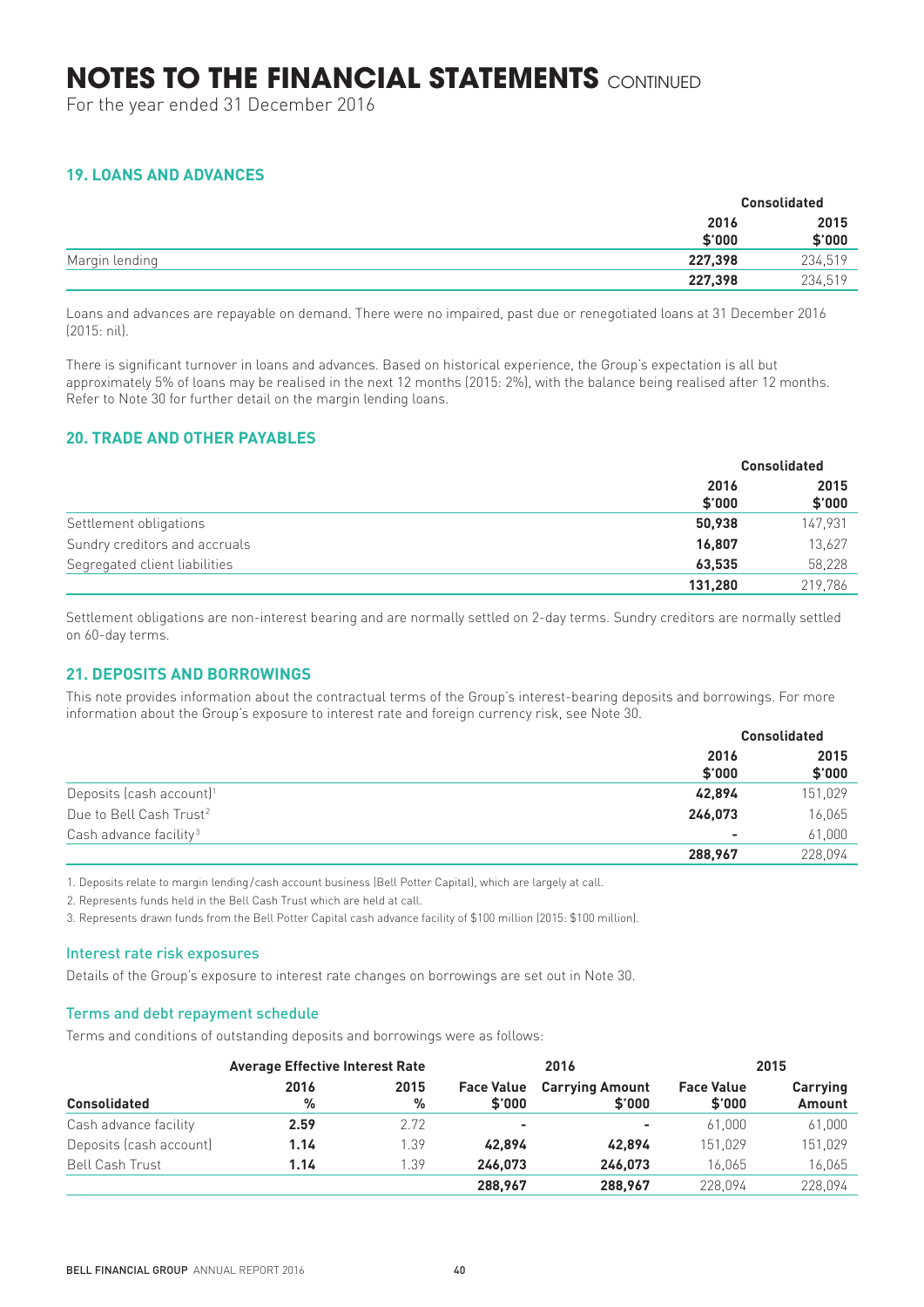### **22. CURRENT TAX LIABILITIES**

The current tax liability of the Group is \$724,913 (2015: \$2,264,690). This amount represents the amount of income taxes payable in respect of current and prior financial periods.

## **23. PROVISIONS**

|                               |                | <b>Consolidated</b> |  |
|-------------------------------|----------------|---------------------|--|
|                               | 2016<br>\$'000 | 2015<br>\$'000      |  |
| Legal provision               | 750            | 550                 |  |
|                               | 750            | 550                 |  |
|                               |                |                     |  |
| Balance at 1 January          | 550            | 150                 |  |
| Arising during the year:      |                |                     |  |
| Legal/other                   | 310            | 650                 |  |
| Utilised:                     |                |                     |  |
| Legal/other                   | (110)          | (250)               |  |
| <b>Balance at 31 December</b> | 750            | 550                 |  |

## Legal provision

This amount represents a provision for certain legal claims brought against the Group. In the Directors' opinion, the provision is appropriate to cover losses that are quantifiable or measurable at 31 December 2016.

## **24. EMPLOYEE BENEFITS**

|                                  | <b>Consolidated</b> |                |
|----------------------------------|---------------------|----------------|
|                                  | 2016<br>\$'000      | 2015<br>\$'000 |
| Salaries and wages accrued       | 15,105              | 18,597         |
| Liability for annual leave       | 4,428               | 3,856          |
| Total employee benefits          | 19,533              | 22,453         |
| Liability for long-service leave | 3,453               | 3,268          |
| Total employee benefits          | 22,986              | 25,721         |

The present value of employee entitlements not expected to be settled within 12 months of balance date have been calculated using the following inputs or assumptions at the reporting date:

|                                           | <b>Consolidated</b> |      |
|-------------------------------------------|---------------------|------|
|                                           | 2016                | 2015 |
| Assumed rate of increase on wage/salaries | 5.5%                | 5.5% |
| Discount rate                             | 2.0%                | 2.8% |
| Settlement term (years)                   |                     |      |
| Number of employees at year end           | 659                 | 613  |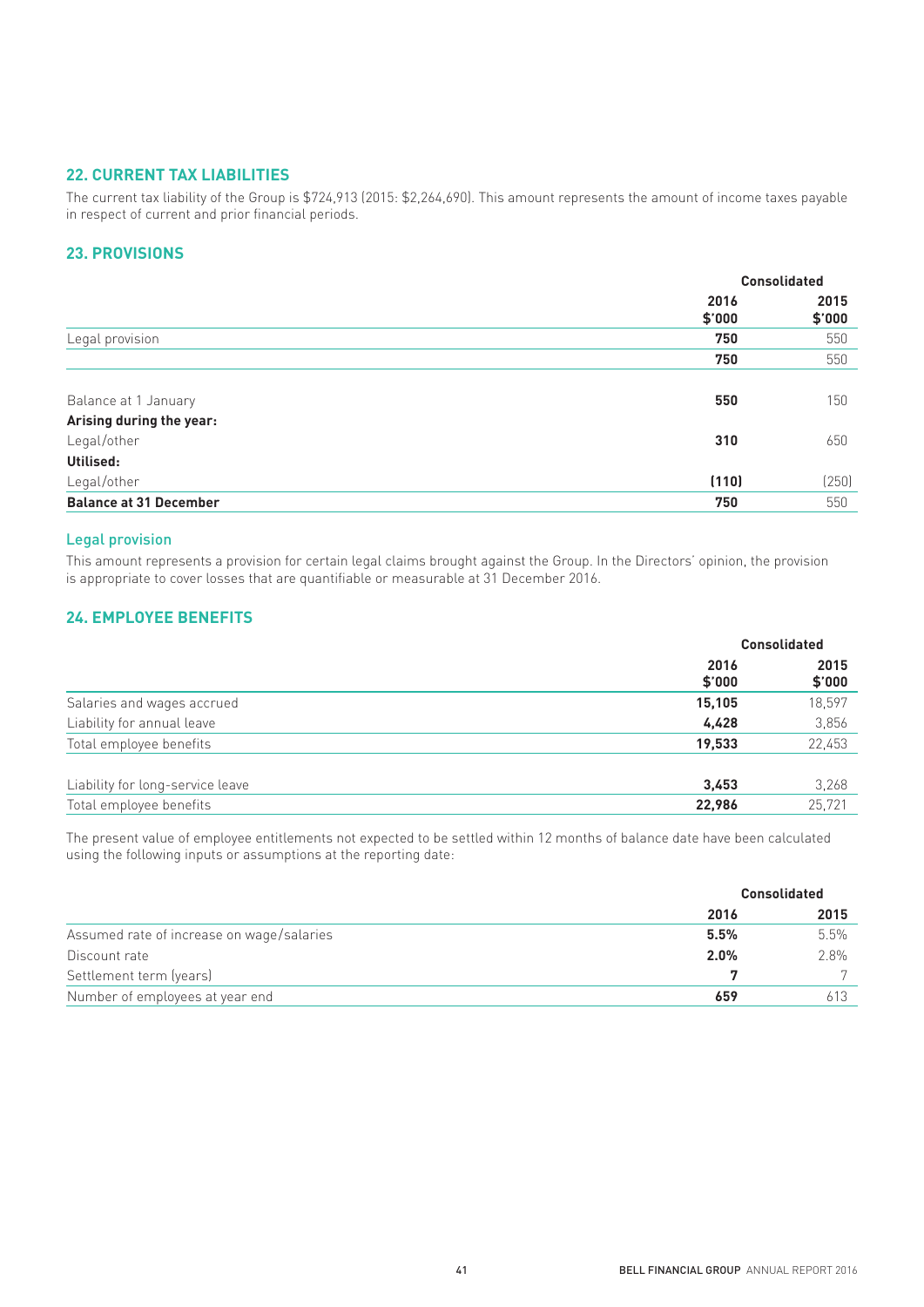For the year ended 31 December 2016

## **25. RECONCILIATION OF CASH FLOWS FROM OPERATING ACTIVITIES**

|                                             | <b>Consolidated</b> |            |
|---------------------------------------------|---------------------|------------|
|                                             | 2016                | 2015       |
|                                             | \$'000              | \$'000     |
| <b>Cash flows from operating activities</b> |                     |            |
| Profit/(loss) after tax:                    | 16,905              | 16,399     |
| <b>Adjustments for:</b>                     |                     |            |
| Depreciation and amortisation               | 1,346               | 1,109      |
| Net (gain)/loss on investments              | (2, 158)            | (702)      |
| Disposals of property, plant and equipment  |                     | 64         |
| Equity-settled share-based payments         | 844                 | 647        |
|                                             | 16,937              | 17,517     |
| (Increase)/decrease client receivables      | 99,789              | (104, 732) |
| Increasel/decrease other receivables        | (834)               | 2,262      |
| (Increase)/decrease other assets            | (99)                | 125        |
| (Increase)/decrease deferred tax assets     | 461                 | (605)      |
| (Increase)/decrease intangibles             | (2,661)             | [2,619]    |
| Increase/(decrease) client payables         | (92,008)            | 71,732     |
| Increase/(decrease) other payables          | 3,420               | 1,449      |
| Increase/(decrease) current tax liabilities | (1, 540)            | 899        |
| Increase/(decrease) provisions              | (2, 535)            | 5,225      |
| Net cash from operating activities          | 20,930              | (8, 747)   |

## Reconciliation of cash

For the purpose of the cash flow statement, cash and cash equivalents comprise:

|                                  |                | <b>Consolidated</b>      |
|----------------------------------|----------------|--------------------------|
|                                  | 2016<br>\$'000 | 2015<br>\$'000           |
| <b>Group cash reserves</b>       |                |                          |
| Cash on hand                     | 12             | 13                       |
| Cash at bank                     | 69,418         | 59,650                   |
| Short-term deposits              | -              |                          |
|                                  | 69,430         | 59,663                   |
| <b>Margin lending cash</b>       |                |                          |
| Cash at bank                     | 64,003         | $\overline{\phantom{m}}$ |
|                                  | 64,003         |                          |
| <b>Client cash</b>               |                |                          |
| Cash at bank (Trust account)     | 39,226         | 34,859                   |
| Segregated cash at bank (client) | 17,171         | 17,811                   |
|                                  | 56,397         | 52,670                   |
|                                  | 189,830        | 112,333                  |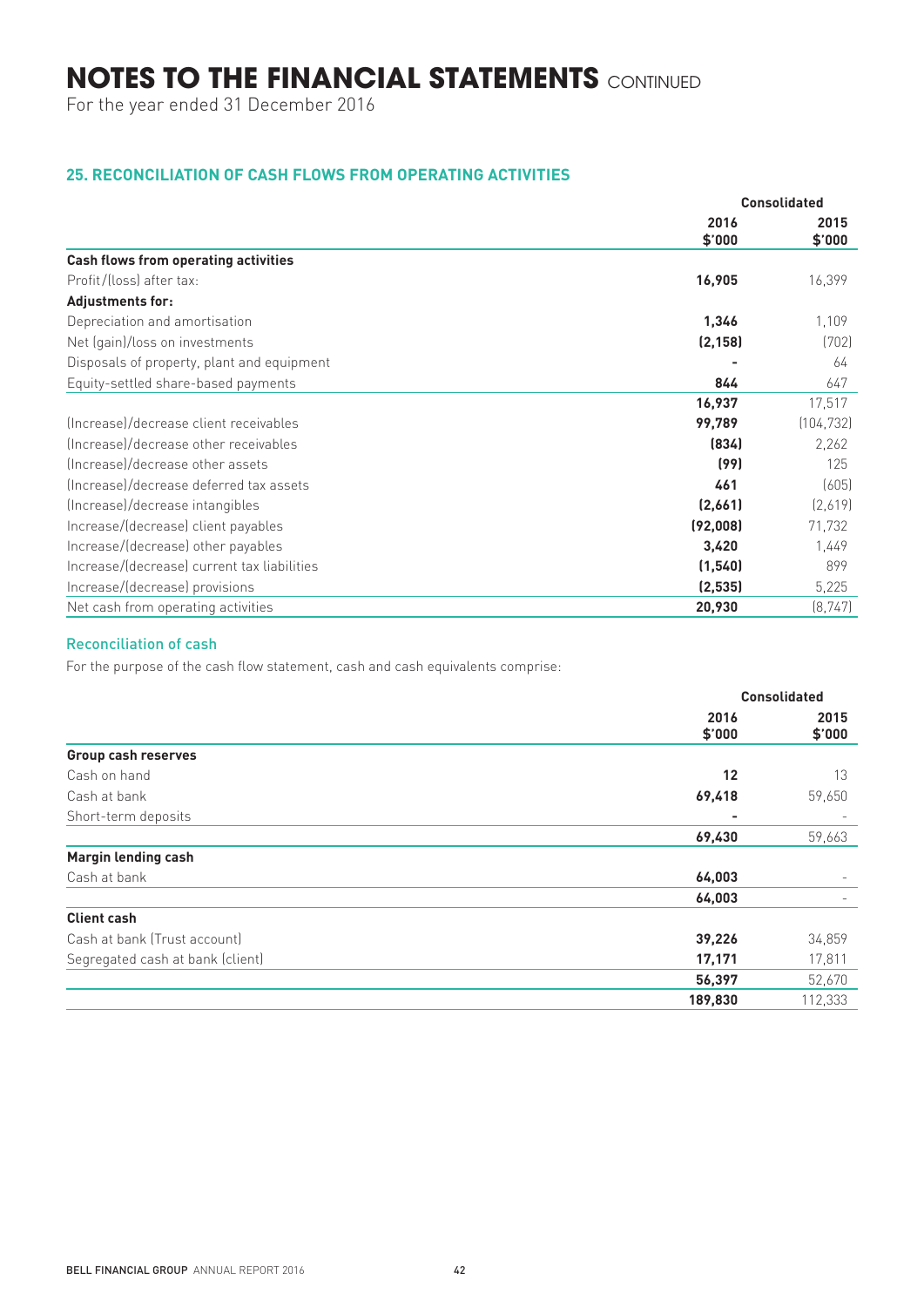## **26. CAPITAL AND RESERVES**

|                         |                | <b>Consolidated</b> |
|-------------------------|----------------|---------------------|
|                         | 2016<br>\$'000 | 2015<br>\$'000      |
| <b>Ordinary shares</b>  |                |                     |
| On issue at 1 January   | 167,886        | 164,284             |
| Share issue             | -              | 3,602               |
| On issue at 31 December | 167,886        | 167,886             |
|                         |                |                     |

### Movements in ordinary share capital

| <b>Date</b>      | <b>Detail</b>   | <b>Number of Shares</b> |
|------------------|-----------------|-------------------------|
| 1 January 2015   | Opening balance | 259,623,049             |
| 21 October 2015  | Share issue     | 7,663,431               |
| 31 December 2015 | <b>Balance</b>  | 267,286,480             |
| 1 January 2016   | Opening balance | 267,286,480             |
| 31 December 2016 | <b>Balance</b>  | 267,286,480             |

#### Ordinary shares

On 21 October 2015, Bell Financial Group Ltd issued 7,663,431 fully paid ordinary shares as consideration for acquiring additional shares in Third Party Platform Pty Ltd, taking its ownership to 56.63% of Third Party Platform Pty Ltd.

The authorised capital of the Group is \$167,885,511 representing 267,286,480 fully paid ordinary shares.

The holders of ordinary shares are entitled to receive dividends as declared from time to time and are entitled to one vote per share at meetings of the Company.

All ordinary shares rank equally with regard to the Company's residual assets.

#### Treasury shares

As at 31 December 2016, there were 4,088,255 treasury shares outstanding (2015: 4,421,588).

#### Retained earnings

As at 31 December 2016, there were retained profits of \$20 million (2015: \$16.1 million).

#### Non-controlling interests

The non-controlling interests relate to ownership of Third Party Platform Pty Ltd at 43.37% (2015: 43.37%). Balance at 31 December 2016: \$5 million (2015: \$4.5 million).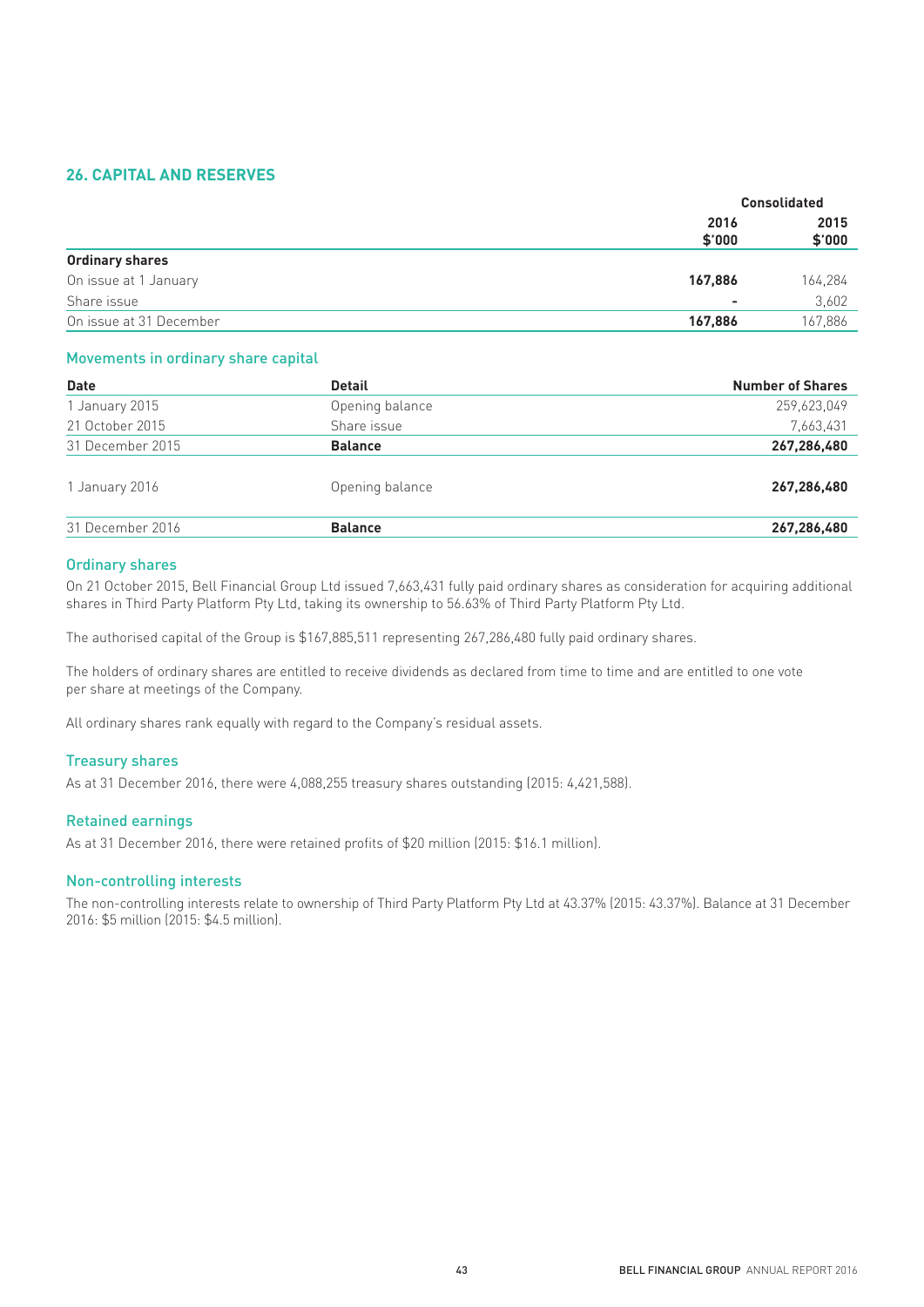For the year ended 31 December 2016

### **26. CAPITAL AND RESERVES** CONTINUED

#### Foreign currency reserve

The foreign currency reserve comprises any movements in the translation of foreign currency balances. Balance at 31 December 2016: \$529,000 (2015: \$610,000).

#### Cash flow hedging reserve

The cash flow hedging reserve comprises the effective portion of the cumulative net change in the fair value of the interest rate swap related to hedged transactions. Balance at 31 December 2016: \$48,000 (2015: \$17,000).

#### Share-based payments reserve

The share-based payments reserve arises on the grant of options, performance rights and deferred share rights to select employees under the Company's equity-based remuneration plans. Balance at 31 December 2016: \$2.3 million (2015: \$1.6 million).

#### Treasury shares reserve

The treasury shares reserve represents the cost of shares held by the Employee Share Trust that the Group is required to include in the Consolidated Financial Statements. Balance at 31 December 2016: \$2.1 million (2015: \$2.3 million).

### **27. DIVIDENDS**

Dividends recognised in the current year by the Group are:

|                                | <b>Cents</b><br><b>Per Share</b> | Total Amount<br>\$'000 | Franked/<br><b>Unfranked</b> | Date of<br><b>Payment</b> |
|--------------------------------|----------------------------------|------------------------|------------------------------|---------------------------|
| 2016                           |                                  |                        |                              |                           |
| Interim 2016 ordinary dividend | 1.75                             | 4.606                  | <b>Franked</b>               | 14 September 2016         |
| Final 2016 ordinary dividend   |                                  |                        | $\overline{\phantom{0}}$     |                           |
| 2015                           |                                  |                        |                              |                           |
| Interim 2015 ordinary dividend | 1.5                              | 3,828                  | Franked                      | 14 September 2015         |
| Final 2015 ordinary dividend   | 3.0                              | 7.896                  | Franked                      | 22 March 2016             |

|                                                                                                              | Company        |                |
|--------------------------------------------------------------------------------------------------------------|----------------|----------------|
|                                                                                                              | 2016<br>\$'000 | 2015<br>\$'000 |
| Dividend franking account                                                                                    |                |                |
| 30% franking credits available to shareholders of Bell Financial Group Ltd for subsequent<br>financial years | 25.711         | 21.790         |

The above available amounts are based on the balance of the dividend franking account at year end adjusted for:

1. Franking credits that will arise from the payment of current tax liabilities.

2. Franking debits that will arise from payment of dividends recognised as a liability at year end.

3. Franking credits that will arise from the receipt of dividends recognised as receivable at year end.

The ability to utilise the franking credits is dependent upon there being sufficient available profits to declare dividends.

The impact on the dividend franking account of dividends declared but not recognised as a liability is to reduce it by \$4.2 million (2015: \$3.4 million).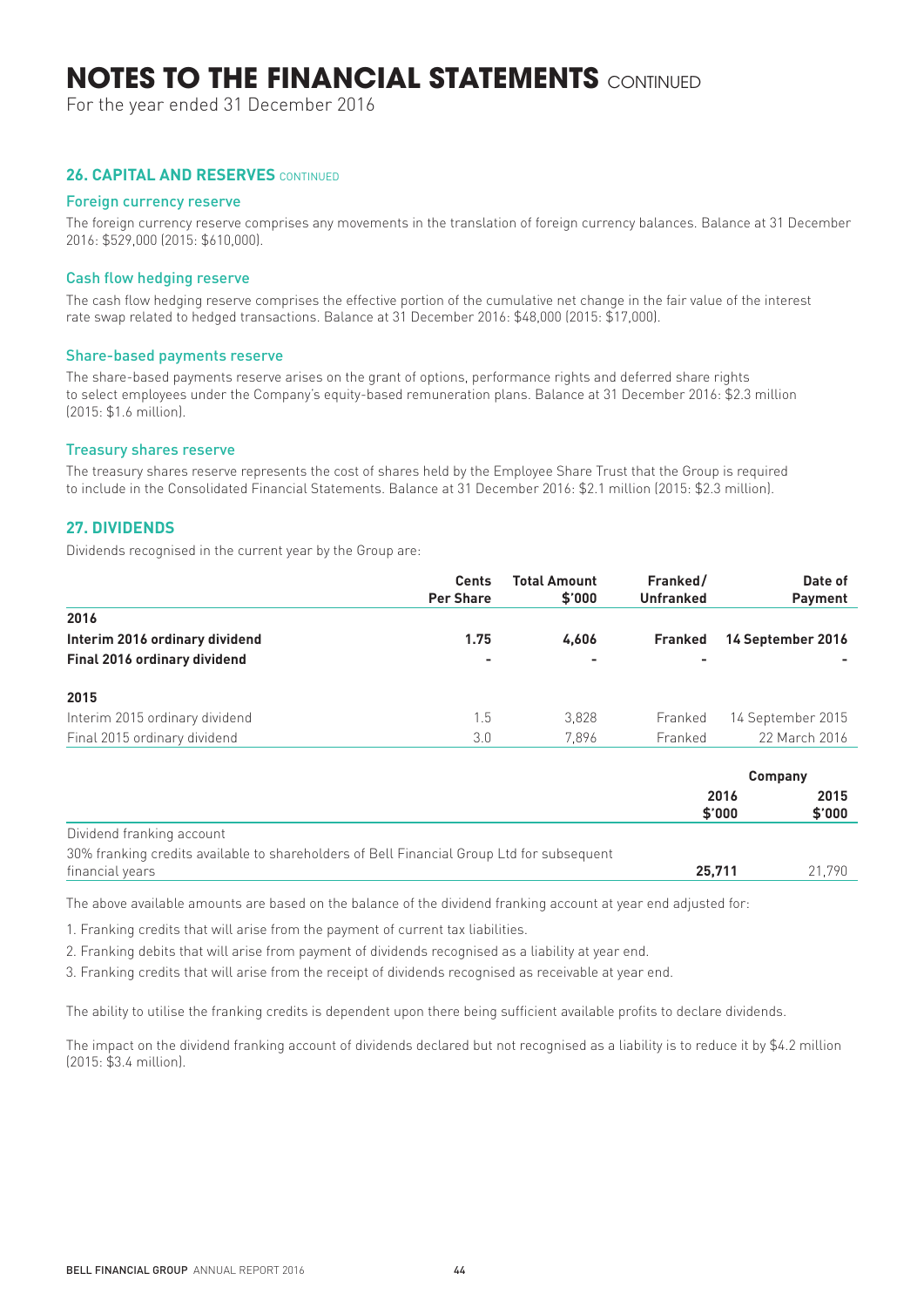## **28. EARNINGS PER SHARE**

Earnings per share at 31 December 2016 based on profit after tax and a weighted average number of shares outlined below was 6.2 cents (2015: 6.2 cents). Diluted earnings per share at 31 December 2016 was 6.2 cents (2015: 6.2 cents).

#### Reconciliation of earnings used in calculating EPS

|                                                                            | <b>Consolidated</b> |                |
|----------------------------------------------------------------------------|---------------------|----------------|
| Basic earnings per share                                                   | 2016<br>\$'000      | 2015<br>\$'000 |
| Profit/(loss) after tax                                                    | 16,905              | 16,399         |
| Profit attributable to ordinary equity holders used for basic EPS          | 16,378              | 15,850         |
| Adjustments for calculation of diluted earnings per share                  |                     |                |
| Profit attributable to ordinary equity holders used to calculate basic EPS | 16.378              | 15.850         |
| Effect of stock options issued                                             |                     |                |
| Profit attributable to ordinary equity holders used for diluted EPS        | 16.378              | 15.850         |

#### Weighted average number of ordinary shares used as the denominator

|                                                                          | <b>Consolidated</b> |             |
|--------------------------------------------------------------------------|---------------------|-------------|
|                                                                          | 2016                | 2015        |
| Weighted average number of ordinary shares used to calculate basic EPS   |                     |             |
| (net of treasury shares)                                                 | 263.144.491         | 257,032,382 |
| Weighted average number of ordinary shares at year end                   | 263.144.491         | 257.032.382 |
| Weighted average number of ordinary shares used to calculate diluted EPS | 263, 144, 491       | 257,032,382 |

At 31 December 2016, 20,216,667 options (2015: 21,830,000) were excluded from the diluted weighted average number of ordinary shares calculation because their effect would have been anti-dilutive.

### **29. SHARE-BASED PAYMENTS**

### Long-Term Incentive Plan (LTIP)

The Board is responsible for administering the LTIP Rules and the terms and conditions of specific grants of options or performance rights to participants in the LTIP. The LTIP Rules include the following provisions:

- The Board may determine which persons will be eligible to participate in the LTIP from time to time. Eligible persons may be invited to apply to participate in the LTIP. The Board may in its discretion accept such applications.
- A person participating in the LTIP ('Executive') may be granted options or performance rights on conditions determined by the Board.
- The options or performance rights will vest on, and become exercisable on or after, a date predetermined by the Board ('the Vesting Date'), provided that the Executive remains employed as an executive of the Company as at that date. These terms may be accelerated at the discretion of the Board under specified circumstances.
- An unvested option or performance right will generally lapse at the expiry of the exercise period applicable to that option or performance right.
- Following the Vesting Date, the vested option or performance right may be exercised by the Executive subject to any exercise conditions and the payment of the exercise price (if any), and the Executive will then be allocated or issued shares on a one for one basis.
- The Company has established an Employee Share Trust for the purpose of acquiring and holding shares in the Company for the benefit of participants.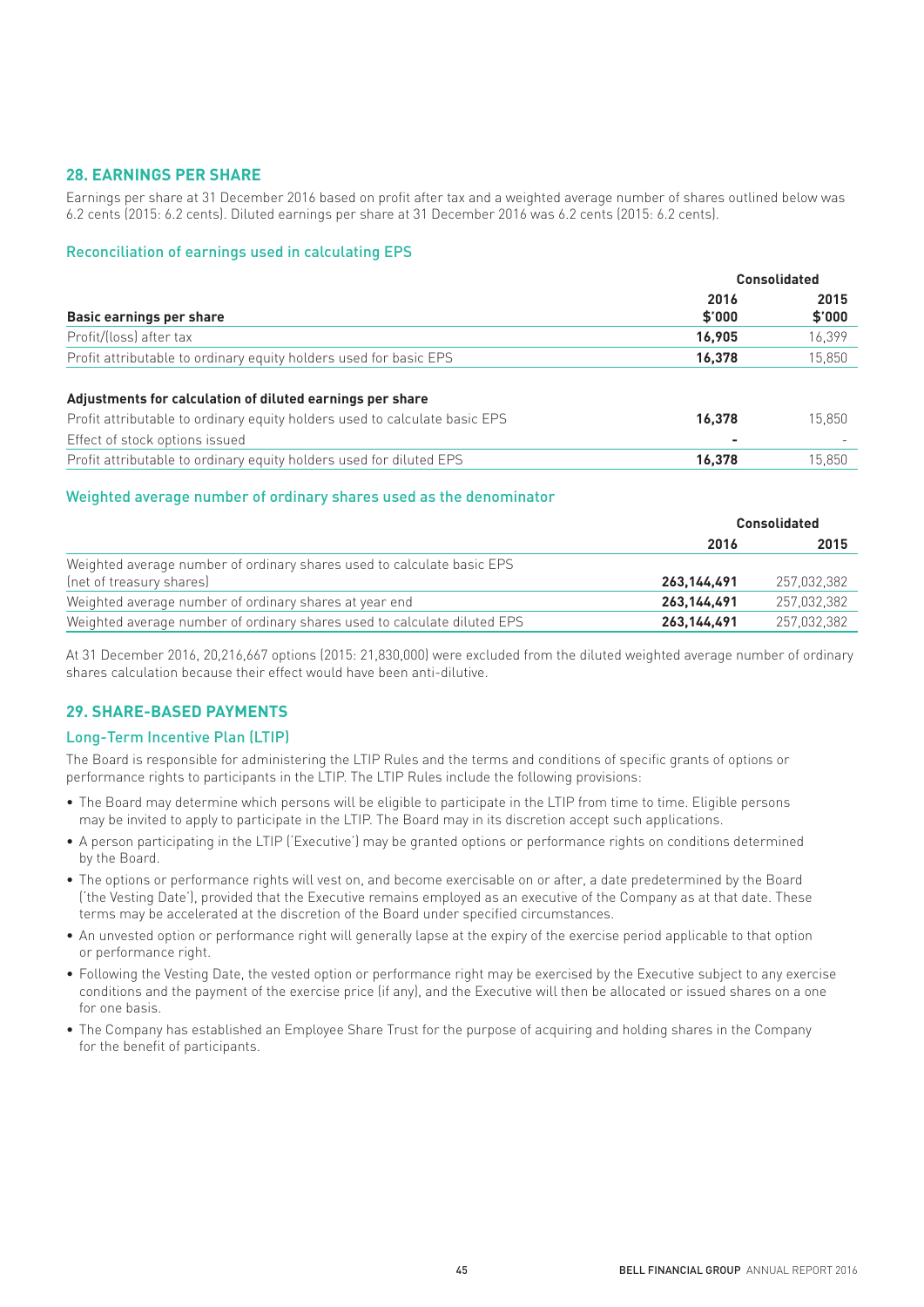For the year ended 31 December 2016

## **29. SHARE-BASED PAYMENTS CONTINUED**

#### Fair value of options granted

There were no share options granted during the year to 31 December 2016 (2015: nil). The fair value of outstanding share options was determined using the Black Scholes option pricing model. An outline of details and assumptions used in the valuation of share options granted is provided below:

| Fair value of share options and assumptions         | 2013         |
|-----------------------------------------------------|--------------|
| Fair value at grant date                            | \$0.08386    |
| Share price at grant date                           | \$0.55       |
| Exercise price at grant date                        | \$0.80       |
| Option life (expected weighted average life)        | 28 May 2017* |
| Expected volatility (weighted average volatility)   | 45.76%       |
| Risk-free interest rate (based on government bonds) | 2.62%        |

\* Options can be exercised for a period of up to 12 months from exercise date.

The number and weighted average exercise prices of share options is as follows:

|                                | Weighted<br>Average<br><b>Exercise Price</b><br>2016 | Number of<br><b>Options</b><br>2016 | Weighted<br>Average<br><b>Exercise Price</b><br>2015 | Number of<br><b>Options</b><br>2015 |
|--------------------------------|------------------------------------------------------|-------------------------------------|------------------------------------------------------|-------------------------------------|
| Outstanding 1 January          | $\overline{\phantom{a}}$                             | 20,830,000                          | $\overline{\phantom{a}}$                             | 22,650,000                          |
| Granted during the year        | ۰                                                    |                                     |                                                      |                                     |
| Forfeited during period        | ٠                                                    | (1, 280, 000)                       |                                                      | (1,820,000)                         |
| <b>Outstanding 31 December</b> | $\overline{\phantom{a}}$                             | 19,550,000                          | $\overline{\phantom{0}}$                             | 20,830,000                          |
| Exercised 31 December          | ٠                                                    | $\overline{\phantom{a}}$            |                                                      |                                     |

### Performance rights

Under the LTIP Rules, performance rights are deferred equity taken as 100% shares, with the conditions, including vesting and the period of deferral, governed by the terms of the grant. Unvested performance rights are forfeited in certain situations set out in the LTIP Rules. Ordinary shares allocated under the LTIP on exercise of performance rights may be held in trust beyond the deferral period. The issue price for the 2015 performance rights is based on the closing price of the shares traded on the ASX on the grant date.

Reconciliation of outstanding performance rights:

|                                 |                | <b>Consolidated</b>      |
|---------------------------------|----------------|--------------------------|
|                                 | 2016<br>\$'000 | 2015<br>\$'000           |
| Outstanding 1 January           | 1,000          | 200                      |
| Granted during the year         | ۰              | 1,000                    |
| Forfeited during the year       | ۰              | $\overline{\phantom{0}}$ |
| Exercised during the year       | (333)          | (200)                    |
| Outstanding balance 31 December | 667            | 1,000                    |

#### Expenses arising from share-based payment transactions

|                                            |                | <b>Consolidated</b>      |
|--------------------------------------------|----------------|--------------------------|
|                                            | 2016<br>\$'000 | 2015<br>\$'000           |
| Employee share options                     | 129            | 501                      |
| Performance rights                         | 171            | 146                      |
| Employee share issue                       | 544            | $\overline{\phantom{a}}$ |
| Total expense recognised as employee costs | 844            | 647                      |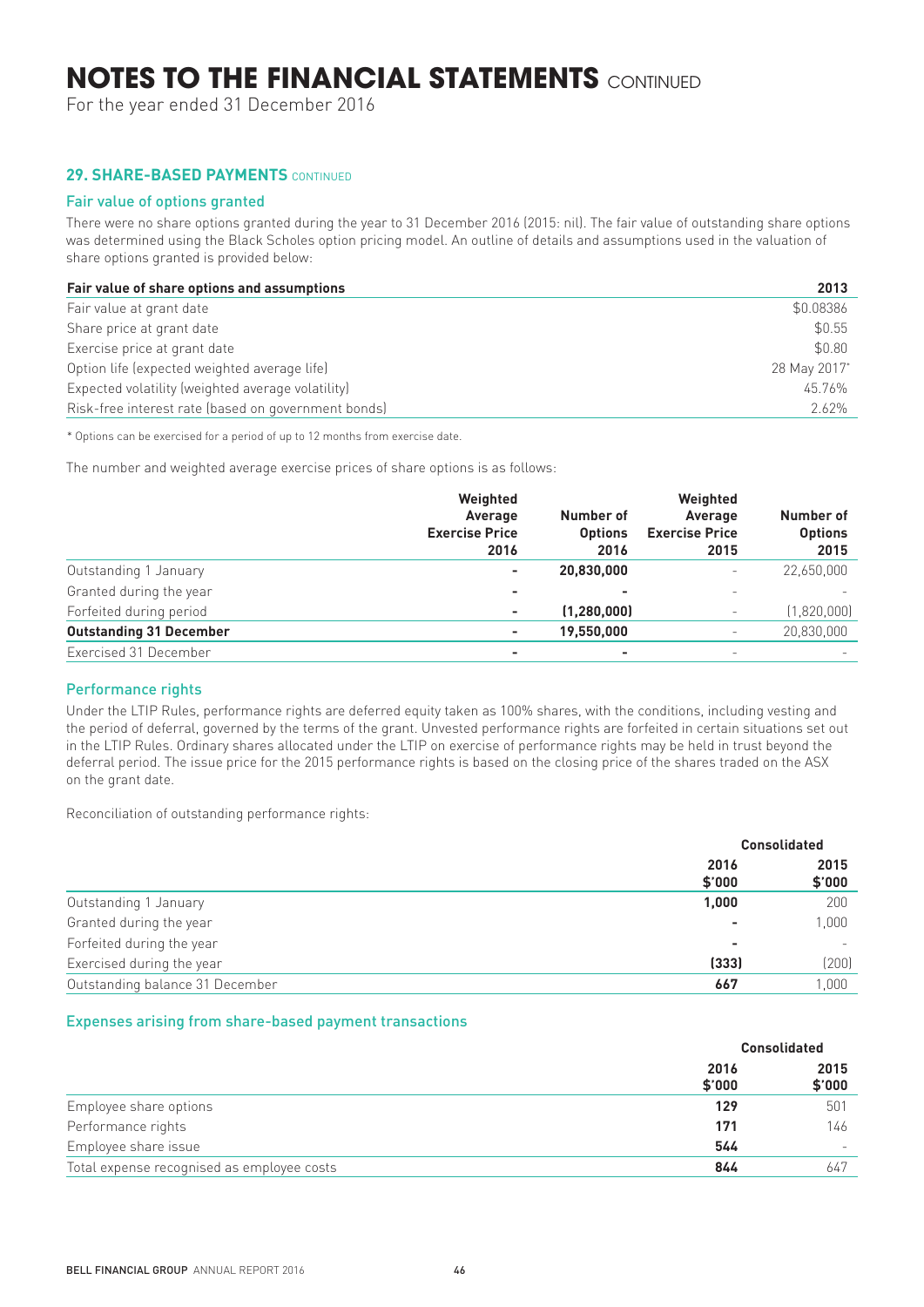### **30. FINANCIAL INSTRUMENTS**

Exposure to credit, interest rate, currency and liquidity risks arise in the normal course of the Group's business.

#### Credit risk

Management has a process in place to monitor the exposure to credit risk on an ongoing basis. The Group requires collateral in respect of margin loans made in the course of business within Bell Potter Capital. This collateral is generally in the form of the underlying security the margin loan is used to invest in. A loan-to-value ratio (LVR) is determined for each security with regard to market weight, index membership, liquidity, volatility, dividend yield, industry sector and advice from Bell Financial's research department. A risk analyst performs a review of the LVR and the recommendation is submitted to management. Management does not expect any counterparty to fail to meet its obligations.

Advisers and clients are provided with early warning of accounts in deficit from 5% up to 10% and clients receive a margin call if their account is in deficit by more than 10%. Margin calls are made based on the end-of-day position, but can be made intraday at management's discretion.

The maximum exposure to credit risk is represented by the carrying amount of each financial asset in the Statement of Financial Position as outlined below:

|                                           |             |                | <b>Consolidated</b> |  |
|-------------------------------------------|-------------|----------------|---------------------|--|
|                                           | <b>Note</b> | 2016<br>\$'000 | 2015<br>\$'000      |  |
| Trade debtors                             | 13          | 40,883         | 142,779             |  |
| Clearing house deposits                   | 13          | 4.174          | 9,668               |  |
| Segregated deposits with clearing brokers | 13          | 22.311         | 14,710              |  |
| Loans and advances                        | 19          | 227.398        | 234,519             |  |
| Sundry debtors                            | 13          | 3.990          | 3,156               |  |

The ageing of trade receivables at reporting date is outlined below:

#### **Consolidated**

|                              | Gross                    | Impairment               | Gross                    | <b>Impairment</b>        |
|------------------------------|--------------------------|--------------------------|--------------------------|--------------------------|
| <b>Ageing of receivables</b> | 2016<br>\$'000           | 2016<br>\$'000           | 2015<br>\$'000           | 2015<br>\$'000           |
| Not past due                 | 40,377                   | $\sim$                   | 142.057                  | $\overline{\phantom{0}}$ |
| Past due 0-30 days           | 496                      | $\overline{\phantom{a}}$ | 647                      | $\overline{\phantom{0}}$ |
| Past due 31-365 days         | 10                       | $\overline{\phantom{a}}$ | 75                       | $\overline{\phantom{0}}$ |
| More than one year           | $\overline{\phantom{a}}$ | $\overline{\phantom{0}}$ | $\overline{\phantom{0}}$ | $\overline{\phantom{0}}$ |

Collectability of trade receivables is reviewed on an ongoing basis. Debts that are known to be uncollectible are written off. A provision for impairment of trade receivables is established when there is evidence that the Group will not be able to collect all amounts due according to the original terms. Significant financial difficulties of the debtor, probability that the debtor will enter bankruptcy and default or delinquency in payments (for amounts greater than 30 days overdue) are considered indicators that the trade receivable is impaired.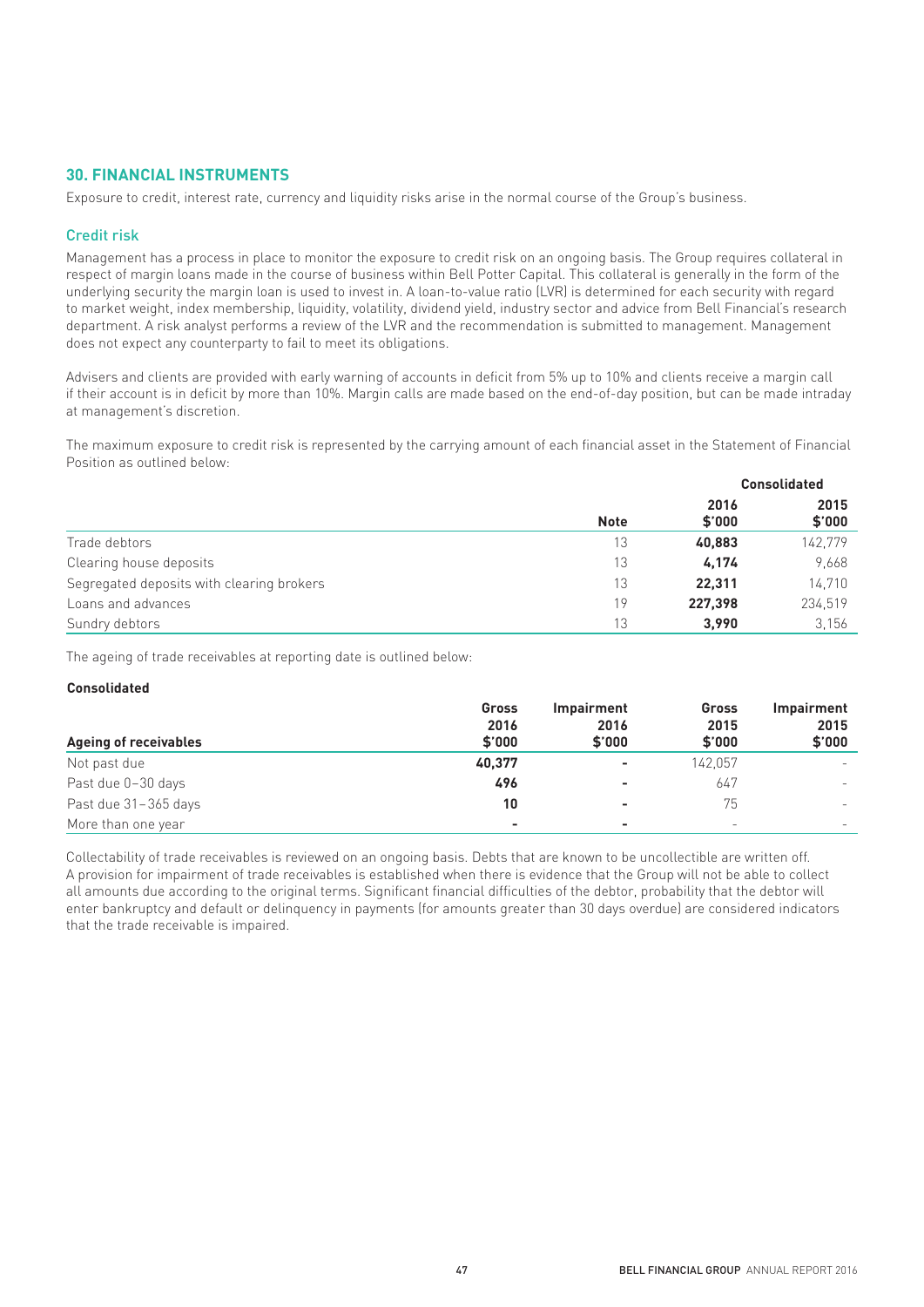For the year ended 31 December 2016

### **30. FINANCIAL INSTRUMENTS** CONTINUED

### Liquidity risk

The following are the contractual maturities of financial liabilities, including estimated interest and excluding the impact of netting agreements.

|                               | Carrying<br>Amount<br>\$'000 | <b>Contracted</b><br><b>Cash Flow</b><br>\$'000 | <b>6 Months</b><br>or Less<br>\$'000 | $6 - 12$<br><b>Months</b><br>\$'000 | $1 - 2$<br><b>Years</b><br>\$'000 | $2 - 5$<br>Years<br>\$'000 | $5+$<br><b>Years</b><br>\$'000 |
|-------------------------------|------------------------------|-------------------------------------------------|--------------------------------------|-------------------------------------|-----------------------------------|----------------------------|--------------------------------|
| <b>Consolidated 2016</b>      |                              |                                                 |                                      |                                     |                                   |                            |                                |
| Non-derivative liabilities    |                              |                                                 |                                      |                                     |                                   |                            |                                |
| Trade and other payables      | 131,280                      | (131, 280)                                      | (131, 280)                           | $\overline{\phantom{0}}$            | -                                 | $\overline{\phantom{0}}$   |                                |
| Cash deposits                 | 42,894                       | (42, 894)                                       | (42, 894)                            | $\overline{\phantom{a}}$            | -                                 | $\overline{\phantom{0}}$   | $\overline{\phantom{a}}$       |
| Cash advance facilities       | ۰                            | ۰                                               | $\overline{\phantom{a}}$             | $\overline{\phantom{0}}$            | -                                 | -                          | -                              |
| <b>Bell Cash Trust</b>        | 246,073                      | [246.073]                                       | (246, 073)                           | $\overline{\phantom{a}}$            | ٠                                 | $\overline{\phantom{0}}$   | -                              |
| <b>Derivative liabilities</b> |                              |                                                 |                                      |                                     |                                   |                            |                                |
| Hedging derivative            | 48                           | (48)                                            | (48)                                 |                                     |                                   |                            |                                |

|                               | Carrying<br>Amount<br>\$'000 | <b>Contracted</b><br><b>Cash Flow</b><br>\$'000 | <b>6 Months</b><br>or Less<br>\$'000 | $6 - 12$<br><b>Months</b><br>\$'000 | $1 - 2$<br>Years<br>\$'000 | $2 - 5$<br><b>Years</b><br>\$'000 | 5+<br><b>Years</b><br>\$'000 |
|-------------------------------|------------------------------|-------------------------------------------------|--------------------------------------|-------------------------------------|----------------------------|-----------------------------------|------------------------------|
| <b>Consolidated 2015</b>      |                              |                                                 |                                      |                                     |                            |                                   |                              |
| Non-derivative liabilities    |                              |                                                 |                                      |                                     |                            |                                   |                              |
| Trade and other payables      | 219,786                      | (219, 786)                                      | (219, 786)                           | $\overline{\phantom{a}}$            |                            |                                   |                              |
| Cash deposits                 | 151,029                      | (151, 029)                                      | (151, 029)                           | -                                   |                            | $\overline{\phantom{m}}$          |                              |
| Cash advance facilities       | 61,000                       | (61,000)                                        | (61,000)                             | $\overline{\phantom{0}}$            |                            | $\overline{\phantom{0}}$          |                              |
| <b>Bell Cash Trust</b>        | 16.065                       | (16, 065)                                       | (16, 065)                            | $\overline{\phantom{0}}$            |                            | $\overline{\phantom{0}}$          |                              |
| <b>Derivative liabilities</b> |                              |                                                 |                                      |                                     |                            |                                   |                              |
| Hedging derivative            | 17                           | (17)                                            | (17)                                 | $\overline{\phantom{a}}$            |                            | $\overline{\phantom{m}}$          |                              |

The Group manages liquidity by maintaining reserves, banking facilities and reserve borrowing facilities and by continuously monitoring forecast and actual cash flows and matching up maturity profiles of financial assets and liabilities. Rolling cash projections are used to monitor cash flow requirements and optimise cash returns on investments. A bank facility is also available to be drawn upon in order to meet both short and long-term liquidity requirements.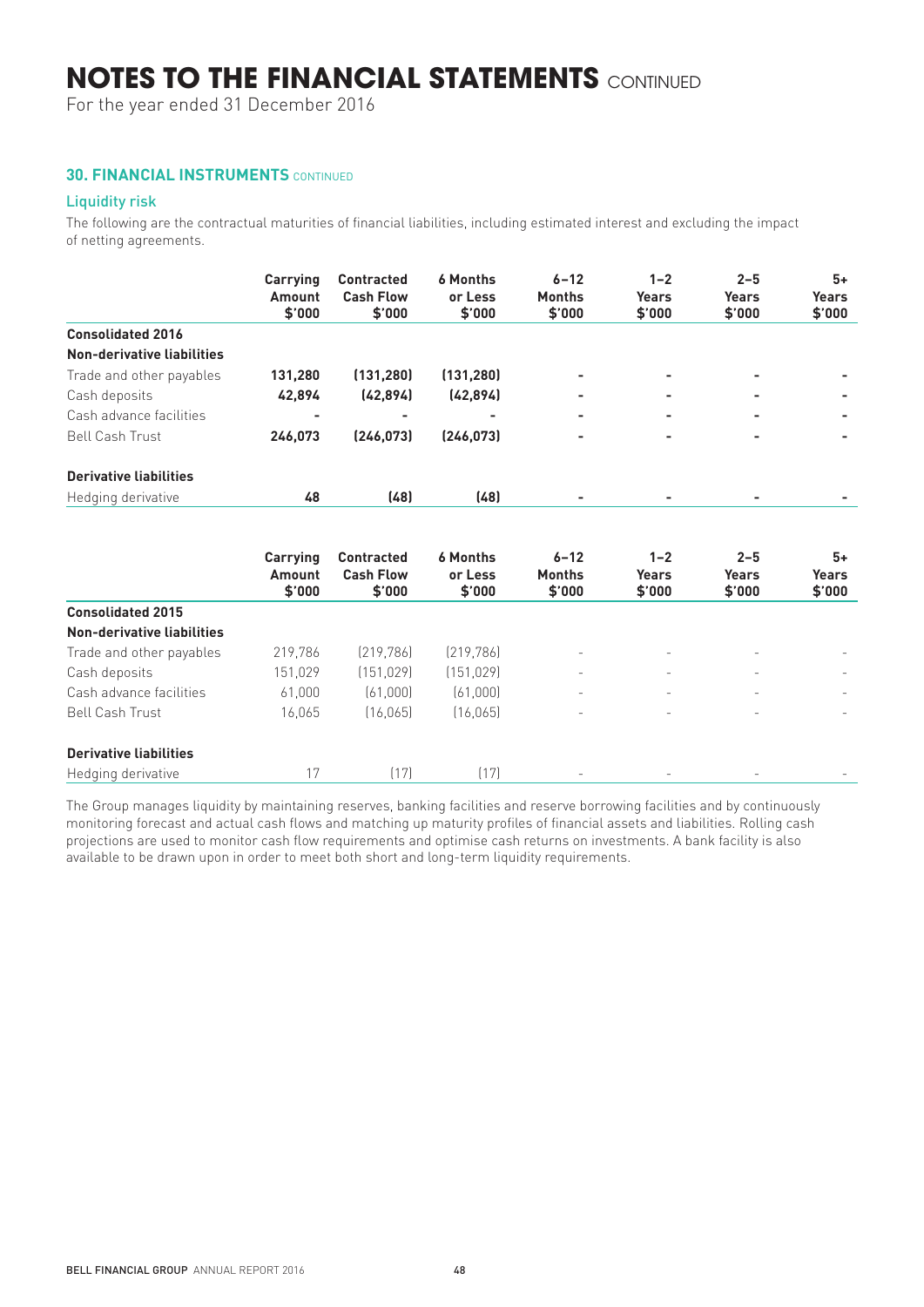#### Market risk

Market risk is the risk that changes in market prices, such as interest rates, equity prices and foreign exchange rates, will affect the Group's income or the value of its holdings of financial instruments. The objective of market risk management is to manage and control exposures within acceptable parameters, while optimising returns.

#### Interest rate risk

The Group's investments in fixed-rate debt securities and its fixed-rate borrowings are exposed to a risk of change in their fair value due to changes in interest rates. The Group's investments in variable-rate debt securities and its variable-rate borrowings are exposed to a risk of change in cash flows due to changes in interest rates. Interest rate swaps are used to hedge exposure to fluctuations in interest rates. Changes in the fair value of these derivative hedging instruments are recognised directly in equity to the extent that the hedge is effective. To the extent the hedge is ineffective, changes in the fair value are recognised in profit or loss.

In managing interest rate risk the Group aims to reduce the impact of short-term fluctuations on the Group's earnings. Over the longer term, however, permanent changes in interest rates will have an impact on profit.

Investments in equity securities and short-term receivables and payables are not exposed to interest rate risk.

#### Equity price risk

All instruments are subject to the risk that future changes in market conditions may make an instrument less valuable. As trading instruments are valued with reference to the market or Black Scholes model, changes in equity prices directly affect reported income each period. The Group monitors equity price movements to ensure there is no material impact on the Group's activities.

The Group is exposed to equity price risks through its listed and unlisted investments. These investments are classified as financial assets or liabilities at fair value through the profit or loss.

#### Foreign currency risk

The Group is exposed to insignificant currency risk on monetary assets and liabilities held in a currency other than the respective functional currency of the Group. The Group ensures the net exposure is kept to an acceptable level by buying or selling foreign currencies at spot rates where necessary to address short-term imbalances.

#### Sensitivity analysis

#### Interest rate risk

At 31 December 2016, it is estimated that a general decrease of one-percentage point in interest rates would decrease the Group's profit before income tax by approximately \$1.3 million (2015: \$1.12 million decrease to profit). Interest rate swaps have been included in this calculation. A general increase of one-percentage point in interest rates would have an equal but opposite effect. There was no impact on equity.

#### Equity price risk

At 31 December 2016, it is estimated that a 10% decrease in equity prices would decrease the Group's profit before income tax by approximately \$0.30 million (2015: \$0.21 million decrease to profit). A 10% increase in equity prices would have an equal but opposite effect. There was no impact on equity.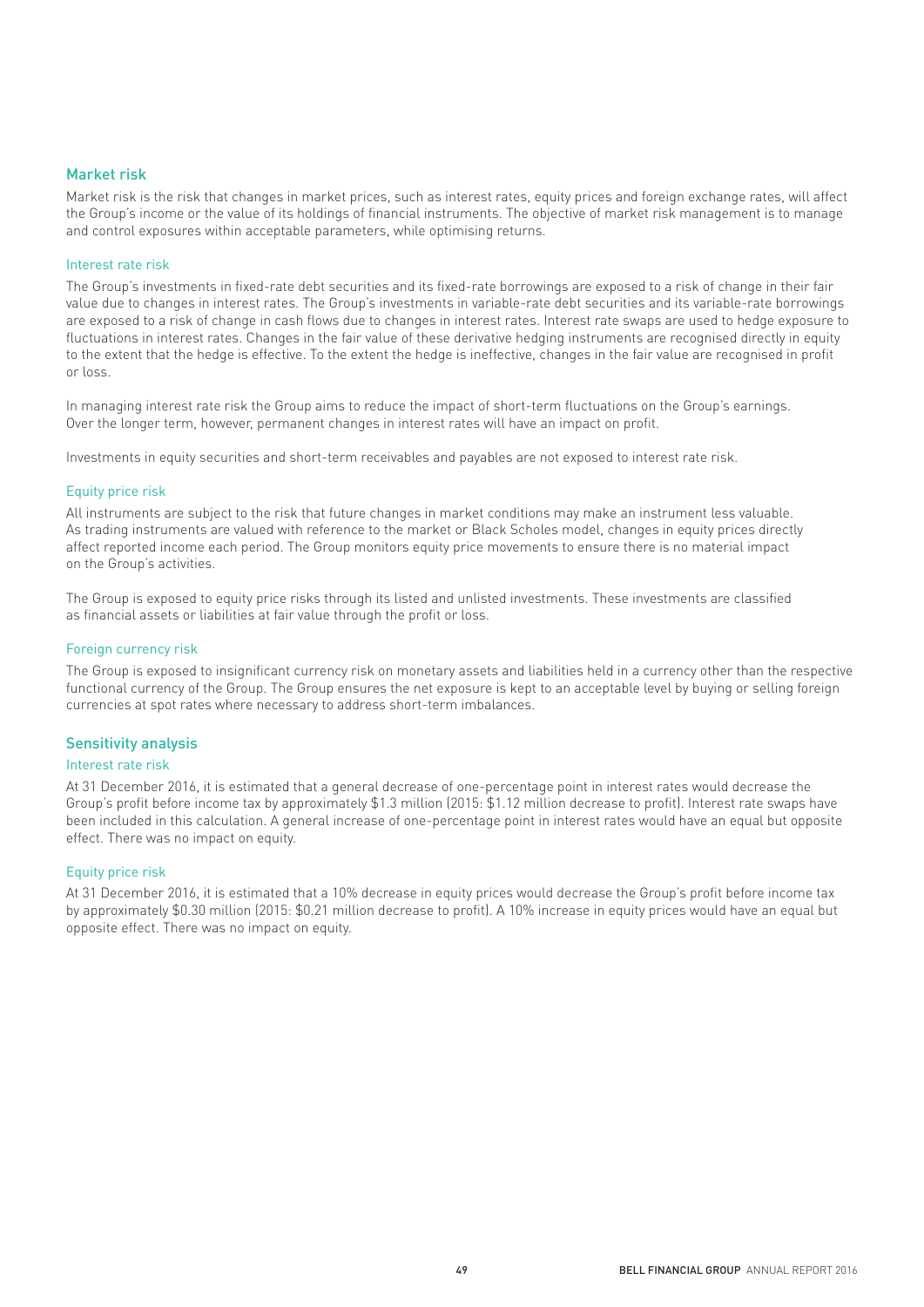For the year ended 31 December 2016

### **30. FINANCIAL INSTRUMENTS** CONTINUED

#### Effective interest rates

In respect of income-earning financial assets and interest-bearing financial liabilities, the following tables indicate their average effective interest rates at the reporting date and the periods in which they mature.

|                               |             |                             |                | 2016                       |                           |                          |                  |                          |
|-------------------------------|-------------|-----------------------------|----------------|----------------------------|---------------------------|--------------------------|------------------|--------------------------|
|                               |             | Average<br><b>Effective</b> |                |                            |                           |                          |                  |                          |
|                               |             | Interest<br>Rate            | <b>Total</b>   | <b>6 Months</b><br>or Less | $6 - 12$<br><b>Months</b> | $1 - 2$<br>Years         | $2 - 5$<br>Years | $5+$<br>Years            |
| <b>Consolidated</b>           | <b>Note</b> | %                           | \$'000         | \$'000                     | \$'000                    | \$'000                   | \$'000           | \$'000                   |
| <b>Fixed rate instruments</b> |             |                             |                |                            |                           |                          |                  |                          |
| Loans and advances            | 19          | 4.35                        | 84,826         | 80,114                     | 1,088                     | 3,624                    | $\sim$           | $\overline{\phantom{a}}$ |
| Deposits and borrowings       | 21          | 0.25                        | $\sim$         | . .                        | $\overline{\phantom{a}}$  | $\overline{\phantom{a}}$ | $\sim$           | $\sim$                   |
| Cash advance facility         | 21          | 2.59                        | $\blacksquare$ | $\blacksquare$             |                           | $\overline{\phantom{a}}$ | $\sim$           | $\overline{\phantom{a}}$ |
|                               |             |                             | 84,826         | 80,114                     | 1,088                     | 3,624                    | $\sim$           | $\sim$                   |
| Variable rate instruments     |             |                             |                |                            |                           |                          |                  |                          |
| Cash and cash equivalents     | 12          | 1.73                        | 189,830        | 189,830                    | $\overline{\phantom{a}}$  |                          |                  | $\overline{\phantom{a}}$ |
| Loans and advances            | 19          | 4.98                        | 142,572        | 142,572                    | $\overline{\phantom{a}}$  | $\overline{\phantom{a}}$ | $\sim$           | $\overline{\phantom{a}}$ |
| Deposits and borrowings       | 21          | 1.14                        | (42, 894)      | (42, 894)                  | $\sim$                    | $\overline{\phantom{a}}$ | $\sim$           | $\overline{\phantom{a}}$ |
| <b>Bell Cash Trust</b>        |             | 1.14                        | (246, 073)     | (246, 073)                 | $\sim$                    | $\overline{\phantom{a}}$ | $\sim$           | $\overline{\phantom{a}}$ |
|                               |             |                             | 43,435         | 43,435                     | $\overline{\phantom{a}}$  | $\overline{\phantom{a}}$ | $\sim$           | $\sim$                   |
|                               |             |                             |                |                            |                           |                          |                  |                          |

#### Fair value measurements

#### (a) Accounting classifications and fair values

The following table shows the carrying amounts and fair values of financial assets and financial liabilities, including their levels in the fair value hierarchy. It does not include fair value information for financial assets and financial liabilities not measured at fair value if the carrying amount is a reasonable approximation of fair value.

|                                                     |             |                          |                          | <b>Carrying Amount</b>   |                          |              |  |
|-----------------------------------------------------|-------------|--------------------------|--------------------------|--------------------------|--------------------------|--------------|--|
|                                                     |             | <b>Designated</b>        | <b>Fair Value</b>        |                          | <b>Other</b>             |              |  |
|                                                     |             | at Fair                  | <b>Hedging</b>           | Loans and                | <b>Financial</b>         |              |  |
|                                                     |             | Value                    | <b>Instruments</b>       | <b>Receivables</b>       | Liabilities              | <b>Total</b> |  |
| 31 December 2016                                    | <b>Note</b> | \$'000                   | \$'000                   | $$^{\prime}000$          | \$'000                   | \$'000       |  |
| Financial assets measured at fair value             |             |                          |                          |                          |                          |              |  |
| Equity securities/unlisted options                  | 14          | 3,015                    | $\blacksquare$           |                          | $\overline{\phantom{a}}$ | 3,015        |  |
|                                                     |             | 3,015                    | $\blacksquare$           | $\overline{\phantom{a}}$ | $\sim$                   | 3,015        |  |
| Financial assets not measured at fair value         |             |                          |                          |                          |                          |              |  |
| Trade and other receivables                         | 13          |                          | $\overline{\phantom{a}}$ | 71,358                   | $\overline{\phantom{a}}$ | 71,358       |  |
| Cash and cash equivalents                           | 12          |                          | $\sim$                   | 189,830                  | $\sim$                   | 189,830      |  |
| Loans and advances                                  | 19          | $\overline{\phantom{0}}$ | $\sim$                   | 227,398                  | $\sim$                   | 227,398      |  |
|                                                     |             | $\sim$                   | $\sim$                   | 488,586                  | $\sim$                   | 488,586      |  |
| <b>Financial liabilities measured at fair value</b> |             |                          |                          |                          |                          |              |  |
| Interest rate swaps used for hedging                |             |                          | 48                       | $\overline{\phantom{a}}$ | $\blacksquare$           | 48           |  |
|                                                     |             | $\sim$                   | 48                       | $\sim$                   | $\overline{\phantom{a}}$ | 48           |  |
| Financial liabilities not measured at fair value    |             |                          |                          |                          |                          |              |  |
| Trade and other payables                            | 20          |                          |                          |                          | 131,280                  | 131,280      |  |
| Deposits and borrowings                             | 21          | $\sim$                   | $\sim$                   | $\overline{\phantom{a}}$ | 288,967                  | 288,967      |  |
|                                                     |             |                          | $\blacksquare$           |                          | 420,247                  | 420,247      |  |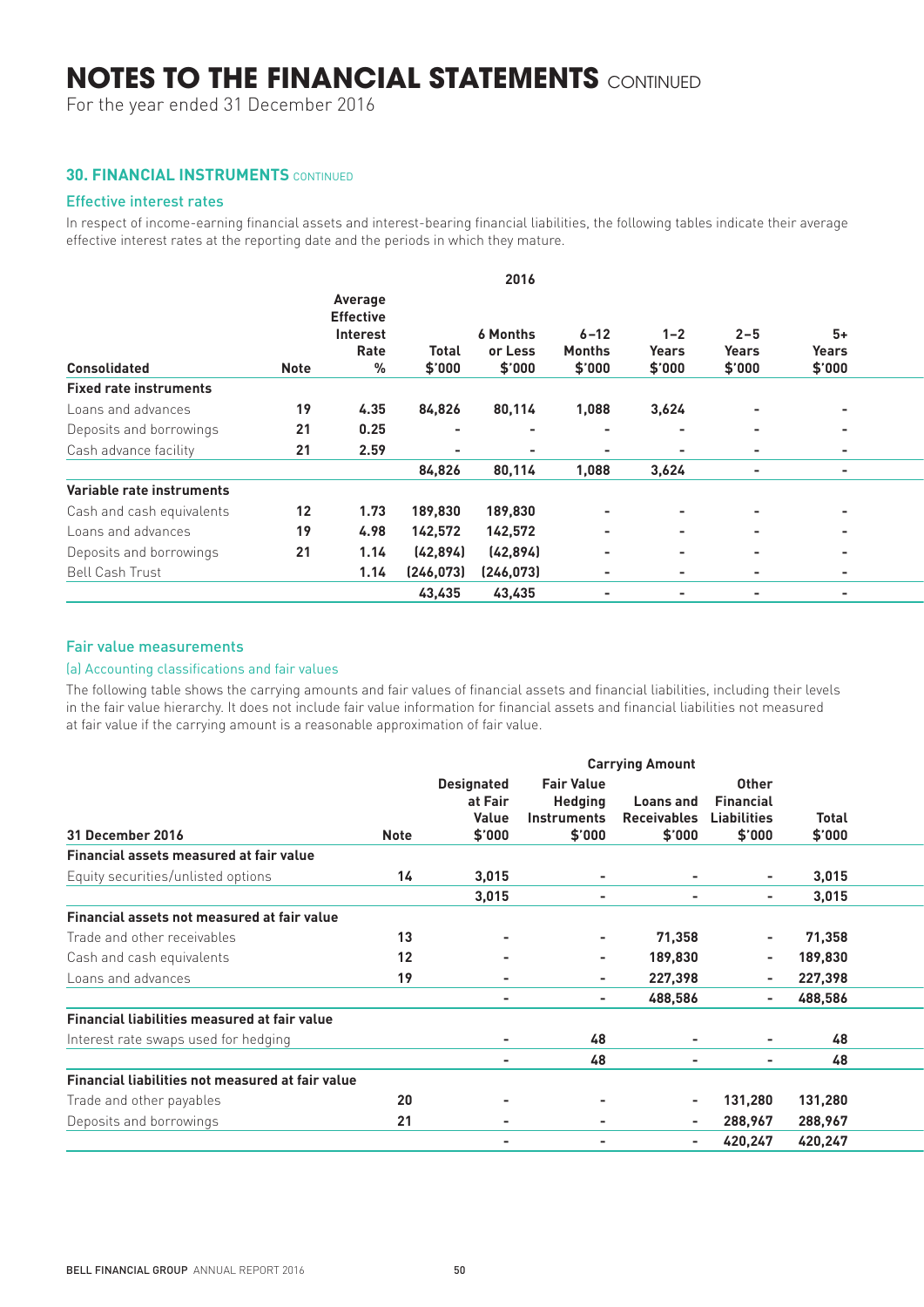| Average<br><b>Effective</b><br>Interest<br>Rate | <b>Total</b> | <b>6 Months</b><br>or Less | $6 - 12$<br>Months | $1 - 2$<br>Years                | $2 - 5$<br>Years         | $5+$<br>Years            |
|-------------------------------------------------|--------------|----------------------------|--------------------|---------------------------------|--------------------------|--------------------------|
| %                                               | \$'000       | \$'000                     | \$'000             | \$'000                          | \$'000                   | \$'000                   |
| 4.67                                            | 86,015       | 77,222                     | 2,643              | 4,850                           | 1,300                    | $\sim$                   |
| 3.03                                            | (415)        | (415)                      | $\sim$             | $\sim$ $ \sim$                  | $\sim$ $ \sim$           | $\sim$                   |
| 2.72                                            | (61,000)     | (61,000)                   | $\sim$             | $\sim$                          | $\sim$ $ \sim$           | $\overline{\phantom{0}}$ |
|                                                 | 24,600       | 15,807                     | 2,643              | 4,850                           | 1,300                    |                          |
|                                                 |              |                            |                    |                                 |                          |                          |
| 2.10                                            | 112,333      | 112,333                    |                    |                                 |                          | $\sim$                   |
| 5.49                                            | 148,504      | 148,504                    |                    | $\hspace{0.1mm}-\hspace{0.1mm}$ | $\overline{\phantom{0}}$ | $\sim$                   |
| 1.34                                            | (150, 614)   | (150,614)                  |                    | $\hspace{0.1mm}-\hspace{0.1mm}$ |                          | $\sim$                   |
| 1.34                                            | (16, 065)    | (16, 065)                  |                    | $\hspace{0.1mm}-\hspace{0.1mm}$ | $\overline{\phantom{0}}$ | $\overline{\phantom{0}}$ |
|                                                 | 94,158       | 94,158                     |                    | $\hspace{0.1mm}-\hspace{0.1mm}$ | $\sim$                   | $\sim$                   |

#### **Carrying Amount Fair Value**

| Level 1<br>\$'000        | Level 2<br>\$'000 | Level 3<br>\$'000 | <b>Total</b><br>\$'000 |
|--------------------------|-------------------|-------------------|------------------------|
|                          |                   |                   |                        |
| 508                      | 2,507             | $\sim$            | 3,015                  |
| 508                      | 2,507             | $\sim$            | 3,015                  |
|                          |                   |                   |                        |
| $\overline{\phantom{a}}$ | $\sim$            | $\sim$            | $\blacksquare$         |
| $\overline{\phantom{a}}$ | $\sim$            | $\sim$            | $\sim$                 |
| $\overline{\phantom{a}}$ | $\sim$            | $\sim$            | $\sim$                 |
| $\sim$                   | $\sim$            | $\sim$            | $\sim$                 |
|                          |                   |                   |                        |
| $\sim$                   | 48                | $\sim$            | 48                     |
| $\sim$                   | 48                | $\sim$            | 48                     |
|                          |                   |                   |                        |
| $\blacksquare$           | $\sim$            | $\sim$            | $\sim$                 |
| $\overline{\phantom{a}}$ | $\sim$            | $\sim$            | $\sim$                 |
| $\sim$                   | $\sim$            | $\sim$            | $\sim$                 |
|                          |                   |                   |                        |

**2016 2015**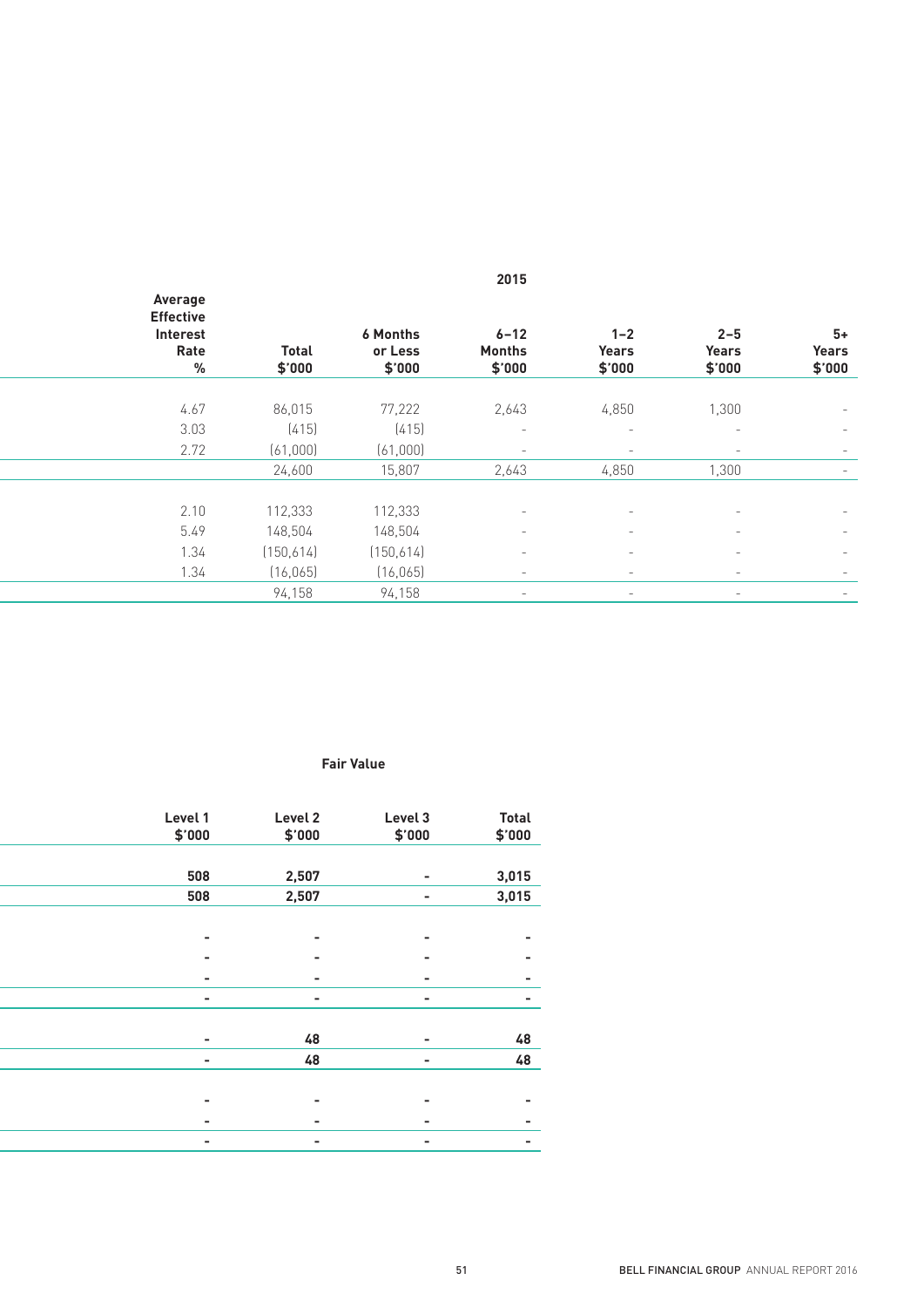For the year ended 31 December 2016

#### **30. FINANCIAL INSTRUMENTS** CONTINUED

### Fair value measurements CONTINUED

(a) Accounting classifications and fair values CONTINUED

|                                                  | <b>Carrying Amount</b> |                                              |                                                              |                                                  |                                                                  |                        |  |
|--------------------------------------------------|------------------------|----------------------------------------------|--------------------------------------------------------------|--------------------------------------------------|------------------------------------------------------------------|------------------------|--|
| 31 December 2015                                 | Note                   | <b>Designated</b><br>at Fair Value<br>\$'000 | <b>Fair Value</b><br><b>Hedging</b><br>Instruments<br>\$'000 | <b>Loans</b> and<br><b>Receivables</b><br>\$'000 | <b>Other</b><br><b>Financial</b><br><b>Liabilities</b><br>\$'000 | <b>Total</b><br>\$'000 |  |
| Financial assets measured at fair value          |                        |                                              |                                                              |                                                  |                                                                  |                        |  |
| Equity securities/unlisted options               | 14                     | 2,120                                        | $\overline{\phantom{0}}$                                     |                                                  |                                                                  | 2,120                  |  |
|                                                  |                        | 2,120                                        | $\overline{\phantom{0}}$                                     | $\overline{\phantom{a}}$                         | $\overline{\phantom{a}}$                                         | 2,120                  |  |
| Financial assets not measured at fair value      |                        |                                              |                                                              |                                                  |                                                                  |                        |  |
| Trade and other receivables                      | 13                     | $\overline{\phantom{a}}$                     | $\overline{\phantom{a}}$                                     | 170,313                                          | $\sim$                                                           | 170,313                |  |
| Cash and cash equivalents                        | 12                     | $\overline{\phantom{a}}$                     | $\sim$                                                       | 112,333                                          | $\sim$                                                           | 112,333                |  |
| Loans and advances                               | 19                     | $\overline{\phantom{a}}$                     | $\overline{\phantom{a}}$                                     | 234,519                                          | $\sim$                                                           | 234,519                |  |
|                                                  |                        | $\overline{\phantom{a}}$                     | $\overline{\phantom{a}}$                                     | 517,165                                          | $\sim$                                                           | 517,165                |  |
| Financial liabilities measured at fair value     |                        |                                              |                                                              |                                                  |                                                                  |                        |  |
| Interest rate swaps used for hedging             |                        | $\overline{\phantom{a}}$                     | 17                                                           | $\overline{\phantom{a}}$                         | $\overline{\phantom{a}}$                                         | 17                     |  |
|                                                  |                        | $\overline{\phantom{a}}$                     | 17                                                           | $\sim$                                           | $\overline{\phantom{a}}$                                         | 17                     |  |
| Financial liabilities not measured at fair value |                        |                                              |                                                              |                                                  |                                                                  |                        |  |
| Trade and other payables                         | 20                     |                                              |                                                              | $\overline{\phantom{a}}$                         | 219,786                                                          | 219,786                |  |
| Deposits and borrowings                          | 21                     | $\overline{\phantom{a}}$                     |                                                              | $\overline{\phantom{a}}$                         | 228,094                                                          | 228,094                |  |
|                                                  |                        | $\overline{\phantom{a}}$                     |                                                              | $\overline{\phantom{a}}$                         | 447,880                                                          | 447,880                |  |
|                                                  |                        |                                              |                                                              |                                                  |                                                                  |                        |  |

#### (b) Accounting classifications and fair values

The following shows the valuation techniques used in measuring level 1, 2 and 3 values, as well as the significant unobservable inputs used.

Level 1 – Equity securities – the valuation is based on quoted prices in active markets for identical assets and liabilities.

Level 2 – Unlisted options – the valuation technique uses observable inputs. The valuation is based on the Black Scholes model.

Level 2 – Interest rate swaps – the fair values are based on broker quotes. Similar contracts are traded in an active market

and the quotes reflect the actual transactions in similar instruments.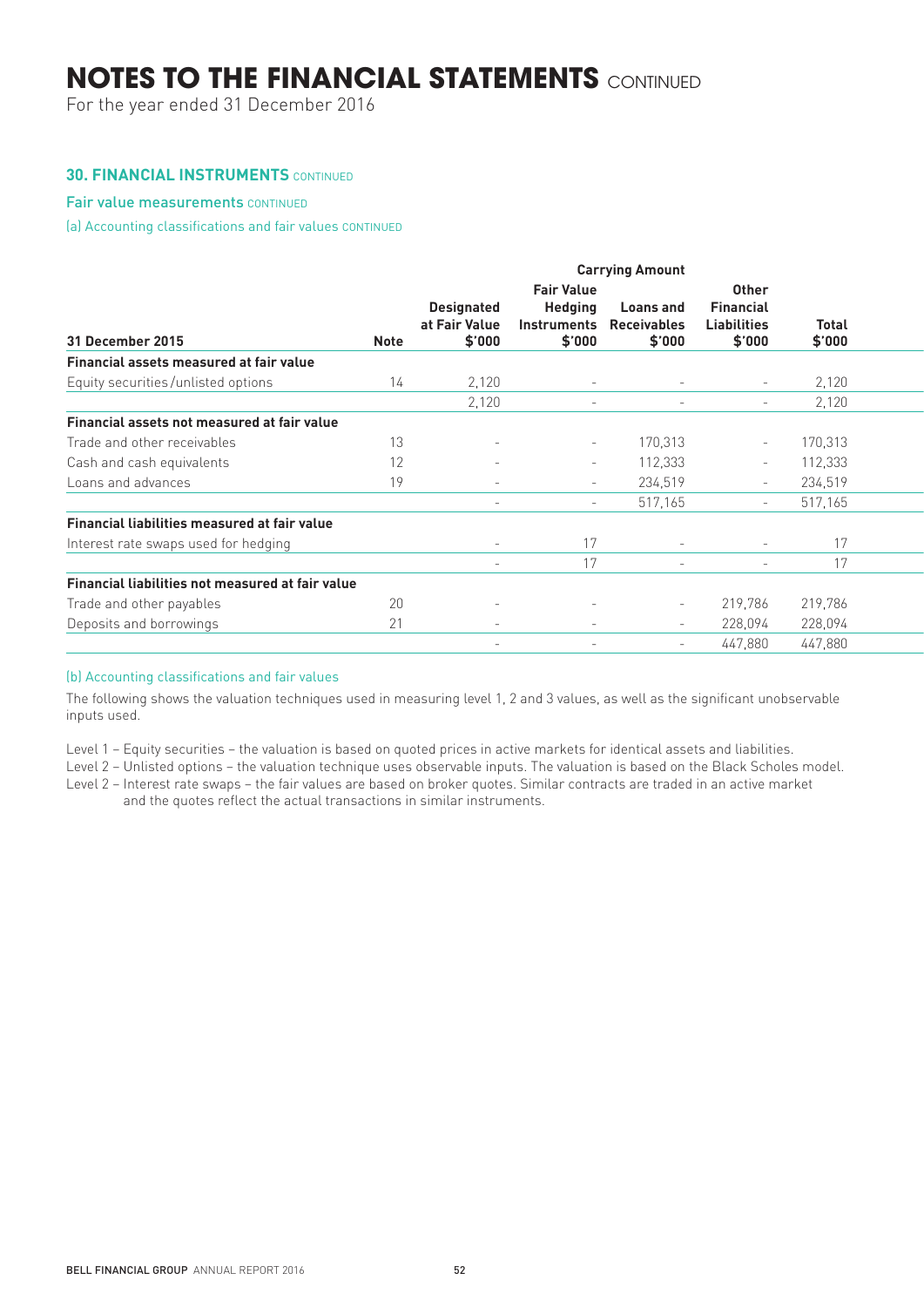#### **Carrying Amount Fair Value**

| Level 1<br>\$'000        | Level 2<br>\$'000        | Level 3<br>\$'000        | <b>Total</b><br>\$'000   |
|--------------------------|--------------------------|--------------------------|--------------------------|
|                          |                          |                          |                          |
| 1,812                    | 308                      | $\sim$                   | 2,120                    |
| 1,812                    | 308                      | $\sim$                   | 2,120                    |
|                          |                          |                          |                          |
| $\overline{\phantom{a}}$ |                          |                          | $\overline{\phantom{a}}$ |
| $\overline{\phantom{a}}$ | $\sim$                   | $\overline{\phantom{a}}$ | $\sim$                   |
| $\sim$                   | $\sim$                   | $\sim$                   | $\sim$                   |
| $\sim$                   | $\sim$                   | $\sim$                   | $\sim$                   |
|                          |                          |                          |                          |
| $\sim$                   | 17                       | $\sim$                   | 17                       |
| $\sim$ $-$               | 17                       | $\sim$ $-$               | 17                       |
|                          |                          |                          |                          |
| $\overline{\phantom{a}}$ | $\overline{\phantom{a}}$ | $\overline{\phantom{a}}$ | $\sim$                   |
| $\sim$                   | $\sim$                   | $\sim$                   | $\overline{\phantom{a}}$ |
| $\sim$ $ \sim$           | $\sim$                   |                          | $\sim$                   |
|                          |                          | $\sim$                   |                          |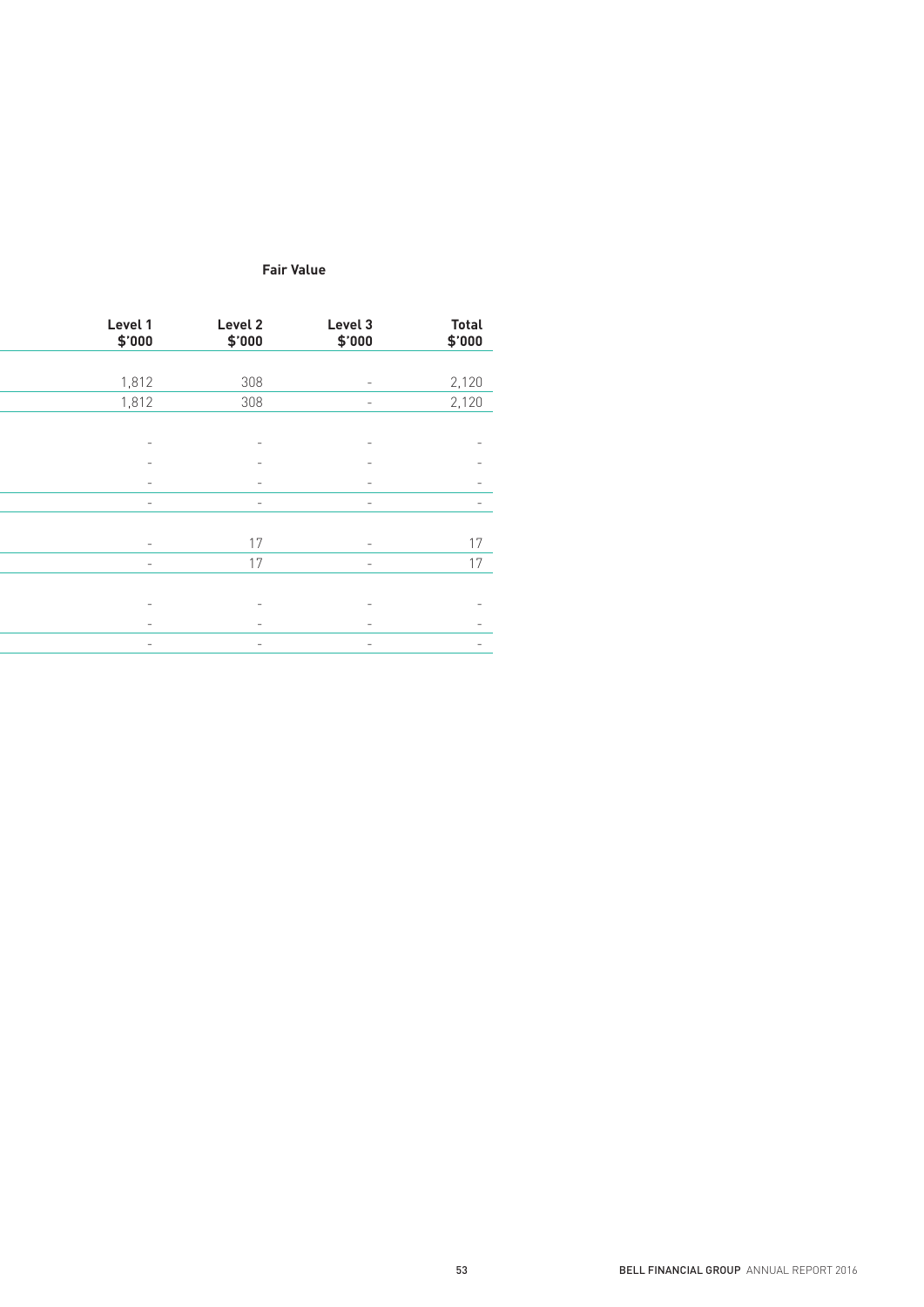For the year ended 31 December 2016

## **31. OPERATING LEASE COMMITMENTS**

#### Leases as lessee

Future minimum rental payments under the non-cancellable operating leases at 31 December are as follows:

|                            |                | <b>Consolidated</b> |
|----------------------------|----------------|---------------------|
|                            | 2016<br>\$'000 | 2015<br>\$'000      |
| Less than one year         | 6,823          | 6,543               |
| Between one and five years | 36.924         | 34,209              |
| More than five years       | 10.624         | 20,243              |
|                            | 54,371         | 60.995              |

The Group has entered into commercial property leases for its office accommodation. These leases have a remaining life of up to 10 years. The Group has no other capital or lease commitments.

### **32. PARENT ENTITY DISCLOSURES**

As at and throughout the financial year ending 31 December 2016, the parent company of the Group was Bell Financial Group Ltd.

|                                         |                | <b>Consolidated</b> |
|-----------------------------------------|----------------|---------------------|
|                                         | 2016<br>\$'000 | 2015<br>\$'000      |
| <b>Results of the parent entity</b>     |                |                     |
| Profit for the year                     | 11,942         | 8,213               |
| Total comprehensive income for the year | 11,942         | 8.213               |

#### **Financial position of parent entity at year end**

| Current assets      | 42      |         |
|---------------------|---------|---------|
| Non-current assets  | 171,712 | 171,652 |
| Total assets        | 171,754 | 171,652 |
|                     |         |         |
| Current liabilities | 19,874  | 20,056  |
| Total liabilities   | 19,874  | 20,056  |
|                     |         |         |

#### **Total equity of the parent entity comprising of:**

| Contributed equity         | 167.886  | 167.886  |
|----------------------------|----------|----------|
| Reserves                   | 209      | (624)    |
| Retained earnings/(losses) | (16.215) | (15,666) |
| Total equity               | 151.880  | 151.596  |

There are currently no complaints or claims made against the parent entity.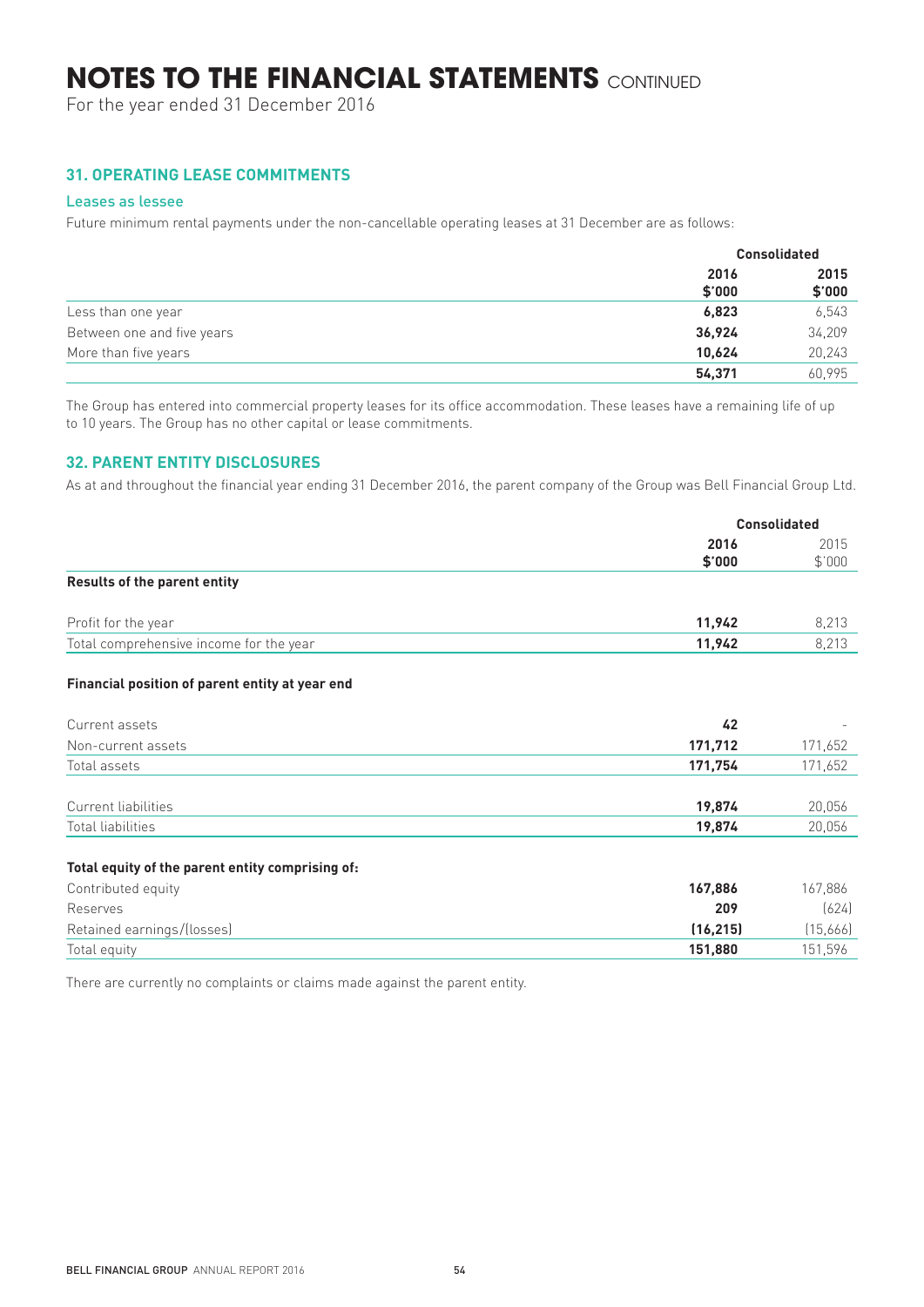## **33. RELATED PARTIES**

The following were KMP of the Group at any time during the reporting period:

| <b>Executive Directors</b> | <b>Senior Executives</b> | <b>Non-Executive Directors</b> |
|----------------------------|--------------------------|--------------------------------|
| C Bell                     | L Bell                   | C Coleman                      |
| A Provan                   | A Bell                   | G Cubbin                       |
|                            | R Fell                   | B Wilson                       |
|                            | D Davenport              | B Shanahan                     |

#### KMP compensation

The KMP compensation comprised:

|                              | <b>Consolidated</b> |           |  |
|------------------------------|---------------------|-----------|--|
|                              | 2016                | 2015      |  |
| Short-term employee benefits | 3,443,393           | 3,488,275 |  |
| Other long-term benefits     |                     |           |  |
| Post-employment benefits     | 191,321             | 210,043   |  |
| Termination benefits         |                     |           |  |
| Share-based payments         | 6,808               | 16,773    |  |
|                              | 3,641,522           | 3,715,091 |  |

## Loans to KMP and their related parties

Details regarding loans outstanding at the reporting date to KMP and their related parties at any time in the reporting period are as follows:

|                          | <b>Balance</b> | <b>Balance</b> | and Payable in | <b>Highest</b>                           |  |
|--------------------------|----------------|----------------|----------------|------------------------------------------|--|
|                          | 1 January      | 31 December    | the Reporting  | <b>Balance in</b><br><b>Period</b><br>\$ |  |
|                          | 2016           | 2016           | <b>Period</b>  |                                          |  |
|                          | \$             | \$             | 5              |                                          |  |
| <b>Directors</b>         |                |                |                |                                          |  |
| C Bell                   | 2,544,708      | 3,001,099      | 130,163        | 3,084,618                                |  |
| A Provan                 |                |                |                |                                          |  |
| C Coleman                | ۰              | 779,553        | 12,494         | 1,152,559                                |  |
| G Cubbin                 |                |                |                |                                          |  |
| <b>B</b> Wilson          |                |                |                |                                          |  |
| <b>B</b> Shanahan        | ۰              |                |                |                                          |  |
| <b>Senior Executives</b> |                |                |                |                                          |  |
| L Bell                   | 312,470        | 415,051        | 17,632         | 559,430                                  |  |
| A Bell                   | 300,000        | 318,310        | 15,069         | 631,997                                  |  |
| R Fell                   | 337,290        | 534,325        | 21,054         | 599,949                                  |  |
| D Davenport              | 87,606         | 107,094        | 4,938          | 107,094                                  |  |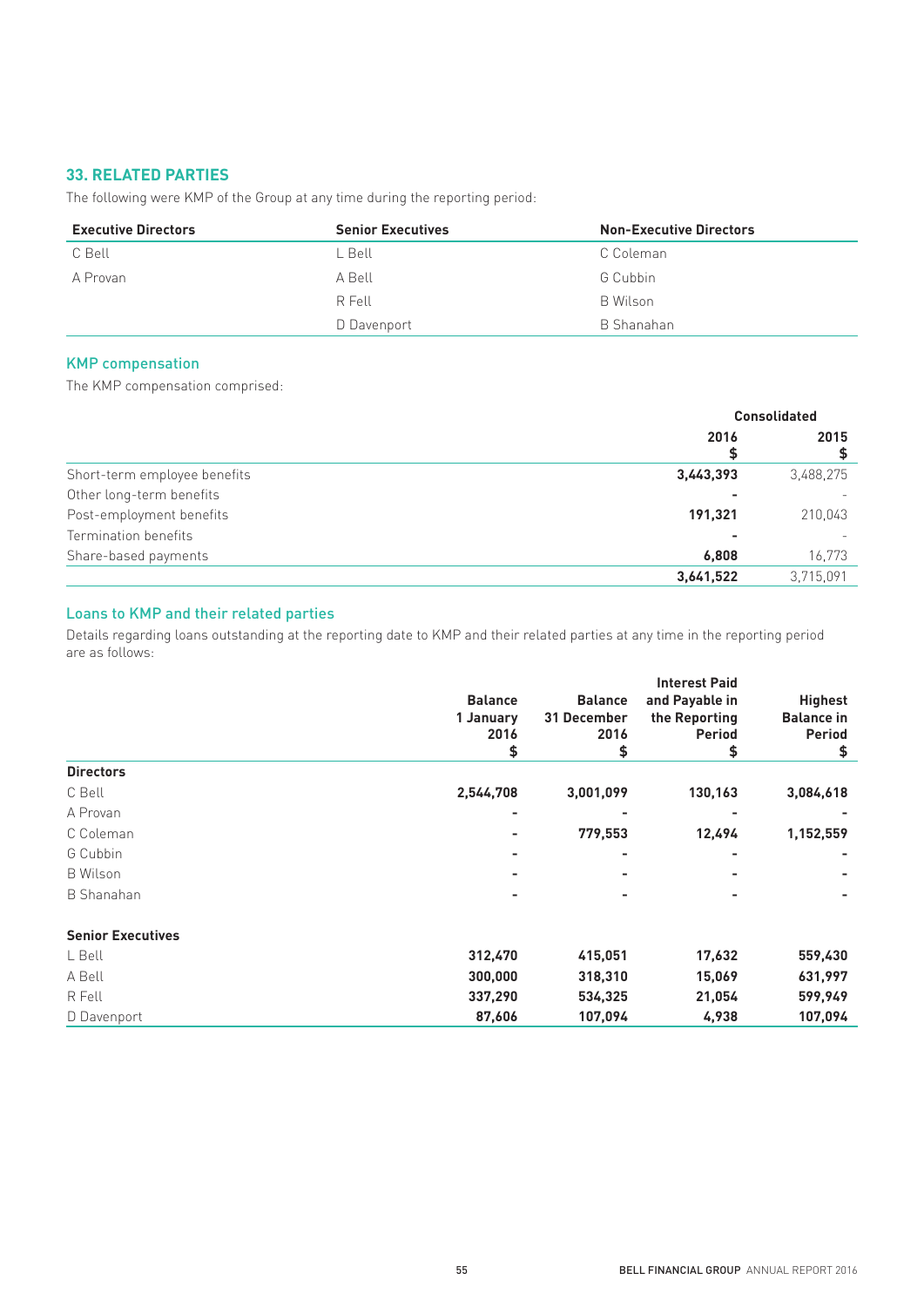For the year ended 31 December 2016

## **33. RELATED PARTIES** CONTINUED

#### Loans to KMP and their related parties CONTINUED

|                          | <b>Balance</b><br>1 January<br>2015<br>\$ | <b>Balance</b><br>31 December<br>2015<br>\$ | <b>Interest Paid</b><br>and Payable in<br>the Reporting<br><b>Period</b><br>S | <b>Highest</b><br><b>Balance in</b><br>Period<br>\$ |
|--------------------------|-------------------------------------------|---------------------------------------------|-------------------------------------------------------------------------------|-----------------------------------------------------|
| <b>Directors</b>         |                                           |                                             |                                                                               |                                                     |
| C Bell                   | 1,951,884                                 | 2,544,708                                   | 111,320                                                                       | 2,757,121                                           |
| A Provan                 |                                           |                                             |                                                                               |                                                     |
| C Coleman                | 1,020,412                                 |                                             | 27,039                                                                        | 1,216,916                                           |
| G Cubbin                 | $\overline{\phantom{0}}$                  |                                             |                                                                               |                                                     |
| <b>B</b> Wilson          | $\overline{\phantom{0}}$                  | $\overline{\phantom{0}}$                    | $\overline{\phantom{0}}$                                                      |                                                     |
| <b>B</b> Shanahan        | $\overline{\phantom{a}}$                  |                                             |                                                                               |                                                     |
| C Aitken                 |                                           |                                             |                                                                               |                                                     |
| <b>Senior Executives</b> |                                           |                                             |                                                                               |                                                     |
| L Bell                   | 107,253                                   | 312,470                                     | 8,267                                                                         | 396,316                                             |
| A Bell                   | 250,000                                   | 300,000                                     | 13,846                                                                        | 473,387                                             |
| R Fell                   | 349,162                                   | 337,290                                     | 18,311                                                                        | 566,503                                             |
| D Davenport              | 55,029                                    | 87,606                                      | 3,210                                                                         | 87,606                                              |

Loans totalling \$5,155,432 (2015: \$3,582,074) were made to KMP and their related parties during the year. The recipients of these loans were Colin Bell, Craig Coleman, Lewis Bell, Andrew Bell, Rowan Fell and Dean Davenport. The loans represent margin loans held with Bell Potter Capital Limited. Interest is payable at prevailing market rates. Related parties also have deposits on normal terms and conditions.

Details regarding loans outstanding at the reporting date to KMP and their related parties at any time in the reporting period, are as follows:

|                                              | <b>Opening</b><br><b>Balance</b> | <b>Closing</b><br><b>Balance</b> | the Reporting<br><b>Period</b> | Number in<br>Group at<br>31 December* |
|----------------------------------------------|----------------------------------|----------------------------------|--------------------------------|---------------------------------------|
| Total for KMP 2016                           | 3,582,074                        | 5,155,432                        | 201,350                        | 31                                    |
| Total for KMP 2015                           | 3,733,740                        | 3,582,074                        | 181.933                        | 28                                    |
| Total for other related parties 2016         |                                  |                                  |                                |                                       |
| Total for other related parties 2015         |                                  |                                  |                                |                                       |
| Total for KMP and their related parties 2016 | 3,582,074                        | 5,155,432                        | 201,350                        | 31                                    |
| Total for KMP and their related parties 2015 | 3.733.740                        | 3.582.074                        | 181.933                        | 28                                    |

\* Number in group includes KMP and other related parties with loans at any time during the year.

Interest is payable at prevailing market rates on all loans to key management persons and their related entities. These rates are available to all clients and may vary marginally depending on individual negotiations. The principal amounts are repayable per terms agreed on an individual basis. Interest received on the loans totalled \$201,350 (2015: \$181,933). No amounts have been written down or recorded as allowances for impairment, as the balances are considered fully collectable.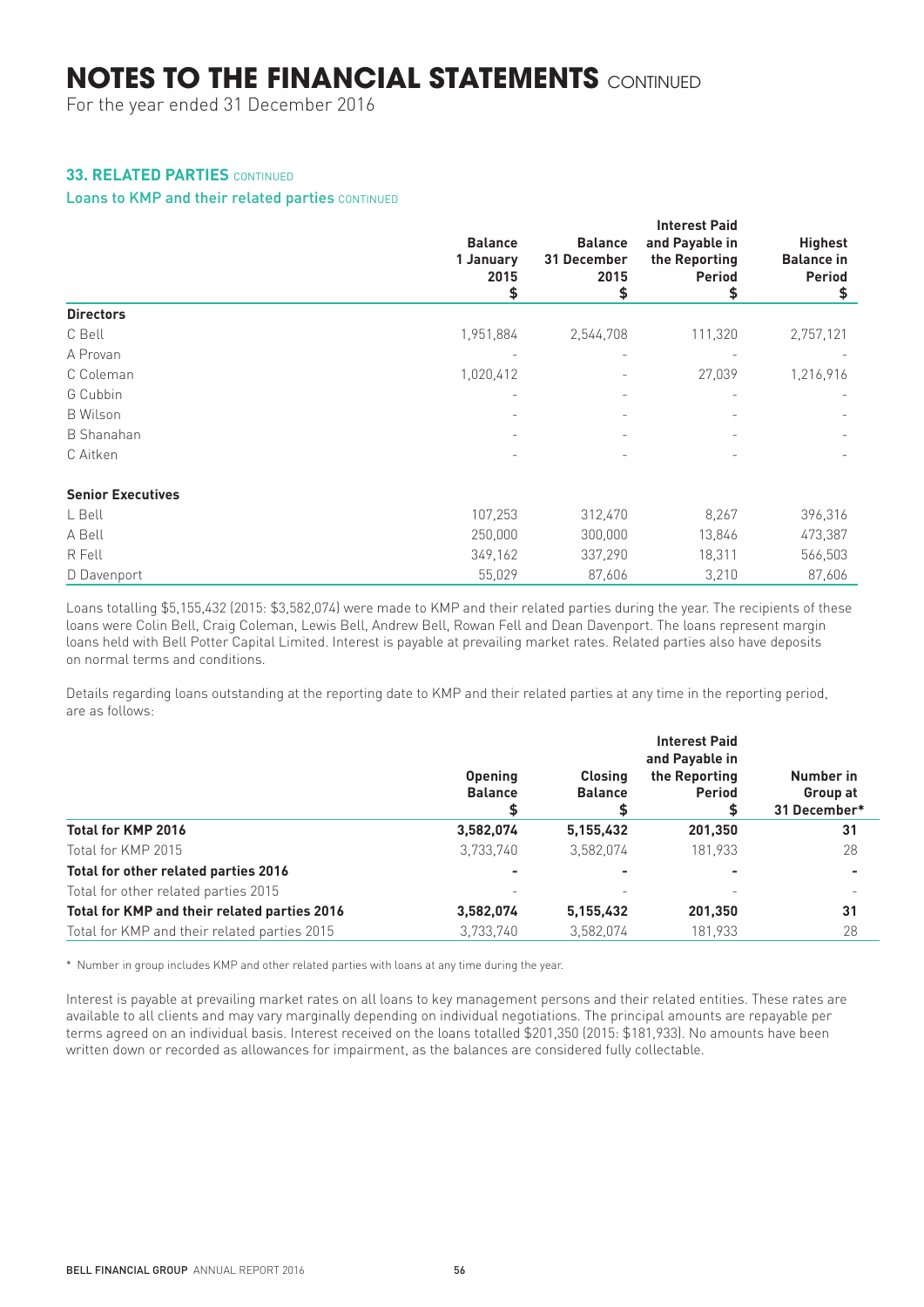#### Movement in shares 2016

The movement during the reporting period in the number of ordinary shares in Bell Financial Group Ltd held, directly, indirectly or beneficially, by each Director and key management person, including their related parties is as follow:

|                          | <b>Held at</b>    |                  | <b>Received on</b><br><b>Exercise of</b> |                | <b>Held at</b><br>31 December |  |
|--------------------------|-------------------|------------------|------------------------------------------|----------------|-------------------------------|--|
|                          | 1 January<br>2016 | <b>Purchases</b> | <b>Options</b>                           | <b>Sales</b>   | 2016                          |  |
| <b>Directors</b>         |                   |                  |                                          |                |                               |  |
| C Bell*                  | 34,213,091        | 2,709            |                                          | ۰              | 34,215,800                    |  |
| A Provan*                | 34,425,349        | 102,709          | ۰                                        | -              | 34,528,058                    |  |
| C Coleman                | 1,772,283         | ۰                |                                          | ۰              | 1,772,283                     |  |
| G Cubbin                 | 180,000           | ۰                |                                          | $\blacksquare$ | 180,000                       |  |
| <b>B</b> Wilson          | 1,000,000         | ۰                | -                                        | ۰              | 1,000,000                     |  |
| <b>B</b> Shanahan        | 250,000           | ۰                |                                          | -              | 250,000                       |  |
| <b>Senior Executives</b> |                   |                  |                                          |                |                               |  |
| $L$ Bell $*$             | 33,390,426        | 112,209          |                                          | ۰              | 33,502,635                    |  |
| A Bell*                  | 25,578,748        | 132,094          | ۰                                        | -              | 25,710,843                    |  |
| R Fell                   | 610,000           | ۰                |                                          |                | 610,000                       |  |
| D Davenport              | 184,949           | -                |                                          |                | 184,949                       |  |

\* The number of shares held by Colin Bell, Alastair Provan, Lewis Bell and Andrew Bell includes those held indirectly through Bell Group Holdings Pty Limited and Bell Securities Pty Ltd.

#### Movement in shares 2015

|                          | <b>Held at</b>    |                          | <b>Received on</b><br><b>Exercise of</b> |                          | <b>Held at</b><br>31 December |
|--------------------------|-------------------|--------------------------|------------------------------------------|--------------------------|-------------------------------|
|                          | 1 January<br>2015 | <b>Purchases</b>         | <b>Options</b>                           | <b>Sales</b>             | 2015                          |
| <b>Directors</b>         |                   |                          |                                          |                          |                               |
| C Bell*                  | 33,868,552        | 344,539                  | $\overline{\phantom{a}}$                 | $\overline{\phantom{0}}$ | 34,213,091                    |
| A Provan*                | 34,080,810        | 344,539                  | -                                        | $\overline{\phantom{0}}$ | 34,425,349                    |
| C Coleman                | 1,772,283         | $\overline{\phantom{m}}$ |                                          | $\overline{\phantom{0}}$ | 1,772,283                     |
| G Cubbin                 | 180,000           | $\overline{\phantom{a}}$ | $\overline{\phantom{a}}$                 | -                        | 180,000                       |
| <b>B</b> Wilson          | 1,000,000         | $\overline{\phantom{m}}$ |                                          | $\overline{\phantom{a}}$ | 1,000,000                     |
| B Shanahan               | 250,000           | $\overline{\phantom{a}}$ |                                          | $\overline{\phantom{0}}$ | 250,000                       |
| <b>Senior Executives</b> |                   |                          |                                          |                          |                               |
| L Bell*                  | 33,005,887        | 384,539                  |                                          | -                        | 33,390,426                    |
| A Bell*                  | 25, 262, 478      | 316,270                  | $\overline{\phantom{0}}$                 | $\overline{\phantom{0}}$ | 25,578,748                    |
| R Fell                   | 610,000           | $\overline{\phantom{m}}$ | $\overline{\phantom{0}}$                 | $\overline{\phantom{0}}$ | 610,000                       |
| D Davenport              | 184.949           | -                        | $\overline{\phantom{a}}$                 |                          | 184,949                       |

\* The number of shares held by Colin Bell, Alastair Provan, Lewis Bell and Andrew Bell includes those held indirectly through Bell Group Holdings Pty Limited.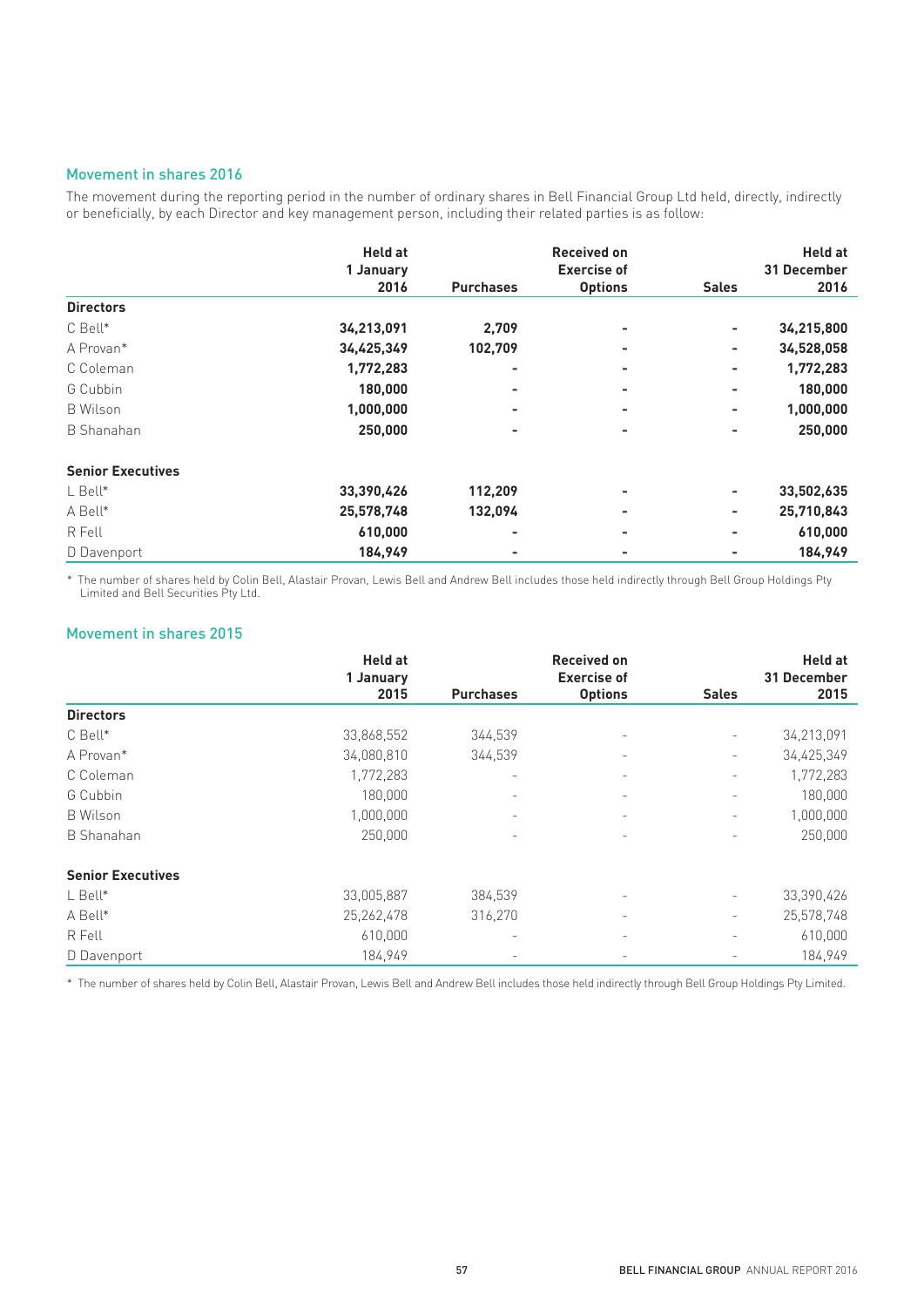For the year ended 31 December 2016

#### **33. RELATED PARTIES** CONTINUED

#### Other KMP transactions

There are no other transactions with key management persons or their related parties other than those that have been disclosed in this report.

#### Ultimate parent

Bell Group Holdings Pty Ltd is the ultimate parent company of Bell Financial Group Ltd. There are no outstanding amounts owed by or to the ultimate parent entity at 31 December 2016 (2015: nil). There is no interest receivable or payable at 31 December 2016 (2015: nil).

### Subsidiaries

The table below outlines loans made by the Company to wholly owned subsidiaries.

|                                                     | 2016       | 2015       |
|-----------------------------------------------------|------------|------------|
| <b>Subsidiary</b>                                   |            |            |
| Bell Potter Financial Planning Limited <sup>1</sup> | 346        | -33        |
| Third Party Platform Pty Limited <sup>2</sup>       | 3,000,000  | 3,000,000  |
| Bell Potter Capital Limited <sup>3</sup>            | 8,095,463  | 8,032,902  |
|                                                     | 11,095,809 | 11,032,935 |

1. Loan is interest free and unsecured.

2. The loan from the parent entity to Third Party Platform Pty Limited represents a subordinated loan that attracts interest at 3.14% per annum (2015: 3.57% per annum).

3. The loan from the parent entity to Bell Potter Capital Limited represents a subordinated loan that attracts interest at 3.00% per annum (2015: 3.50% per annum).

Loans made by wholly owned subsidiaries to the Company: \$18,665,069 (2015: \$17,431,588).

During the course of the financial year subsidiaries conducted transactions with each other on terms equivalent to those on an arm's length basis. They are fully eliminated on consolidation. As at 31 December 2016, all outstanding amounts are considered fully collectable.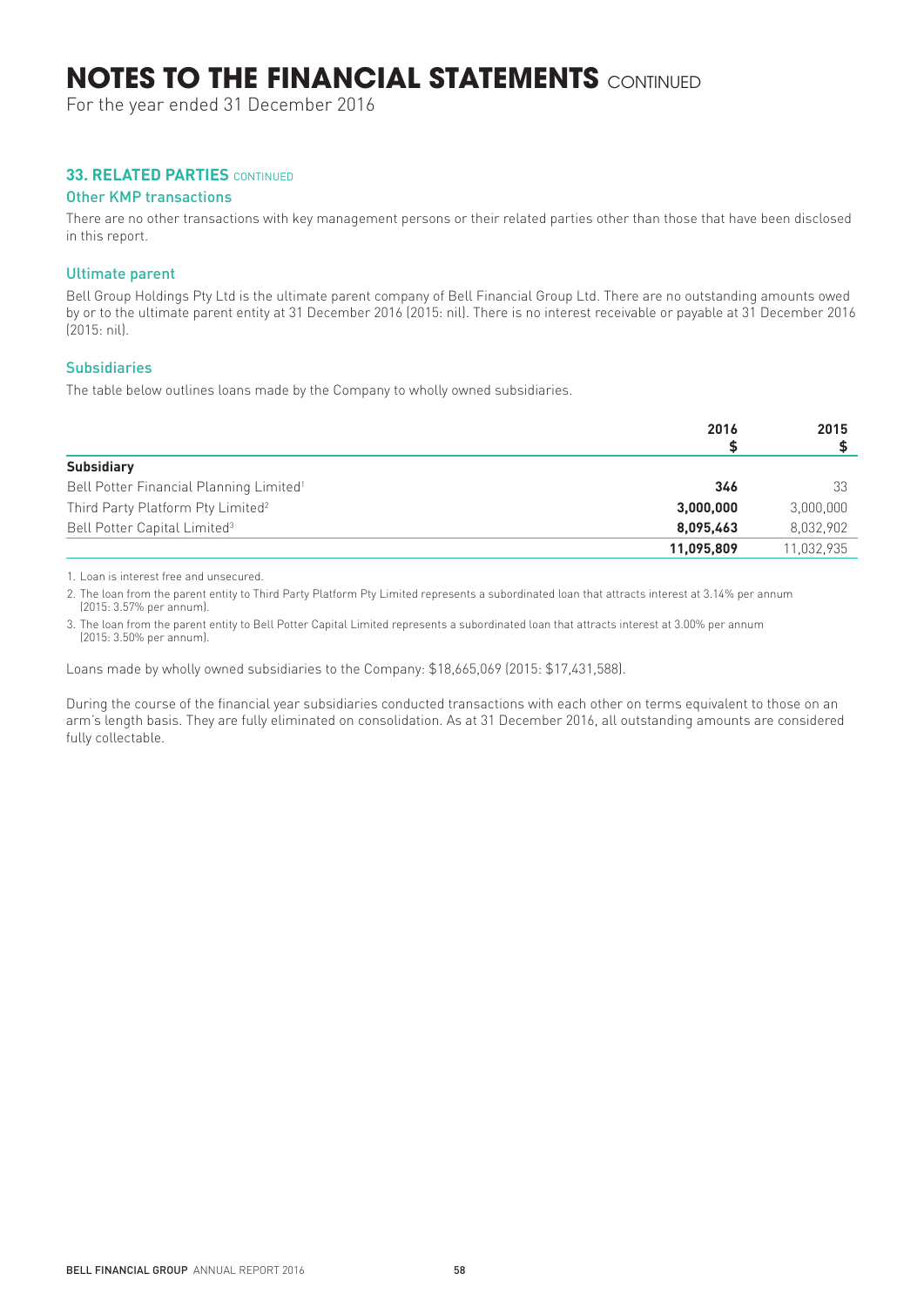## **34. GROUP ENTITIES**

|                                       |                | <b>Consolidated</b> |                 |
|---------------------------------------|----------------|---------------------|-----------------|
|                                       | Incorporation  |                     | <b>Interest</b> |
| <b>Bell Financial Group Ltd</b>       |                | 2016                | 2015            |
| <b>Significant subsidiaries</b>       |                |                     |                 |
| <b>Bell Potter Securities Limited</b> | Australia      | 100%                | 100%            |
| <b>Bell Potter Capital Limited</b>    | Australia      | 100%                | 100%            |
| Third Party Platform Pty Ltd          | Australia      | 56.63%              | 56.63%          |
| Bell Potter Securities Limited (UK)   | United Kingdom | 100%                | 100%            |
| Bell Potter Securities Limited (HK)   | Hong Kong      | 100%                | 100%            |

## **35. GUARANTEES**

From time to time Bell Financial has provided financial guarantees in the ordinary course of business that amount to \$5.9 million (2015: \$6.1 million) and are not recorded in the Statement of Financial Position as at 31 December 2016.

## **36. CONTINGENT LIABILITIES AND CONTINGENT ASSETS**

The Company has agreed to indemnify its wholly owned subsidiary, Bell Potter Securities Limited, in the event that any contingent liabilities of Bell Potter Securities Limited results in a loss.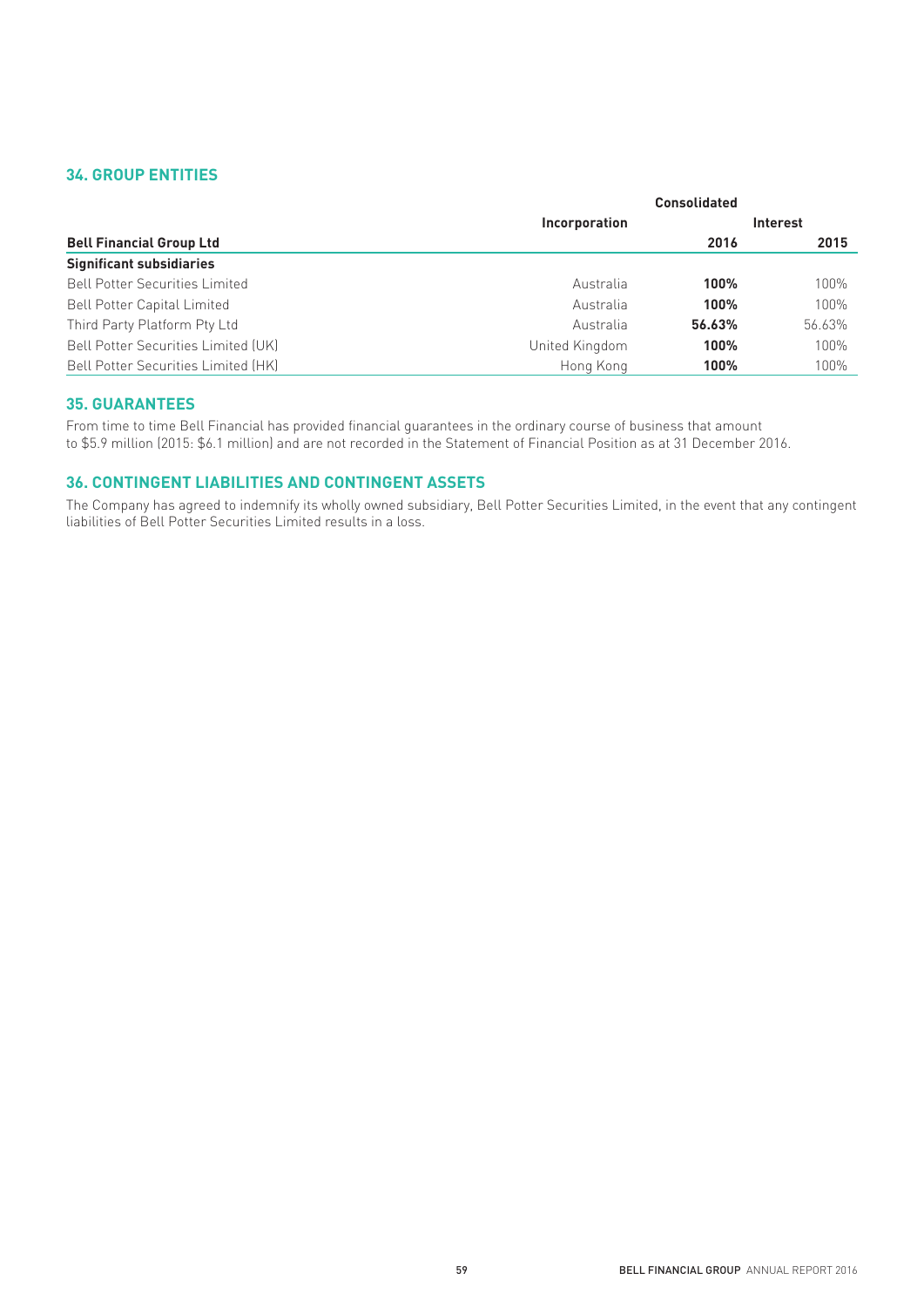For the year ended 31 December 2016

## **37. SUBSEQUENT EVENTS**

There were no significant events from 31 December 2016 to the date of this report.

#### Final Dividend

On 22 February 2017, the Directors resolved to pay a fully franked final dividend of 3.75 cents per share.

## **38. AUDITOR'S REMUNERATION**

|                                               | <b>Consolidated</b> |         |
|-----------------------------------------------|---------------------|---------|
|                                               | 2016                | 2015    |
|                                               | \$                  | \$      |
| <b>Audit services</b>                         |                     |         |
| Auditors of the Company                       |                     |         |
| <b>KPMG Australia:</b>                        |                     |         |
| Audit and review of financial reports         | 425,000             | 409,000 |
| Total remuneration for audit services         | 425,000             | 409,000 |
| <b>Audit related services</b>                 |                     |         |
| Auditors of the Company                       |                     |         |
| <b>KPMG Australia:</b>                        |                     |         |
| Other regulatory audit services               | 106,500             | 111,000 |
| Total remuneration for audit related services | 106,500             | 111,000 |
| Non-audit related services                    |                     |         |
|                                               | 531,500             | 520,000 |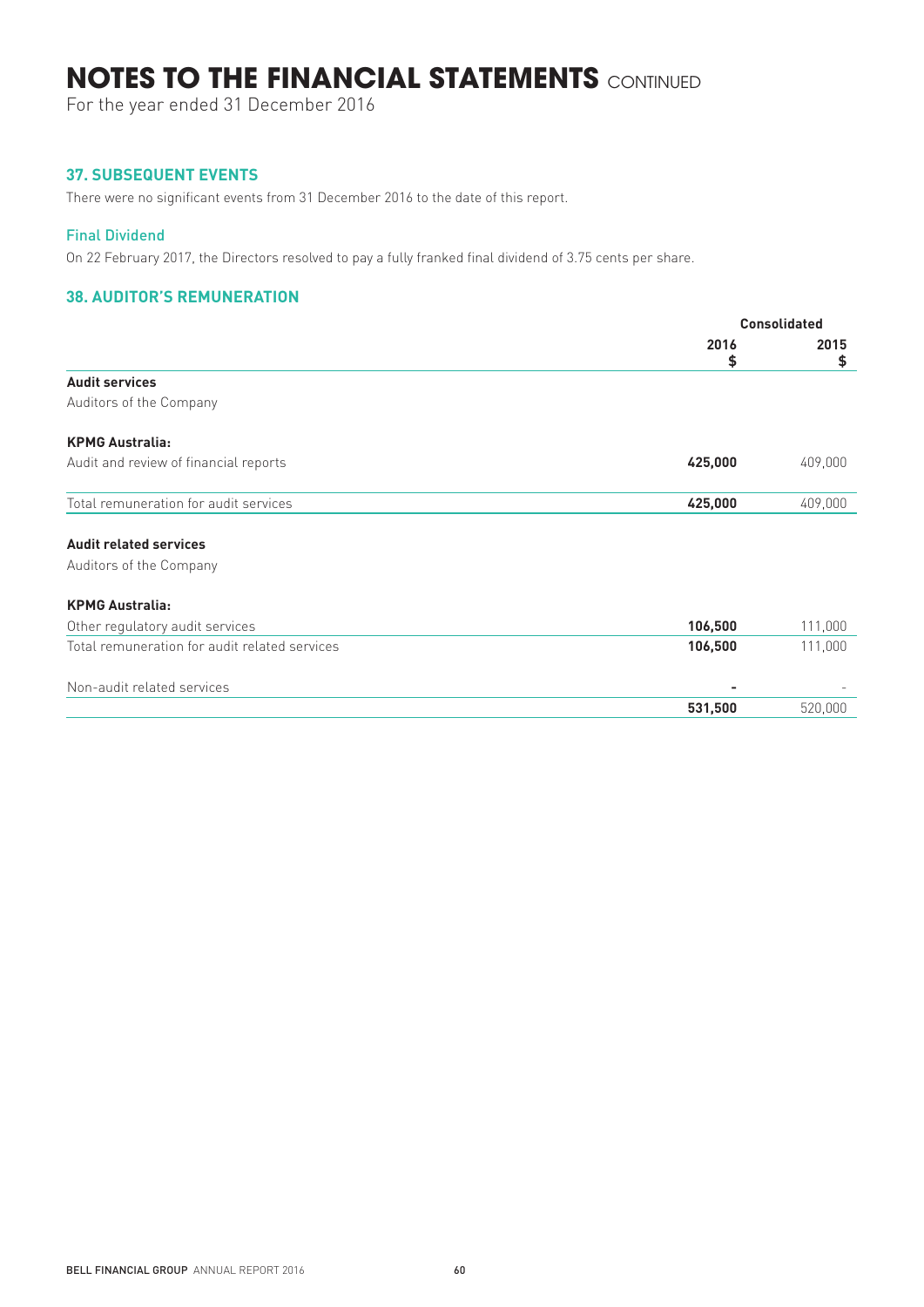## **DIRECTORS' DECLARATION**

For the year ended 31 December 2016

1. In the opinion of the Directors of Bell Financial Group Limited ('the Company'):

- (a) the Consolidated Financial Statements and notes that are set out on pages 19 to 60 and the Remuneration Report on pages 12 to 17 in the Directors' Report are in accordance with the *Corporations Act 2001*, including:
	- (i) giving a true and fair view of the Group's financial position as at 31 December 2016 and of its performance for the financial year ended on that date; and
	- (ii) complying with Australian Accounting Standards and the *Corporations Regulations 2001*; and
- (b) there are reasonable grounds to believe that the Company will be able to pay its debts as and when they become due and payable.
- 2. The Directors have been given the declarations required by section 295A of the *Corporations Act 2001* from the Managing Director and Chief Financial Officer for the financial year ended 31 December 2016.
- 3. The Directors draw attention to Note 1(a) of the Consolidated Financial Statements, which includes a statement of compliance with International Financial Reporting Standards.

Signed in accordance with a resolution of the Directors:

Dated at Sydney this 22nd day of February 2017.

Leis

**Colin Bell** Executive Chairman 22 February 2017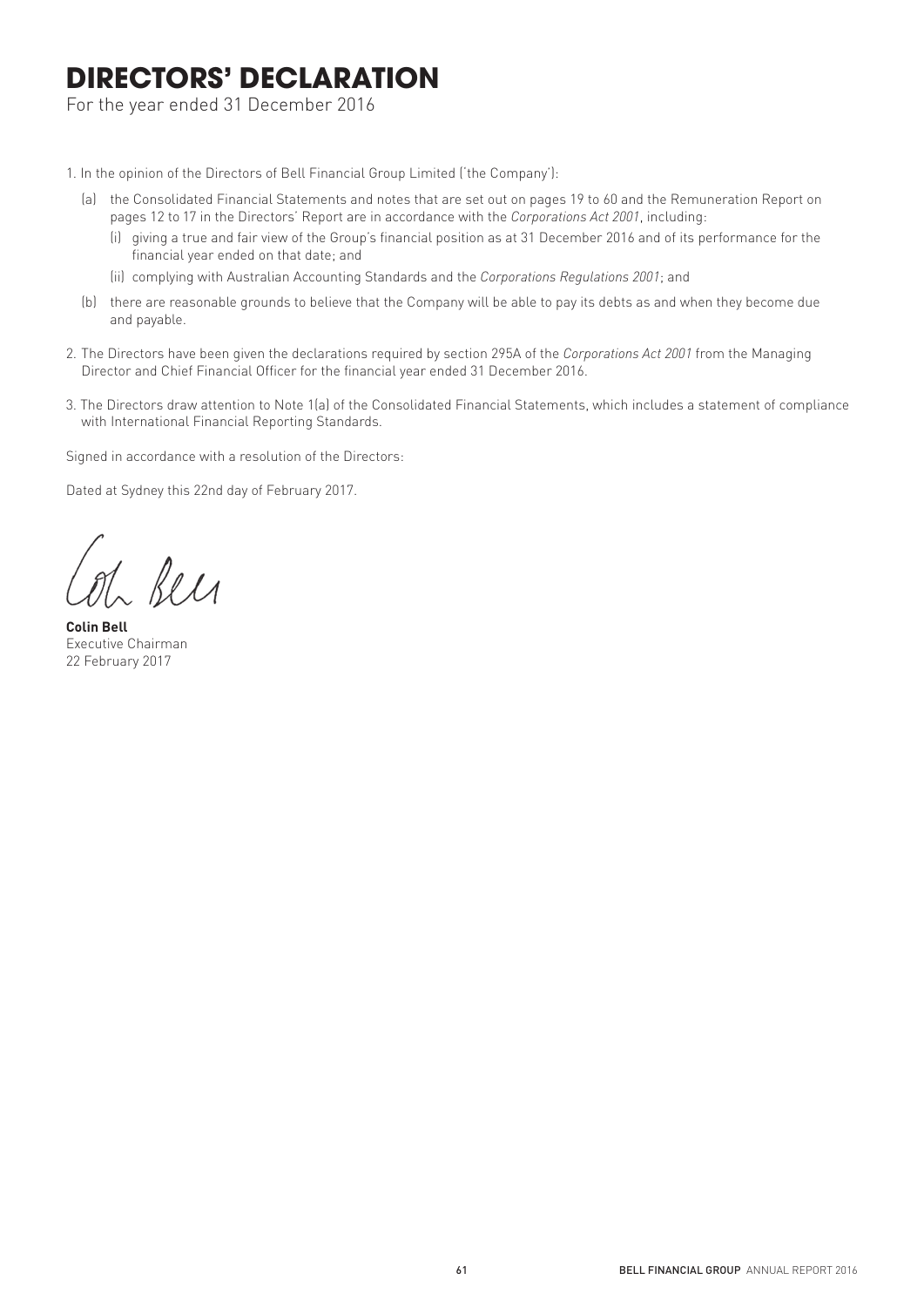## **INDEPENDENT AUDITOR'S REPORT**

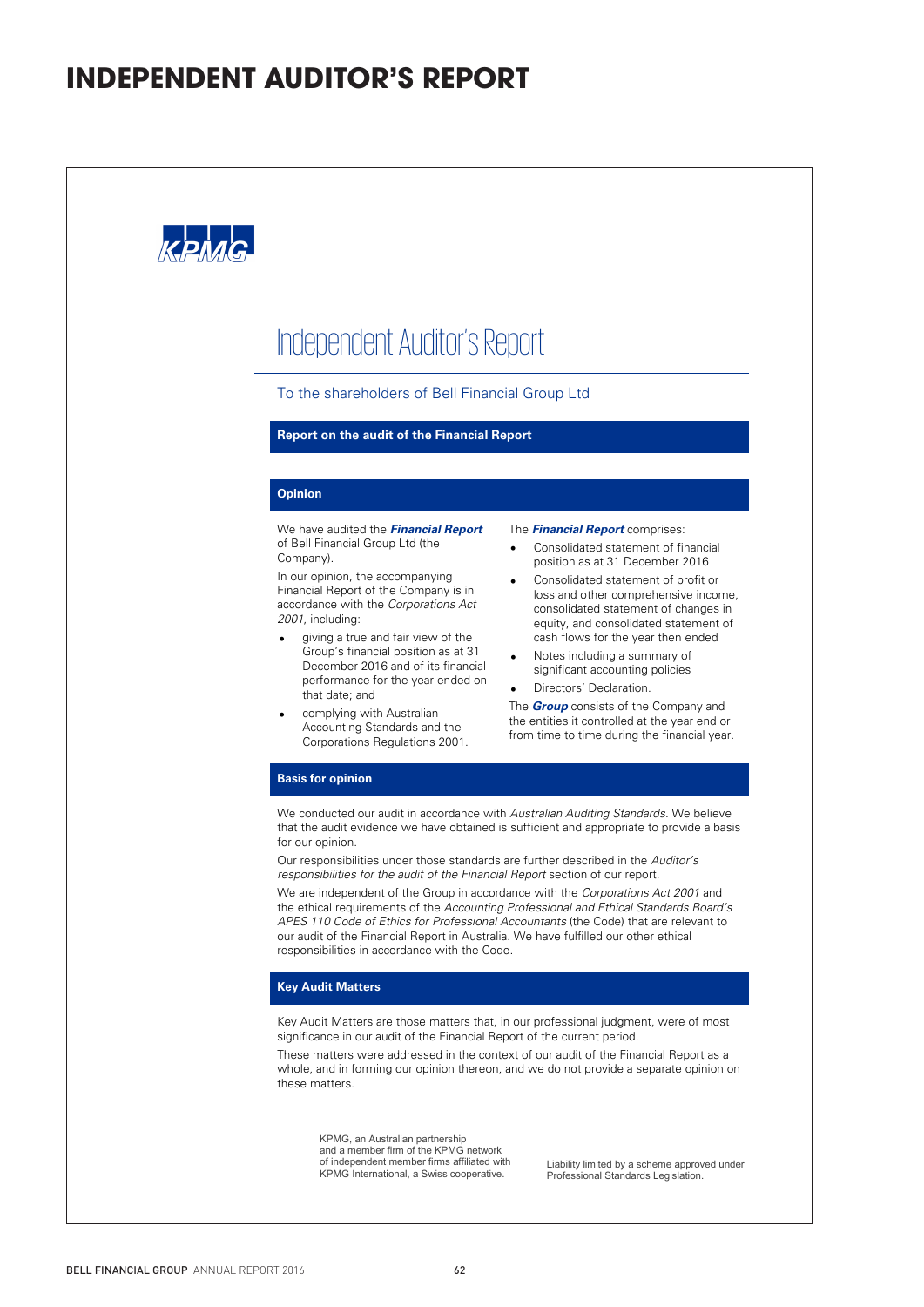## **KPMG**

### **Valuation of Goodwill (\$130,413,000)**

#### Refer to Note 16 to the financial report

| The key audit matter                                                                                                                                                                                                                                                                                                                                              | How the matter was addressed in our audit                                                                                                                                                                                                                                                                                                                              |
|-------------------------------------------------------------------------------------------------------------------------------------------------------------------------------------------------------------------------------------------------------------------------------------------------------------------------------------------------------------------|------------------------------------------------------------------------------------------------------------------------------------------------------------------------------------------------------------------------------------------------------------------------------------------------------------------------------------------------------------------------|
| A key audit matter was the<br>valuation of the Group's goodwill<br>given the size quantitatively of<br>goodwill compared to the total<br>assets of the Group, the Group's<br>market capitalisation compared to<br>net assets, and the level of audit<br>effort required to challenge                                                                              | Our procedures included:<br>Working with our valuation specialists, we<br>challenged the Group's assumptions, in<br>particular those relating to forecast revenue<br>and growth, discount rates, and terminal<br>value through the following procedures;<br>comparing the earnings multiple used to                                                                    |
| management's judgments in<br>assessing for impairment.<br>The assumptions incorporated<br>significant judgment in respect of<br>discount rates, forecast revenue                                                                                                                                                                                                  | determine terminal value included in<br>management's assessment, to a sample<br>of peer earnings multiples, to assess the<br>reasonableness of the terminal value<br>basis:                                                                                                                                                                                            |
| and growth, which includes<br>forecast trading activity influenced<br>by market sentiment and has<br>been on an increasing trend in<br>recent years, forecast costs, and<br>terminal value, which is<br>determined on an earnings<br>multiple basis. Changes in the                                                                                               | independently developed a discount rate<br>comparator. We developed a cost of<br>equity discount rate by focusing on the<br>risk free rate of return, beta, equity<br>market risk premium and company<br>specific risk premium inputs. We used<br>market observable data and our<br>knowledge of the industry and business,<br>and compared our output to the Group's; |
| underlying assumptions can have<br>a significant impact on the<br>valuation of goodwill and can<br>therefore give rise to impairment.<br>In assessing this key audit matter,<br>we involved senior audit team<br>members, including valuation<br>specialists, who understand the<br>Group's business, industry and<br>the economic environment it<br>operates in. | calculating the implied compound annual<br>revenue growth rates from the forecast<br>revenue in the model and compared it to<br>the Group's historical revenue growth to<br>assess the revenue and growth trends in<br>the model:                                                                                                                                      |
|                                                                                                                                                                                                                                                                                                                                                                   | We performed sensitivity analysis in three<br>main areas, being the discount rate,<br>forecast revenue growth rates and the<br>terminal value assumptions, to determine<br>which assumptions relative to the risk of<br>impairment, had the most impact on the<br>outcome of the model, and to focus our<br>audit effort thereon;                                      |
|                                                                                                                                                                                                                                                                                                                                                                   | Within the model, we checked the<br>mathematical accuracy and the<br>application of growth rates to the relevant<br>base forecast revenue and costs;                                                                                                                                                                                                                   |
|                                                                                                                                                                                                                                                                                                                                                                   | We assessed the historical accuracy of<br>forecasting of the Group to inform our<br>evaluation of forecasts included in the model;<br>and                                                                                                                                                                                                                              |
|                                                                                                                                                                                                                                                                                                                                                                   | We assessed key assumptions for<br>consistency in application across the Group.                                                                                                                                                                                                                                                                                        |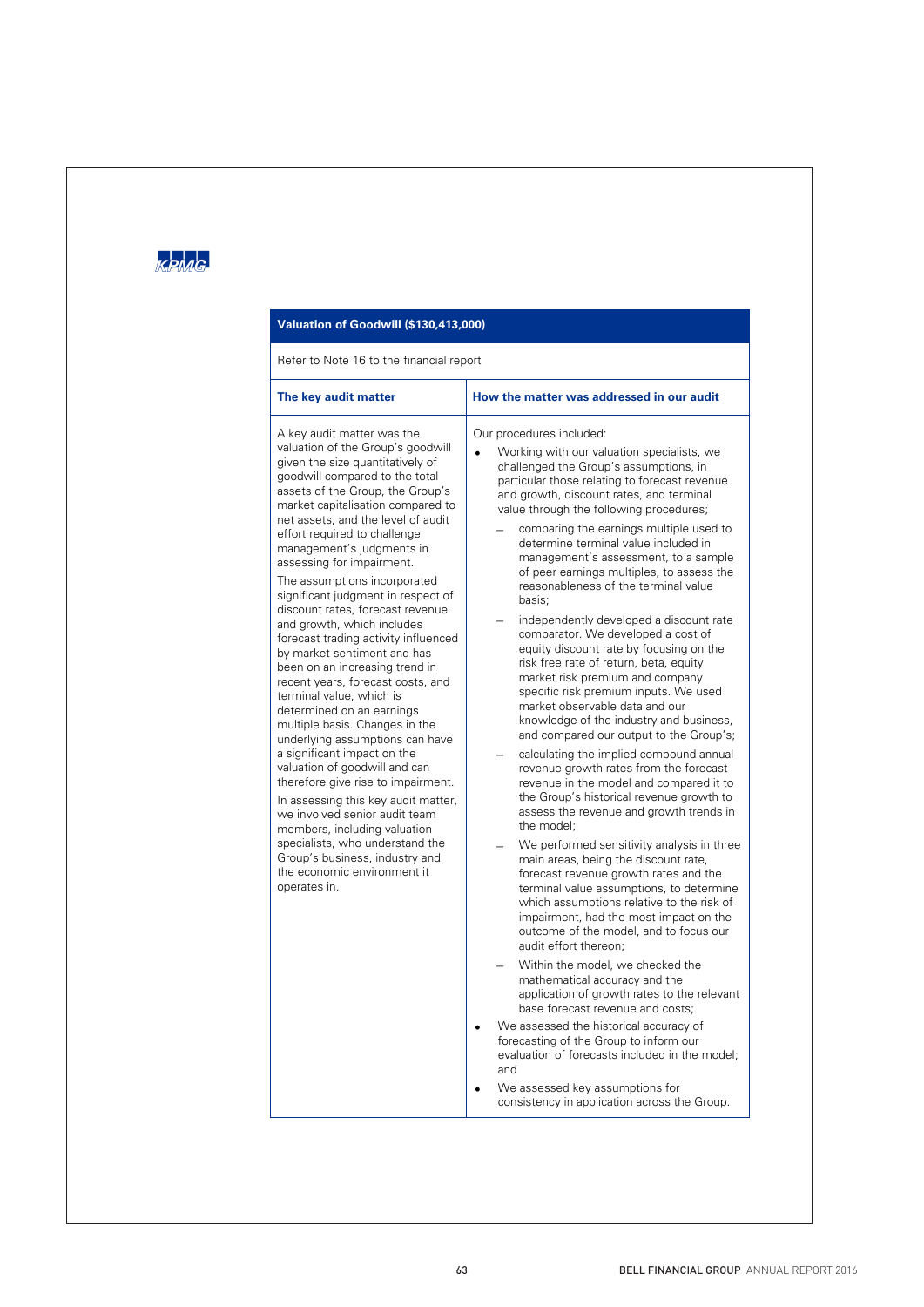## **INDEPENDENT AUDITOR'S REPORT** CONTINUED

| <b>Other Information</b>                                                                                                                                                                                                                                                                                                                                                                                                                                                                                                                                                                                                                                                                                                                 |
|------------------------------------------------------------------------------------------------------------------------------------------------------------------------------------------------------------------------------------------------------------------------------------------------------------------------------------------------------------------------------------------------------------------------------------------------------------------------------------------------------------------------------------------------------------------------------------------------------------------------------------------------------------------------------------------------------------------------------------------|
| Other Information is financial and non-financial information in Bell Financial Group Ltd's<br>annual reporting which is provided in addition to the Financial Report and the Auditor's<br>Report. This includes the Highlights, Executive Chairman's & Managing Director's<br>Report, Operating and Financial Review, Directors' Report (excluding Remuneration<br>Report), and Shareholder Information. The Directors are responsible for the Other<br>Information.                                                                                                                                                                                                                                                                     |
| Our opinion on the Financial Report does not cover the Other Information and,<br>accordingly, the auditor does not express an audit opinion or any form of assurance<br>conclusion thereon, with the exception of the Remuneration Report and our related<br>assurance opinion.                                                                                                                                                                                                                                                                                                                                                                                                                                                          |
| In connection with our audit of the Financial Report, our responsibility is to read the<br>Other Information. In doing so, we consider whether the Other Information is materially<br>inconsistent with the Financial Report or our knowledge obtained in the audit, or<br>otherwise appears to be materially misstated.                                                                                                                                                                                                                                                                                                                                                                                                                 |
| We are required to report if we conclude that there is a material misstatement of this<br>Other Information, and based on the work we have performed on the Other Information<br>that we obtained prior to the date of this Auditor's Report we have nothing to report.                                                                                                                                                                                                                                                                                                                                                                                                                                                                  |
| <b>Responsibilities of the Directors for the Financial Report</b>                                                                                                                                                                                                                                                                                                                                                                                                                                                                                                                                                                                                                                                                        |
| The Directors are responsible for:<br>preparing the Financial Report that gives a true and fair view in accordance with<br>Australian Accounting Standards and the Corporations Act 2001<br>implementing necessary internal control to enable the preparation of a Financial<br>$\bullet$<br>Report that gives a true and fair view and is free from material misstatement,<br>whether due to fraud or error<br>assessing the Group's ability to continue as a going concern. This includes<br>disclosing, as applicable, matters related to going concern and using the going<br>concern basis of accounting unless they either intend to liquidate the Group or to<br>cease operations, or have no realistic alternative but to do so. |
| Auditor's responsibilities for the audit of the Financial Report                                                                                                                                                                                                                                                                                                                                                                                                                                                                                                                                                                                                                                                                         |
| Our objective is:<br>to obtain reasonable assurance about whether the Financial Report as a whole is<br>free from material misstatement, whether due to fraud or error; and<br>to issue an Auditor's Report that includes our opinion.<br>$\bullet$                                                                                                                                                                                                                                                                                                                                                                                                                                                                                      |
| Reasonable assurance is a high level of assurance, but is not a guarantee that an audit<br>conducted in accordance with Australian Auditing Standards will always detect a<br>material misstatement when it exists.<br>Misstatements can arise from fraud or error. They are considered material if, individually                                                                                                                                                                                                                                                                                                                                                                                                                        |
| or in the aggregate, they could reasonably be expected to influence the economic<br>decisions of users taken on the basis of this Financial Report.                                                                                                                                                                                                                                                                                                                                                                                                                                                                                                                                                                                      |
| A further description of our responsibilities for the Audit of the Financial Report is<br>located at the Auditing and Assurance Standards Board website at:<br>http://www.auasb.gov.au/auditors files/ar2.pdf. This description forms part of our<br>Auditor's Report.                                                                                                                                                                                                                                                                                                                                                                                                                                                                   |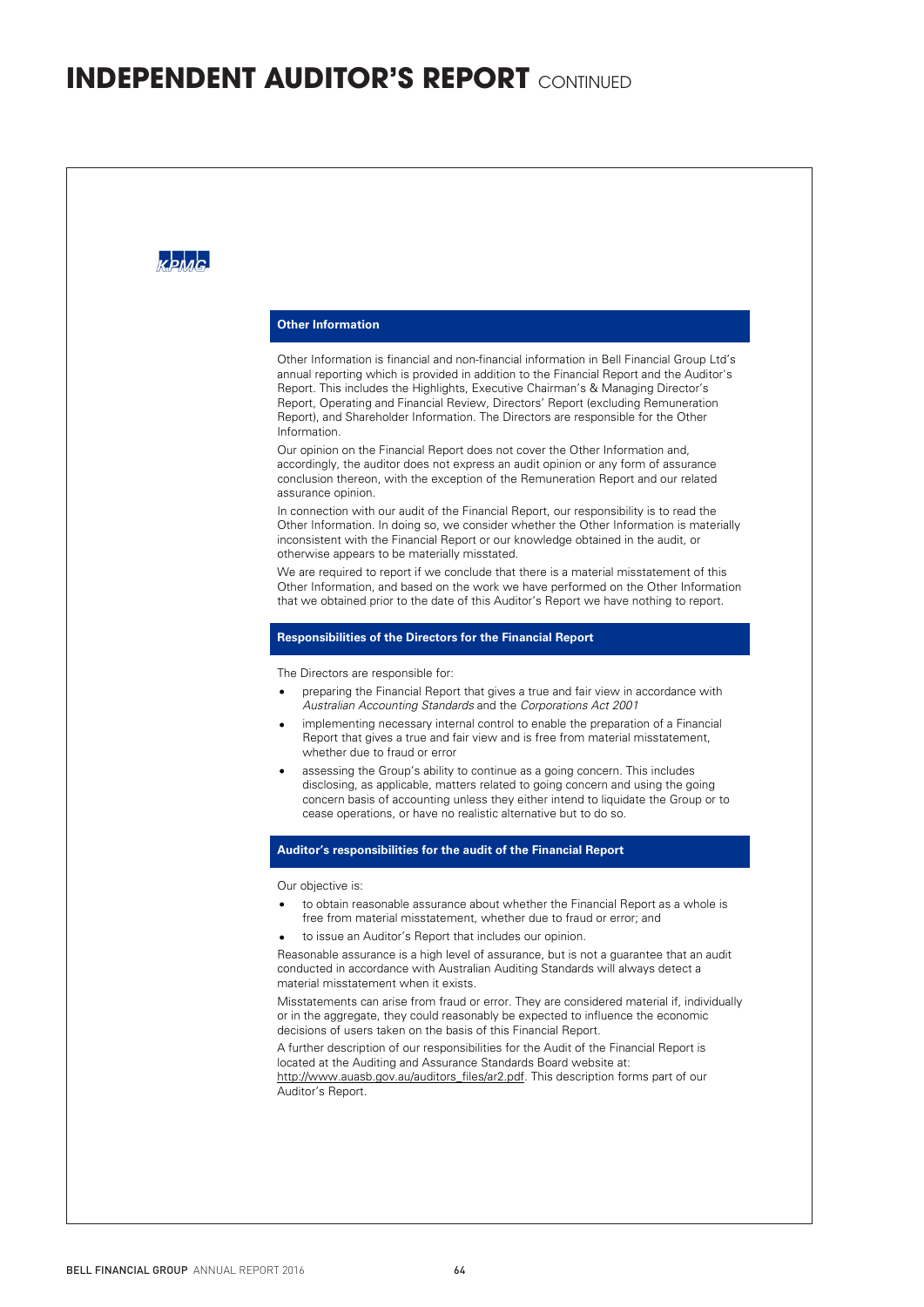## $k$ pha $\sim$

#### **Report on the Remuneration Report**

#### **Opinion**

In our opinion, the Remuneration Report of Bell Financial Group Ltd for the year ended 31 December 2016, complies with Section 300A of the Corporations Act 2001.

#### **Director's responsibilities**

The Directors of the Company are responsible for the preparation and presentation of the Remuneration Report in accordance with Section 300A of the Corporations Act 2001.

### **Our responsibilities**

We have audited the Remuneration Report contained within the Director's report for the year ended 31 December 2016.

Our responsibility is to express an opinion on the Remuneration Report, based on our Audit conducted in accordance with Australian Auditing Standards.

 $\lambda$ 

KPMG Dean M Waters

Partner

Melbourne

22 February 2017

KPMG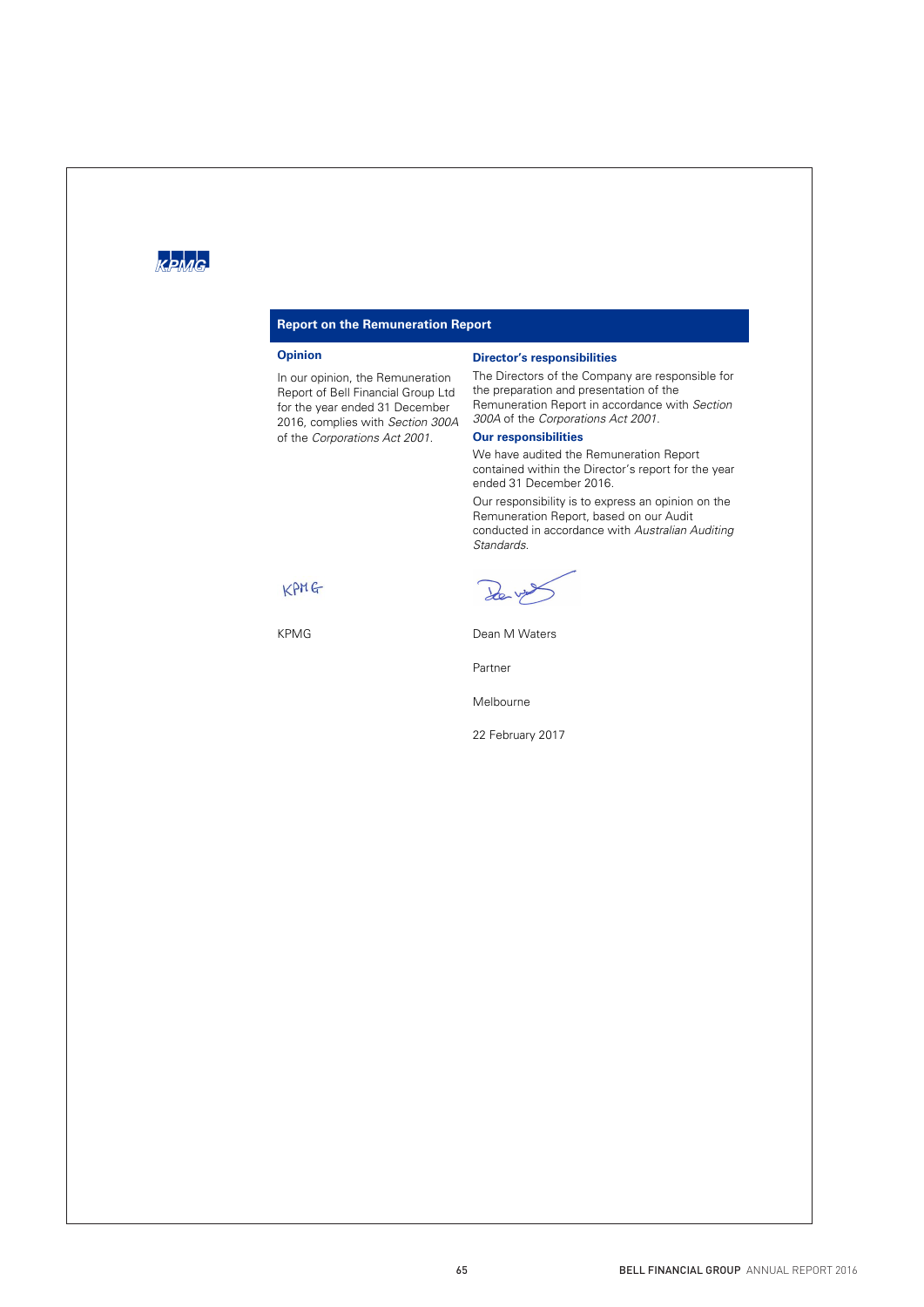## **SHAREHOLDER INFORMATION**

The shareholder information set out below was applicable as at 31 January 2017.

## **DISTRIBUTION OF SHARES**

|                  | Number of           | Number of     | % of Issued |
|------------------|---------------------|---------------|-------------|
| Range            | <b>Shareholders</b> | <b>Shares</b> | Capital     |
| $1 - 1,000$      | 256                 | 149.244       | 0.06        |
| $1,001 - 5,000$  | 565                 | 1,852,242     | 0.69        |
| $5,001 - 10,000$ | 259                 | 2,164,517     | 0.81        |
| 10,001-100,000   | 478                 | 16,730,547    | 6.26        |
| 100,001 and over | 102                 | 246,389,930   | 92.18       |
| Rounding         |                     |               | 0.00        |
| Total            | 1,660               | 267,286,480   | 100.00      |

|                                            | Minimum            |                |        |
|--------------------------------------------|--------------------|----------------|--------|
| Unmarketable parcels                       | <b>Parcel Size</b> | <b>Holders</b> | Units  |
| Minimum \$500.00 parcel at \$0.73 per unit | 685                | 159            | 54.879 |

## **TWENTY LARGEST SHAREHOLDERS**

|             |                                                   | Number of     | % of Issued |
|-------------|---------------------------------------------------|---------------|-------------|
| <b>Rank</b> | <b>Name</b>                                       | <b>Shares</b> | Capital     |
|             | <b>BELL GROUP HOLDINGS PTY LIMITED</b>            | 117,967,345   | 44.14       |
| 2           | UBS NOMINEES PTY LTD                              | 42,232,044    | 15.80       |
| 3           | J.P. MORGAN NOMINEES AUSTRALIA LIMITED            | 20,068,895    | 7.51        |
| 4           | NATIONAL NOMINEES LIMITED                         | 6,000,000     | 2.24        |
| 5           | HSBC CUSTODY NOMINEES (AUSTRALIA) LIMITED - A/C 2 | 5,814,400     | 2.18        |
| 6           | <b>BELL POTTER NOMINEES LTD</b>                   | 5,192,855     | 1.94        |
| 7           | MR ANAND SELVARAJAH                               | 3,660,477     | 1.37        |
| 8           | MR LEE WILLIAM MUCO                               | 2,897,776     | 1.08        |
| 9           | MERIVALE INVESTMENTS PTY LTD                      | 2,240,000     | 0.84        |
| 10          | HENRY MORGAN LIMITED                              | 2,084,711     | 0.78        |
| 11          | COLIN BELL PTY LTD                                | 1,845,522     | 0.69        |
| 12          | CERTUS CAPITAL PTY LTD                            | 1,733,019     | 0.65        |
| 13          | MR LIONEL ALEXANDER MCFADYEN                      | 1,687,480     | 0.63        |
| 14          | HSBC CUSTODY NOMINEES (AUSTRALIA) LIMITED         | 1,678,135     | 0.63        |
| 15          | <b>BOND STREET CUSTODIANS LIMITED</b>             | 1,300,914     | 0.49        |
| 16          | MR ALASTAIR PROVAN & MRS JANIS PROVAN             | 1,300,730     | 0.49        |
| 17          | <b>BELL SECURITIES PTY LIMITED</b>                | 1,300,000     | 0.49        |
| 18          | MORSON HOLDINGS PTY LTD                           | 1,174,749     | 0.44        |
| 19          | UBS NOMINEES PTY LTD                              | 1,125,000     | 0.42        |
| 20          | MR MARK ANTHONY POMFRET                           | 1,105,178     | 0.41        |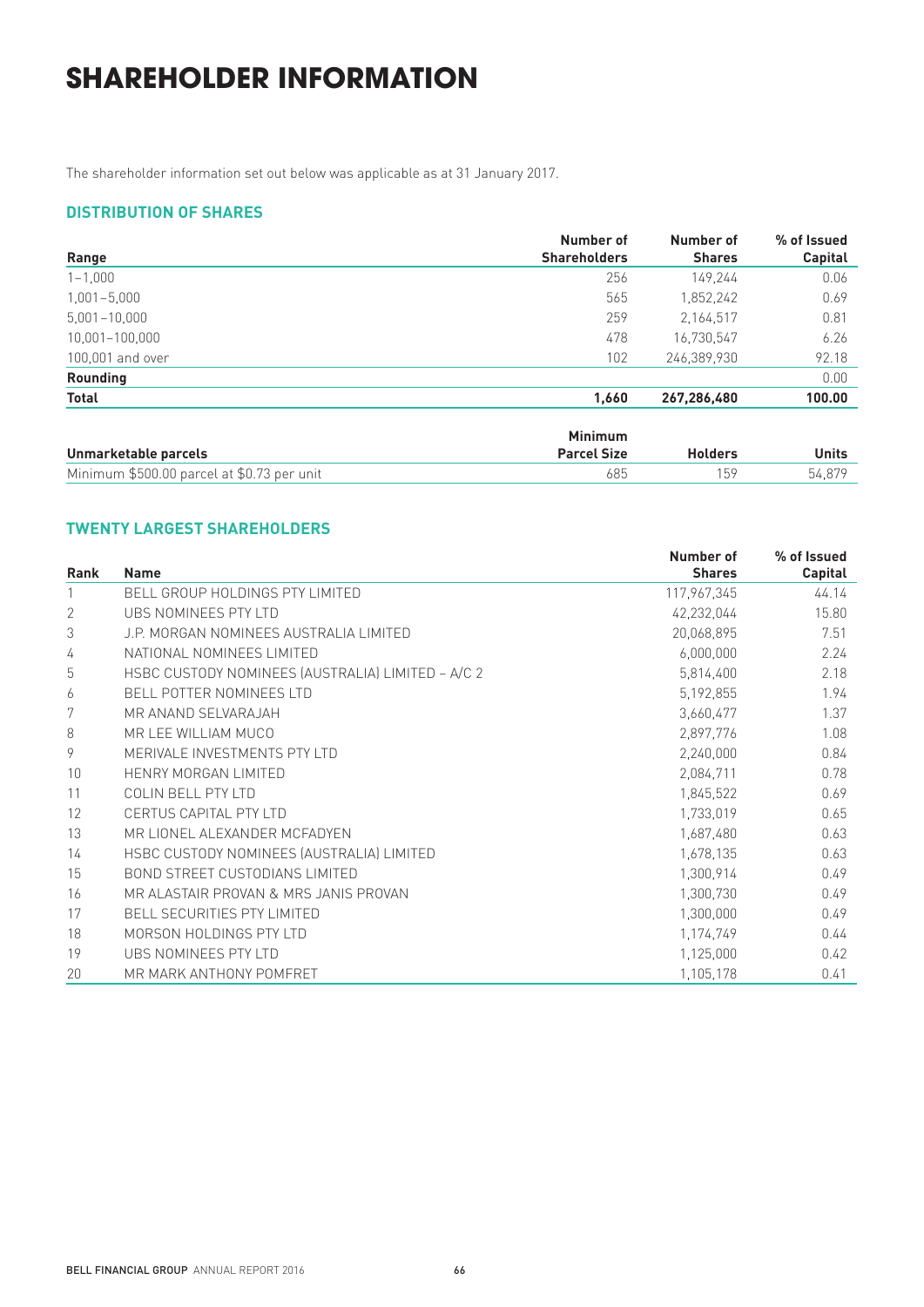#### **SUBSTANTIAL SHAREHOLDINGS**

The following shareholders were registered by the Company as substantial shareholders, having declared a relevant interest in accordance with the Corporations Act:

|                                           | Number of     | % of Issued        |  |
|-------------------------------------------|---------------|--------------------|--|
| Substantial shareholder                   | <b>Shares</b> | Capital            |  |
| BELL GROUP HOLDINGS PTY LIMITED (BGH)     | 119,267,345   | 44.62 <sup>1</sup> |  |
| COLIN BELL                                | 121,870,978   | $45.60^{1.2}$      |  |
| ALASTAIR PROVAN                           | 122,183,236   | $4571^{1,3}$       |  |
| LEWIS BELL                                | 120.997.813   | 45 271.4           |  |
| UBS GROUP AG                              | 42,232,044    | 15.80              |  |
| HUNTER HALL INVESTMENT MANAGEMENT LIMITED | 18.068.779    | 6.76               |  |

1. BGH holds 117,967,345 BFG ordinary shares. BGH's wholly owned subsidiary, Bell Securities Pty Limited (BSPL) holds 1,300,000 BFG ordinary shares. Colin Bell, Alastair Provan and Lewis Bell each hold more than 20% of BGH and therefore under the Corporations Act they are each deemed to have a relevant interest in the 119,267,345 BFG ordinary shares held by BGH and BSPL.

2. Colin Bell has a relevant interest in 2,603,633 BFG ordinary shares.

3. Alastair Provan has a relevant interest in 2,915,891 BFG ordinary shares.

4. Lewis Bell has a relevant interest in 1,730,468 BFG ordinary shares.

#### Ordinary shares

Refer to Note 26 in the Financial Statements.

#### Voting rights

Bell Financial has one class of fully paid ordinary shares. On a show of hands, every member present at the meeting in person or by proxy shall have one vote and upon a poll each share shall have one vote. There are no voting rights attached to the options or performance rights.

#### On-market buy-back

There is no current on-market buy-back.

#### Voluntary restrictions

Details of the shares that are currently held in voluntary escrow are as follows: None.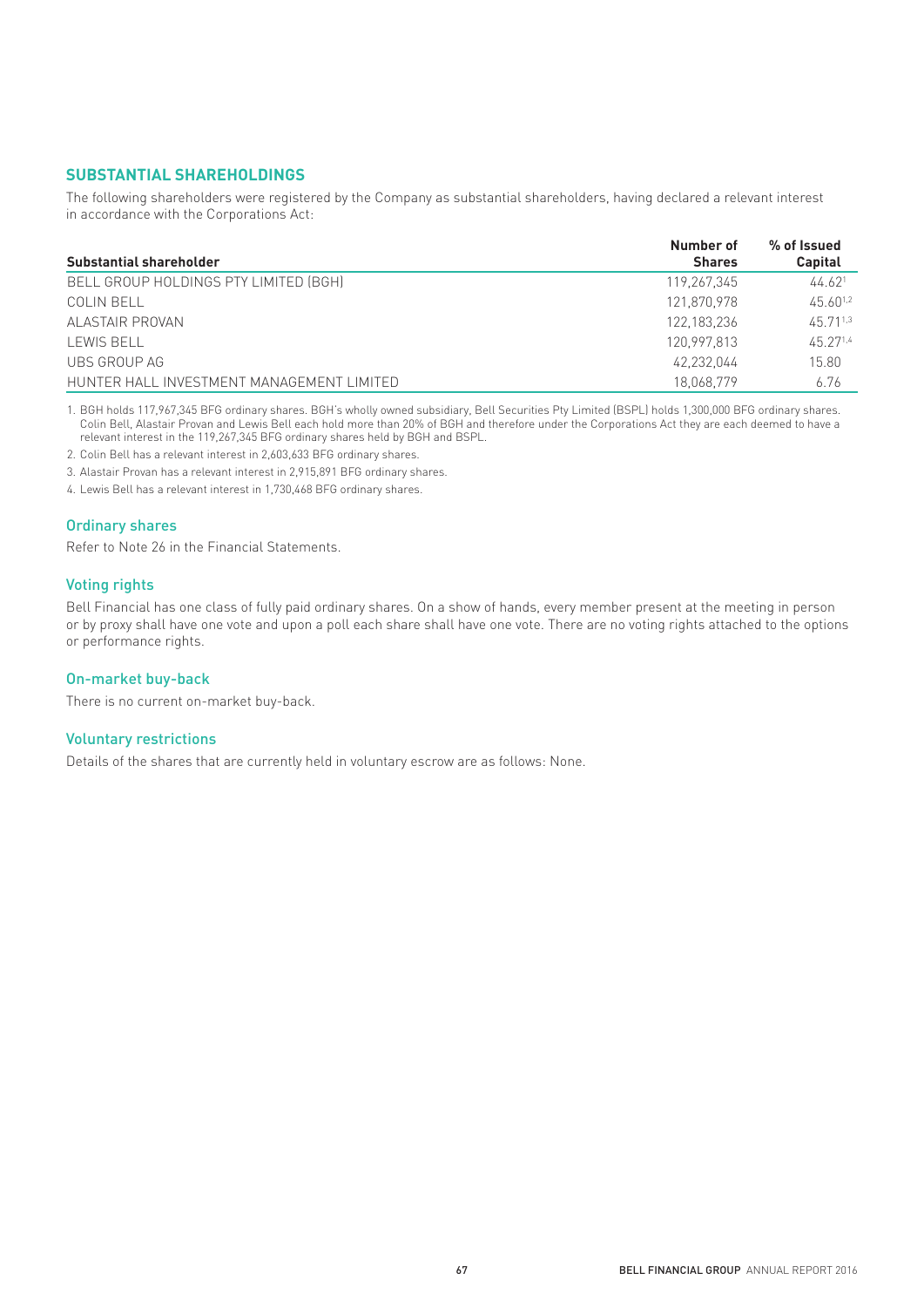## **DIRECTORY**

### **BELL FINANCIAL GROUP LTD**

Incorporated in Victoria on 30 June 1998

### **ABN**

59 083 194 763

## **DIRECTORS**

Colin Bell – Executive Chairman Alastair Provan – Managing Director Craig Coleman – Non-Executive Director Graham Cubbin – Non-Executive Director Brian Wilson – Non-Executive Director Brenda Shanahan – Non-Executive Director

## **COMPANY SECRETARY**

Cindy-Jane Lee

## **REGISTERED OFFICE**

Level 29, 101 Collins Street Melbourne VIC 3000 Telephone 03 9256 8700

## **SHARE REGISTRY**

Computershare Investor Services Pty Limited 452 Johnston Street Abbotsford VIC 3067 Telephone 03 9415 5000

## **ASX CODE**

#### **BFG**

Shares are listed on the Australian Securities Exchange

### **BANKER**

Australia and New Zealand Banking Group Limited

## **AUDITOR**

KPMG

### **WEBSITE ADDRESS**

www.bellfg.com.au